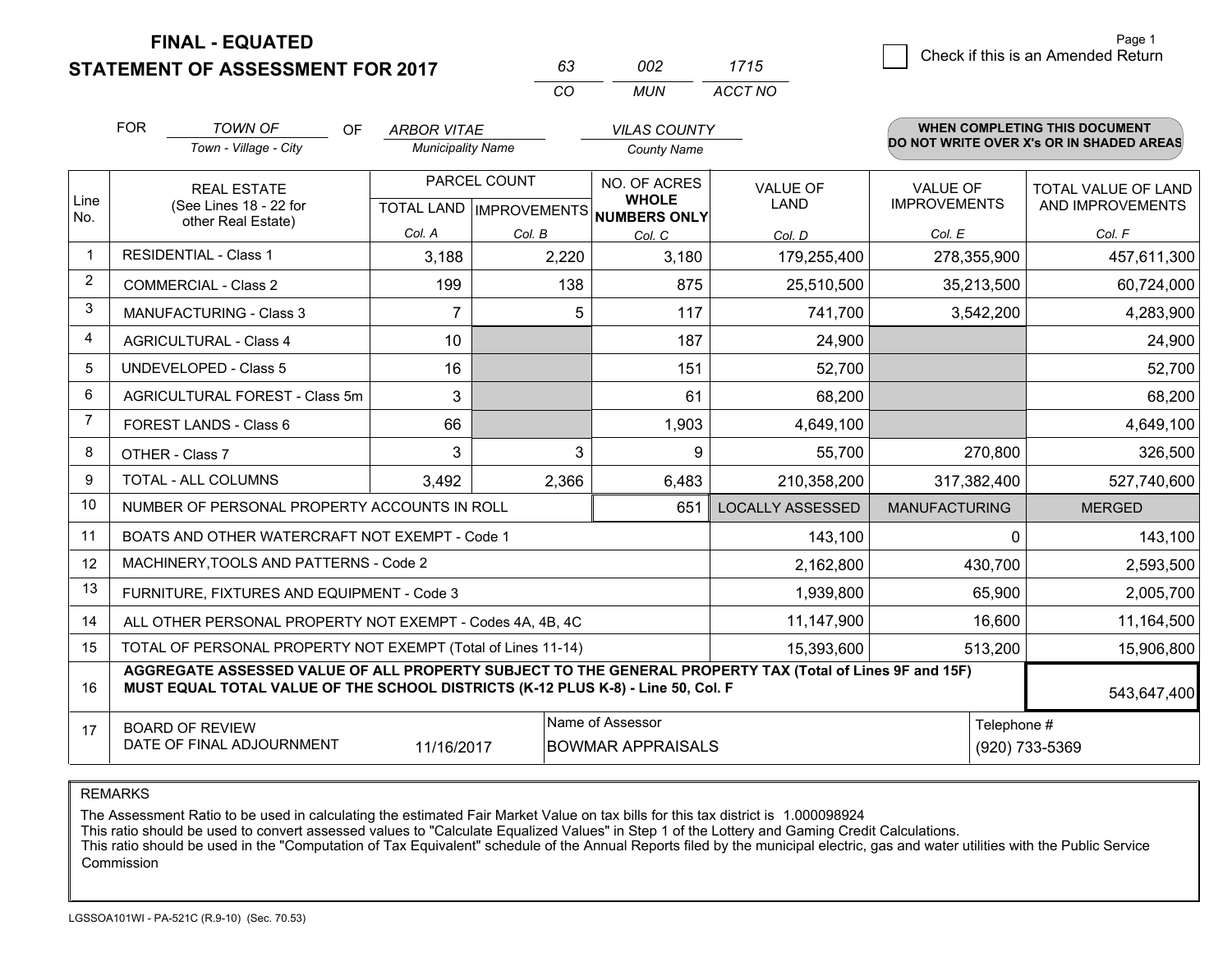*YEAR CO MUN ACCT NO* <sup>2017</sup> <sup>63</sup> <sup>002</sup> <sup>1715</sup> Page 2

Do not confuse FOREST LANDS (Line 7) with FOREST CROPS (in this section) - They are **NOT** the same

|    |                                            |                                             |  | Private Forest Crop - Reg Class @ 10¢ per acre                                 |                                                               |                                                                              |                  |                                                                 | Private Forest Crop - Reg Class @ \$2.52 per acre |                                                                    |  |  |
|----|--------------------------------------------|---------------------------------------------|--|--------------------------------------------------------------------------------|---------------------------------------------------------------|------------------------------------------------------------------------------|------------------|-----------------------------------------------------------------|---------------------------------------------------|--------------------------------------------------------------------|--|--|
| 18 | (a) PARCELS                                | (b) ACRES                                   |  | (c) ASSESSED VALUE                                                             |                                                               | (d) PARCELS                                                                  |                  | (e) ACRES                                                       |                                                   | (f) ASSESSED VALUE                                                 |  |  |
|    |                                            |                                             |  |                                                                                |                                                               |                                                                              |                  |                                                                 |                                                   |                                                                    |  |  |
|    |                                            |                                             |  | Private Forest Crop - Special Class @ 20¢ per acre                             |                                                               | Entered Before 2005 Managed Forest - Ferrous Mining CLOSED @ \$8.27 per acre |                  |                                                                 |                                                   |                                                                    |  |  |
| 19 | (a) PARCELS                                | (b) ACRES                                   |  | (c) ASSESSED VALUE                                                             |                                                               | (d) PARCELS                                                                  |                  | (e) ACRES                                                       |                                                   | (f) ASSESSED VALUE                                                 |  |  |
|    |                                            |                                             |  |                                                                                |                                                               |                                                                              |                  |                                                                 |                                                   |                                                                    |  |  |
|    |                                            | Entered Before 2005 Managed Forest - OPEN @ |  | \$.79 per acre                                                                 |                                                               |                                                                              |                  | Entered Before 2005 Managed Forest - CLOSED @ \$1.87 per acre   |                                                   |                                                                    |  |  |
| 20 | (a) PARCELS                                | (b) ACRES                                   |  | (c) ASSESSED VALUE                                                             |                                                               | (d) PARCELS                                                                  |                  | (e) ACRES                                                       |                                                   | (f) ASSESSED VALUE                                                 |  |  |
|    |                                            |                                             |  |                                                                                |                                                               | $12 \overline{ }$                                                            |                  | 405.9                                                           |                                                   | 967,500                                                            |  |  |
|    | Entered After 2004 Managed Forest - OPEN @ | \$2.14 per acre                             |  |                                                                                | Entered After 2004 Managed Forest - CLOSED @ \$10.68 per acre |                                                                              |                  |                                                                 |                                                   |                                                                    |  |  |
| 21 | (a) PARCELS                                | (b) ACRES                                   |  | (c) ASSESSED VALUE                                                             | (d) PARCELS                                                   |                                                                              |                  | (e) ACRES                                                       |                                                   | (f) ASSESSED VALUE                                                 |  |  |
|    |                                            |                                             |  |                                                                                |                                                               |                                                                              |                  |                                                                 |                                                   |                                                                    |  |  |
|    | 6                                          | 237.11                                      |  | .220,500                                                                       |                                                               | 18                                                                           |                  | 776.48                                                          |                                                   | 5,992,700                                                          |  |  |
| 22 | (a) County Forest Cropland Acres           |                                             |  | (b) Federal Acres                                                              |                                                               | (d) County (NOT FOREST CROP) Acres<br>(c) State Acres                        |                  |                                                                 |                                                   | (e) Other Acres                                                    |  |  |
|    |                                            |                                             |  |                                                                                |                                                               | 26,807.89                                                                    |                  |                                                                 |                                                   | 63.4                                                               |  |  |
|    |                                            |                                             |  | Assessed Value of Omitted Property From Prior Years (Sec. 70.44)               |                                                               |                                                                              |                  | Assessed Value of Sec. 70.43 Corrections of Errors by Assessors |                                                   |                                                                    |  |  |
|    |                                            | (a) REAL ESTATE                             |  | (b) PERSONAL                                                                   |                                                               |                                                                              | (c1) REAL ESTATE |                                                                 |                                                   | (c2) PERSONAL                                                      |  |  |
| 23 |                                            |                                             |  |                                                                                |                                                               |                                                                              |                  |                                                                 |                                                   |                                                                    |  |  |
|    |                                            |                                             |  | Manufacturing Equated Value of Omitted Property From Prior Years (Sec. 70.995) |                                                               |                                                                              |                  |                                                                 |                                                   | Mfg. Equated Value of Sec.70.43 Corrections of Errors by Assessors |  |  |
|    |                                            | (d) REAL ESTATE                             |  | (e) PERSONAL                                                                   |                                                               | (f1) REAL ESTATE                                                             |                  |                                                                 | (f2) PERSONAL                                     |                                                                    |  |  |
|    |                                            |                                             |  |                                                                                |                                                               |                                                                              |                  |                                                                 |                                                   |                                                                    |  |  |

# **SPECIAL DISTRICTS**

| <b>Line</b><br>No. | <b>Enter 6-digit</b><br><b>Special District</b><br>Code (Col. A) | <b>Account</b><br><b>Number</b><br>(Col. B) | <b>Special District Name</b><br>(Col. C)     | <b>Locally Assessed Value</b><br>of Real Estate and<br>Personal Property (Col. D) | Mfg Value of Real Estate<br>and Personal Property<br>(Col. E) | <b>Merged Value of</b><br><b>Real Estate and</b><br>Personal Property (Col. F) |
|--------------------|------------------------------------------------------------------|---------------------------------------------|----------------------------------------------|-----------------------------------------------------------------------------------|---------------------------------------------------------------|--------------------------------------------------------------------------------|
| 24                 | 437070                                                           | 0264                                        | LAKELAND SANITARY DISTRICT #1 (ONEIDA)       | 32,253,400                                                                        | 999,600                                                       | 33,253,000                                                                     |
| 25                 | 638020                                                           | 0397                                        | LITTLE ARBOR VITAE LAKE PRO & REHAB DISTRICT | 22,796,000                                                                        |                                                               | 22,796,000                                                                     |
| 26                 |                                                                  |                                             |                                              |                                                                                   |                                                               |                                                                                |
| 27                 |                                                                  |                                             |                                              |                                                                                   |                                                               |                                                                                |
| 28                 |                                                                  |                                             |                                              |                                                                                   |                                                               |                                                                                |
| 29                 |                                                                  |                                             |                                              |                                                                                   |                                                               |                                                                                |
| 30                 |                                                                  |                                             |                                              |                                                                                   |                                                               |                                                                                |
| 31                 |                                                                  |                                             |                                              |                                                                                   |                                                               |                                                                                |
| 32                 |                                                                  |                                             |                                              |                                                                                   |                                                               |                                                                                |
| 33                 |                                                                  |                                             |                                              |                                                                                   |                                                               |                                                                                |
| 34                 |                                                                  |                                             |                                              |                                                                                   |                                                               |                                                                                |
| 35                 |                                                                  |                                             |                                              |                                                                                   |                                                               |                                                                                |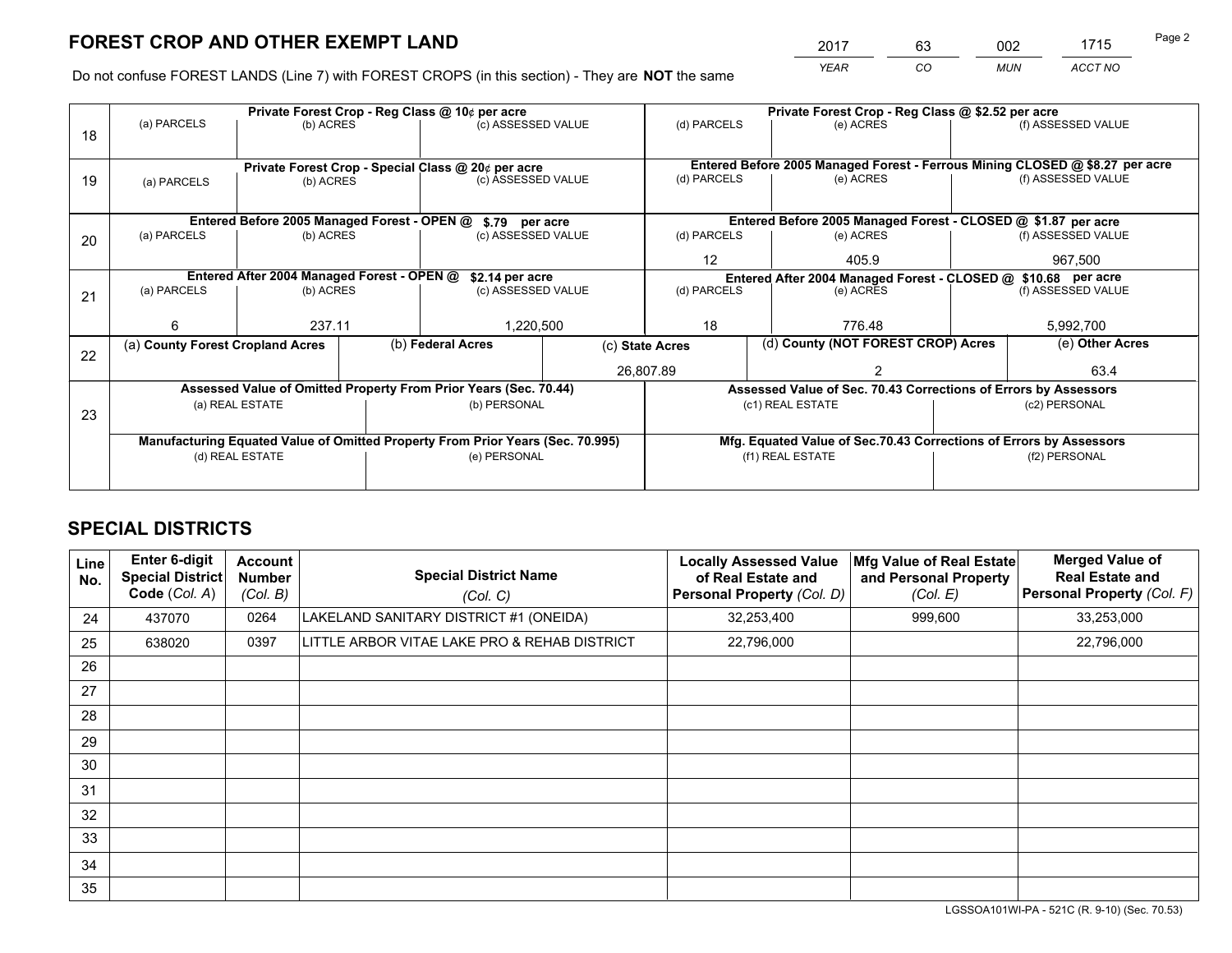|             |                                                          |                                             |                                                         | <b>YEAR</b>                                                                       | CO<br><b>MUN</b>                                              | ACCT NO                                                                        |
|-------------|----------------------------------------------------------|---------------------------------------------|---------------------------------------------------------|-----------------------------------------------------------------------------------|---------------------------------------------------------------|--------------------------------------------------------------------------------|
| Line<br>No. | Enter 6-digit<br><b>School District</b><br>Code (Col. A) | <b>Account</b><br><b>Number</b><br>(Col. B) | <b>School District Name</b><br>(Col. C)                 | <b>Locally Assessed Value</b><br>of Real Estate and<br>Personal Property (Col. D) | Mfg Value of Real Estate<br>and Personal Property<br>(Col. E) | <b>Merged Value of</b><br><b>Real Estate and</b><br>Personal Property (Col. F) |
|             | A. SCHOOL DISTRICTS (K-8 and K-12)                       |                                             |                                                         |                                                                                   |                                                               |                                                                                |
| 36          | 636720                                                   | 0264                                        | SCH D OF WOODRUFF J 1                                   | 538,850,300                                                                       | 4,797,100                                                     | 543,647,400                                                                    |
| 37          |                                                          |                                             |                                                         |                                                                                   |                                                               |                                                                                |
| 38          |                                                          |                                             |                                                         |                                                                                   |                                                               |                                                                                |
| 39          |                                                          |                                             |                                                         |                                                                                   |                                                               |                                                                                |
| 40          |                                                          |                                             |                                                         |                                                                                   |                                                               |                                                                                |
| 41          |                                                          |                                             |                                                         |                                                                                   |                                                               |                                                                                |
| 42          |                                                          |                                             |                                                         |                                                                                   |                                                               |                                                                                |
| 43          |                                                          |                                             |                                                         |                                                                                   |                                                               |                                                                                |
| 44          |                                                          |                                             |                                                         |                                                                                   |                                                               |                                                                                |
| 45<br>46    |                                                          |                                             |                                                         |                                                                                   |                                                               |                                                                                |
| 47          |                                                          |                                             |                                                         |                                                                                   |                                                               |                                                                                |
| 48          |                                                          |                                             |                                                         |                                                                                   |                                                               |                                                                                |
| 49          |                                                          |                                             |                                                         |                                                                                   |                                                               |                                                                                |
| 50          |                                                          |                                             | TOTAL ASSESSED VALUE OF SCHOOL DISTRICTS (K-8 and K-12) | 538,850,300                                                                       | 4,797,100                                                     | 543,647,400                                                                    |
|             | <b>B.</b><br><b>UNION HIGH SCHOOL DISTRICTS</b>          |                                             |                                                         |                                                                                   |                                                               |                                                                                |
| 51          | 433647                                                   | 0261                                        | UHS D OF LAKELAND UNION HIGH                            | 538,850,300                                                                       | 4,797,100                                                     | 543,647,400                                                                    |
| 52          |                                                          |                                             |                                                         |                                                                                   |                                                               |                                                                                |
| 53          |                                                          |                                             |                                                         |                                                                                   |                                                               |                                                                                |
| 54          |                                                          |                                             |                                                         |                                                                                   |                                                               |                                                                                |
| 55          |                                                          |                                             | TOTAL ASSESSED VALUE OF UNION HIGH SCHOOLS              | 538,850,300                                                                       | 4,797,100                                                     | 543,647,400                                                                    |
|             | C.<br><b>TECHNICAL COLLEGE DISTRICTS</b>                 |                                             |                                                         |                                                                                   |                                                               |                                                                                |
| 56          | 001600                                                   | 0015                                        | NICOLET TECHNICAL COLLEGE<br><b>RHIN</b>                | 538,850,300                                                                       | 4,797,100                                                     | 543,647,400                                                                    |
| 57          |                                                          |                                             |                                                         |                                                                                   |                                                               |                                                                                |
| 58          |                                                          |                                             |                                                         |                                                                                   |                                                               |                                                                                |
| 59          |                                                          |                                             | TOTAL ASSESSED VALUE OF TECHNICAL COLLEGES              | 538,850,300                                                                       | 4,797,100                                                     | 543,647,400                                                                    |

2017

63

002

# *I hereby certify, to the best of my knowledge and belief, this form is complete and correct.*

**SCHOOL DISTRICTS**

| Print name of preparer | Title                    | Date (MM / DD / CCYY) |  |
|------------------------|--------------------------|-----------------------|--|
|                        |                          |                       |  |
| Signature of preparer  | Contact Telephone Number | E-mail address        |  |
|                        | $\sim$                   |                       |  |

1715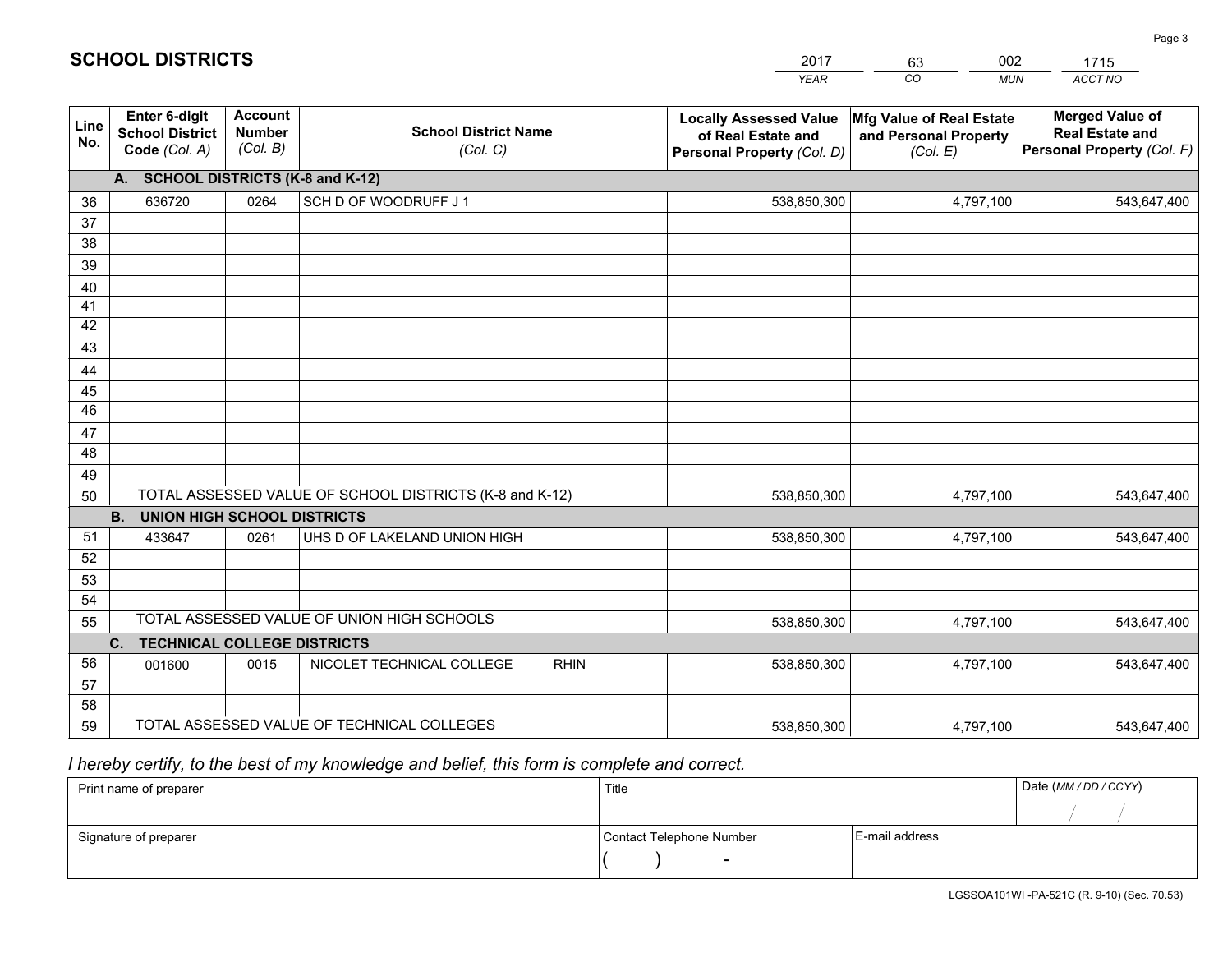## **HIGHLIGHTS**

- 1. Complete the Statement of Assessment after the Board of Review. Reflect any changes made there.
- 2. Use black ink to complete.
- 3. Line 16 must equal Line 50, Col D.
- 4. Line 55 must equal the total of K-8 schools listed on lines 36-49. Do not include K-12 schools in this comparision.
- 5. Line 59, Col. D must equal Line 16.
- 6. Special District, School District and Technical College District values must include both real estate and personal property. Examples of Special districts are: town sanitary districts, public inland lake protection and rehabilitation districts, and metropolitan sewerage districts.
- 7. DO NOT INCLUDE Manufacturing property values.DOR will print these values on the final SOA.
- 8. Accuracy of this form is very important. The values reported directly affect the equalized value DOR calculates for school and special districts.

### **Page 1:**

 If not prefilled, enter the tax year,county and municipal code,municipal type, municipal name and county name on the top of form.

Check the Amended box, if filing an amended / corrected SOA.

 Report the parcel count, acres and assessed value of taxable general property, total parcel count, (real and personal), total acres, and values from final figures set by the Board of Review.

- A. Real Estate land and improvements (buildings, etc.) is reported on lines 1 8, total line 9.
- B. Personal Property is reported on lines 11 14, Column D, total line 15.
- C. To complete this report, use the computer produced summary of the assessment roll that shows these amounts.
- D. Use whole numbers only.
- E. Add each line across and each column down to verify entries.

## **Page 2:**

- A. Report Special Items (not subject to general property tax).
- 1. Private Forest Croplands and Managed Forest Lands are reported on lines 18,19, 20 and 21. Be sure to report assessed values **NOT** taxes.
- 2. You should have copies of the orders of entry, orders of withdrawal, etc., to update your assessment roll.
	- 3. Show hundredths of acres (e.g. 39.75).
- 4. Tax exempt lands are reported on line 22.
- 5. Omitted property and sec. 70.43, Wis. Stats., corrections of errors by assessor are reported on line 23. Report real estate and personal property separately. These should be for **prior years**, not something found on the current assessment roll after the board of review.
- B. Special District (Lines 24-35) Include the value of both real and personal property.
- The Department of Revenue (DOR) preprints much of the information regarding names and codes for schools, special districts,etc. If a district is not listed, enter the name and value only, DOR will enter the proper code.

# **Page 3 School Districts:**

Include the value of both real and personal property.

Report School District (regular, elementary, union high school, and technical college).

- 1. Regular (K-12) and Elementary (K-8) school values are reported on lines 36-49, total on line 50.
- 2. Union High School (UHS) (use only if elementary schools are listed on lines 36-49) are reported on lines 51-54. UHS total value (line 55) must equal to the total **elementary school** values reported on lines 36-49. Do notinclude K-12 schools in this comparison.
- 3. Technical College values are reported on lines 56-58, total on line 59.
- 4. Use the computer summary that shows these amounts to complete this report.

#### **This form is due the second Monday in June. File this report only after your Board of Review is complete.**

 *If you have questions: Return forms to:*

 Email: lgs@wisconsin.gov Wisconsin Department of RevenueCall:  $(608)$  266-2569 or  $(608)$  264-6892 Fax number: (608) 264-6887 PO Box 8971

Local Government Services Section 6-97 Madison WI 53708-8971

 $-9707$ ARBOR VITAE, WI 54568 - 9707 10672 BIG ARBOR VITAE DR 10672 BIG ARBOR VITAE DR VARY R REULAND<br>TOWN OF ARBOR VITAE TOWN OF ARBOR VITAE ARBOR VITAE, WI 54568 MARY R REULAND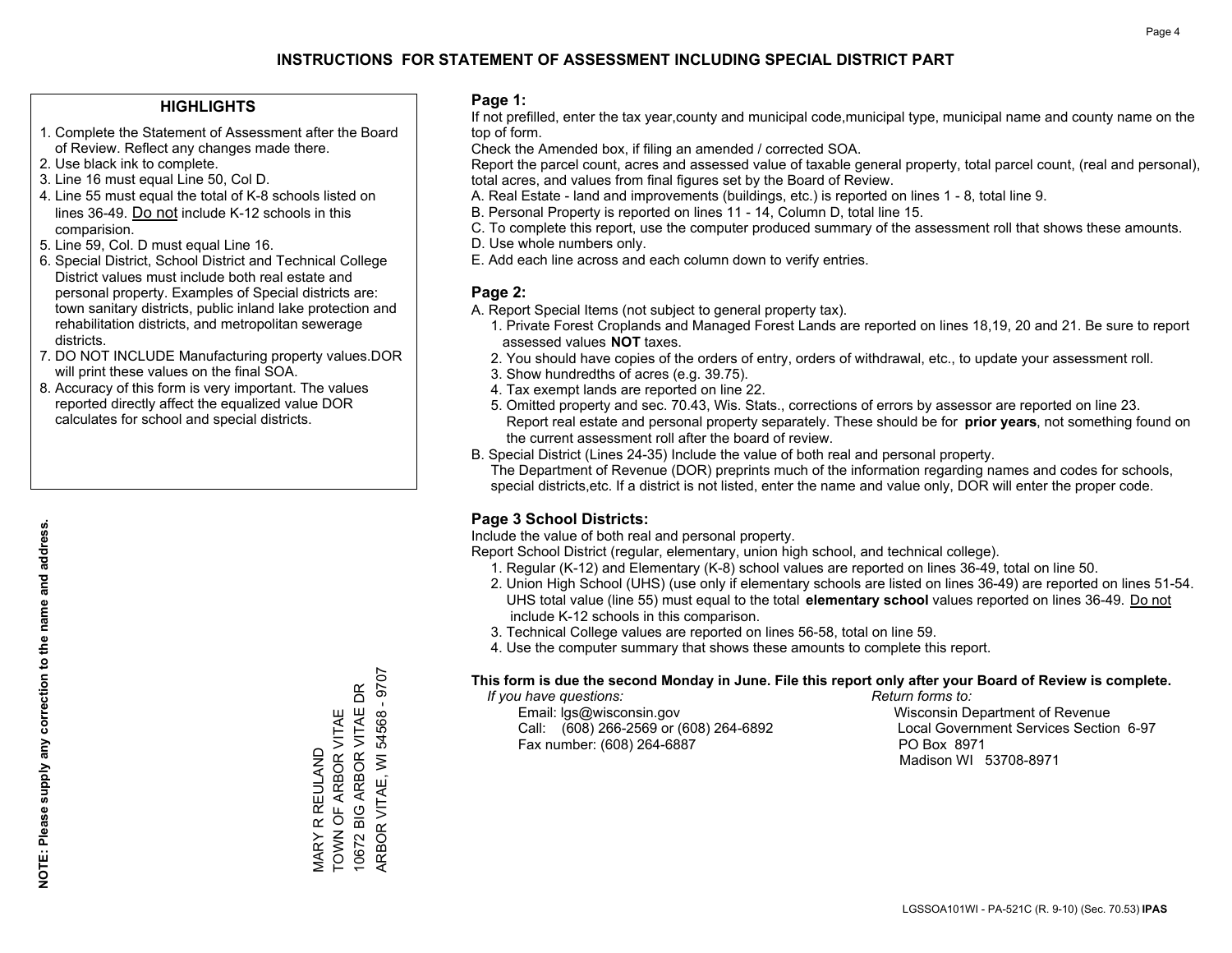**STATEMENT OF ASSESSMENT FOR 2017** 

**FINAL - EQUATED**

|                | <b>FOR</b>                     | <b>TOWN OF</b><br>OF.<br>Town - Village - City                                                                                                                                               | <b>BOULDER JUNCTION</b><br><b>Municipality Name</b> |                                           | <b>VILAS COUNTY</b><br><b>County Name</b>           |                                |                                        | <b>WHEN COMPLETING THIS DOCUMENT</b><br>DO NOT WRITE OVER X's OR IN SHADED AREAS |
|----------------|--------------------------------|----------------------------------------------------------------------------------------------------------------------------------------------------------------------------------------------|-----------------------------------------------------|-------------------------------------------|-----------------------------------------------------|--------------------------------|----------------------------------------|----------------------------------------------------------------------------------|
| Line<br>No.    |                                | <b>REAL ESTATE</b><br>(See Lines 18 - 22 for                                                                                                                                                 |                                                     | PARCEL COUNT<br>TOTAL LAND   IMPROVEMENTS | NO. OF ACRES<br><b>WHOLE</b><br><b>NUMBERS ONLY</b> | <b>VALUE OF</b><br><b>LAND</b> | <b>VALUE OF</b><br><b>IMPROVEMENTS</b> | TOTAL VALUE OF LAND<br>AND IMPROVEMENTS                                          |
|                |                                | other Real Estate)                                                                                                                                                                           | Col. A                                              | Col. B                                    | Col. C                                              | Col. D                         | Col. E                                 | Col. F                                                                           |
|                |                                | <b>RESIDENTIAL - Class 1</b>                                                                                                                                                                 | 1,776                                               | 1,216                                     | 8,303                                               | 233,038,300                    | 200,176,900                            | 433,215,200                                                                      |
| $\overline{2}$ | <b>COMMERCIAL - Class 2</b>    |                                                                                                                                                                                              | 155                                                 | 84                                        | 531                                                 | 13,777,200                     | 27,756,300                             | 41,533,500                                                                       |
| 3              |                                | <b>MANUFACTURING - Class 3</b>                                                                                                                                                               | $\mathbf{0}$                                        | 0                                         | 0                                                   | 0                              |                                        | 0<br>$\Omega$                                                                    |
| 4              |                                | <b>AGRICULTURAL - Class 4</b>                                                                                                                                                                | 4                                                   |                                           | 74                                                  | 21,000                         |                                        | 21,000                                                                           |
| 5              | <b>UNDEVELOPED - Class 5</b>   |                                                                                                                                                                                              | 0                                                   |                                           | 0                                                   | 0                              |                                        | $\mathbf{0}$                                                                     |
| 6              | AGRICULTURAL FOREST - Class 5m |                                                                                                                                                                                              | 0                                                   |                                           | $\Omega$                                            | $\Omega$                       |                                        | $\Omega$                                                                         |
| $\overline{7}$ | FOREST LANDS - Class 6         |                                                                                                                                                                                              | 19                                                  |                                           | 734                                                 | 1,767,600                      |                                        | 1,767,600                                                                        |
| 8              |                                | OTHER - Class 7                                                                                                                                                                              | 3                                                   | 3                                         | 13                                                  | 60,000                         | 610,000                                | 670,000                                                                          |
| 9              |                                | TOTAL - ALL COLUMNS                                                                                                                                                                          | 1,957                                               | 1,303                                     | 9,655                                               | 248,664,100                    | 228,543,200                            | 477,207,300                                                                      |
| 10             |                                | NUMBER OF PERSONAL PROPERTY ACCOUNTS IN ROLL                                                                                                                                                 |                                                     |                                           | 113                                                 | <b>LOCALLY ASSESSED</b>        | <b>MANUFACTURING</b>                   | <b>MERGED</b>                                                                    |
| 11             |                                | BOATS AND OTHER WATERCRAFT NOT EXEMPT - Code 1                                                                                                                                               |                                                     |                                           |                                                     | 0                              |                                        | 0<br>0                                                                           |
| 12             |                                | MACHINERY, TOOLS AND PATTERNS - Code 2                                                                                                                                                       |                                                     |                                           |                                                     | 0                              |                                        | 0<br>$\Omega$                                                                    |
| 13             |                                | FURNITURE, FIXTURES AND EQUIPMENT - Code 3                                                                                                                                                   |                                                     |                                           |                                                     | 2,136,300                      |                                        | $\Omega$<br>2,136,300                                                            |
| 14             |                                | ALL OTHER PERSONAL PROPERTY NOT EXEMPT - Codes 4A, 4B, 4C                                                                                                                                    |                                                     |                                           |                                                     | 888,500                        |                                        | 0<br>888,500                                                                     |
| 15             |                                | TOTAL OF PERSONAL PROPERTY NOT EXEMPT (Total of Lines 11-14)                                                                                                                                 |                                                     |                                           |                                                     | 3,024,800                      |                                        | $\Omega$<br>3,024,800                                                            |
| 16             |                                | AGGREGATE ASSESSED VALUE OF ALL PROPERTY SUBJECT TO THE GENERAL PROPERTY TAX (Total of Lines 9F and 15F)<br>MUST EQUAL TOTAL VALUE OF THE SCHOOL DISTRICTS (K-12 PLUS K-8) - Line 50, Col. F |                                                     |                                           |                                                     |                                |                                        | 480,232,100                                                                      |
| 17             |                                | <b>BOARD OF REVIEW</b><br>DATE OF FINAL ADJOURNMENT                                                                                                                                          | 08/02/2017                                          |                                           | Name of Assessor<br><b>PAUL CARLSON</b>             |                                | Telephone #                            | (715) 686-7738                                                                   |

*CO*

*MUN*

*ACCT NO1716*

*<sup>63</sup> <sup>004</sup>*

REMARKS

The Assessment Ratio to be used in calculating the estimated Fair Market Value on tax bills for this tax district is 1.080797612<br>This ratio should be used to convert assessed values to "Calculate Equalized Values" in Step Commission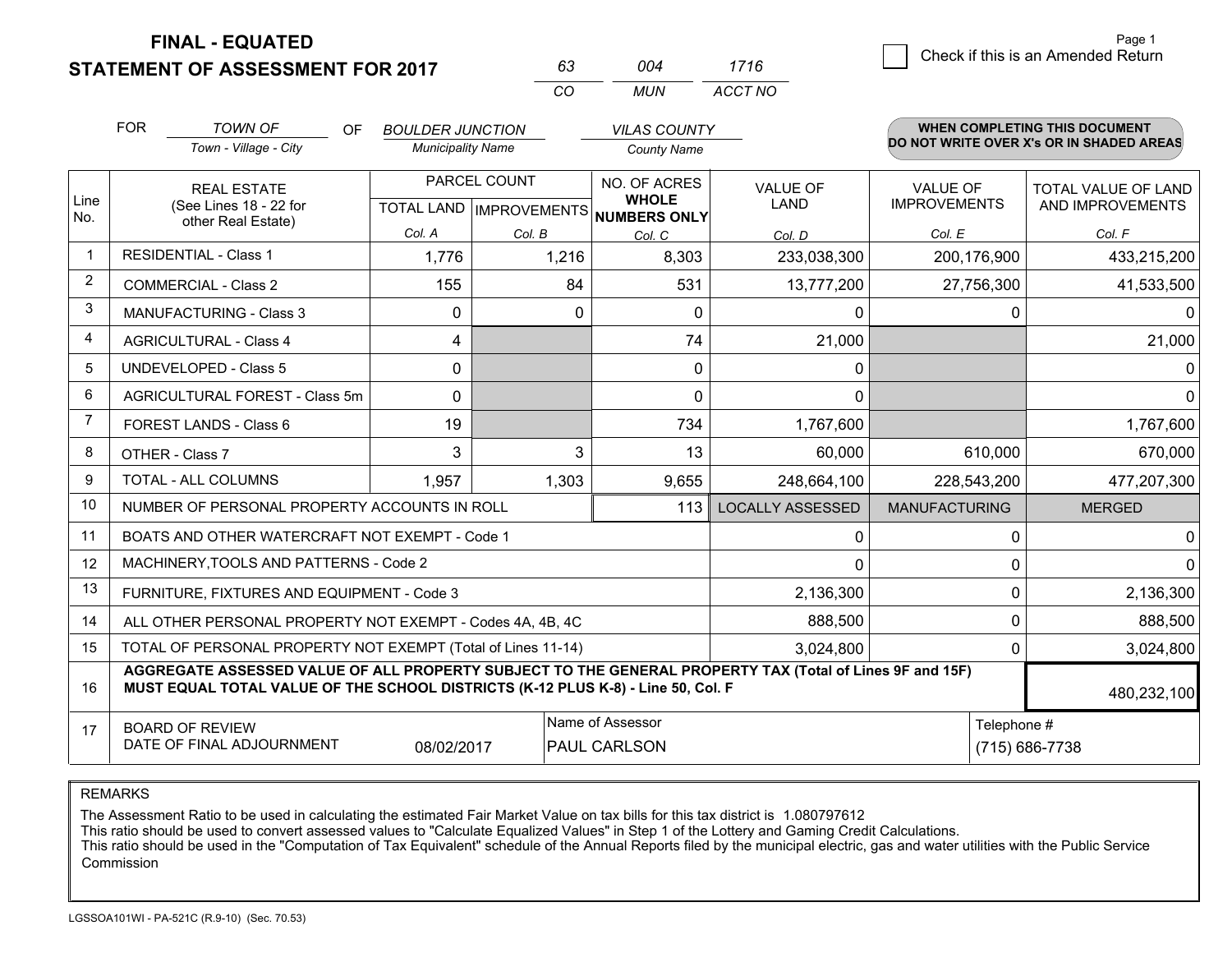*YEAR CO MUN ACCT NO* <sup>2017</sup> <sup>63</sup> <sup>004</sup> <sup>1716</sup>

Do not confuse FOREST LANDS (Line 7) with FOREST CROPS (in this section) - They are **NOT** the same

|    |                                                                                  |                                            |  | Private Forest Crop - Reg Class @ 10¢ per acre                                 |             |                                                                              |                  | Private Forest Crop - Reg Class @ \$2.52 per acre |                 |                                                                    |  |
|----|----------------------------------------------------------------------------------|--------------------------------------------|--|--------------------------------------------------------------------------------|-------------|------------------------------------------------------------------------------|------------------|---------------------------------------------------|-----------------|--------------------------------------------------------------------|--|
| 18 | (a) PARCELS                                                                      | (b) ACRES                                  |  | (c) ASSESSED VALUE                                                             |             | (d) PARCELS                                                                  |                  | (e) ACRES                                         |                 | (f) ASSESSED VALUE                                                 |  |
|    |                                                                                  |                                            |  |                                                                                |             |                                                                              |                  |                                                   |                 |                                                                    |  |
|    |                                                                                  |                                            |  | Private Forest Crop - Special Class @ 20¢ per acre                             |             | Entered Before 2005 Managed Forest - Ferrous Mining CLOSED @ \$8.27 per acre |                  |                                                   |                 |                                                                    |  |
| 19 | (a) PARCELS                                                                      | (b) ACRES                                  |  | (c) ASSESSED VALUE                                                             |             | (d) PARCELS                                                                  |                  | (e) ACRES                                         |                 | (f) ASSESSED VALUE                                                 |  |
|    |                                                                                  |                                            |  |                                                                                |             |                                                                              |                  |                                                   |                 |                                                                    |  |
|    |                                                                                  |                                            |  |                                                                                |             |                                                                              |                  |                                                   |                 |                                                                    |  |
|    | Entered Before 2005 Managed Forest - OPEN @ \$.79 per acre<br>(c) ASSESSED VALUE |                                            |  |                                                                                |             |                                                                              |                  |                                                   |                 | Entered Before 2005 Managed Forest - CLOSED @ \$1.87 per acre      |  |
| 20 | (a) PARCELS                                                                      | (b) ACRES                                  |  |                                                                                |             | (d) PARCELS                                                                  |                  | (e) ACRES                                         |                 | (f) ASSESSED VALUE                                                 |  |
|    |                                                                                  | 16<br>41,500                               |  |                                                                                |             | 11                                                                           |                  | 202                                               |                 | 495,500                                                            |  |
|    |                                                                                  | Entered After 2004 Managed Forest - OPEN @ |  | \$2.14 per acre                                                                |             |                                                                              |                  |                                                   |                 | Entered After 2004 Managed Forest - CLOSED @ \$10.68 per acre      |  |
| 21 | (a) PARCELS                                                                      | (b) ACRES                                  |  | (c) ASSESSED VALUE                                                             | (d) PARCELS |                                                                              |                  | (e) ACRES                                         |                 | (f) ASSESSED VALUE                                                 |  |
|    |                                                                                  |                                            |  |                                                                                |             |                                                                              |                  |                                                   |                 |                                                                    |  |
|    |                                                                                  | 48.52                                      |  | 12,400                                                                         |             | 13                                                                           |                  | 347.9                                             |                 | 1,434,100                                                          |  |
|    | (a) County Forest Cropland Acres                                                 |                                            |  | (b) Federal Acres<br>(c) State Acres                                           |             | (d) County (NOT FOREST CROP) Acres                                           |                  |                                                   | (e) Other Acres |                                                                    |  |
| 22 |                                                                                  |                                            |  |                                                                                |             |                                                                              |                  |                                                   |                 |                                                                    |  |
|    |                                                                                  |                                            |  |                                                                                |             | 39,539.97                                                                    |                  | 14.82                                             |                 | 38.16                                                              |  |
|    |                                                                                  |                                            |  | Assessed Value of Omitted Property From Prior Years (Sec. 70.44)               |             |                                                                              |                  |                                                   |                 | Assessed Value of Sec. 70.43 Corrections of Errors by Assessors    |  |
| 23 |                                                                                  | (a) REAL ESTATE                            |  | (b) PERSONAL                                                                   |             |                                                                              | (c1) REAL ESTATE |                                                   |                 | (c2) PERSONAL                                                      |  |
|    |                                                                                  |                                            |  |                                                                                |             |                                                                              |                  |                                                   |                 |                                                                    |  |
|    |                                                                                  |                                            |  | Manufacturing Equated Value of Omitted Property From Prior Years (Sec. 70.995) |             |                                                                              |                  |                                                   |                 | Mfg. Equated Value of Sec.70.43 Corrections of Errors by Assessors |  |
|    |                                                                                  | (d) REAL ESTATE                            |  | (e) PERSONAL                                                                   |             | (f1) REAL ESTATE                                                             |                  |                                                   | (f2) PERSONAL   |                                                                    |  |
|    |                                                                                  |                                            |  |                                                                                |             |                                                                              |                  |                                                   |                 |                                                                    |  |
|    |                                                                                  |                                            |  |                                                                                |             |                                                                              |                  |                                                   |                 |                                                                    |  |

# **SPECIAL DISTRICTS**

| Line<br>No. | Enter 6-digit<br><b>Special District</b><br>Code (Col. A) | <b>Account</b><br><b>Number</b><br>(Col. B) | <b>Special District Name</b><br>(Col. C) | <b>Locally Assessed Value</b><br>of Real Estate and<br>Personal Property (Col. D) | Mfg Value of Real Estate<br>and Personal Property<br>(Col. E) | <b>Merged Value of</b><br><b>Real Estate and</b><br>Personal Property (Col. F) |
|-------------|-----------------------------------------------------------|---------------------------------------------|------------------------------------------|-----------------------------------------------------------------------------------|---------------------------------------------------------------|--------------------------------------------------------------------------------|
| 24          |                                                           |                                             |                                          |                                                                                   |                                                               |                                                                                |
| 25          |                                                           |                                             |                                          |                                                                                   |                                                               |                                                                                |
| 26          |                                                           |                                             |                                          |                                                                                   |                                                               |                                                                                |
| 27          |                                                           |                                             |                                          |                                                                                   |                                                               |                                                                                |
| 28          |                                                           |                                             |                                          |                                                                                   |                                                               |                                                                                |
| 29          |                                                           |                                             |                                          |                                                                                   |                                                               |                                                                                |
| 30          |                                                           |                                             |                                          |                                                                                   |                                                               |                                                                                |
| 31          |                                                           |                                             |                                          |                                                                                   |                                                               |                                                                                |
| 32          |                                                           |                                             |                                          |                                                                                   |                                                               |                                                                                |
| 33          |                                                           |                                             |                                          |                                                                                   |                                                               |                                                                                |
| 34          |                                                           |                                             |                                          |                                                                                   |                                                               |                                                                                |
| 35          |                                                           |                                             |                                          |                                                                                   |                                                               |                                                                                |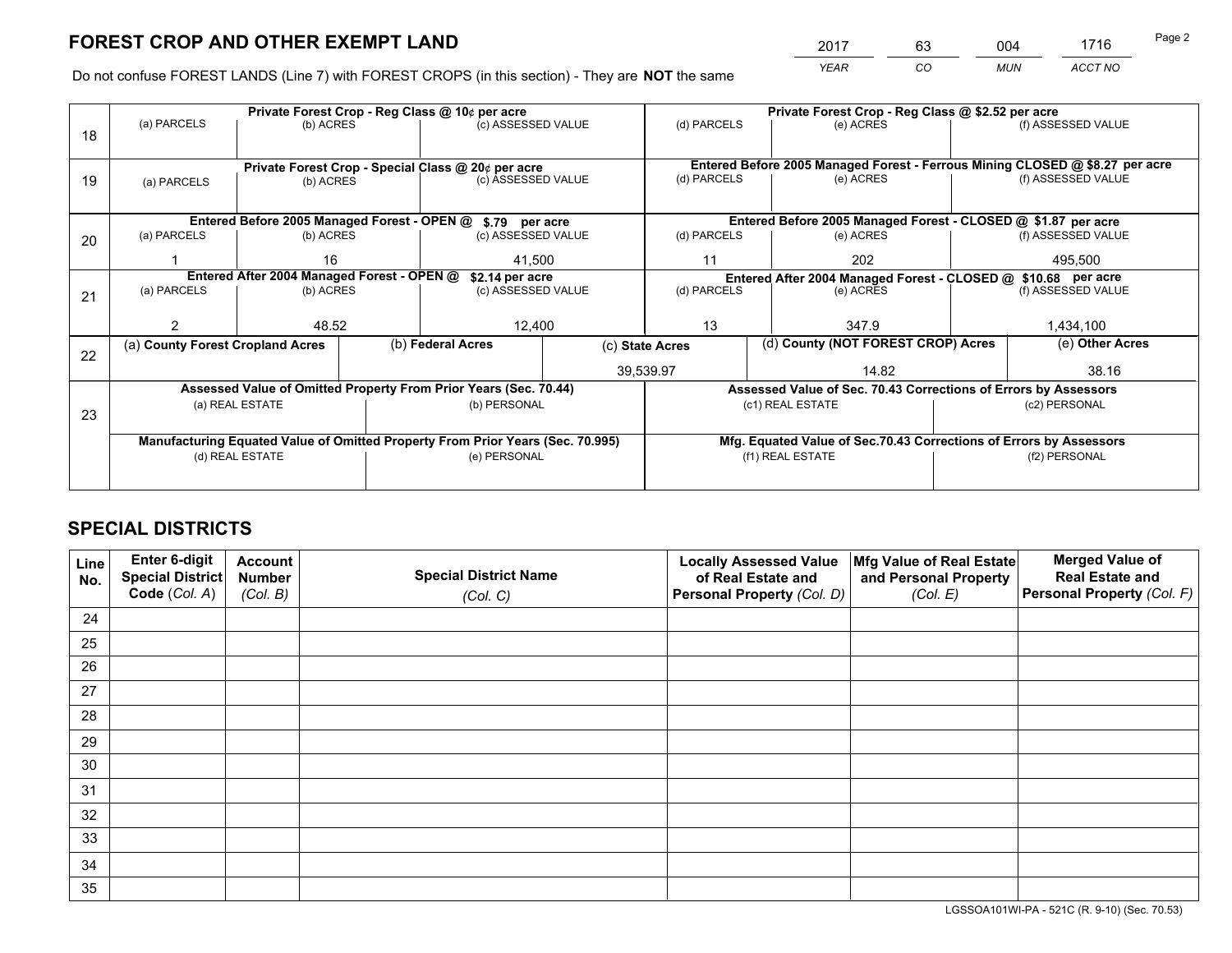|             |                                                          |                                             |                                                         | <b>YEAR</b>                                                                       | CO<br><b>MUN</b>                                              | ACCT NO                                                                        |
|-------------|----------------------------------------------------------|---------------------------------------------|---------------------------------------------------------|-----------------------------------------------------------------------------------|---------------------------------------------------------------|--------------------------------------------------------------------------------|
| Line<br>No. | Enter 6-digit<br><b>School District</b><br>Code (Col. A) | <b>Account</b><br><b>Number</b><br>(Col. B) | <b>School District Name</b><br>(Col. C)                 | <b>Locally Assessed Value</b><br>of Real Estate and<br>Personal Property (Col. D) | Mfg Value of Real Estate<br>and Personal Property<br>(Col. E) | <b>Merged Value of</b><br><b>Real Estate and</b><br>Personal Property (Col. F) |
|             | A. SCHOOL DISTRICTS (K-8 and K-12)                       |                                             |                                                         |                                                                                   |                                                               |                                                                                |
| 36          | 630616                                                   | 0371                                        | SCH D OF NORTH LAKELAND                                 | 480,232,100                                                                       |                                                               | 480,232,100                                                                    |
| 37          |                                                          |                                             |                                                         |                                                                                   |                                                               |                                                                                |
| 38          |                                                          |                                             |                                                         |                                                                                   |                                                               |                                                                                |
| 39          |                                                          |                                             |                                                         |                                                                                   |                                                               |                                                                                |
| 40          |                                                          |                                             |                                                         |                                                                                   |                                                               |                                                                                |
| 41<br>42    |                                                          |                                             |                                                         |                                                                                   |                                                               |                                                                                |
| 43          |                                                          |                                             |                                                         |                                                                                   |                                                               |                                                                                |
| 44          |                                                          |                                             |                                                         |                                                                                   |                                                               |                                                                                |
| 45          |                                                          |                                             |                                                         |                                                                                   |                                                               |                                                                                |
| 46          |                                                          |                                             |                                                         |                                                                                   |                                                               |                                                                                |
| 47          |                                                          |                                             |                                                         |                                                                                   |                                                               |                                                                                |
| 48          |                                                          |                                             |                                                         |                                                                                   |                                                               |                                                                                |
| 49          |                                                          |                                             |                                                         |                                                                                   |                                                               |                                                                                |
| 50          |                                                          |                                             | TOTAL ASSESSED VALUE OF SCHOOL DISTRICTS (K-8 and K-12) | 480,232,100                                                                       |                                                               | 480,232,100                                                                    |
|             | <b>B.</b><br><b>UNION HIGH SCHOOL DISTRICTS</b>          |                                             |                                                         |                                                                                   |                                                               |                                                                                |
| 51          | 433647                                                   | 0261                                        | UHS D OF LAKELAND UNION HIGH                            | 480,232,100                                                                       |                                                               | 480,232,100                                                                    |
| 52          |                                                          |                                             |                                                         |                                                                                   |                                                               |                                                                                |
| 53          |                                                          |                                             |                                                         |                                                                                   |                                                               |                                                                                |
| 54          |                                                          |                                             | TOTAL ASSESSED VALUE OF UNION HIGH SCHOOLS              |                                                                                   |                                                               |                                                                                |
| 55          |                                                          |                                             |                                                         | 480,232,100                                                                       |                                                               | 480,232,100                                                                    |
| 56          | C. TECHNICAL COLLEGE DISTRICTS                           | 0015                                        | NICOLET TECHNICAL COLLEGE<br><b>RHIN</b>                | 480,232,100                                                                       |                                                               |                                                                                |
| 57          | 001600                                                   |                                             |                                                         |                                                                                   |                                                               | 480,232,100                                                                    |
| 58          |                                                          |                                             |                                                         |                                                                                   |                                                               |                                                                                |
| 59          |                                                          |                                             | TOTAL ASSESSED VALUE OF TECHNICAL COLLEGES              | 480,232,100                                                                       |                                                               | 480,232,100                                                                    |

2017

63

004

# *I hereby certify, to the best of my knowledge and belief, this form is complete and correct.*

**SCHOOL DISTRICTS**

| Print name of preparer | Title                    | Date (MM / DD / CCYY) |  |
|------------------------|--------------------------|-----------------------|--|
|                        |                          |                       |  |
| Signature of preparer  | Contact Telephone Number | E-mail address        |  |
|                        | $\sim$                   |                       |  |

1716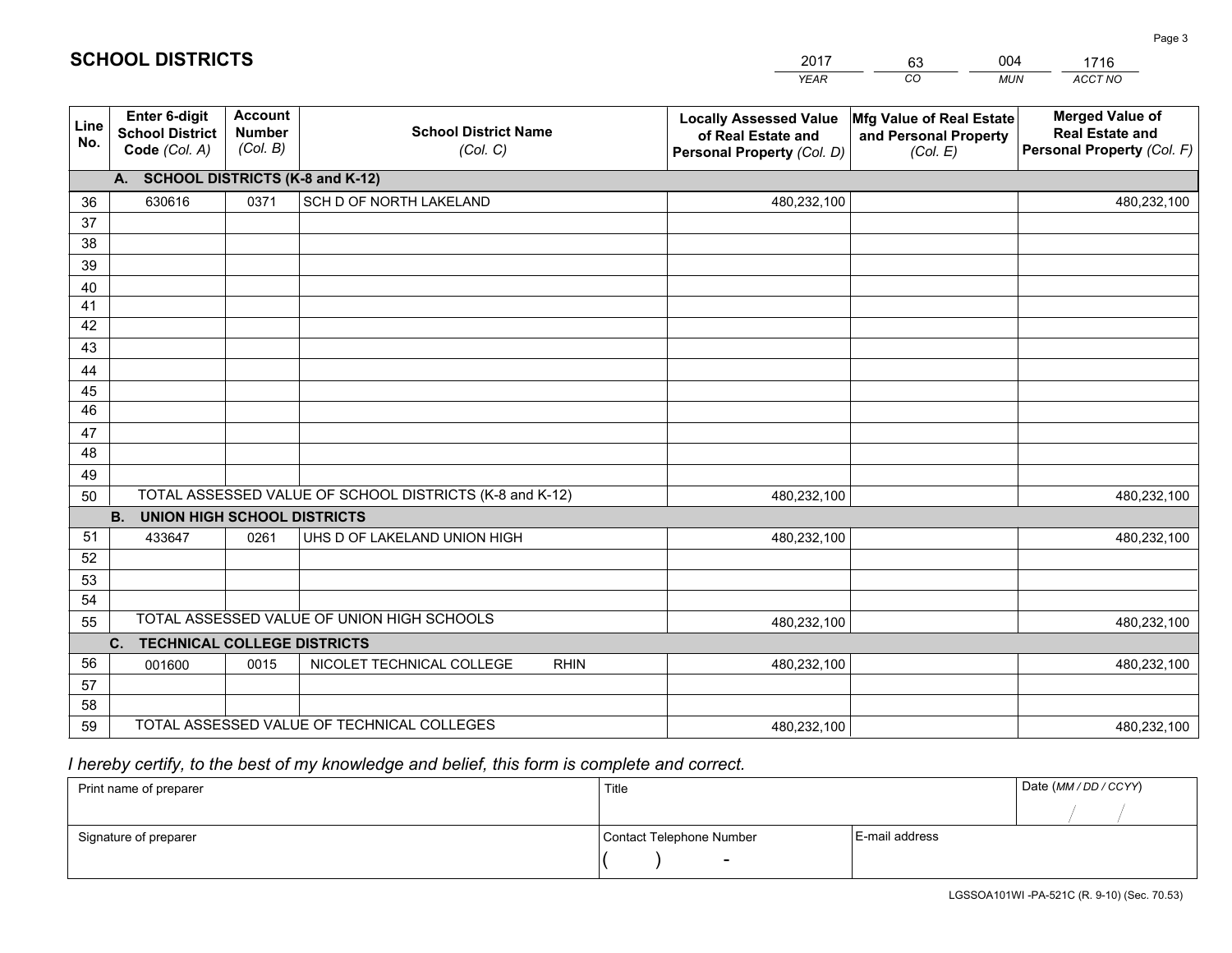## **HIGHLIGHTS**

- 1. Complete the Statement of Assessment after the Board of Review. Reflect any changes made there.
- 2. Use black ink to complete.
- 3. Line 16 must equal Line 50, Col D.
- 4. Line 55 must equal the total of K-8 schools listed on lines 36-49. Do not include K-12 schools in this comparision.
- 5. Line 59, Col. D must equal Line 16.
- 6. Special District, School District and Technical College District values must include both real estate and personal property. Examples of Special districts are: town sanitary districts, public inland lake protection and rehabilitation districts, and metropolitan sewerage districts.
- 7. DO NOT INCLUDE Manufacturing property values.DOR will print these values on the final SOA.
- 8. Accuracy of this form is very important. The values reported directly affect the equalized value DOR calculates for school and special districts.

### **Page 1:**

 If not prefilled, enter the tax year,county and municipal code,municipal type, municipal name and county name on the top of form.

Check the Amended box, if filing an amended / corrected SOA.

 Report the parcel count, acres and assessed value of taxable general property, total parcel count, (real and personal), total acres, and values from final figures set by the Board of Review.

- A. Real Estate land and improvements (buildings, etc.) is reported on lines 1 8, total line 9.
- B. Personal Property is reported on lines 11 14, Column D, total line 15.
- C. To complete this report, use the computer produced summary of the assessment roll that shows these amounts.
- D. Use whole numbers only.
- E. Add each line across and each column down to verify entries.

## **Page 2:**

- A. Report Special Items (not subject to general property tax).
- 1. Private Forest Croplands and Managed Forest Lands are reported on lines 18,19, 20 and 21. Be sure to report assessed values **NOT** taxes.
- 2. You should have copies of the orders of entry, orders of withdrawal, etc., to update your assessment roll.
	- 3. Show hundredths of acres (e.g. 39.75).
- 4. Tax exempt lands are reported on line 22.
- 5. Omitted property and sec. 70.43, Wis. Stats., corrections of errors by assessor are reported on line 23. Report real estate and personal property separately. These should be for **prior years**, not something found on the current assessment roll after the board of review.
- B. Special District (Lines 24-35) Include the value of both real and personal property.
- The Department of Revenue (DOR) preprints much of the information regarding names and codes for schools, special districts,etc. If a district is not listed, enter the name and value only, DOR will enter the proper code.

# **Page 3 School Districts:**

Include the value of both real and personal property.

Report School District (regular, elementary, union high school, and technical college).

- 1. Regular (K-12) and Elementary (K-8) school values are reported on lines 36-49, total on line 50.
- 2. Union High School (UHS) (use only if elementary schools are listed on lines 36-49) are reported on lines 51-54. UHS total value (line 55) must equal to the total **elementary school** values reported on lines 36-49. Do notinclude K-12 schools in this comparison.
- 3. Technical College values are reported on lines 56-58, total on line 59.
- 4. Use the computer summary that shows these amounts to complete this report.

#### **This form is due the second Monday in June. File this report only after your Board of Review is complete.**

 *If you have questions: Return forms to:*

 Email: lgs@wisconsin.gov Wisconsin Department of RevenueCall:  $(608)$  266-2569 or  $(608)$  264-6892 Fax number: (608) 264-6887 PO Box 8971

Local Government Services Section 6-97 Madison WI 53708-8971

54512 - 0616 BOULDER JUNCTION, WI 54512 - 0616 TOWN OF BOULDER JUNCTION KENDRA MORACZEWSKI<br>TOWN OF BOULDER JUNCTION **3OULDER JUNCTION, WI** KENDRA MORACZEWSKI PO BOX 616 PO BOX 616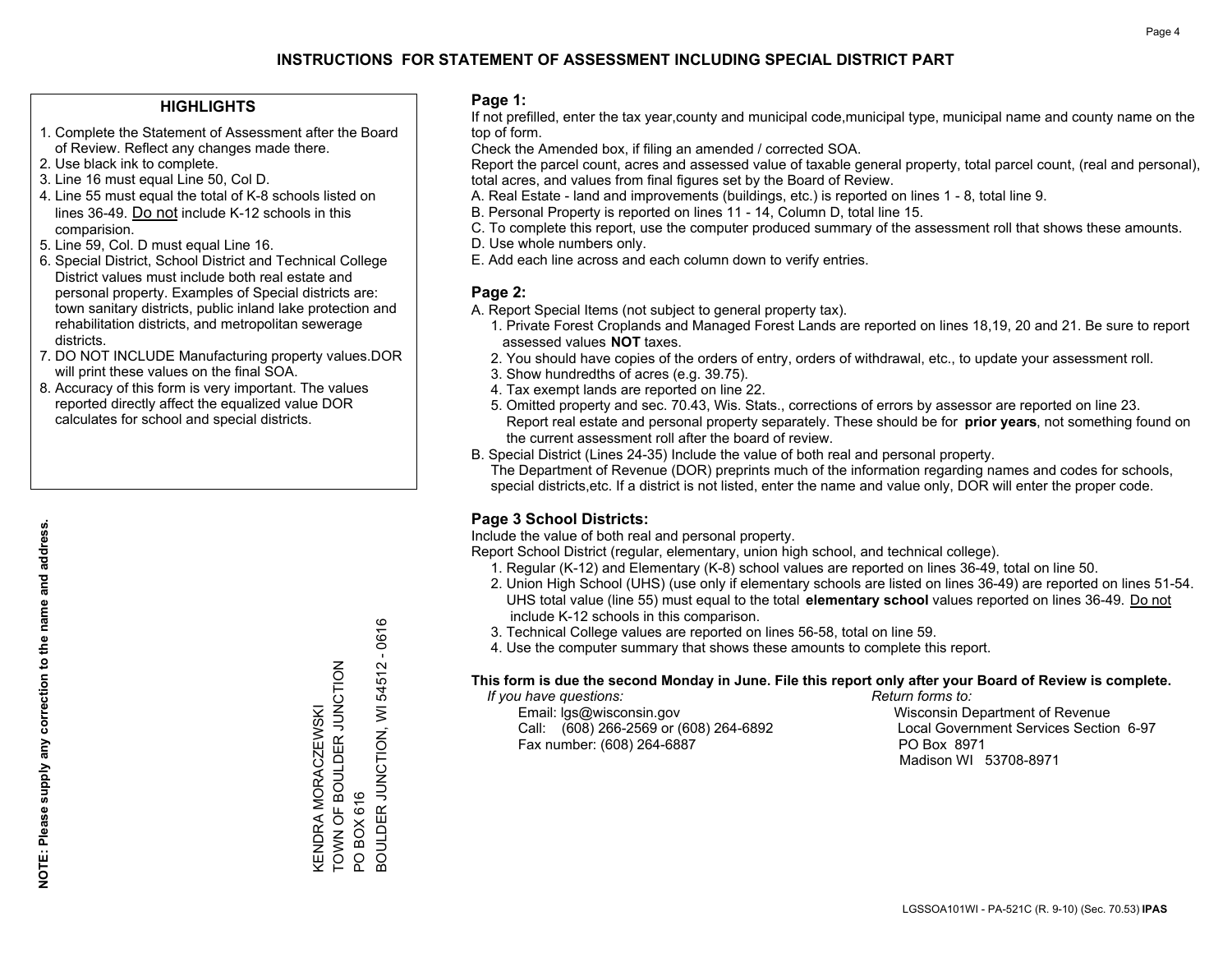**STATEMENT OF ASSESSMENT FOR 2017** 

**FINAL - EQUATED**

|                | <b>FOR</b>                            | <b>TOWN OF</b><br>OF<br>Town - Village - City                                                                                                                                                | <b>CLOVERLAND</b><br><b>Municipality Name</b> |                                                | <b>VILAS COUNTY</b><br><b>County Name</b>     |                                |                                        | <b>WHEN COMPLETING THIS DOCUMENT</b><br>DO NOT WRITE OVER X's OR IN SHADED AREAS |
|----------------|---------------------------------------|----------------------------------------------------------------------------------------------------------------------------------------------------------------------------------------------|-----------------------------------------------|------------------------------------------------|-----------------------------------------------|--------------------------------|----------------------------------------|----------------------------------------------------------------------------------|
| Line<br>No.    |                                       | <b>REAL ESTATE</b><br>(See Lines 18 - 22 for<br>other Real Estate)                                                                                                                           |                                               | PARCEL COUNT<br><b>TOTAL LAND IMPROVEMENTS</b> | NO. OF ACRES<br><b>WHOLE</b><br>NUMBERS ONLY  | <b>VALUE OF</b><br><b>LAND</b> | <b>VALUE OF</b><br><b>IMPROVEMENTS</b> | <b>TOTAL VALUE OF LAND</b><br>AND IMPROVEMENTS                                   |
|                |                                       |                                                                                                                                                                                              | Col. A                                        | Col. B                                         | Col. C                                        | Col. D                         | Col. E                                 | Col. F                                                                           |
| $\mathbf 1$    |                                       | <b>RESIDENTIAL - Class 1</b>                                                                                                                                                                 | 1,729                                         | 1,126                                          | 4,816                                         | 111,132,200                    | 117,309,100                            | 228,441,300                                                                      |
| $\overline{2}$ | <b>COMMERCIAL - Class 2</b>           |                                                                                                                                                                                              | 12                                            | 10                                             | 72                                            | 1,520,400                      | 887,900                                | 2,408,300                                                                        |
| 3              | <b>MANUFACTURING - Class 3</b>        |                                                                                                                                                                                              | 0                                             | 0                                              | $\mathbf{0}$                                  | 0                              | 0                                      | $\mathbf 0$                                                                      |
| 4              | <b>AGRICULTURAL - Class 4</b>         |                                                                                                                                                                                              | $\overline{2}$                                |                                                | 21                                            | 3,200                          |                                        | 3,200                                                                            |
| 5              | <b>UNDEVELOPED - Class 5</b>          |                                                                                                                                                                                              | 56                                            |                                                | 792                                           | 265,000                        |                                        | 265,000                                                                          |
| 6              | <b>AGRICULTURAL FOREST - Class 5m</b> |                                                                                                                                                                                              | 1                                             |                                                | 26                                            | 19,500                         |                                        | 19,500                                                                           |
| $\overline{7}$ |                                       | <b>FOREST LANDS - Class 6</b>                                                                                                                                                                | 184                                           |                                                | 4,121                                         | 8,904,100                      |                                        | 8,904,100                                                                        |
| 8              |                                       | OTHER - Class 7                                                                                                                                                                              | $\Omega$                                      | $\Omega$                                       | $\Omega$                                      | $\Omega$                       | $\Omega$                               | $\Omega$                                                                         |
| $\mathbf{Q}$   |                                       | <b>TOTAL - ALL COLUMNS</b>                                                                                                                                                                   | 1,984                                         | 1,136                                          | 9,848                                         | 121,844,400                    | 118,197,000                            | 240,041,400                                                                      |
| 10             |                                       | NUMBER OF PERSONAL PROPERTY ACCOUNTS IN ROLL                                                                                                                                                 |                                               |                                                | 10 <sup>1</sup>                               | <b>LOCALLY ASSESSED</b>        | <b>MANUFACTURING</b>                   | <b>MERGED</b>                                                                    |
| 11             |                                       | BOATS AND OTHER WATERCRAFT NOT EXEMPT - Code 1                                                                                                                                               |                                               |                                                |                                               | 0                              | 0                                      | 0                                                                                |
| 12             |                                       | MACHINERY, TOOLS AND PATTERNS - Code 2                                                                                                                                                       |                                               |                                                |                                               | $\Omega$                       | 0                                      | $\Omega$                                                                         |
| 13             |                                       | FURNITURE, FIXTURES AND EQUIPMENT - Code 3                                                                                                                                                   |                                               |                                                |                                               | 39,400                         | 0                                      | 39,400                                                                           |
| 14             |                                       | ALL OTHER PERSONAL PROPERTY NOT EXEMPT - Codes 4A, 4B, 4C                                                                                                                                    |                                               |                                                |                                               | $\mathbf{0}$                   | 0                                      | $\Omega$                                                                         |
| 15             |                                       | TOTAL OF PERSONAL PROPERTY NOT EXEMPT (Total of Lines 11-14)                                                                                                                                 |                                               |                                                |                                               | 39,400                         | $\Omega$                               | 39,400                                                                           |
| 16             |                                       | AGGREGATE ASSESSED VALUE OF ALL PROPERTY SUBJECT TO THE GENERAL PROPERTY TAX (Total of Lines 9F and 15F)<br>MUST EQUAL TOTAL VALUE OF THE SCHOOL DISTRICTS (K-12 PLUS K-8) - Line 50, Col. F |                                               |                                                |                                               |                                |                                        | 240,080,800                                                                      |
| 17             |                                       | <b>BOARD OF REVIEW</b><br>DATE OF FINAL ADJOURNMENT                                                                                                                                          | 08/16/2017                                    |                                                | Name of Assessor<br><b>HOFFMAN APPRAISALS</b> | Telephone #<br>(715) 536-6236  |                                        |                                                                                  |

*CO*

*MUN*

*ACCT NO1717*

*<sup>63</sup> <sup>006</sup>*

REMARKS

The Assessment Ratio to be used in calculating the estimated Fair Market Value on tax bills for this tax district is .969702551<br>This ratio should be used to convert assessed values to "Calculate Equalized Values" in Step 1 Commission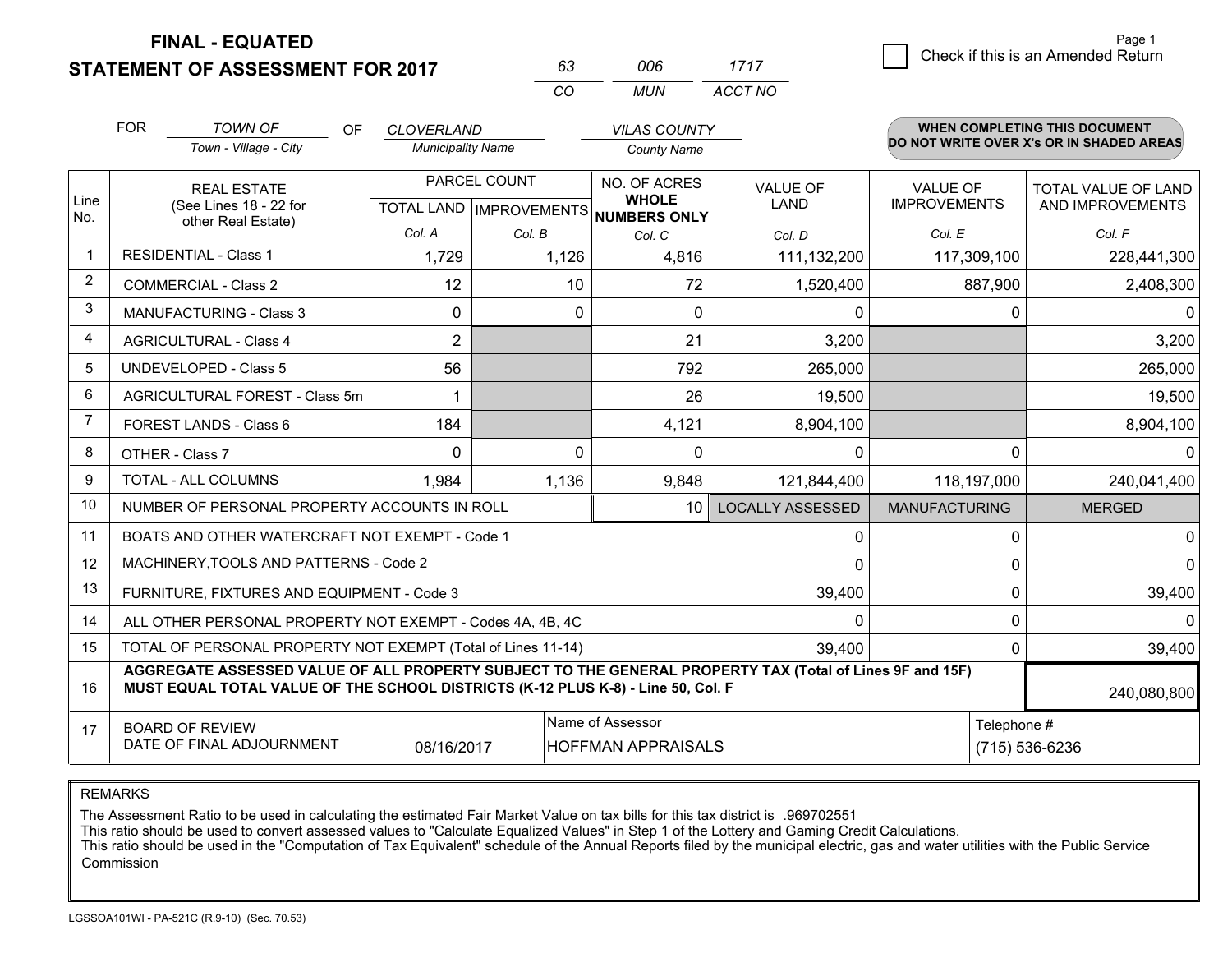*YEAR CO MUN ACCT NO* <sup>2017</sup> <sup>63</sup> <sup>006</sup> <sup>1717</sup> Page 2

Do not confuse FOREST LANDS (Line 7) with FOREST CROPS (in this section) - They are **NOT** the same

|    |                                                            |                 |  | Private Forest Crop - Reg Class @ 10¢ per acre                                 |                 |                  | Private Forest Crop - Reg Class @ \$2.52 per acre                            |                                                                 |               |                                                                    |
|----|------------------------------------------------------------|-----------------|--|--------------------------------------------------------------------------------|-----------------|------------------|------------------------------------------------------------------------------|-----------------------------------------------------------------|---------------|--------------------------------------------------------------------|
| 18 | (a) PARCELS                                                | (b) ACRES       |  | (c) ASSESSED VALUE                                                             |                 | (d) PARCELS      |                                                                              | (e) ACRES                                                       |               | (f) ASSESSED VALUE                                                 |
|    |                                                            |                 |  |                                                                                |                 | $\mathcal{P}$    |                                                                              | 80                                                              |               | 204,600                                                            |
|    |                                                            |                 |  | Private Forest Crop - Special Class @ 20¢ per acre                             |                 |                  | Entered Before 2005 Managed Forest - Ferrous Mining CLOSED @ \$8.27 per acre |                                                                 |               |                                                                    |
| 19 | (a) PARCELS                                                | (b) ACRES       |  | (c) ASSESSED VALUE                                                             |                 | (d) PARCELS      |                                                                              | (e) ACRES                                                       |               | (f) ASSESSED VALUE                                                 |
|    |                                                            |                 |  |                                                                                |                 |                  |                                                                              |                                                                 |               |                                                                    |
|    | Entered Before 2005 Managed Forest - OPEN @ \$.79 per acre |                 |  |                                                                                |                 |                  |                                                                              | Entered Before 2005 Managed Forest - CLOSED @ \$1.87 per acre   |               |                                                                    |
| 20 | (a) PARCELS                                                | (b) ACRES       |  | (c) ASSESSED VALUE                                                             |                 | (d) PARCELS      |                                                                              | (e) ACRES                                                       |               | (f) ASSESSED VALUE                                                 |
|    | 2                                                          | 80              |  | 176,000                                                                        |                 | 17               |                                                                              | 614.47                                                          | 2,144,600     |                                                                    |
|    | Entered After 2004 Managed Forest - OPEN @                 |                 |  |                                                                                | \$2.14 per acre |                  |                                                                              | Entered After 2004 Managed Forest - CLOSED @ \$10.68 per acre   |               |                                                                    |
| 21 | (a) PARCELS                                                | (b) ACRES       |  | (c) ASSESSED VALUE                                                             |                 | (d) PARCELS      |                                                                              | (e) ACRES                                                       |               | (f) ASSESSED VALUE                                                 |
|    |                                                            |                 |  |                                                                                |                 |                  |                                                                              |                                                                 |               |                                                                    |
|    |                                                            | 38              |  | 97,900                                                                         | 13              |                  |                                                                              | 369.12                                                          |               | 1,603,500                                                          |
| 22 | (a) County Forest Cropland Acres                           |                 |  | (b) Federal Acres                                                              | (c) State Acres |                  |                                                                              | (d) County (NOT FOREST CROP) Acres                              |               | (e) Other Acres                                                    |
|    | 7,637.13                                                   |                 |  |                                                                                |                 | 474              |                                                                              | 92.16                                                           |               | 120.67                                                             |
|    |                                                            |                 |  | Assessed Value of Omitted Property From Prior Years (Sec. 70.44)               |                 |                  |                                                                              | Assessed Value of Sec. 70.43 Corrections of Errors by Assessors |               |                                                                    |
| 23 |                                                            | (a) REAL ESTATE |  | (b) PERSONAL                                                                   |                 |                  | (c1) REAL ESTATE                                                             |                                                                 |               | (c2) PERSONAL                                                      |
|    |                                                            |                 |  |                                                                                |                 |                  |                                                                              |                                                                 |               |                                                                    |
|    |                                                            |                 |  | Manufacturing Equated Value of Omitted Property From Prior Years (Sec. 70.995) |                 |                  |                                                                              |                                                                 |               | Mfg. Equated Value of Sec.70.43 Corrections of Errors by Assessors |
|    | (d) REAL ESTATE                                            |                 |  | (e) PERSONAL                                                                   |                 | (f1) REAL ESTATE |                                                                              |                                                                 | (f2) PERSONAL |                                                                    |
|    |                                                            |                 |  |                                                                                |                 |                  |                                                                              |                                                                 |               |                                                                    |

# **SPECIAL DISTRICTS**

| Line<br>No. | <b>Enter 6-digit</b><br><b>Special District</b><br>Code (Col. A) | <b>Account</b><br><b>Number</b><br>(Col. B) | <b>Special District Name</b><br>(Col. C)    | <b>Locally Assessed Value</b><br>of Real Estate and<br>Personal Property (Col. D) | Mfg Value of Real Estate<br>and Personal Property<br>(Col. E) | <b>Merged Value of</b><br><b>Real Estate and</b><br>Personal Property (Col. F) |
|-------------|------------------------------------------------------------------|---------------------------------------------|---------------------------------------------|-----------------------------------------------------------------------------------|---------------------------------------------------------------|--------------------------------------------------------------------------------|
| 24          | 638030                                                           | 0398                                        | LITTLE ST GERMAIN LAKE PRO & REHAB DISTRICT | 5,867,200                                                                         |                                                               | 5,867,200                                                                      |
| 25          | 638040                                                           | 0399                                        | ALMA MOON LAKE PRO & REHAB DISTRICT         | 2,632,800                                                                         |                                                               | 2,632,800                                                                      |
| 26          |                                                                  |                                             |                                             |                                                                                   |                                                               |                                                                                |
| 27          |                                                                  |                                             |                                             |                                                                                   |                                                               |                                                                                |
| 28          |                                                                  |                                             |                                             |                                                                                   |                                                               |                                                                                |
| 29          |                                                                  |                                             |                                             |                                                                                   |                                                               |                                                                                |
| 30          |                                                                  |                                             |                                             |                                                                                   |                                                               |                                                                                |
| 31          |                                                                  |                                             |                                             |                                                                                   |                                                               |                                                                                |
| 32          |                                                                  |                                             |                                             |                                                                                   |                                                               |                                                                                |
| 33          |                                                                  |                                             |                                             |                                                                                   |                                                               |                                                                                |
| 34          |                                                                  |                                             |                                             |                                                                                   |                                                               |                                                                                |
| 35          |                                                                  |                                             |                                             |                                                                                   |                                                               |                                                                                |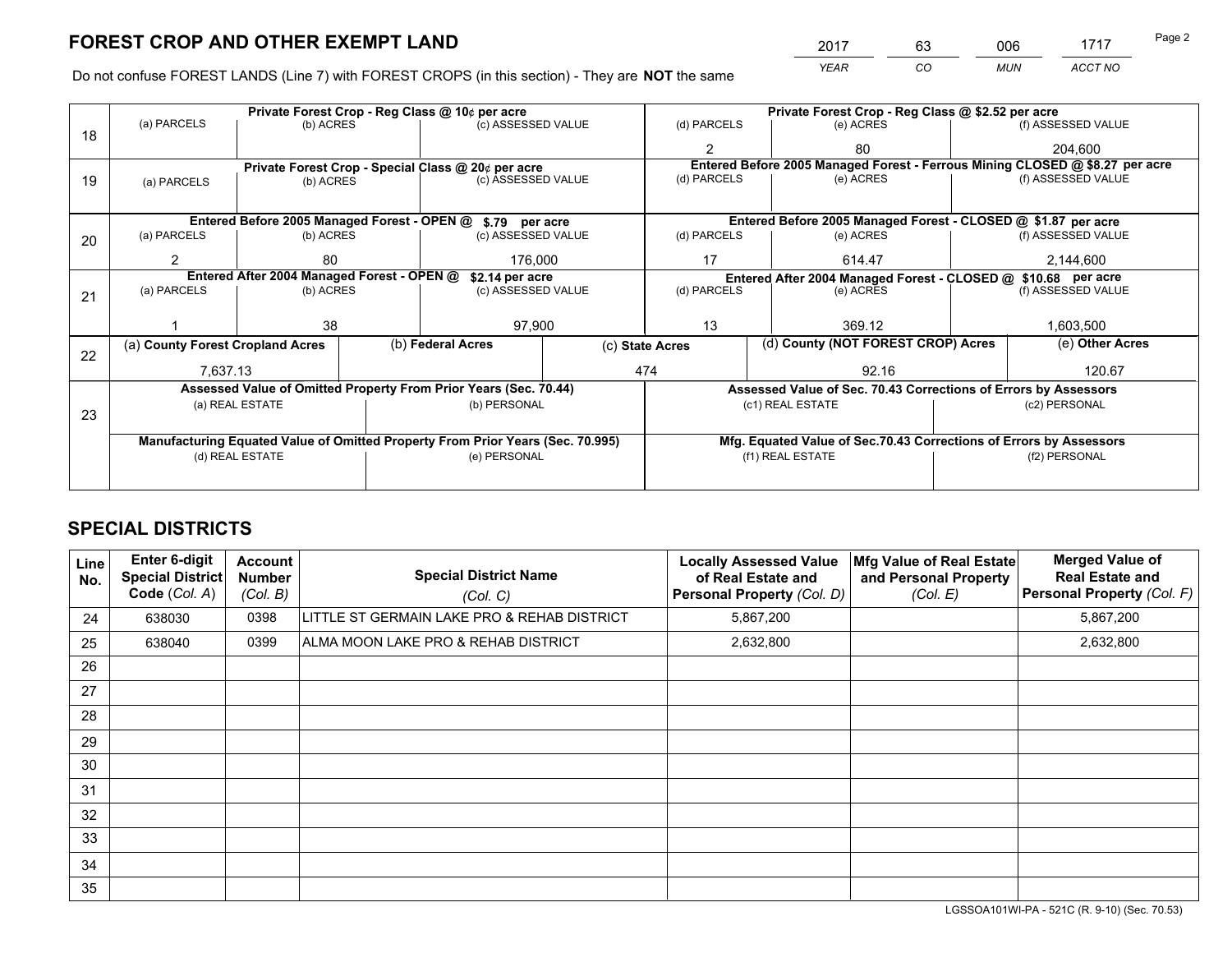| Locally Assessed Value Mfg Value of Real Estate |    |            | Me |
|-------------------------------------------------|----|------------|----|
| <b>YEAR</b>                                     | CO | <b>MUN</b> |    |
| 2017                                            |    | 006        |    |
|                                                 |    |            |    |

| Line<br>No.     | Enter 6-digit<br><b>School District</b><br>Code (Col. A) | <b>Account</b><br><b>Number</b><br>(Col. B) | <b>School District Name</b><br>(Col. C)                 | <b>Locally Assessed Value</b><br>of Real Estate and<br>Personal Property (Col. D) | Mfg Value of Real Estate<br>and Personal Property<br>(Col. E) | <b>Merged Value of</b><br><b>Real Estate and</b><br>Personal Property (Col. F) |
|-----------------|----------------------------------------------------------|---------------------------------------------|---------------------------------------------------------|-----------------------------------------------------------------------------------|---------------------------------------------------------------|--------------------------------------------------------------------------------|
|                 | A. SCHOOL DISTRICTS (K-8 and K-12)                       |                                             |                                                         |                                                                                   |                                                               |                                                                                |
| 36              | 631526                                                   | 0372                                        | SCH D OF NORTHLAND PINES (EAGLE RIVER)                  | 240,080,800                                                                       |                                                               | 240,080,800                                                                    |
| 37              |                                                          |                                             |                                                         |                                                                                   |                                                               |                                                                                |
| $\overline{38}$ |                                                          |                                             |                                                         |                                                                                   |                                                               |                                                                                |
| 39              |                                                          |                                             |                                                         |                                                                                   |                                                               |                                                                                |
| 40              |                                                          |                                             |                                                         |                                                                                   |                                                               |                                                                                |
| 41              |                                                          |                                             |                                                         |                                                                                   |                                                               |                                                                                |
| 42              |                                                          |                                             |                                                         |                                                                                   |                                                               |                                                                                |
| 43              |                                                          |                                             |                                                         |                                                                                   |                                                               |                                                                                |
| 44              |                                                          |                                             |                                                         |                                                                                   |                                                               |                                                                                |
| 45              |                                                          |                                             |                                                         |                                                                                   |                                                               |                                                                                |
| $\overline{46}$ |                                                          |                                             |                                                         |                                                                                   |                                                               |                                                                                |
| 47              |                                                          |                                             |                                                         |                                                                                   |                                                               |                                                                                |
| 48              |                                                          |                                             |                                                         |                                                                                   |                                                               |                                                                                |
| 49              |                                                          |                                             |                                                         |                                                                                   |                                                               |                                                                                |
| 50              |                                                          |                                             | TOTAL ASSESSED VALUE OF SCHOOL DISTRICTS (K-8 and K-12) | 240,080,800                                                                       |                                                               | 240,080,800                                                                    |
| 51              | <b>UNION HIGH SCHOOL DISTRICTS</b><br><b>B.</b>          |                                             |                                                         |                                                                                   |                                                               |                                                                                |
| 52              |                                                          |                                             |                                                         |                                                                                   |                                                               |                                                                                |
| 53              |                                                          |                                             |                                                         |                                                                                   |                                                               |                                                                                |
| 54              |                                                          |                                             |                                                         |                                                                                   |                                                               |                                                                                |
| 55              |                                                          |                                             | TOTAL ASSESSED VALUE OF UNION HIGH SCHOOLS              |                                                                                   |                                                               |                                                                                |
|                 | C.<br><b>TECHNICAL COLLEGE DISTRICTS</b>                 |                                             |                                                         |                                                                                   |                                                               |                                                                                |
| 56              | 001600                                                   | 0015                                        | NICOLET TECHNICAL COLLEGE<br><b>RHIN</b>                | 240,080,800                                                                       |                                                               | 240,080,800                                                                    |
| 57              |                                                          |                                             |                                                         |                                                                                   |                                                               |                                                                                |
| 58              |                                                          |                                             |                                                         |                                                                                   |                                                               |                                                                                |
| 59              |                                                          |                                             | TOTAL ASSESSED VALUE OF TECHNICAL COLLEGES              | 240,080,800                                                                       |                                                               | 240,080,800                                                                    |

 *I hereby certify, to the best of my knowledge and belief, this form is complete and correct.*

**SCHOOL DISTRICTS**

| Print name of preparer | Title                    |                | Date (MM/DD/CCYY) |
|------------------------|--------------------------|----------------|-------------------|
|                        |                          |                |                   |
| Signature of preparer  | Contact Telephone Number | E-mail address |                   |
|                        | $\blacksquare$           |                |                   |

*ACCT NO*  1717<br>- - - - -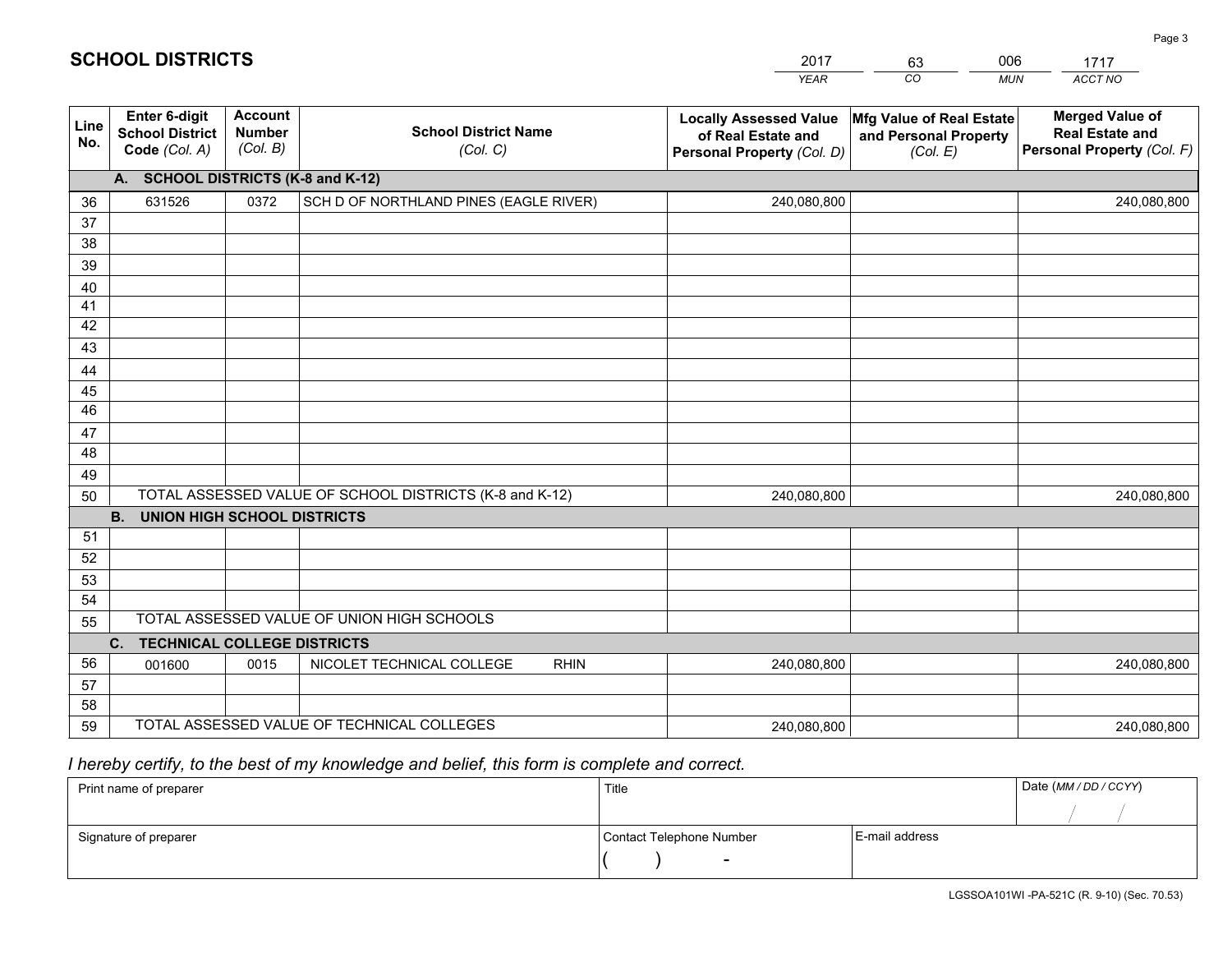## **HIGHLIGHTS**

- 1. Complete the Statement of Assessment after the Board of Review. Reflect any changes made there.
- 2. Use black ink to complete.
- 3. Line 16 must equal Line 50, Col D.
- 4. Line 55 must equal the total of K-8 schools listed on lines 36-49. Do not include K-12 schools in this comparision.
- 5. Line 59, Col. D must equal Line 16.
- 6. Special District, School District and Technical College District values must include both real estate and personal property. Examples of Special districts are: town sanitary districts, public inland lake protection and rehabilitation districts, and metropolitan sewerage districts.
- 7. DO NOT INCLUDE Manufacturing property values.DOR will print these values on the final SOA.

JULIE PRIEFER

**JULIE PRIEFER** 

TOWN OF CLOVERLAND

TOWN OF CLOVERLAND

PO BOX 1565

PO BOX 1565

EAGLE RIVER, WI 54521 - 1565

EAGLE RIVER, WI

 $-1565$ 

54521

 8. Accuracy of this form is very important. The values reported directly affect the equalized value DOR calculates for school and special districts.

### **Page 1:**

 If not prefilled, enter the tax year,county and municipal code,municipal type, municipal name and county name on the top of form.

Check the Amended box, if filing an amended / corrected SOA.

 Report the parcel count, acres and assessed value of taxable general property, total parcel count, (real and personal), total acres, and values from final figures set by the Board of Review.

- A. Real Estate land and improvements (buildings, etc.) is reported on lines 1 8, total line 9.
- B. Personal Property is reported on lines 11 14, Column D, total line 15.
- C. To complete this report, use the computer produced summary of the assessment roll that shows these amounts.
- D. Use whole numbers only.
- E. Add each line across and each column down to verify entries.

### **Page 2:**

- A. Report Special Items (not subject to general property tax).
- 1. Private Forest Croplands and Managed Forest Lands are reported on lines 18,19, 20 and 21. Be sure to report assessed values **NOT** taxes.
- 2. You should have copies of the orders of entry, orders of withdrawal, etc., to update your assessment roll.
	- 3. Show hundredths of acres (e.g. 39.75).
- 4. Tax exempt lands are reported on line 22.
- 5. Omitted property and sec. 70.43, Wis. Stats., corrections of errors by assessor are reported on line 23. Report real estate and personal property separately. These should be for **prior years**, not something found on the current assessment roll after the board of review.
- B. Special District (Lines 24-35) Include the value of both real and personal property.

 The Department of Revenue (DOR) preprints much of the information regarding names and codes for schools, special districts,etc. If a district is not listed, enter the name and value only, DOR will enter the proper code.

# **Page 3 School Districts:**

Include the value of both real and personal property.

Report School District (regular, elementary, union high school, and technical college).

- 1. Regular (K-12) and Elementary (K-8) school values are reported on lines 36-49, total on line 50.
- 2. Union High School (UHS) (use only if elementary schools are listed on lines 36-49) are reported on lines 51-54. UHS total value (line 55) must equal to the total **elementary school** values reported on lines 36-49. Do notinclude K-12 schools in this comparison.
- 3. Technical College values are reported on lines 56-58, total on line 59.
- 4. Use the computer summary that shows these amounts to complete this report.

#### **This form is due the second Monday in June. File this report only after your Board of Review is complete.**

 *If you have questions: Return forms to:*

 Email: lgs@wisconsin.gov Wisconsin Department of RevenueCall:  $(608)$  266-2569 or  $(608)$  264-6892 Fax number: (608) 264-6887 PO Box 8971

Local Government Services Section 6-97 Madison WI 53708-8971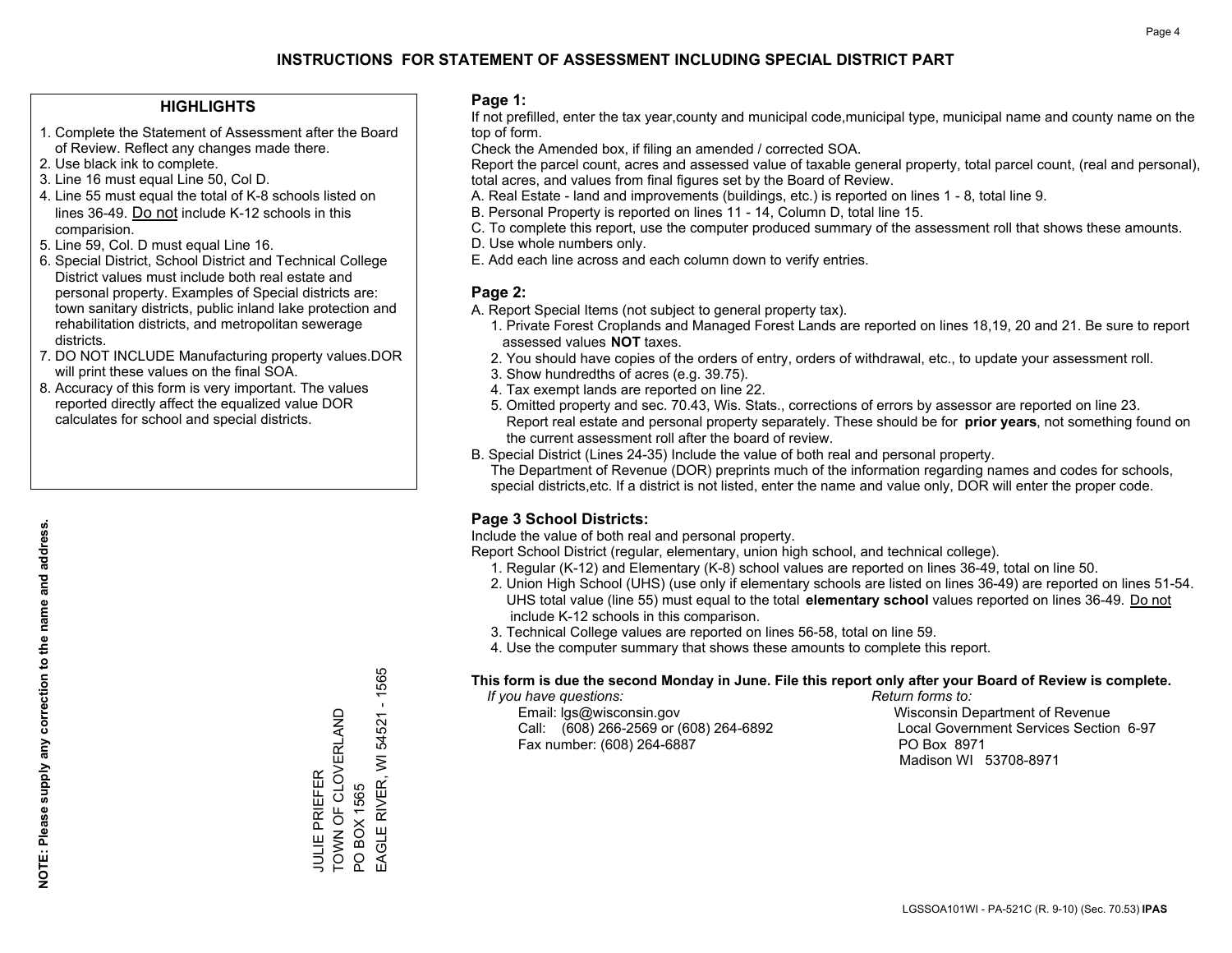**FINAL - EQUATED**

# **STATEMENT OF ASSESSMENT FOR 2017**

| 008 | 1718    | Check if this is an Amended Return |
|-----|---------|------------------------------------|
| MUN | ACCT NO |                                    |

|             | <b>FOR</b>                                                                                                                                         | <b>TOWN OF</b><br><b>OF</b>                                                                                                                                                                  | <b>CONOVER</b>           |                                  | <b>VILAS COUNTY</b>                 |                         |                      | <b>WHEN COMPLETING THIS DOCUMENT</b>     |             |
|-------------|----------------------------------------------------------------------------------------------------------------------------------------------------|----------------------------------------------------------------------------------------------------------------------------------------------------------------------------------------------|--------------------------|----------------------------------|-------------------------------------|-------------------------|----------------------|------------------------------------------|-------------|
|             |                                                                                                                                                    | Town - Village - City                                                                                                                                                                        | <b>Municipality Name</b> |                                  | <b>County Name</b>                  |                         |                      | DO NOT WRITE OVER X's OR IN SHADED AREAS |             |
|             |                                                                                                                                                    | <b>REAL ESTATE</b>                                                                                                                                                                           |                          | PARCEL COUNT                     | NO. OF ACRES                        | <b>VALUE OF</b>         | <b>VALUE OF</b>      | TOTAL VALUE OF LAND                      |             |
| Line<br>No. |                                                                                                                                                    | (See Lines 18 - 22 for<br>other Real Estate)                                                                                                                                                 |                          | <b>TOTAL LAND   IMPROVEMENTS</b> | <b>WHOLE</b><br><b>NUMBERS ONLY</b> | <b>LAND</b>             | <b>IMPROVEMENTS</b>  | AND IMPROVEMENTS                         |             |
|             |                                                                                                                                                    |                                                                                                                                                                                              | Col. A                   | Col. B                           | Col. C                              | Col. D                  | Col. E               | Col. F                                   |             |
|             | <b>RESIDENTIAL - Class 1</b>                                                                                                                       |                                                                                                                                                                                              | 2,114                    | 1,571                            | 3,918                               | 168,425,100             | 188,170,800          | 356,595,900                              |             |
| 2           |                                                                                                                                                    | <b>COMMERCIAL - Class 2</b>                                                                                                                                                                  | 60                       | 50                               | 214                                 | 5,357,400               | 8,292,400            | 13,649,800                               |             |
| 3           |                                                                                                                                                    | <b>MANUFACTURING - Class 3</b>                                                                                                                                                               | $\Omega$                 | 0                                | $\Omega$                            | 0                       | 0                    | $\Omega$                                 |             |
| 4           |                                                                                                                                                    | <b>AGRICULTURAL - Class 4</b>                                                                                                                                                                | 5                        |                                  | 88                                  | 5,600                   |                      | 5,600                                    |             |
| 5           | <b>UNDEVELOPED - Class 5</b>                                                                                                                       |                                                                                                                                                                                              | 264                      |                                  | 3,466                               | 894,900                 |                      | 894,900                                  |             |
| 6           | AGRICULTURAL FOREST - Class 5m                                                                                                                     |                                                                                                                                                                                              | 3                        |                                  | 40                                  | 56,000                  |                      | 56,000                                   |             |
| 7           | FOREST LANDS - Class 6                                                                                                                             |                                                                                                                                                                                              | 422                      |                                  | 9,624                               | 25,581,100              |                      | 25,581,100                               |             |
| 8           |                                                                                                                                                    | OTHER - Class 7                                                                                                                                                                              |                          | 1                                |                                     | 12,000                  | 13,700               | 25,700                                   |             |
| 9           |                                                                                                                                                    | <b>TOTAL - ALL COLUMNS</b>                                                                                                                                                                   |                          | 2,869<br>1,622                   |                                     | 17,351                  | 200,332,100          | 196,476,900                              | 396,809,000 |
| 10          |                                                                                                                                                    | NUMBER OF PERSONAL PROPERTY ACCOUNTS IN ROLL                                                                                                                                                 |                          |                                  | 217                                 | <b>LOCALLY ASSESSED</b> | <b>MANUFACTURING</b> | <b>MERGED</b>                            |             |
| 11          |                                                                                                                                                    | BOATS AND OTHER WATERCRAFT NOT EXEMPT - Code 1                                                                                                                                               |                          |                                  |                                     | 28,100                  | 0                    | 28,100                                   |             |
| 12          |                                                                                                                                                    | MACHINERY, TOOLS AND PATTERNS - Code 2                                                                                                                                                       |                          |                                  |                                     | 431,000                 | 0                    | 431,000                                  |             |
| 13          |                                                                                                                                                    | FURNITURE, FIXTURES AND EQUIPMENT - Code 3                                                                                                                                                   |                          |                                  |                                     | 306,100                 | 0                    | 306,100                                  |             |
| 14          |                                                                                                                                                    | ALL OTHER PERSONAL PROPERTY NOT EXEMPT - Codes 4A, 4B, 4C                                                                                                                                    |                          |                                  |                                     | 870,400                 | 0                    | 870,400                                  |             |
| 15          |                                                                                                                                                    | TOTAL OF PERSONAL PROPERTY NOT EXEMPT (Total of Lines 11-14)                                                                                                                                 |                          |                                  |                                     | 1,635,600               | 0                    | 1,635,600                                |             |
| 16          |                                                                                                                                                    | AGGREGATE ASSESSED VALUE OF ALL PROPERTY SUBJECT TO THE GENERAL PROPERTY TAX (Total of Lines 9F and 15F)<br>MUST EQUAL TOTAL VALUE OF THE SCHOOL DISTRICTS (K-12 PLUS K-8) - Line 50, Col. F |                          |                                  |                                     |                         |                      | 398,444,600                              |             |
| 17          | Name of Assessor<br>Telephone #<br><b>BOARD OF REVIEW</b><br>DATE OF FINAL ADJOURNMENT<br>08/15/2017<br><b>BOWMAR APPRAISALS</b><br>(920) 733-5369 |                                                                                                                                                                                              |                          |                                  |                                     |                         |                      |                                          |             |

*CO*

*<sup>63</sup> <sup>008</sup>*

REMARKS

The Assessment Ratio to be used in calculating the estimated Fair Market Value on tax bills for this tax district is 1.08535332

This ratio should be used to convert assessed values to "Calculate Equalized Values" in Step 1 of the Lottery and Gaming Credit Calculations.<br>This ratio should be used in the "Computation of Tax Equivalent" schedule of the Commission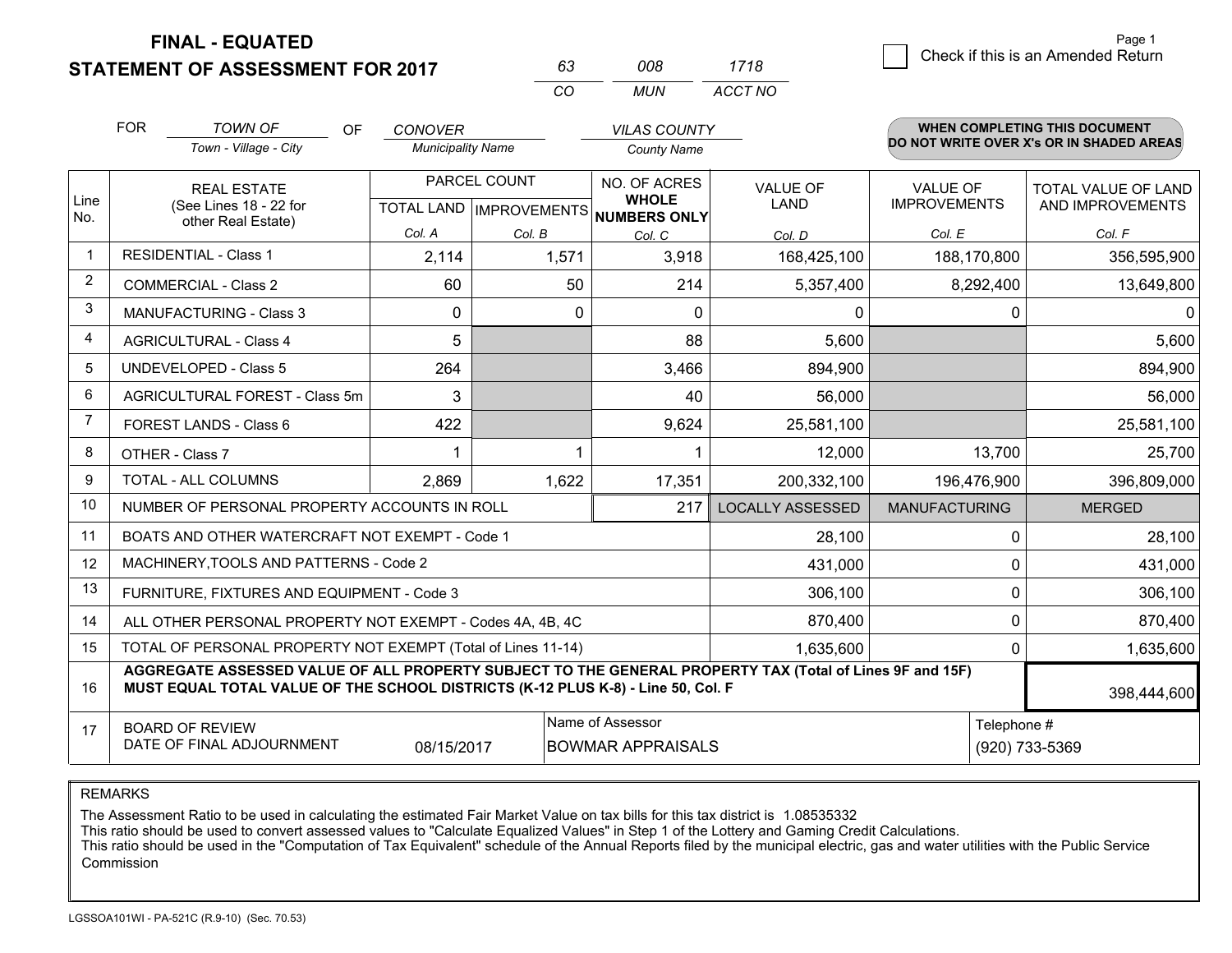*YEAR CO MUN ACCT NO* <sup>2017</sup> <sup>63</sup> <sup>008</sup> <sup>1718</sup> Page 2

Do not confuse FOREST LANDS (Line 7) with FOREST CROPS (in this section) - They are **NOT** the same

|    |                                                               |                 |  | Private Forest Crop - Reg Class @ 10¢ per acre                                 |                 | Private Forest Crop - Reg Class @ \$2.52 per acre               |                                                                              |  |                    |  |
|----|---------------------------------------------------------------|-----------------|--|--------------------------------------------------------------------------------|-----------------|-----------------------------------------------------------------|------------------------------------------------------------------------------|--|--------------------|--|
| 18 | (a) PARCELS                                                   | (b) ACRES       |  | (c) ASSESSED VALUE                                                             |                 | (d) PARCELS                                                     | (e) ACRES                                                                    |  | (f) ASSESSED VALUE |  |
|    |                                                               |                 |  |                                                                                |                 |                                                                 | 40                                                                           |  | 280,000            |  |
|    |                                                               |                 |  | Private Forest Crop - Special Class @ 20¢ per acre                             |                 |                                                                 | Entered Before 2005 Managed Forest - Ferrous Mining CLOSED @ \$8.27 per acre |  |                    |  |
| 19 | (a) PARCELS                                                   | (b) ACRES       |  | (c) ASSESSED VALUE                                                             |                 | (d) PARCELS                                                     | (e) ACRES                                                                    |  | (f) ASSESSED VALUE |  |
|    |                                                               |                 |  |                                                                                |                 |                                                                 |                                                                              |  |                    |  |
|    | Entered Before 2005 Managed Forest - OPEN @ \$.79 per acre    |                 |  |                                                                                |                 |                                                                 | Entered Before 2005 Managed Forest - CLOSED @ \$1.87 per acre                |  |                    |  |
| 20 | (a) PARCELS                                                   | (b) ACRES       |  | (c) ASSESSED VALUE                                                             |                 | (d) PARCELS                                                     | (e) ACRES                                                                    |  | (f) ASSESSED VALUE |  |
|    | 6                                                             | 187.2           |  | 548.000                                                                        |                 | 40                                                              | 1,357.27                                                                     |  | 5,386,900          |  |
|    | Entered After 2004 Managed Forest - OPEN @<br>\$2.14 per acre |                 |  |                                                                                |                 |                                                                 | Entered After 2004 Managed Forest - CLOSED @ \$10.68 per acre                |  |                    |  |
| 21 | (a) PARCELS                                                   | (b) ACRES       |  | (c) ASSESSED VALUE                                                             |                 | (d) PARCELS<br>(e) ACRES                                        |                                                                              |  | (f) ASSESSED VALUE |  |
|    |                                                               |                 |  |                                                                                |                 |                                                                 |                                                                              |  |                    |  |
|    |                                                               | 63              |  |                                                                                | 27<br>163,800   |                                                                 | 796.52                                                                       |  | 2,263,800          |  |
| 22 | (a) County Forest Cropland Acres                              |                 |  | (b) Federal Acres                                                              | (c) State Acres |                                                                 | (d) County (NOT FOREST CROP) Acres                                           |  | (e) Other Acres    |  |
|    | 24,077.2                                                      |                 |  | 508.11                                                                         |                 | 1,804.46<br>474.38                                              |                                                                              |  | 114.15             |  |
|    |                                                               |                 |  | Assessed Value of Omitted Property From Prior Years (Sec. 70.44)               |                 | Assessed Value of Sec. 70.43 Corrections of Errors by Assessors |                                                                              |  |                    |  |
| 23 |                                                               | (a) REAL ESTATE |  | (b) PERSONAL                                                                   |                 |                                                                 | (c1) REAL ESTATE                                                             |  | (c2) PERSONAL      |  |
|    |                                                               |                 |  |                                                                                |                 |                                                                 |                                                                              |  |                    |  |
|    |                                                               |                 |  | Manufacturing Equated Value of Omitted Property From Prior Years (Sec. 70.995) |                 |                                                                 | Mfg. Equated Value of Sec.70.43 Corrections of Errors by Assessors           |  |                    |  |
|    | (d) REAL ESTATE                                               |                 |  | (e) PERSONAL                                                                   |                 | (f1) REAL ESTATE                                                |                                                                              |  | (f2) PERSONAL      |  |
|    |                                                               |                 |  |                                                                                |                 |                                                                 |                                                                              |  |                    |  |

# **SPECIAL DISTRICTS**

| Line<br>No. | Enter 6-digit<br>Special District<br>Code (Col. A) | <b>Account</b><br><b>Number</b><br>(Col. B) | <b>Special District Name</b><br>(Col. C)      | <b>Locally Assessed Value</b><br>of Real Estate and<br>Personal Property (Col. D) | Mfg Value of Real Estate<br>and Personal Property<br>(Col. E) | <b>Merged Value of</b><br><b>Real Estate and</b><br>Personal Property (Col. F) |
|-------------|----------------------------------------------------|---------------------------------------------|-----------------------------------------------|-----------------------------------------------------------------------------------|---------------------------------------------------------------|--------------------------------------------------------------------------------|
| 24          | 638110                                             | 0604                                        | LITTLE TAMARACK FLOWAGE BAKER SPRING LAKE PRO | 10,557,900                                                                        |                                                               | 10,557,900                                                                     |
| 25          |                                                    |                                             |                                               |                                                                                   |                                                               |                                                                                |
| 26          |                                                    |                                             |                                               |                                                                                   |                                                               |                                                                                |
| 27          |                                                    |                                             |                                               |                                                                                   |                                                               |                                                                                |
| 28          |                                                    |                                             |                                               |                                                                                   |                                                               |                                                                                |
| 29          |                                                    |                                             |                                               |                                                                                   |                                                               |                                                                                |
| 30          |                                                    |                                             |                                               |                                                                                   |                                                               |                                                                                |
| 31          |                                                    |                                             |                                               |                                                                                   |                                                               |                                                                                |
| 32          |                                                    |                                             |                                               |                                                                                   |                                                               |                                                                                |
| 33          |                                                    |                                             |                                               |                                                                                   |                                                               |                                                                                |
| 34          |                                                    |                                             |                                               |                                                                                   |                                                               |                                                                                |
| 35          |                                                    |                                             |                                               |                                                                                   |                                                               |                                                                                |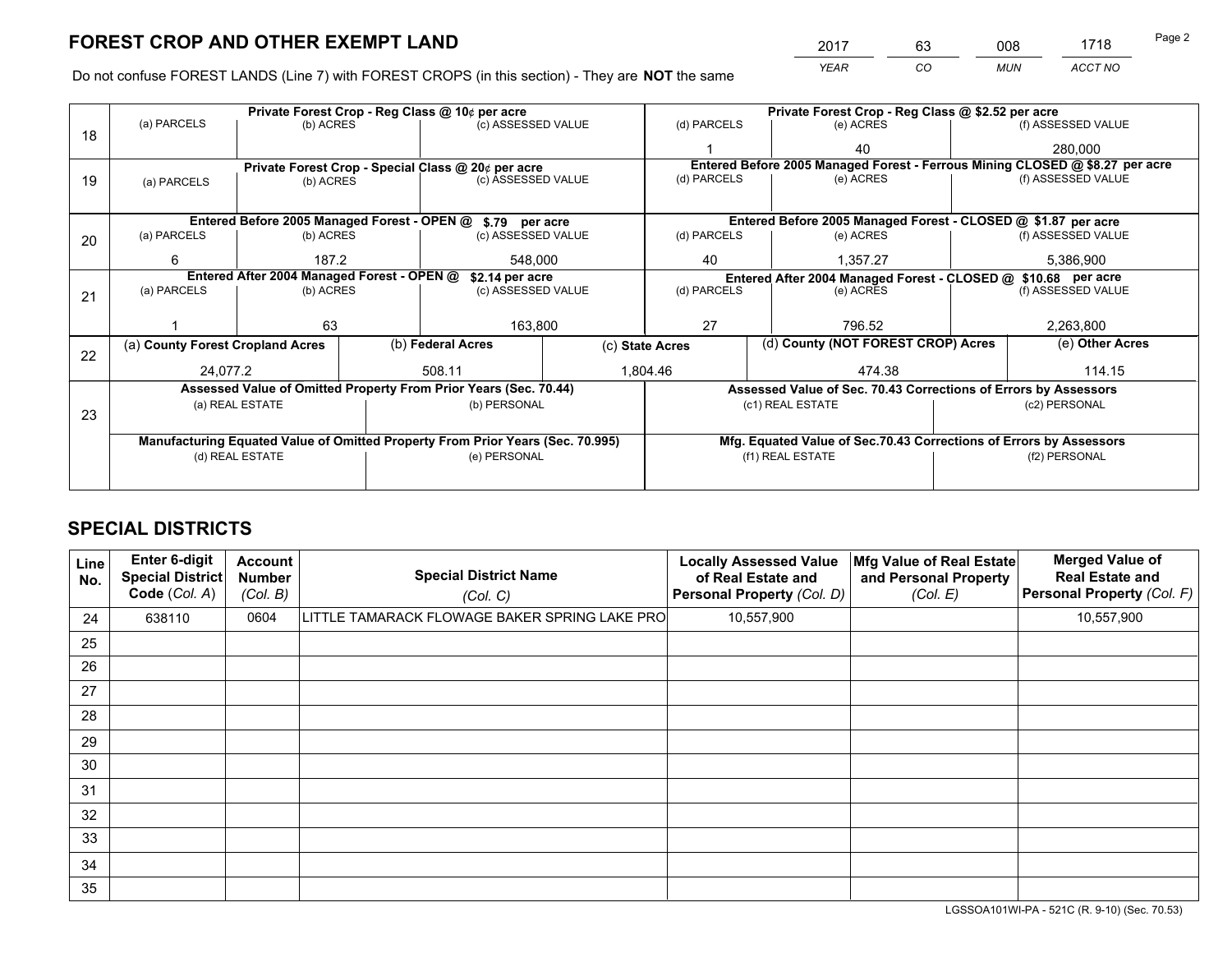|             | <b>SCHOOL DISTRICTS</b>                                  |                                             |                                         | 2017                                                                              | 008<br>63                                                     | 1718                                                                           |
|-------------|----------------------------------------------------------|---------------------------------------------|-----------------------------------------|-----------------------------------------------------------------------------------|---------------------------------------------------------------|--------------------------------------------------------------------------------|
|             |                                                          |                                             |                                         | <b>YEAR</b>                                                                       | CO<br><b>MUN</b>                                              | ACCT NO                                                                        |
| Line<br>No. | Enter 6-digit<br><b>School District</b><br>Code (Col. A) | <b>Account</b><br><b>Number</b><br>(Col. B) | <b>School District Name</b><br>(Col. C) | <b>Locally Assessed Value</b><br>of Real Estate and<br>Personal Property (Col. D) | Mfg Value of Real Estate<br>and Personal Property<br>(Col. E) | <b>Merged Value of</b><br><b>Real Estate and</b><br>Personal Property (Col. F) |
|             | A. SCHOOL DISTRICTS (K-8 and K-12)                       |                                             |                                         |                                                                                   |                                                               |                                                                                |
| 36          | 631526                                                   | 0372                                        | SCH D OF NORTHLAND PINES (EAGLE RIVER)  | 398,444,600                                                                       |                                                               | 398,444,600                                                                    |
| 37          |                                                          |                                             |                                         |                                                                                   |                                                               |                                                                                |
| 38          |                                                          |                                             |                                         |                                                                                   |                                                               |                                                                                |
| 39          |                                                          |                                             |                                         |                                                                                   |                                                               |                                                                                |
| 40          |                                                          |                                             |                                         |                                                                                   |                                                               |                                                                                |
| 41          |                                                          |                                             |                                         |                                                                                   |                                                               |                                                                                |
| 42          |                                                          |                                             |                                         |                                                                                   |                                                               |                                                                                |
| 43          |                                                          |                                             |                                         |                                                                                   |                                                               |                                                                                |
| 44          |                                                          |                                             |                                         |                                                                                   |                                                               |                                                                                |
| 45          |                                                          |                                             |                                         |                                                                                   |                                                               |                                                                                |
| 46          |                                                          |                                             |                                         |                                                                                   |                                                               |                                                                                |
| 47          |                                                          |                                             |                                         |                                                                                   |                                                               |                                                                                |
| 48          |                                                          |                                             |                                         |                                                                                   |                                                               |                                                                                |
| 49          |                                                          |                                             |                                         |                                                                                   |                                                               |                                                                                |

| ᠇୰ |                                                 |      |                                                         |  |             |  |             |  |  |
|----|-------------------------------------------------|------|---------------------------------------------------------|--|-------------|--|-------------|--|--|
| 49 |                                                 |      |                                                         |  |             |  |             |  |  |
| 50 |                                                 |      | TOTAL ASSESSED VALUE OF SCHOOL DISTRICTS (K-8 and K-12) |  | 398,444,600 |  | 398,444,600 |  |  |
|    | <b>UNION HIGH SCHOOL DISTRICTS</b><br><b>B.</b> |      |                                                         |  |             |  |             |  |  |
| 51 |                                                 |      |                                                         |  |             |  |             |  |  |
| 52 |                                                 |      |                                                         |  |             |  |             |  |  |
| 53 |                                                 |      |                                                         |  |             |  |             |  |  |
| 54 |                                                 |      |                                                         |  |             |  |             |  |  |
| 55 |                                                 |      | TOTAL ASSESSED VALUE OF UNION HIGH SCHOOLS              |  |             |  |             |  |  |
|    | <b>TECHNICAL COLLEGE DISTRICTS</b><br>C.        |      |                                                         |  |             |  |             |  |  |
| 56 | 001600                                          | 0015 | NICOLET TECHNICAL COLLEGE<br><b>RHIN</b>                |  | 398,444,600 |  | 398,444,600 |  |  |
| 57 |                                                 |      |                                                         |  |             |  |             |  |  |
| 58 |                                                 |      |                                                         |  |             |  |             |  |  |
| 59 |                                                 |      | TOTAL ASSESSED VALUE OF TECHNICAL COLLEGES              |  | 398,444,600 |  | 398,444,600 |  |  |

# *I hereby certify, to the best of my knowledge and belief, this form is complete and correct.*

| Print name of preparer | Title                    |                | Date (MM / DD / CCYY) |
|------------------------|--------------------------|----------------|-----------------------|
|                        |                          |                |                       |
| Signature of preparer  | Contact Telephone Number | E-mail address |                       |
|                        | $\,$ $\,$                |                |                       |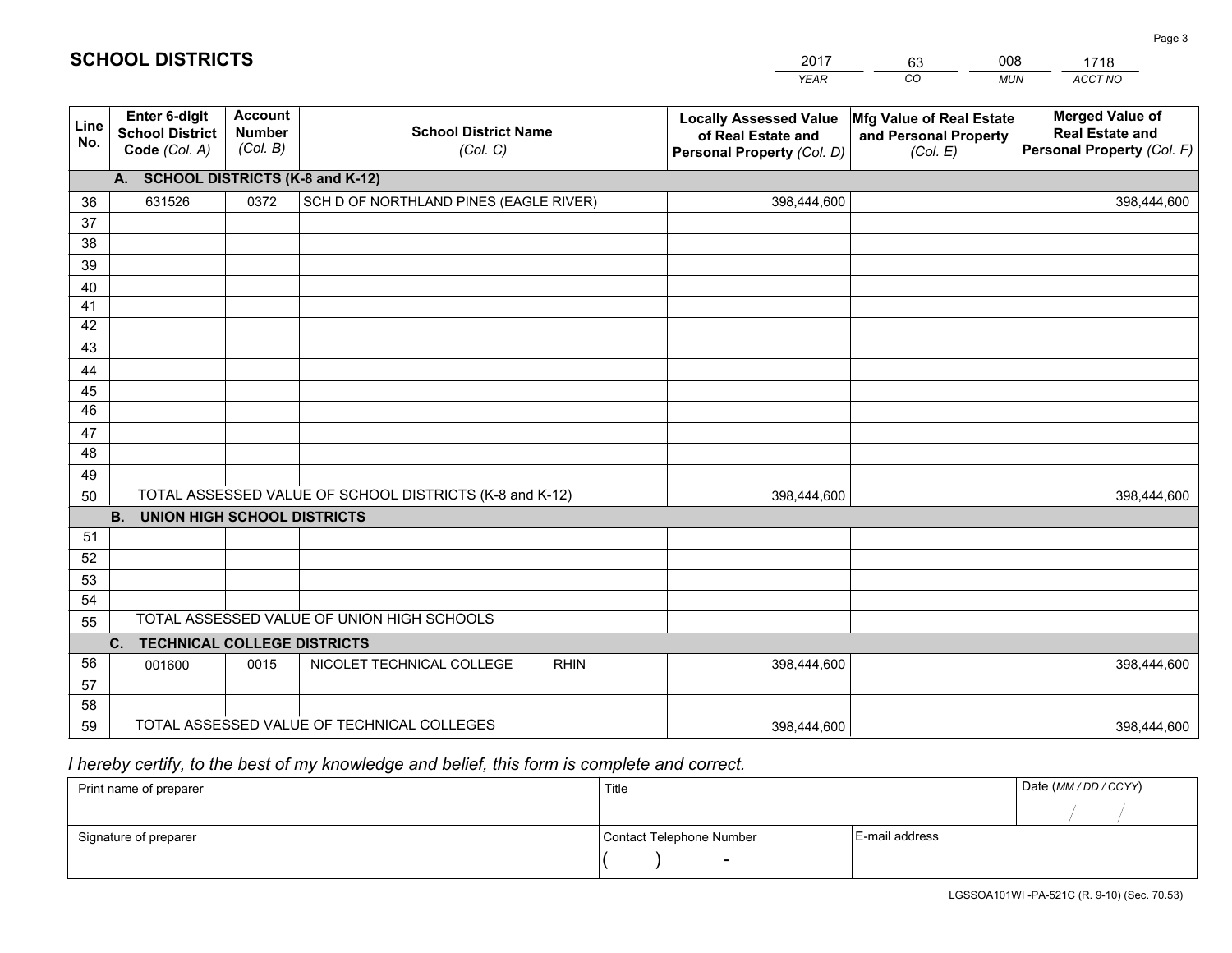## **HIGHLIGHTS**

- 1. Complete the Statement of Assessment after the Board of Review. Reflect any changes made there.
- 2. Use black ink to complete.
- 3. Line 16 must equal Line 50, Col D.
- 4. Line 55 must equal the total of K-8 schools listed on lines 36-49. Do not include K-12 schools in this comparision.
- 5. Line 59, Col. D must equal Line 16.
- 6. Special District, School District and Technical College District values must include both real estate and personal property. Examples of Special districts are: town sanitary districts, public inland lake protection and rehabilitation districts, and metropolitan sewerage districts.
- 7. DO NOT INCLUDE Manufacturing property values.DOR will print these values on the final SOA.
- 8. Accuracy of this form is very important. The values reported directly affect the equalized value DOR calculates for school and special districts.

### **Page 1:**

 If not prefilled, enter the tax year,county and municipal code,municipal type, municipal name and county name on the top of form.

Check the Amended box, if filing an amended / corrected SOA.

 Report the parcel count, acres and assessed value of taxable general property, total parcel count, (real and personal), total acres, and values from final figures set by the Board of Review.

- A. Real Estate land and improvements (buildings, etc.) is reported on lines 1 8, total line 9.
- B. Personal Property is reported on lines 11 14, Column D, total line 15.
- C. To complete this report, use the computer produced summary of the assessment roll that shows these amounts.
- D. Use whole numbers only.
- E. Add each line across and each column down to verify entries.

## **Page 2:**

- A. Report Special Items (not subject to general property tax).
- 1. Private Forest Croplands and Managed Forest Lands are reported on lines 18,19, 20 and 21. Be sure to report assessed values **NOT** taxes.
- 2. You should have copies of the orders of entry, orders of withdrawal, etc., to update your assessment roll.
	- 3. Show hundredths of acres (e.g. 39.75).
- 4. Tax exempt lands are reported on line 22.
- 5. Omitted property and sec. 70.43, Wis. Stats., corrections of errors by assessor are reported on line 23. Report real estate and personal property separately. These should be for **prior years**, not something found on the current assessment roll after the board of review.
- B. Special District (Lines 24-35) Include the value of both real and personal property.

 The Department of Revenue (DOR) preprints much of the information regarding names and codes for schools, special districts,etc. If a district is not listed, enter the name and value only, DOR will enter the proper code.

# **Page 3 School Districts:**

Include the value of both real and personal property.

Report School District (regular, elementary, union high school, and technical college).

- 1. Regular (K-12) and Elementary (K-8) school values are reported on lines 36-49, total on line 50.
- 2. Union High School (UHS) (use only if elementary schools are listed on lines 36-49) are reported on lines 51-54. UHS total value (line 55) must equal to the total **elementary school** values reported on lines 36-49. Do notinclude K-12 schools in this comparison.
- 3. Technical College values are reported on lines 56-58, total on line 59.
- 4. Use the computer summary that shows these amounts to complete this report.

#### **This form is due the second Monday in June. File this report only after your Board of Review is complete.**

 *If you have questions: Return forms to:*

 Email: lgs@wisconsin.gov Wisconsin Department of RevenueCall:  $(608)$  266-2569 or  $(608)$  264-6892 Fax number: (608) 264-6887 PO Box 8971

Local Government Services Section 6-97 Madison WI 53708-8971

0115 CONOVER, WI 54519 - 0115 Ŧ TOWN OF CONOVER KATHY MITCHELL<br>TOWN OF CONOVER CONOVER, WI 54519 KATHY MITCHELL PO BOX 115 PO BOX 115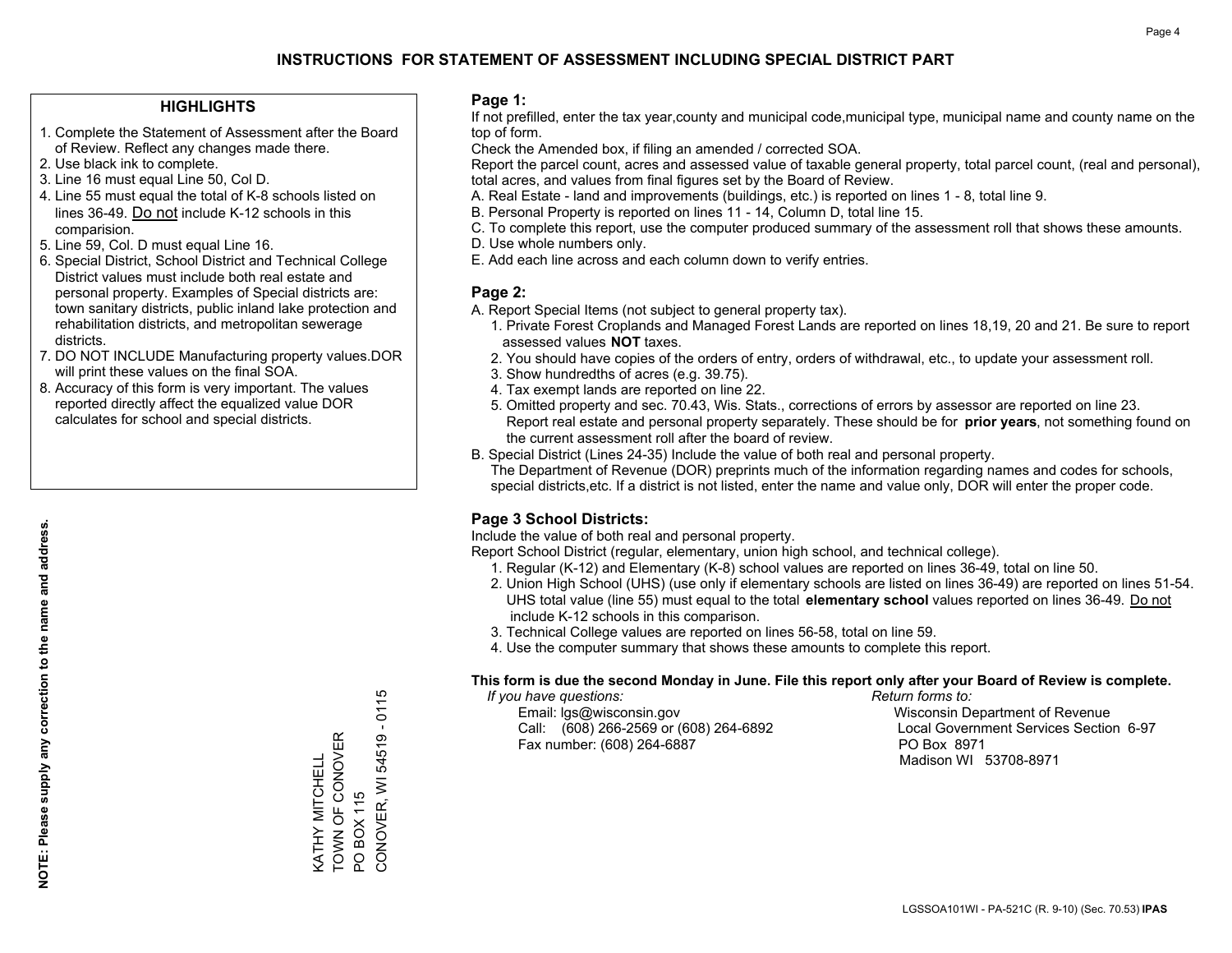**STATEMENT OF ASSESSMENT FOR 2017 FINAL - EQUATED**

|             | <b>FOR</b>                                                                                                                                                                                   | <b>TOWN OF</b><br>OF.                                        | <b>LAC DU FLAMBEAU</b>   |                                | <b>VILAS COUNTY</b>            |                         |                      | <b>WHEN COMPLETING THIS DOCUMENT</b><br>DO NOT WRITE OVER X's OR IN SHADED AREAS |
|-------------|----------------------------------------------------------------------------------------------------------------------------------------------------------------------------------------------|--------------------------------------------------------------|--------------------------|--------------------------------|--------------------------------|-------------------------|----------------------|----------------------------------------------------------------------------------|
|             |                                                                                                                                                                                              | Town - Village - City                                        | <b>Municipality Name</b> |                                | <b>County Name</b>             |                         |                      |                                                                                  |
|             |                                                                                                                                                                                              | <b>REAL ESTATE</b>                                           |                          | PARCEL COUNT                   | NO. OF ACRES<br><b>WHOLE</b>   | <b>VALUE OF</b>         | <b>VALUE OF</b>      | <b>TOTAL VALUE OF LAND</b>                                                       |
| Line<br>No. |                                                                                                                                                                                              | (See Lines 18 - 22 for<br>other Real Estate)                 |                          | <b>TOTAL LAND IMPROVEMENTS</b> | NUMBERS ONLY                   | <b>LAND</b>             | <b>IMPROVEMENTS</b>  | AND IMPROVEMENTS                                                                 |
|             |                                                                                                                                                                                              |                                                              | Col. A                   | Col. B                         | Col. C                         | Col. D                  | Col. E               | Col. F                                                                           |
|             |                                                                                                                                                                                              | <b>RESIDENTIAL - Class 1</b>                                 | 3,926                    | 2,481                          | 12,702                         | 525,470,500             | 359,469,600          | 884,940,100                                                                      |
| 2           |                                                                                                                                                                                              | <b>COMMERCIAL - Class 2</b>                                  | 61                       | 48                             | 312                            | 5,227,000               | 8,785,000            | 14,012,000                                                                       |
| 3           |                                                                                                                                                                                              | MANUFACTURING - Class 3                                      | $\overline{c}$           | $\overline{2}$                 | 5                              | 42,400                  | 840,700              | 883,100                                                                          |
| 4           |                                                                                                                                                                                              | <b>AGRICULTURAL - Class 4</b>                                |                          |                                | 117                            | 35,100                  |                      | 35,100                                                                           |
| 5           |                                                                                                                                                                                              | UNDEVELOPED - Class 5                                        | 0                        |                                | $\mathbf 0$                    | $\mathbf 0$             |                      | $\mathbf{0}$                                                                     |
| 6           |                                                                                                                                                                                              | AGRICULTURAL FOREST - Class 5m                               | $\mathbf{0}$             |                                | $\Omega$                       | $\Omega$                |                      | $\Omega$                                                                         |
| 7           |                                                                                                                                                                                              | FOREST LANDS - Class 6                                       | 178                      |                                | 6,777                          | 12,756,000              |                      | 12,756,000                                                                       |
| 8           |                                                                                                                                                                                              | OTHER - Class 7                                              |                          | 1                              | 5                              | 20,000                  | 471,900              | 491,900                                                                          |
| 9           |                                                                                                                                                                                              | TOTAL - ALL COLUMNS                                          | 4,169                    | 2,532                          | 19,918                         | 543,551,000             | 369,567,200          | 913,118,200                                                                      |
| 10          |                                                                                                                                                                                              | NUMBER OF PERSONAL PROPERTY ACCOUNTS IN ROLL                 |                          |                                | 75                             | <b>LOCALLY ASSESSED</b> | <b>MANUFACTURING</b> | <b>MERGED</b>                                                                    |
| 11          |                                                                                                                                                                                              | BOATS AND OTHER WATERCRAFT NOT EXEMPT - Code 1               |                          |                                |                                | 0                       | $\Omega$             | $\Omega$                                                                         |
| 12          |                                                                                                                                                                                              | MACHINERY, TOOLS AND PATTERNS - Code 2                       |                          |                                |                                | $\Omega$                | 21,500               | 21,500                                                                           |
| 13          |                                                                                                                                                                                              | FURNITURE, FIXTURES AND EQUIPMENT - Code 3                   |                          |                                |                                | 1,563,600               | 400                  | 1,564,000                                                                        |
| 14          |                                                                                                                                                                                              | ALL OTHER PERSONAL PROPERTY NOT EXEMPT - Codes 4A, 4B, 4C    |                          |                                |                                | 1,001,000               | 500                  | 1,001,500                                                                        |
| 15          |                                                                                                                                                                                              | TOTAL OF PERSONAL PROPERTY NOT EXEMPT (Total of Lines 11-14) |                          |                                |                                | 2,564,600               | 22,400               | 2,587,000                                                                        |
| 16          | AGGREGATE ASSESSED VALUE OF ALL PROPERTY SUBJECT TO THE GENERAL PROPERTY TAX (Total of Lines 9F and 15F)<br>MUST EQUAL TOTAL VALUE OF THE SCHOOL DISTRICTS (K-12 PLUS K-8) - Line 50, Col. F |                                                              |                          |                                |                                |                         |                      | 915,705,200                                                                      |
| 17          |                                                                                                                                                                                              | <b>BOARD OF REVIEW</b>                                       |                          |                                | Name of Assessor               |                         | Telephone #          |                                                                                  |
|             |                                                                                                                                                                                              | DATE OF FINAL ADJOURNMENT                                    | 10/12/2017               |                                | PAUL CARLSON<br>(715) 686-7738 |                         |                      |                                                                                  |

*CO*

*MUN*

*ACCT NO1719*

*<sup>63</sup> <sup>010</sup>*

REMARKS

The Assessment Ratio to be used in calculating the estimated Fair Market Value on tax bills for this tax district is 1.05451637<br>This ratio should be used to convert assessed values to "Calculate Equalized Values" in Step 1 Commission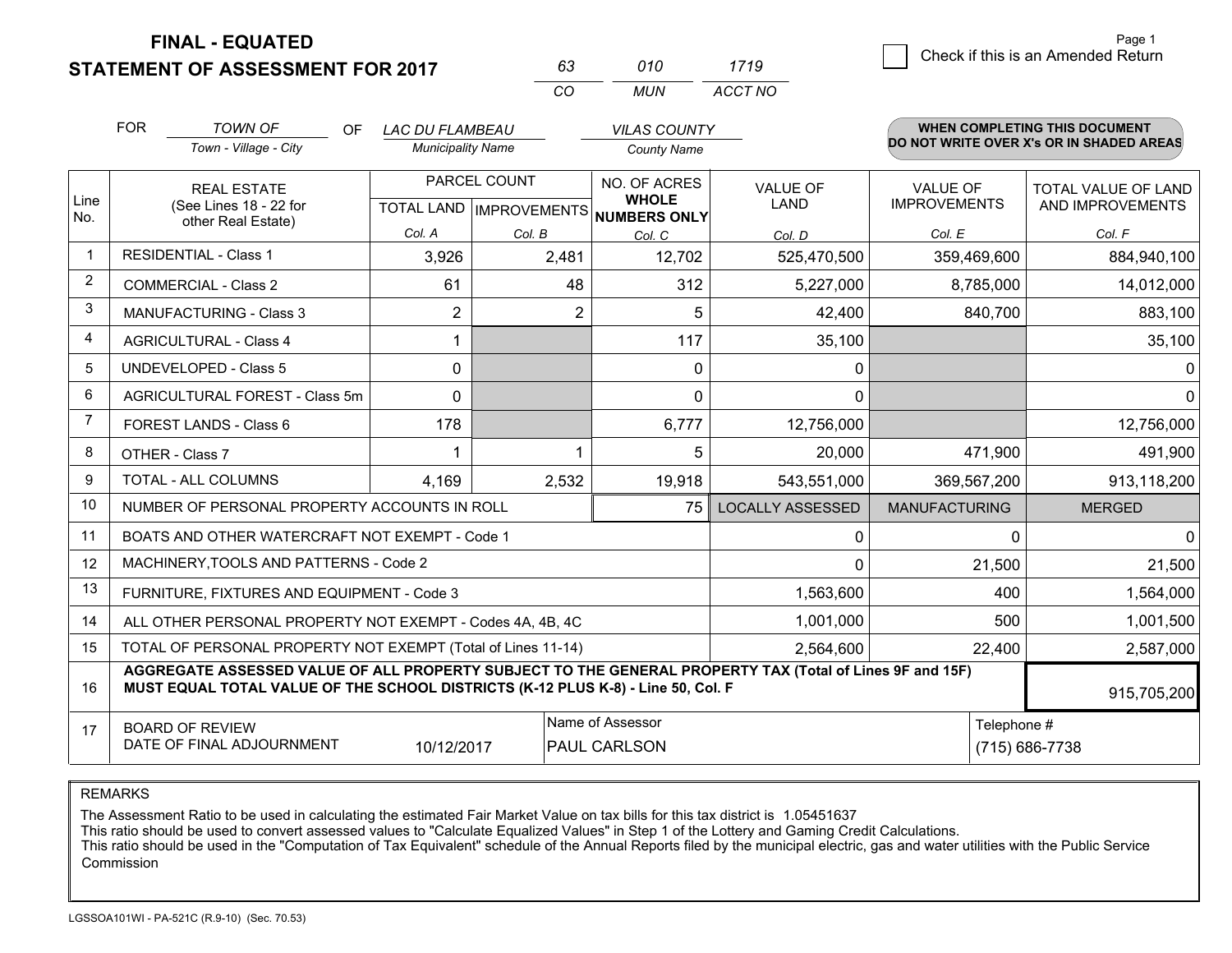*YEAR CO MUN ACCT NO* <sup>2017</sup> <sup>63</sup> <sup>010</sup> <sup>1719</sup>

Do not confuse FOREST LANDS (Line 7) with FOREST CROPS (in this section) - They are **NOT** the same

|    | Private Forest Crop - Reg Class @ 10¢ per acre                                 |                                                               |  |                                                                  |  |                                                       | Private Forest Crop - Reg Class @ \$2.52 per acre             |                                                                    |               |                                                                              |
|----|--------------------------------------------------------------------------------|---------------------------------------------------------------|--|------------------------------------------------------------------|--|-------------------------------------------------------|---------------------------------------------------------------|--------------------------------------------------------------------|---------------|------------------------------------------------------------------------------|
| 18 | (a) PARCELS                                                                    | (b) ACRES                                                     |  | (c) ASSESSED VALUE                                               |  | (d) PARCELS                                           |                                                               | (e) ACRES                                                          |               | (f) ASSESSED VALUE                                                           |
|    | 19                                                                             | 680                                                           |  | 850,000                                                          |  | 6                                                     |                                                               | 233.26                                                             |               | 278,000                                                                      |
|    |                                                                                |                                                               |  | Private Forest Crop - Special Class @ 20¢ per acre               |  |                                                       |                                                               |                                                                    |               | Entered Before 2005 Managed Forest - Ferrous Mining CLOSED @ \$8.27 per acre |
| 19 | (a) PARCELS                                                                    | (b) ACRES                                                     |  | (c) ASSESSED VALUE                                               |  | (d) PARCELS                                           |                                                               | (e) ACRES                                                          |               | (f) ASSESSED VALUE                                                           |
|    |                                                                                |                                                               |  |                                                                  |  |                                                       |                                                               |                                                                    |               |                                                                              |
|    |                                                                                |                                                               |  | Entered Before 2005 Managed Forest - OPEN @ \$.79 per acre       |  |                                                       |                                                               | Entered Before 2005 Managed Forest - CLOSED @ \$1.87 per acre      |               |                                                                              |
| 20 | (a) PARCELS                                                                    | (b) ACRES                                                     |  | (c) ASSESSED VALUE                                               |  | (d) PARCELS                                           |                                                               | (e) ACRES                                                          |               | (f) ASSESSED VALUE                                                           |
|    | 13                                                                             | 307.85                                                        |  | 688,100                                                          |  | 61                                                    |                                                               | 1,944.13                                                           | 8,871,600     |                                                                              |
|    |                                                                                | Entered After 2004 Managed Forest - OPEN @<br>\$2.14 per acre |  |                                                                  |  |                                                       | Entered After 2004 Managed Forest - CLOSED @ \$10.68 per acre |                                                                    |               |                                                                              |
| 21 | (a) PARCELS                                                                    | (b) ACRES                                                     |  | (c) ASSESSED VALUE                                               |  | (d) PARCELS<br>(e) ACRES                              |                                                               | (f) ASSESSED VALUE                                                 |               |                                                                              |
|    |                                                                                |                                                               |  |                                                                  |  |                                                       |                                                               |                                                                    |               |                                                                              |
|    | 14                                                                             | 462.52                                                        |  | 1,255,400                                                        |  | 42                                                    |                                                               | 1.267.18                                                           |               | 3,695,800                                                                    |
|    | (a) County Forest Cropland Acres                                               |                                                               |  | (b) Federal Acres                                                |  | (d) County (NOT FOREST CROP) Acres<br>(c) State Acres |                                                               | (e) Other Acres                                                    |               |                                                                              |
| 22 |                                                                                |                                                               |  |                                                                  |  |                                                       |                                                               |                                                                    |               |                                                                              |
|    |                                                                                |                                                               |  | 6.770.04                                                         |  | 587.74                                                |                                                               | 1.6                                                                |               | 33,584.24                                                                    |
|    |                                                                                |                                                               |  | Assessed Value of Omitted Property From Prior Years (Sec. 70.44) |  |                                                       |                                                               | Assessed Value of Sec. 70.43 Corrections of Errors by Assessors    |               |                                                                              |
| 23 |                                                                                | (a) REAL ESTATE                                               |  | (b) PERSONAL                                                     |  | (c1) REAL ESTATE                                      |                                                               |                                                                    | (c2) PERSONAL |                                                                              |
|    |                                                                                |                                                               |  |                                                                  |  |                                                       |                                                               |                                                                    |               |                                                                              |
|    | Manufacturing Equated Value of Omitted Property From Prior Years (Sec. 70.995) |                                                               |  |                                                                  |  |                                                       |                                                               | Mfg. Equated Value of Sec.70.43 Corrections of Errors by Assessors |               |                                                                              |
|    | (d) REAL ESTATE                                                                |                                                               |  | (e) PERSONAL                                                     |  | (f1) REAL ESTATE                                      |                                                               | (f2) PERSONAL                                                      |               |                                                                              |
|    |                                                                                |                                                               |  |                                                                  |  |                                                       |                                                               |                                                                    |               |                                                                              |
|    |                                                                                |                                                               |  |                                                                  |  |                                                       |                                                               |                                                                    |               |                                                                              |

# **SPECIAL DISTRICTS**

| Line<br>No. | Enter 6-digit<br><b>Special District</b> | <b>Account</b><br><b>Number</b> | <b>Special District Name</b> | <b>Locally Assessed Value</b><br>of Real Estate and | Mfg Value of Real Estate<br>and Personal Property | <b>Merged Value of</b><br><b>Real Estate and</b> |
|-------------|------------------------------------------|---------------------------------|------------------------------|-----------------------------------------------------|---------------------------------------------------|--------------------------------------------------|
|             | Code (Col. A)                            | (Col. B)                        | (Col. C)                     | Personal Property (Col. D)                          | (Col. E)                                          | Personal Property (Col. F)                       |
| 24          |                                          |                                 |                              |                                                     |                                                   |                                                  |
| 25          |                                          |                                 |                              |                                                     |                                                   |                                                  |
| 26          |                                          |                                 |                              |                                                     |                                                   |                                                  |
| 27          |                                          |                                 |                              |                                                     |                                                   |                                                  |
| 28          |                                          |                                 |                              |                                                     |                                                   |                                                  |
| 29          |                                          |                                 |                              |                                                     |                                                   |                                                  |
| 30          |                                          |                                 |                              |                                                     |                                                   |                                                  |
| 31          |                                          |                                 |                              |                                                     |                                                   |                                                  |
| 32          |                                          |                                 |                              |                                                     |                                                   |                                                  |
| 33          |                                          |                                 |                              |                                                     |                                                   |                                                  |
| 34          |                                          |                                 |                              |                                                     |                                                   |                                                  |
| 35          |                                          |                                 |                              |                                                     |                                                   |                                                  |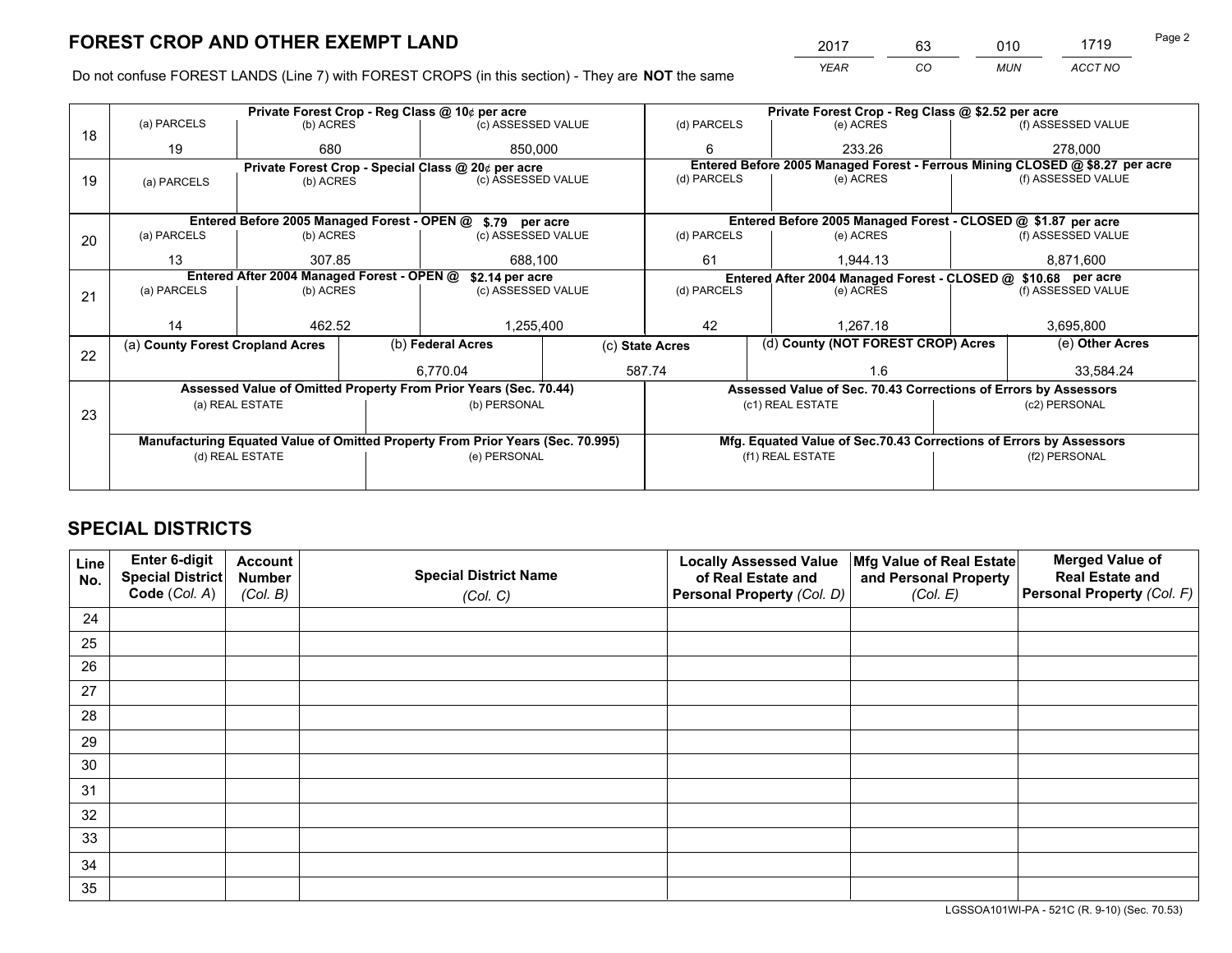|             |                                                          |                                             |                                                         | <b>YEAR</b>                                                                       | CO<br><b>MUN</b>                                              | ACCT NO                                                                        |
|-------------|----------------------------------------------------------|---------------------------------------------|---------------------------------------------------------|-----------------------------------------------------------------------------------|---------------------------------------------------------------|--------------------------------------------------------------------------------|
| Line<br>No. | Enter 6-digit<br><b>School District</b><br>Code (Col. A) | <b>Account</b><br><b>Number</b><br>(Col. B) | <b>School District Name</b><br>(Col. C)                 | <b>Locally Assessed Value</b><br>of Real Estate and<br>Personal Property (Col. D) | Mfg Value of Real Estate<br>and Personal Property<br>(Col. E) | <b>Merged Value of</b><br><b>Real Estate and</b><br>Personal Property (Col. F) |
|             | <b>SCHOOL DISTRICTS (K-8 and K-12)</b><br>А.             |                                             |                                                         |                                                                                   |                                                               |                                                                                |
| 36          | 631848                                                   | 0373                                        | SCH D OF LAC DU FLAMBEAU #1                             | 914,799,700                                                                       | 905,500                                                       | 915,705,200                                                                    |
| 37          |                                                          |                                             |                                                         |                                                                                   |                                                               |                                                                                |
| 38          |                                                          |                                             |                                                         |                                                                                   |                                                               |                                                                                |
| 39          |                                                          |                                             |                                                         |                                                                                   |                                                               |                                                                                |
| 40          |                                                          |                                             |                                                         |                                                                                   |                                                               |                                                                                |
| 41<br>42    |                                                          |                                             |                                                         |                                                                                   |                                                               |                                                                                |
| 43          |                                                          |                                             |                                                         |                                                                                   |                                                               |                                                                                |
| 44          |                                                          |                                             |                                                         |                                                                                   |                                                               |                                                                                |
| 45          |                                                          |                                             |                                                         |                                                                                   |                                                               |                                                                                |
| 46          |                                                          |                                             |                                                         |                                                                                   |                                                               |                                                                                |
| 47          |                                                          |                                             |                                                         |                                                                                   |                                                               |                                                                                |
| 48          |                                                          |                                             |                                                         |                                                                                   |                                                               |                                                                                |
| 49          |                                                          |                                             |                                                         |                                                                                   |                                                               |                                                                                |
| 50          |                                                          |                                             | TOTAL ASSESSED VALUE OF SCHOOL DISTRICTS (K-8 and K-12) | 914,799,700                                                                       | 905,500                                                       | 915,705,200                                                                    |
|             | <b>B.</b><br><b>UNION HIGH SCHOOL DISTRICTS</b>          |                                             |                                                         |                                                                                   |                                                               |                                                                                |
| 51          | 433647                                                   | 0261                                        | UHS D OF LAKELAND UNION HIGH                            | 914,799,700                                                                       | 905,500                                                       | 915,705,200                                                                    |
| 52          |                                                          |                                             |                                                         |                                                                                   |                                                               |                                                                                |
| 53<br>54    |                                                          |                                             |                                                         |                                                                                   |                                                               |                                                                                |
| 55          |                                                          |                                             | TOTAL ASSESSED VALUE OF UNION HIGH SCHOOLS              | 914,799,700                                                                       | 905,500                                                       | 915,705,200                                                                    |
|             | <b>TECHNICAL COLLEGE DISTRICTS</b><br>C.                 |                                             |                                                         |                                                                                   |                                                               |                                                                                |
| 56          | 001600                                                   | 0015                                        | NICOLET TECHNICAL COLLEGE<br><b>RHIN</b>                | 914,799,700                                                                       | 905,500                                                       | 915,705,200                                                                    |
| 57          |                                                          |                                             |                                                         |                                                                                   |                                                               |                                                                                |
| 58          |                                                          |                                             |                                                         |                                                                                   |                                                               |                                                                                |
| 59          |                                                          |                                             | TOTAL ASSESSED VALUE OF TECHNICAL COLLEGES              | 914,799,700                                                                       | 905,500                                                       | 915,705,200                                                                    |

2017

63

010

# *I hereby certify, to the best of my knowledge and belief, this form is complete and correct.*

**SCHOOL DISTRICTS**

| Print name of preparer | Title                    | Date (MM / DD / CCYY) |
|------------------------|--------------------------|-----------------------|
|                        |                          |                       |
| Signature of preparer  | Contact Telephone Number | E-mail address        |
|                        | $\overline{\phantom{0}}$ |                       |

1719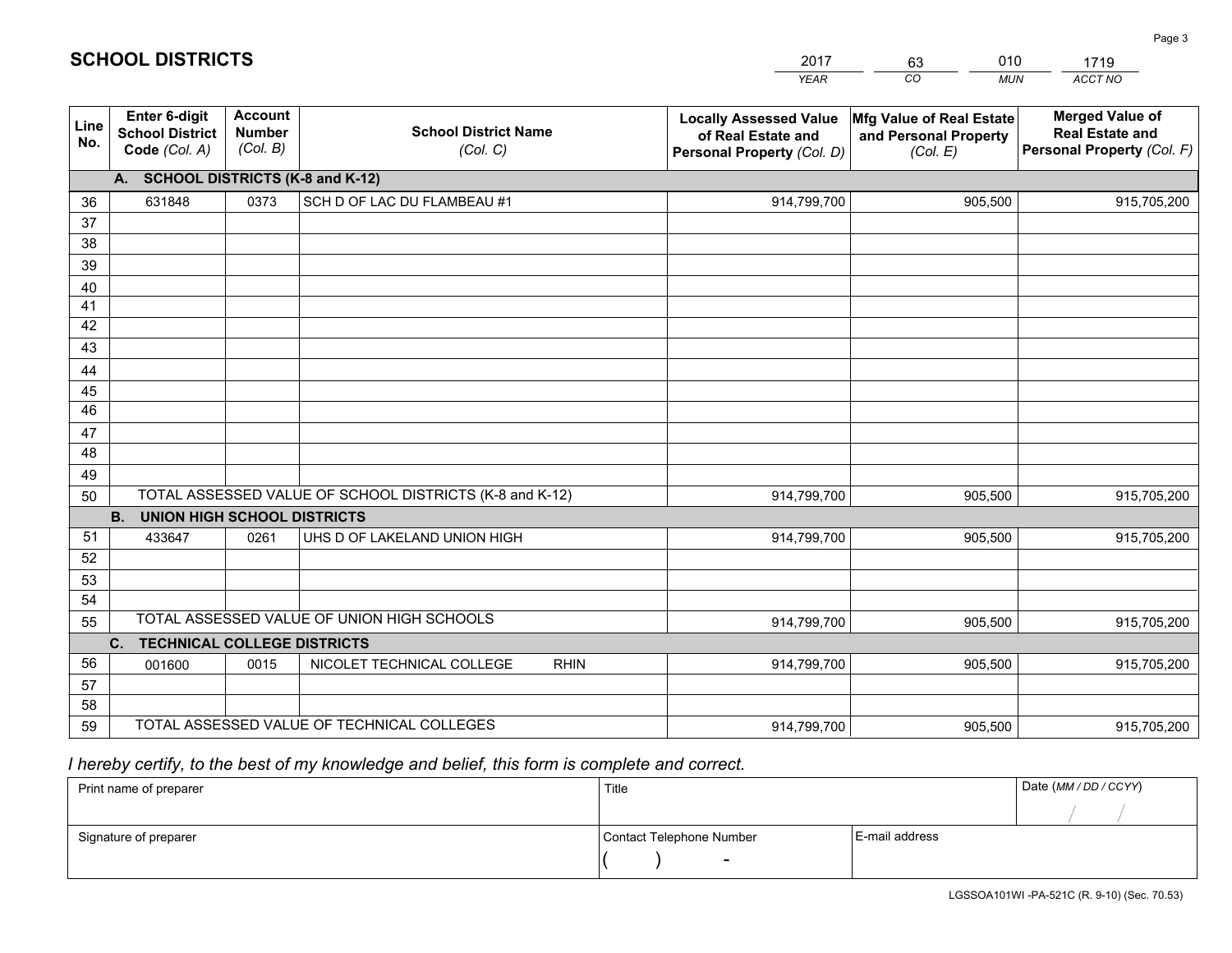## **HIGHLIGHTS**

- 1. Complete the Statement of Assessment after the Board of Review. Reflect any changes made there.
- 2. Use black ink to complete.
- 3. Line 16 must equal Line 50, Col D.
- 4. Line 55 must equal the total of K-8 schools listed on lines 36-49. Do not include K-12 schools in this comparision.
- 5. Line 59, Col. D must equal Line 16.
- 6. Special District, School District and Technical College District values must include both real estate and personal property. Examples of Special districts are: town sanitary districts, public inland lake protection and rehabilitation districts, and metropolitan sewerage districts.
- 7. DO NOT INCLUDE Manufacturing property values.DOR will print these values on the final SOA.
- 8. Accuracy of this form is very important. The values reported directly affect the equalized value DOR calculates for school and special districts.

### **Page 1:**

 If not prefilled, enter the tax year,county and municipal code,municipal type, municipal name and county name on the top of form.

Check the Amended box, if filing an amended / corrected SOA.

 Report the parcel count, acres and assessed value of taxable general property, total parcel count, (real and personal), total acres, and values from final figures set by the Board of Review.

- A. Real Estate land and improvements (buildings, etc.) is reported on lines 1 8, total line 9.
- B. Personal Property is reported on lines 11 14, Column D, total line 15.
- C. To complete this report, use the computer produced summary of the assessment roll that shows these amounts.
- D. Use whole numbers only.
- E. Add each line across and each column down to verify entries.

### **Page 2:**

- A. Report Special Items (not subject to general property tax).
- 1. Private Forest Croplands and Managed Forest Lands are reported on lines 18,19, 20 and 21. Be sure to report assessed values **NOT** taxes.
- 2. You should have copies of the orders of entry, orders of withdrawal, etc., to update your assessment roll.
	- 3. Show hundredths of acres (e.g. 39.75).
- 4. Tax exempt lands are reported on line 22.
- 5. Omitted property and sec. 70.43, Wis. Stats., corrections of errors by assessor are reported on line 23. Report real estate and personal property separately. These should be for **prior years**, not something found on the current assessment roll after the board of review.
- B. Special District (Lines 24-35) Include the value of both real and personal property.
- The Department of Revenue (DOR) preprints much of the information regarding names and codes for schools, special districts,etc. If a district is not listed, enter the name and value only, DOR will enter the proper code.

# **Page 3 School Districts:**

Include the value of both real and personal property.

Report School District (regular, elementary, union high school, and technical college).

- 1. Regular (K-12) and Elementary (K-8) school values are reported on lines 36-49, total on line 50.
- 2. Union High School (UHS) (use only if elementary schools are listed on lines 36-49) are reported on lines 51-54. UHS total value (line 55) must equal to the total **elementary school** values reported on lines 36-49. Do notinclude K-12 schools in this comparison.
- 3. Technical College values are reported on lines 56-58, total on line 59.
- 4. Use the computer summary that shows these amounts to complete this report.

#### **This form is due the second Monday in June. File this report only after your Board of Review is complete.**

 *If you have questions: Return forms to:*

 Email: lgs@wisconsin.gov Wisconsin Department of RevenueCall:  $(608)$  266-2569 or  $(608)$  264-6892 Fax number: (608) 264-6887 PO Box 8971

Local Government Services Section 6-97 Madison WI 53708-8971

AC DU FLAMBEAU, WI 54538 - 0068 LAC DU FLAMBEAU, WI 54538 - 0068 TOWN OF LAC DU FLAMBEAU NANCY EDWARDS<br>TOWN OF LAC DU FLAMBEAU NANCY EDWARDS PO BOX 68 PO BOX 68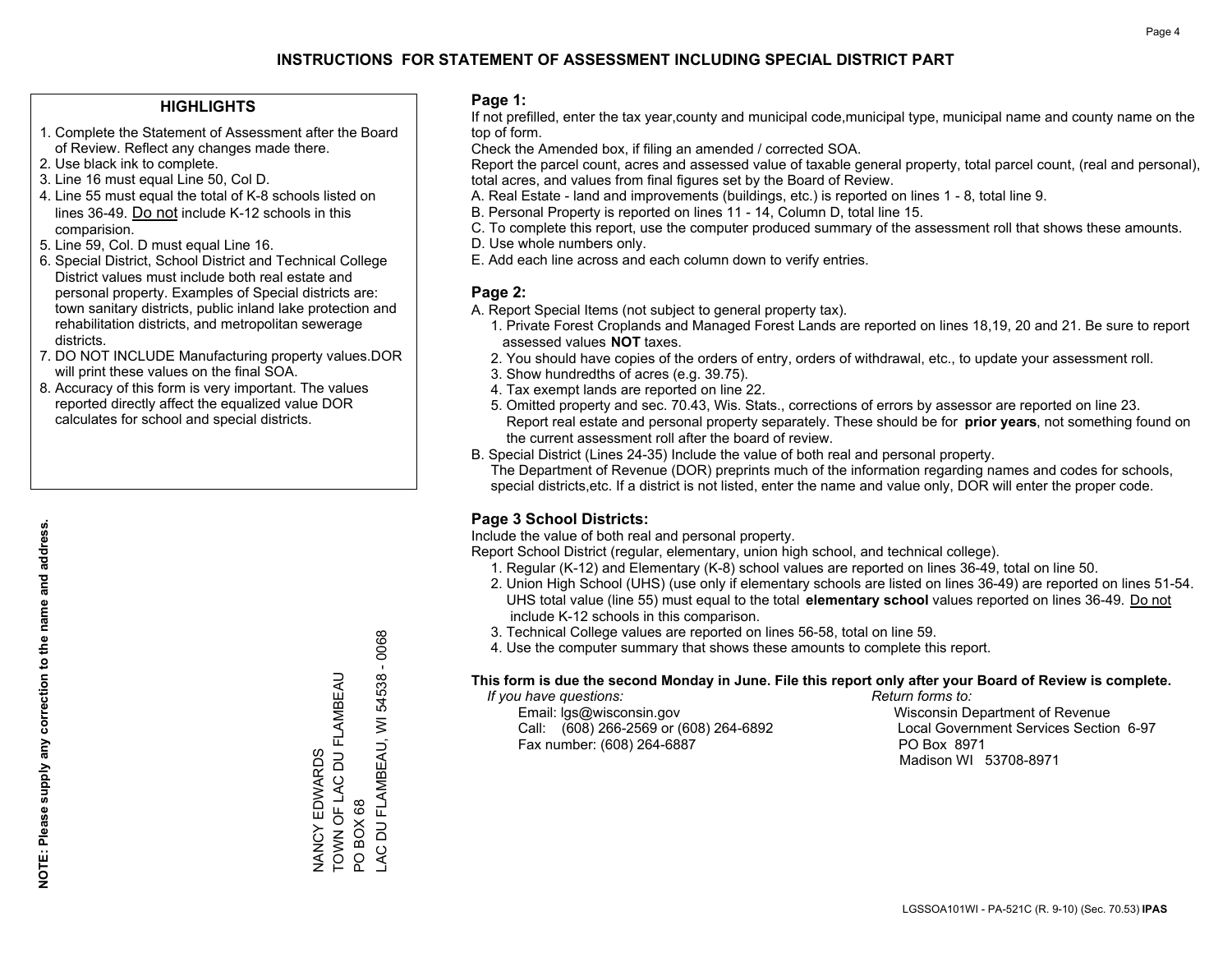**FINAL - EQUATED**

# **STATEMENT OF ASSESSMENT FOR 2017**

| 63 | N12 | 1720    |
|----|-----|---------|
| cо | MUN | ACCT NO |

|                | <b>FOR</b>                                                                                                                                                                                   | <b>TOWN OF</b><br>OF                                         | <b>LAND O LAKES</b>      |              | <b>VILAS COUNTY</b>                                  |                         |                      | <b>WHEN COMPLETING THIS DOCUMENT</b>     |
|----------------|----------------------------------------------------------------------------------------------------------------------------------------------------------------------------------------------|--------------------------------------------------------------|--------------------------|--------------|------------------------------------------------------|-------------------------|----------------------|------------------------------------------|
|                |                                                                                                                                                                                              | Town - Village - City                                        | <b>Municipality Name</b> |              | <b>County Name</b>                                   |                         |                      | DO NOT WRITE OVER X's OR IN SHADED AREAS |
|                |                                                                                                                                                                                              | <b>REAL ESTATE</b>                                           |                          | PARCEL COUNT | NO. OF ACRES                                         | <b>VALUE OF</b>         | <b>VALUE OF</b>      | TOTAL VALUE OF LAND                      |
| Line<br>No.    |                                                                                                                                                                                              | (See Lines 18 - 22 for<br>other Real Estate)                 |                          |              | <b>WHOLE</b><br>TOTAL LAND IMPROVEMENTS NUMBERS ONLY | <b>LAND</b>             | <b>IMPROVEMENTS</b>  | AND IMPROVEMENTS                         |
|                |                                                                                                                                                                                              |                                                              | Col. A                   | Col. B       | Col. C                                               | Col. D                  | Col. E               | Col. F                                   |
| 1              |                                                                                                                                                                                              | <b>RESIDENTIAL - Class 1</b>                                 | 2,192                    | 1,336        | 6,523                                                | 221,730,800             | 185,519,500          | 407,250,300                              |
| $\overline{2}$ |                                                                                                                                                                                              | <b>COMMERCIAL - Class 2</b>                                  | 126                      | 98           | 384                                                  | 5,954,900               | 16,112,200           | 22,067,100                               |
| 3              |                                                                                                                                                                                              | <b>MANUFACTURING - Class 3</b>                               | 1                        |              | 5                                                    | 51,100                  | 247,100              | 298,200                                  |
| $\overline{4}$ |                                                                                                                                                                                              | <b>AGRICULTURAL - Class 4</b>                                | 0                        |              | $\Omega$                                             | 0                       |                      | $\Omega$                                 |
| 5              |                                                                                                                                                                                              | UNDEVELOPED - Class 5                                        | 74                       |              | 2,548                                                | 704,600                 |                      | 704,600                                  |
| 6              |                                                                                                                                                                                              | <b>AGRICULTURAL FOREST - Class 5m</b>                        | $\Omega$                 |              | $\Omega$                                             | 0                       |                      | 0                                        |
| $\overline{7}$ |                                                                                                                                                                                              | FOREST LANDS - Class 6                                       | 450                      |              | 16,632                                               | 45,949,500              |                      | 45,949,500                               |
| 8              |                                                                                                                                                                                              | OTHER - Class 7                                              | $\Omega$                 | $\Omega$     | $\Omega$                                             | 0                       | $\Omega$             | 0                                        |
| 9              |                                                                                                                                                                                              | TOTAL - ALL COLUMNS                                          | 2,843                    | 1,435        | 26,092                                               | 274,390,900             | 201,878,800          | 476,269,700                              |
| 10             |                                                                                                                                                                                              | NUMBER OF PERSONAL PROPERTY ACCOUNTS IN ROLL                 |                          |              | 167                                                  | <b>LOCALLY ASSESSED</b> | <b>MANUFACTURING</b> | <b>MERGED</b>                            |
| 11             |                                                                                                                                                                                              | BOATS AND OTHER WATERCRAFT NOT EXEMPT - Code 1               |                          |              |                                                      | 50,900                  | $\Omega$             | 50,900                                   |
| 12             |                                                                                                                                                                                              | MACHINERY, TOOLS AND PATTERNS - Code 2                       |                          |              |                                                      | 560,100                 | 8,700                | 568,800                                  |
| 13             |                                                                                                                                                                                              | FURNITURE, FIXTURES AND EQUIPMENT - Code 3                   |                          |              |                                                      | 879,700                 | 1,500                | 881,200                                  |
| 14             |                                                                                                                                                                                              | ALL OTHER PERSONAL PROPERTY NOT EXEMPT - Codes 4A, 4B, 4C    |                          |              |                                                      | 4,745,100               | 200                  | 4,745,300                                |
| 15             |                                                                                                                                                                                              | TOTAL OF PERSONAL PROPERTY NOT EXEMPT (Total of Lines 11-14) |                          |              | 6,235,800                                            | 10,400                  | 6,246,200            |                                          |
| 16             | AGGREGATE ASSESSED VALUE OF ALL PROPERTY SUBJECT TO THE GENERAL PROPERTY TAX (Total of Lines 9F and 15F)<br>MUST EQUAL TOTAL VALUE OF THE SCHOOL DISTRICTS (K-12 PLUS K-8) - Line 50, Col. F |                                                              |                          |              |                                                      |                         |                      | 482,515,900                              |
| 17             |                                                                                                                                                                                              | <b>BOARD OF REVIEW</b>                                       |                          |              | Name of Assessor                                     |                         | Telephone #          |                                          |
|                |                                                                                                                                                                                              | DATE OF FINAL ADJOURNMENT                                    | 08/15/2017               |              | <b>BOWMAR APPRAISALS</b>                             |                         |                      | (920) 733-5369                           |

REMARKS

The Assessment Ratio to be used in calculating the estimated Fair Market Value on tax bills for this tax district is 1.066597405

This ratio should be used to convert assessed values to "Calculate Equalized Values" in Step 1 of the Lottery and Gaming Credit Calculations.<br>This ratio should be used in the "Computation of Tax Equivalent" schedule of the Commission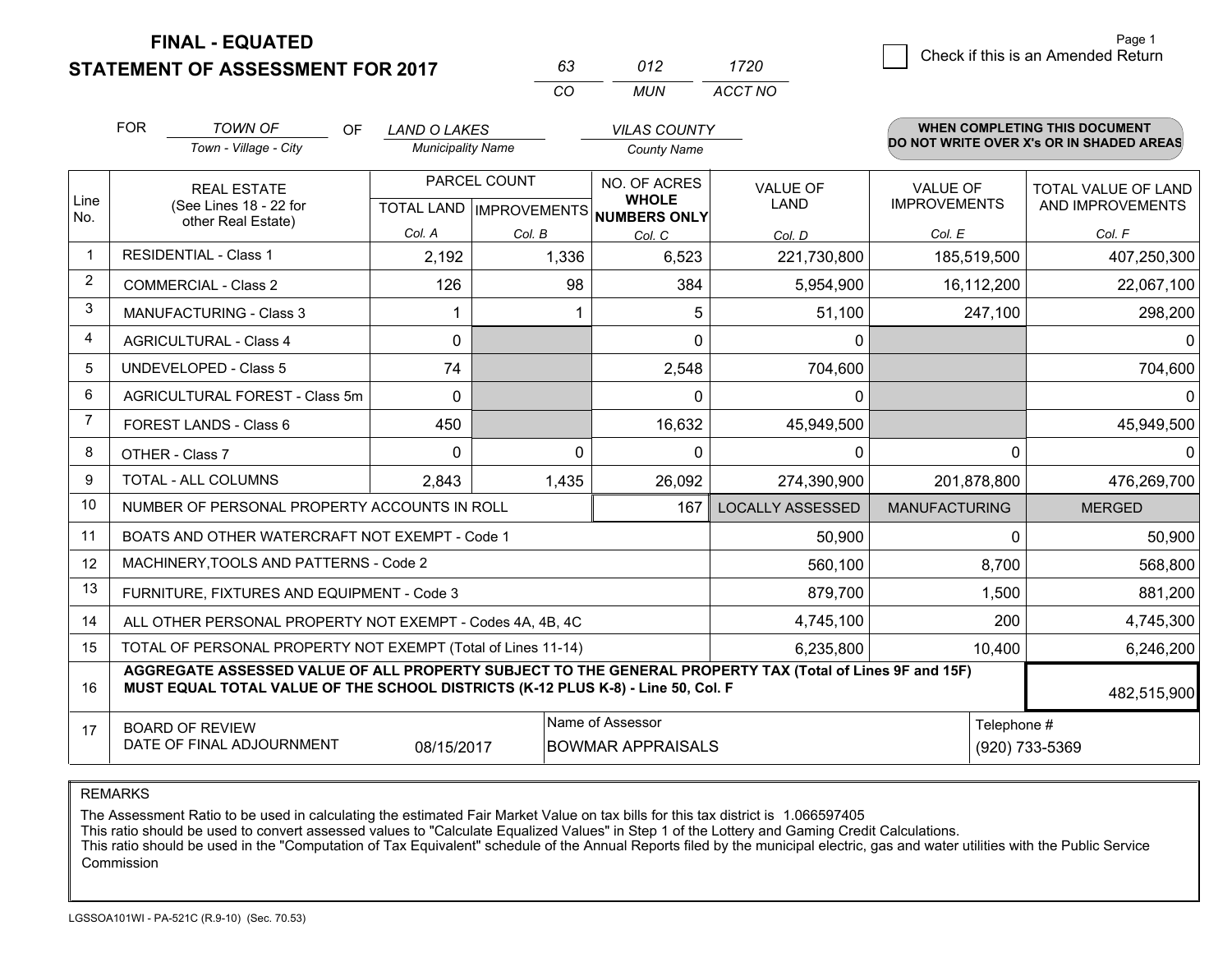*YEAR CO MUN ACCT NO* <sup>2017</sup> <sup>63</sup> <sup>012</sup> <sup>1720</sup> Page 2

Do not confuse FOREST LANDS (Line 7) with FOREST CROPS (in this section) - They are **NOT** the same

|    | Private Forest Crop - Reg Class @ 10¢ per acre                                 |                 |  |                                                                  |  |                                                                    | Private Forest Crop - Reg Class @ \$2.52 per acre                            |  |                    |  |
|----|--------------------------------------------------------------------------------|-----------------|--|------------------------------------------------------------------|--|--------------------------------------------------------------------|------------------------------------------------------------------------------|--|--------------------|--|
| 18 | (a) PARCELS                                                                    | (b) ACRES       |  | (c) ASSESSED VALUE                                               |  | (d) PARCELS                                                        | (e) ACRES                                                                    |  | (f) ASSESSED VALUE |  |
|    |                                                                                |                 |  |                                                                  |  |                                                                    | 40                                                                           |  | 146.000            |  |
|    |                                                                                |                 |  | Private Forest Crop - Special Class @ 20¢ per acre               |  |                                                                    | Entered Before 2005 Managed Forest - Ferrous Mining CLOSED @ \$8.27 per acre |  |                    |  |
| 19 | (a) PARCELS                                                                    | (b) ACRES       |  | (c) ASSESSED VALUE                                               |  | (d) PARCELS                                                        | (e) ACRES                                                                    |  | (f) ASSESSED VALUE |  |
|    |                                                                                |                 |  |                                                                  |  |                                                                    |                                                                              |  |                    |  |
|    |                                                                                |                 |  | Entered Before 2005 Managed Forest - OPEN @ \$.79 per acre       |  |                                                                    | Entered Before 2005 Managed Forest - CLOSED @ \$1.87 per acre                |  |                    |  |
| 20 | (a) PARCELS                                                                    | (b) ACRES       |  | (c) ASSESSED VALUE                                               |  | (d) PARCELS                                                        | (e) ACRES                                                                    |  | (f) ASSESSED VALUE |  |
|    | 56                                                                             | 2.004.93        |  | 4,531,600                                                        |  | 25                                                                 | 1,017.45                                                                     |  | 3,033,800          |  |
|    | Entered After 2004 Managed Forest - OPEN @<br>\$2.14 per acre                  |                 |  | Entered After 2004 Managed Forest - CLOSED @ \$10.68 per acre    |  |                                                                    |                                                                              |  |                    |  |
| 21 | (a) PARCELS                                                                    | (b) ACRES       |  | (c) ASSESSED VALUE                                               |  | (d) PARCELS                                                        | (e) ACRES                                                                    |  |                    |  |
|    |                                                                                |                 |  |                                                                  |  |                                                                    |                                                                              |  |                    |  |
|    | 78                                                                             | 2,455.61        |  | 6,143,500                                                        |  | 52                                                                 | 1,396.49                                                                     |  | 4,004,000          |  |
| 22 | (a) County Forest Cropland Acres                                               |                 |  | (b) Federal Acres                                                |  | (c) State Acres                                                    | (d) County (NOT FOREST CROP) Acres                                           |  | (e) Other Acres    |  |
|    | 2,188.43                                                                       |                 |  | 14,900.13                                                        |  |                                                                    | 24.41                                                                        |  | 2,484.42           |  |
|    |                                                                                |                 |  | Assessed Value of Omitted Property From Prior Years (Sec. 70.44) |  |                                                                    | Assessed Value of Sec. 70.43 Corrections of Errors by Assessors              |  |                    |  |
|    |                                                                                | (a) REAL ESTATE |  | (b) PERSONAL                                                     |  | (c1) REAL ESTATE                                                   |                                                                              |  | (c2) PERSONAL      |  |
|    | 23                                                                             |                 |  |                                                                  |  |                                                                    |                                                                              |  |                    |  |
|    | Manufacturing Equated Value of Omitted Property From Prior Years (Sec. 70.995) |                 |  |                                                                  |  | Mfg. Equated Value of Sec.70.43 Corrections of Errors by Assessors |                                                                              |  |                    |  |
|    | (d) REAL ESTATE                                                                |                 |  | (e) PERSONAL                                                     |  | (f1) REAL ESTATE                                                   |                                                                              |  | (f2) PERSONAL      |  |
|    |                                                                                |                 |  |                                                                  |  |                                                                    |                                                                              |  |                    |  |

# **SPECIAL DISTRICTS**

| Line<br>No. | Enter 6-digit<br><b>Special District</b><br>Code (Col. A) | <b>Account</b><br><b>Number</b><br>(Col. B) | <b>Special District Name</b><br>(Col. C) | <b>Locally Assessed Value</b><br>of Real Estate and<br>Personal Property (Col. D) | Mfg Value of Real Estate<br>and Personal Property<br>(Col. E) | <b>Merged Value of</b><br><b>Real Estate and</b><br>Personal Property (Col. F) |
|-------------|-----------------------------------------------------------|---------------------------------------------|------------------------------------------|-----------------------------------------------------------------------------------|---------------------------------------------------------------|--------------------------------------------------------------------------------|
| 24          | 637020                                                    | 0395                                        | LAND O LAKES SANITARY DISTRICT #1        | 22,217,500                                                                        |                                                               | 22,217,500                                                                     |
| 25          |                                                           |                                             |                                          |                                                                                   |                                                               |                                                                                |
| 26          |                                                           |                                             |                                          |                                                                                   |                                                               |                                                                                |
| 27          |                                                           |                                             |                                          |                                                                                   |                                                               |                                                                                |
| 28          |                                                           |                                             |                                          |                                                                                   |                                                               |                                                                                |
| 29          |                                                           |                                             |                                          |                                                                                   |                                                               |                                                                                |
| 30          |                                                           |                                             |                                          |                                                                                   |                                                               |                                                                                |
| 31          |                                                           |                                             |                                          |                                                                                   |                                                               |                                                                                |
| 32          |                                                           |                                             |                                          |                                                                                   |                                                               |                                                                                |
| 33          |                                                           |                                             |                                          |                                                                                   |                                                               |                                                                                |
| 34          |                                                           |                                             |                                          |                                                                                   |                                                               |                                                                                |
| 35          |                                                           |                                             |                                          |                                                                                   |                                                               |                                                                                |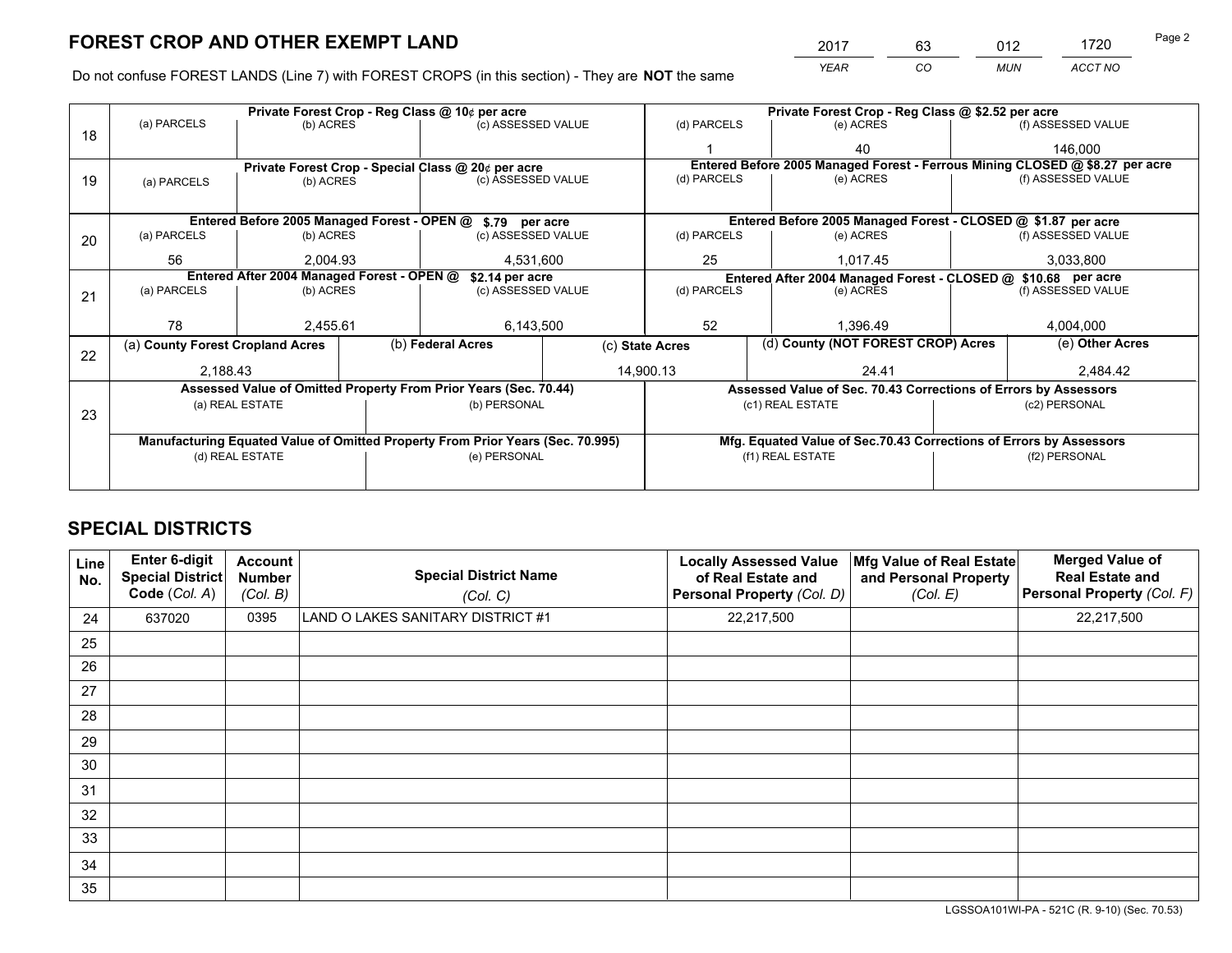|             |                                                                 |                                             |                                                         | <b>YEAR</b>                                                                       | CO<br><b>MUN</b>                                              | <b>ACCT NO</b>                                                                 |
|-------------|-----------------------------------------------------------------|---------------------------------------------|---------------------------------------------------------|-----------------------------------------------------------------------------------|---------------------------------------------------------------|--------------------------------------------------------------------------------|
| Line<br>No. | <b>Enter 6-digit</b><br><b>School District</b><br>Code (Col. A) | <b>Account</b><br><b>Number</b><br>(Col. B) | <b>School District Name</b><br>(Col. C)                 | <b>Locally Assessed Value</b><br>of Real Estate and<br>Personal Property (Col. D) | Mfg Value of Real Estate<br>and Personal Property<br>(Col. E) | <b>Merged Value of</b><br><b>Real Estate and</b><br>Personal Property (Col. F) |
|             | A. SCHOOL DISTRICTS (K-8 and K-12)                              |                                             |                                                         |                                                                                   |                                                               |                                                                                |
| 36          | 630616                                                          | 0371                                        | SCH D OF NORTH LAKELAND                                 | 23,636,800                                                                        |                                                               | 23,636,800                                                                     |
| 37          | 631526                                                          | 0372                                        | SCH D OF NORTHLAND PINES (EAGLE RIVER)                  | 458,570,500                                                                       | 308,600                                                       | 458,879,100                                                                    |
| 38          |                                                                 |                                             |                                                         |                                                                                   |                                                               |                                                                                |
| 39          |                                                                 |                                             |                                                         |                                                                                   |                                                               |                                                                                |
| 40          |                                                                 |                                             |                                                         |                                                                                   |                                                               |                                                                                |
| 41          |                                                                 |                                             |                                                         |                                                                                   |                                                               |                                                                                |
| 42          |                                                                 |                                             |                                                         |                                                                                   |                                                               |                                                                                |
| 43          |                                                                 |                                             |                                                         |                                                                                   |                                                               |                                                                                |
| 44          |                                                                 |                                             |                                                         |                                                                                   |                                                               |                                                                                |
| 45<br>46    |                                                                 |                                             |                                                         |                                                                                   |                                                               |                                                                                |
| 47          |                                                                 |                                             |                                                         |                                                                                   |                                                               |                                                                                |
| 48          |                                                                 |                                             |                                                         |                                                                                   |                                                               |                                                                                |
| 49          |                                                                 |                                             |                                                         |                                                                                   |                                                               |                                                                                |
| 50          |                                                                 |                                             | TOTAL ASSESSED VALUE OF SCHOOL DISTRICTS (K-8 and K-12) | 482,207,300                                                                       | 308,600                                                       | 482,515,900                                                                    |
|             | <b>B.</b><br><b>UNION HIGH SCHOOL DISTRICTS</b>                 |                                             |                                                         |                                                                                   |                                                               |                                                                                |
| 51          | 433647                                                          | 0261                                        | UHS D OF LAKELAND UNION HIGH                            | 23,636,800                                                                        |                                                               | 23,636,800                                                                     |
| 52          |                                                                 |                                             |                                                         |                                                                                   |                                                               |                                                                                |
| 53          |                                                                 |                                             |                                                         |                                                                                   |                                                               |                                                                                |
| 54          |                                                                 |                                             |                                                         |                                                                                   |                                                               |                                                                                |
| 55          |                                                                 |                                             | TOTAL ASSESSED VALUE OF UNION HIGH SCHOOLS              | 23,636,800                                                                        |                                                               | 23,636,800                                                                     |
|             | C.<br><b>TECHNICAL COLLEGE DISTRICTS</b>                        |                                             |                                                         |                                                                                   |                                                               |                                                                                |
| 56          | 001600                                                          | 0015                                        | NICOLET TECHNICAL COLLEGE<br><b>RHIN</b>                | 482,207,300                                                                       | 308,600                                                       | 482,515,900                                                                    |
| 57          |                                                                 |                                             |                                                         |                                                                                   |                                                               |                                                                                |
| 58          |                                                                 |                                             |                                                         |                                                                                   |                                                               |                                                                                |
| 59          |                                                                 |                                             | TOTAL ASSESSED VALUE OF TECHNICAL COLLEGES              | 482,207,300                                                                       | 308,600                                                       | 482,515,900                                                                    |

2017

63

012

 *I hereby certify, to the best of my knowledge and belief, this form is complete and correct.*

**SCHOOL DISTRICTS**

| Print name of preparer | Title                    |                | Date (MM / DD / CCYY) |
|------------------------|--------------------------|----------------|-----------------------|
|                        |                          |                |                       |
| Signature of preparer  | Contact Telephone Number | E-mail address |                       |
|                        | $\sim$                   |                |                       |

1720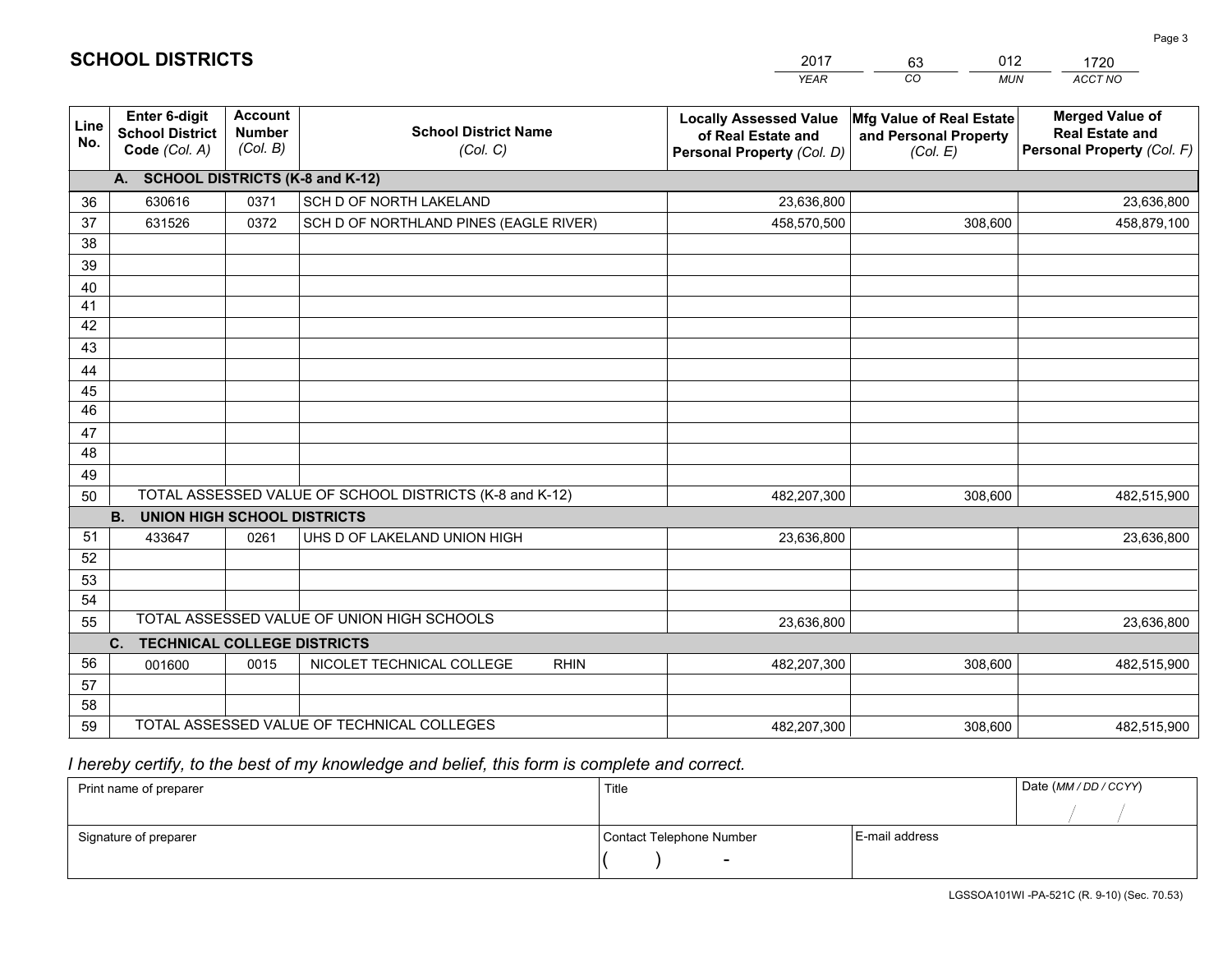## **HIGHLIGHTS**

- 1. Complete the Statement of Assessment after the Board of Review. Reflect any changes made there.
- 2. Use black ink to complete.
- 3. Line 16 must equal Line 50, Col D.
- 4. Line 55 must equal the total of K-8 schools listed on lines 36-49. Do not include K-12 schools in this comparision.
- 5. Line 59, Col. D must equal Line 16.
- 6. Special District, School District and Technical College District values must include both real estate and personal property. Examples of Special districts are: town sanitary districts, public inland lake protection and rehabilitation districts, and metropolitan sewerage districts.
- 7. DO NOT INCLUDE Manufacturing property values.DOR will print these values on the final SOA.
- 8. Accuracy of this form is very important. The values reported directly affect the equalized value DOR calculates for school and special districts.

### **Page 1:**

 If not prefilled, enter the tax year,county and municipal code,municipal type, municipal name and county name on the top of form.

Check the Amended box, if filing an amended / corrected SOA.

 Report the parcel count, acres and assessed value of taxable general property, total parcel count, (real and personal), total acres, and values from final figures set by the Board of Review.

- A. Real Estate land and improvements (buildings, etc.) is reported on lines 1 8, total line 9.
- B. Personal Property is reported on lines 11 14, Column D, total line 15.
- C. To complete this report, use the computer produced summary of the assessment roll that shows these amounts.
- D. Use whole numbers only.
- E. Add each line across and each column down to verify entries.

## **Page 2:**

- A. Report Special Items (not subject to general property tax).
- 1. Private Forest Croplands and Managed Forest Lands are reported on lines 18,19, 20 and 21. Be sure to report assessed values **NOT** taxes.
- 2. You should have copies of the orders of entry, orders of withdrawal, etc., to update your assessment roll.
	- 3. Show hundredths of acres (e.g. 39.75).
- 4. Tax exempt lands are reported on line 22.
- 5. Omitted property and sec. 70.43, Wis. Stats., corrections of errors by assessor are reported on line 23. Report real estate and personal property separately. These should be for **prior years**, not something found on the current assessment roll after the board of review.
- B. Special District (Lines 24-35) Include the value of both real and personal property.

 The Department of Revenue (DOR) preprints much of the information regarding names and codes for schools, special districts,etc. If a district is not listed, enter the name and value only, DOR will enter the proper code.

# **Page 3 School Districts:**

Include the value of both real and personal property.

Report School District (regular, elementary, union high school, and technical college).

- 1. Regular (K-12) and Elementary (K-8) school values are reported on lines 36-49, total on line 50.
- 2. Union High School (UHS) (use only if elementary schools are listed on lines 36-49) are reported on lines 51-54. UHS total value (line 55) must equal to the total **elementary school** values reported on lines 36-49. Do notinclude K-12 schools in this comparison.
- 3. Technical College values are reported on lines 56-58, total on line 59.
- 4. Use the computer summary that shows these amounts to complete this report.

#### **This form is due the second Monday in June. File this report only after your Board of Review is complete.**

 *If you have questions: Return forms to:*

 Email: lgs@wisconsin.gov Wisconsin Department of RevenueCall:  $(608)$  266-2569 or  $(608)$  264-6892 Fax number: (608) 264-6887 PO Box 8971

Local Government Services Section 6-97 Madison WI 53708-8971

0660 LAND O LAKES, WI 54540 - 0660  $\mathbf{I}$ TOWN OF LAND O LAKES 54540 O LAKES AND O LAKES, WI **TOWN OF LAND YNN BYBEE** LYNN BYBEE PO BOX 660 PO BOX 660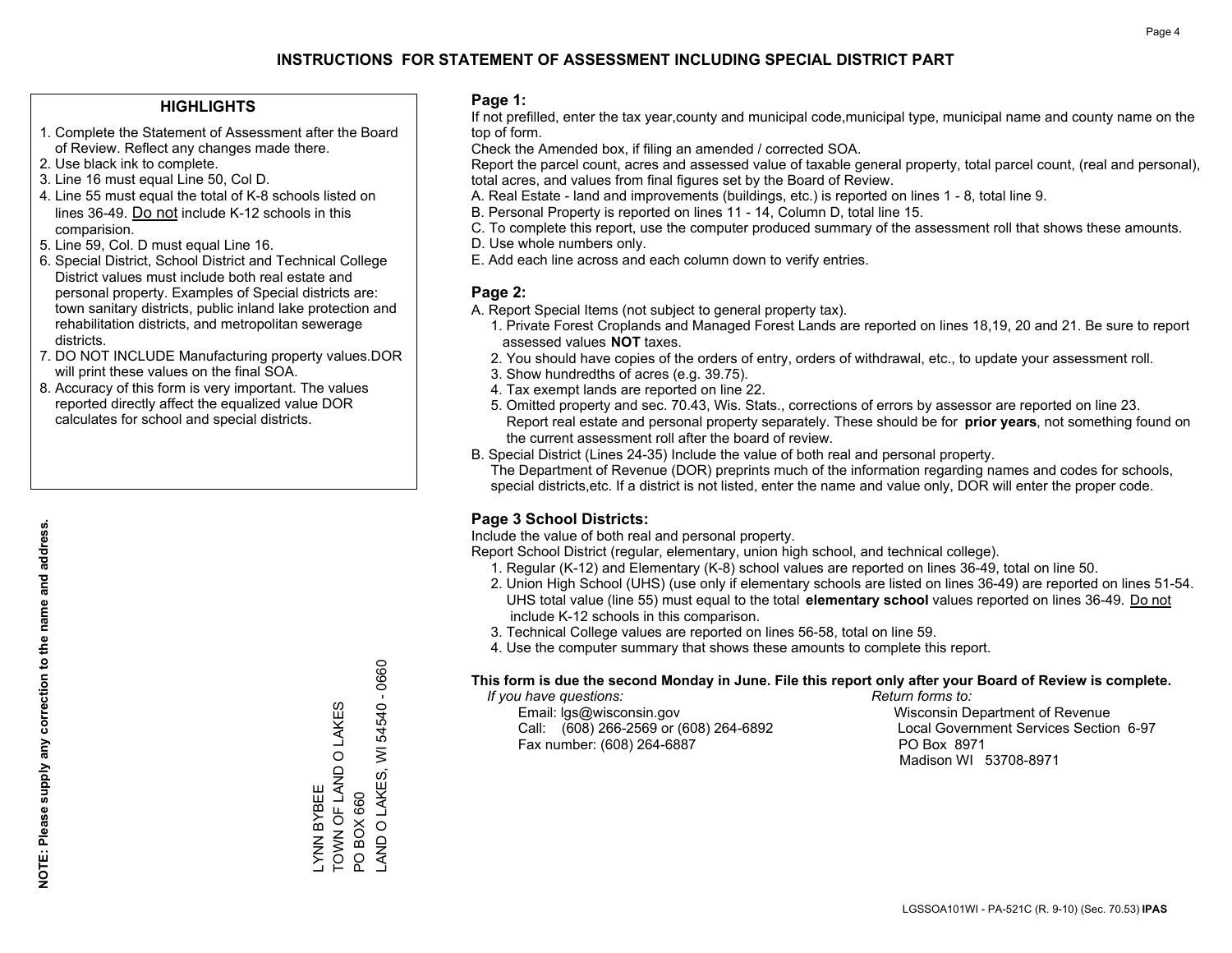**FINAL - EQUATED**

## **STATEMENT OF ASSESSMENT FOR 2017**

| 63 | 014 | 1721    |
|----|-----|---------|
| (  | MUN | ACCT NO |

|                | <b>FOR</b><br><b>TOWN OF</b><br><b>OF</b><br>Town - Village - City                                                                                                                           |                                                | <b>LINCOLN</b><br><b>Municipality Name</b>       |        | <b>VILAS COUNTY</b><br><b>County Name</b>    |                                | <b>WHEN COMPLETING THIS DOCUMENT</b><br>DO NOT WRITE OVER X's OR IN SHADED AREAS |                                                |  |
|----------------|----------------------------------------------------------------------------------------------------------------------------------------------------------------------------------------------|------------------------------------------------|--------------------------------------------------|--------|----------------------------------------------|--------------------------------|----------------------------------------------------------------------------------|------------------------------------------------|--|
| Line<br>No.    | <b>REAL ESTATE</b><br>(See Lines 18 - 22 for                                                                                                                                                 |                                                | PARCEL COUNT<br><b>TOTAL LAND   IMPROVEMENTS</b> |        | NO. OF ACRES<br><b>WHOLE</b><br>NUMBERS ONLY | <b>VALUE OF</b><br><b>LAND</b> | <b>VALUE OF</b><br><b>IMPROVEMENTS</b>                                           | <b>TOTAL VALUE OF LAND</b><br>AND IMPROVEMENTS |  |
|                |                                                                                                                                                                                              | other Real Estate)                             | Col. A                                           | Col. B | Col. C                                       | Col. D                         | Col. E                                                                           | Col. F                                         |  |
| $\mathbf 1$    |                                                                                                                                                                                              | <b>RESIDENTIAL - Class 1</b>                   | 2,496                                            | 1,968  | 5,258                                        | 202,615,300                    | 261,062,300                                                                      | 463,677,600                                    |  |
| $\overline{2}$ |                                                                                                                                                                                              | <b>COMMERCIAL - Class 2</b>                    | 188                                              | 161    | 593                                          | 17,215,500                     | 30,706,500                                                                       | 47,922,000                                     |  |
| 3              |                                                                                                                                                                                              | <b>MANUFACTURING - Class 3</b>                 | 4                                                | 3      | 64                                           | 422,700                        | 795,700                                                                          | 1,218,400                                      |  |
| $\overline{4}$ |                                                                                                                                                                                              | <b>AGRICULTURAL - Class 4</b>                  | 28                                               |        | 958                                          | 153,000                        |                                                                                  | 153,000                                        |  |
| 5              |                                                                                                                                                                                              | <b>UNDEVELOPED - Class 5</b>                   | 199                                              |        | 3,079                                        | 1,301,200                      |                                                                                  | 1,301,200                                      |  |
| 6              | AGRICULTURAL FOREST - Class 5m                                                                                                                                                               |                                                | 16                                               |        | 515                                          | 637,700                        |                                                                                  | 637,700                                        |  |
| $\overline{7}$ | FOREST LANDS - Class 6                                                                                                                                                                       |                                                | 295                                              |        | 6,237                                        | 17,155,200                     |                                                                                  | 17,155,200                                     |  |
| 8              |                                                                                                                                                                                              | OTHER - Class 7                                | 11                                               | 11     | 45                                           | 162,100                        | 970,200                                                                          | 1,132,300                                      |  |
| 9              |                                                                                                                                                                                              | TOTAL - ALL COLUMNS                            | 3,237                                            | 2,143  | 16,749                                       | 239,662,700                    | 293,534,700                                                                      | 533,197,400                                    |  |
| 10             |                                                                                                                                                                                              | NUMBER OF PERSONAL PROPERTY ACCOUNTS IN ROLL   |                                                  |        | 158                                          | <b>LOCALLY ASSESSED</b>        | <b>MANUFACTURING</b>                                                             | <b>MERGED</b>                                  |  |
| 11             |                                                                                                                                                                                              | BOATS AND OTHER WATERCRAFT NOT EXEMPT - Code 1 |                                                  |        |                                              | 70,300                         | $\Omega$                                                                         | 70,300                                         |  |
| 12             |                                                                                                                                                                                              | MACHINERY, TOOLS AND PATTERNS - Code 2         |                                                  |        |                                              | 2,184,600                      | 36,200                                                                           | 2,220,800                                      |  |
| 13             |                                                                                                                                                                                              | FURNITURE, FIXTURES AND EQUIPMENT - Code 3     |                                                  |        |                                              | 1,186,100                      | 7,500                                                                            | 1,193,600                                      |  |
| 14             | 1,701,100<br>ALL OTHER PERSONAL PROPERTY NOT EXEMPT - Codes 4A, 4B, 4C                                                                                                                       |                                                |                                                  |        |                                              |                                | 10,600                                                                           | 1,711,700                                      |  |
| 15             | TOTAL OF PERSONAL PROPERTY NOT EXEMPT (Total of Lines 11-14)<br>5,142,100<br>54,300                                                                                                          |                                                |                                                  |        |                                              |                                | 5,196,400                                                                        |                                                |  |
| 16             | AGGREGATE ASSESSED VALUE OF ALL PROPERTY SUBJECT TO THE GENERAL PROPERTY TAX (Total of Lines 9F and 15F)<br>MUST EQUAL TOTAL VALUE OF THE SCHOOL DISTRICTS (K-12 PLUS K-8) - Line 50, Col. F |                                                |                                                  |        |                                              |                                | 538,393,800                                                                      |                                                |  |
| 17             | Name of Assessor<br>Telephone #<br><b>BOARD OF REVIEW</b><br>DATE OF FINAL ADJOURNMENT<br>08/08/2017<br>PETERSON APPRAISALS<br>(715) 369-2952                                                |                                                |                                                  |        |                                              |                                |                                                                                  |                                                |  |

REMARKS

The Assessment Ratio to be used in calculating the estimated Fair Market Value on tax bills for this tax district is 1.037243116<br>This ratio should be used to convert assessed values to "Calculate Equalized Values" in Step Commission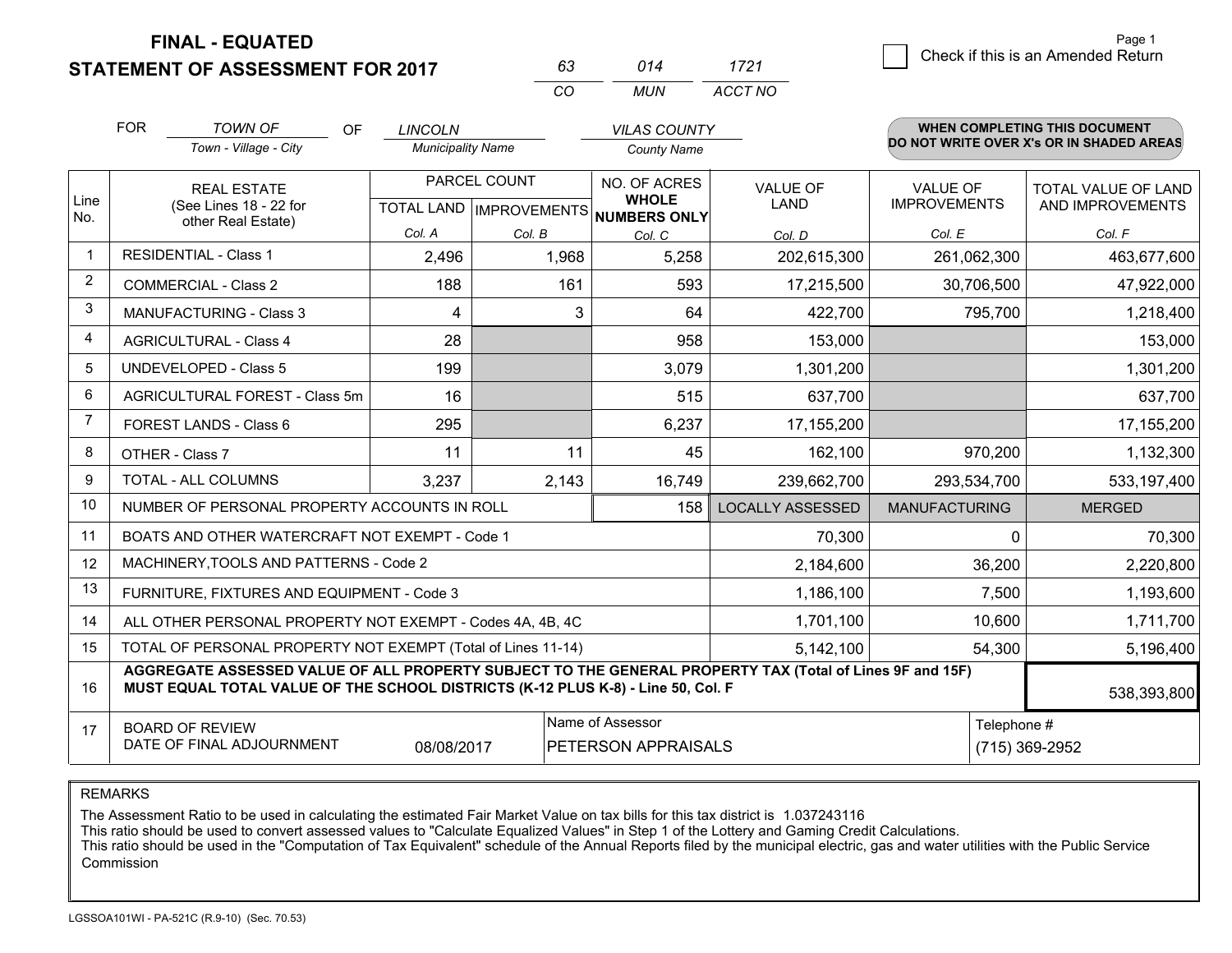*YEAR CO MUN ACCT NO* <sup>2017</sup> <sup>63</sup> <sup>014</sup> <sup>1721</sup>

Do not confuse FOREST LANDS (Line 7) with FOREST CROPS (in this section) - They are **NOT** the same

|    |                                                                                |                 |  | Private Forest Crop - Reg Class @ 10¢ per acre                   |  | Private Forest Crop - Reg Class @ \$2.52 per acre             |                                                                    |                                                                 |                 |                                                                              |
|----|--------------------------------------------------------------------------------|-----------------|--|------------------------------------------------------------------|--|---------------------------------------------------------------|--------------------------------------------------------------------|-----------------------------------------------------------------|-----------------|------------------------------------------------------------------------------|
| 18 | (a) PARCELS                                                                    | (b) ACRES       |  | (c) ASSESSED VALUE                                               |  | (d) PARCELS                                                   |                                                                    | (e) ACRES                                                       |                 | (f) ASSESSED VALUE                                                           |
|    |                                                                                |                 |  |                                                                  |  |                                                               |                                                                    | 40.44                                                           |                 | 40,200                                                                       |
|    |                                                                                |                 |  | Private Forest Crop - Special Class @ 20¢ per acre               |  |                                                               |                                                                    |                                                                 |                 | Entered Before 2005 Managed Forest - Ferrous Mining CLOSED @ \$8.27 per acre |
| 19 | (a) PARCELS                                                                    | (b) ACRES       |  | (c) ASSESSED VALUE                                               |  | (d) PARCELS                                                   |                                                                    | (e) ACRES                                                       |                 | (f) ASSESSED VALUE                                                           |
|    |                                                                                |                 |  |                                                                  |  |                                                               |                                                                    |                                                                 |                 |                                                                              |
|    |                                                                                |                 |  | Entered Before 2005 Managed Forest - OPEN @ \$.79 per acre       |  |                                                               |                                                                    | Entered Before 2005 Managed Forest - CLOSED @ \$1.87 per acre   |                 |                                                                              |
| 20 | (a) PARCELS                                                                    | (b) ACRES       |  | (c) ASSESSED VALUE                                               |  | (d) PARCELS                                                   |                                                                    | (e) ACRES                                                       |                 | (f) ASSESSED VALUE                                                           |
|    | 3                                                                              | 119             |  | 270,900                                                          |  | 21                                                            |                                                                    | 570.24                                                          | 1,858,300       |                                                                              |
|    | Entered After 2004 Managed Forest - OPEN @                                     |                 |  | \$2.14 per acre                                                  |  | Entered After 2004 Managed Forest - CLOSED @ \$10.68 per acre |                                                                    |                                                                 |                 |                                                                              |
| 21 | (a) PARCELS                                                                    | (b) ACRES       |  | (c) ASSESSED VALUE                                               |  | (d) PARCELS                                                   |                                                                    | (e) ACRES                                                       |                 | (f) ASSESSED VALUE                                                           |
|    |                                                                                |                 |  |                                                                  |  |                                                               |                                                                    |                                                                 |                 |                                                                              |
|    |                                                                                |                 |  |                                                                  |  | 5                                                             |                                                                    | 184                                                             |                 | 438,800                                                                      |
| 22 | (a) County Forest Cropland Acres                                               |                 |  | (b) Federal Acres                                                |  | (d) County (NOT FOREST CROP) Acres<br>(c) State Acres         |                                                                    |                                                                 | (e) Other Acres |                                                                              |
|    | 885.12                                                                         |                 |  | 704.22<br>1.06                                                   |  | 129.27                                                        |                                                                    | 162.13                                                          |                 |                                                                              |
|    |                                                                                |                 |  | Assessed Value of Omitted Property From Prior Years (Sec. 70.44) |  |                                                               |                                                                    | Assessed Value of Sec. 70.43 Corrections of Errors by Assessors |                 |                                                                              |
|    |                                                                                | (a) REAL ESTATE |  | (b) PERSONAL                                                     |  |                                                               |                                                                    | (c1) REAL ESTATE                                                |                 | (c2) PERSONAL                                                                |
|    | 23                                                                             |                 |  |                                                                  |  |                                                               | 16,400                                                             |                                                                 |                 |                                                                              |
|    | Manufacturing Equated Value of Omitted Property From Prior Years (Sec. 70.995) |                 |  |                                                                  |  |                                                               | Mfg. Equated Value of Sec.70.43 Corrections of Errors by Assessors |                                                                 |                 |                                                                              |
|    |                                                                                | (d) REAL ESTATE |  | (e) PERSONAL                                                     |  |                                                               |                                                                    | (f1) REAL ESTATE                                                | (f2) PERSONAL   |                                                                              |
|    |                                                                                |                 |  |                                                                  |  |                                                               |                                                                    |                                                                 |                 |                                                                              |

# **SPECIAL DISTRICTS**

| Line<br>No. | Enter 6-digit<br><b>Special District</b> | <b>Account</b><br><b>Number</b> | <b>Special District Name</b> | <b>Locally Assessed Value</b><br>of Real Estate and | Mfg Value of Real Estate<br>and Personal Property | <b>Merged Value of</b><br><b>Real Estate and</b> |
|-------------|------------------------------------------|---------------------------------|------------------------------|-----------------------------------------------------|---------------------------------------------------|--------------------------------------------------|
|             | Code (Col. A)                            | (Col. B)                        | (Col. C)                     | Personal Property (Col. D)                          | (Col. E)                                          | Personal Property (Col. F)                       |
| 24          |                                          |                                 |                              |                                                     |                                                   |                                                  |
| 25          |                                          |                                 |                              |                                                     |                                                   |                                                  |
| 26          |                                          |                                 |                              |                                                     |                                                   |                                                  |
| 27          |                                          |                                 |                              |                                                     |                                                   |                                                  |
| 28          |                                          |                                 |                              |                                                     |                                                   |                                                  |
| 29          |                                          |                                 |                              |                                                     |                                                   |                                                  |
| 30          |                                          |                                 |                              |                                                     |                                                   |                                                  |
| 31          |                                          |                                 |                              |                                                     |                                                   |                                                  |
| 32          |                                          |                                 |                              |                                                     |                                                   |                                                  |
| 33          |                                          |                                 |                              |                                                     |                                                   |                                                  |
| 34          |                                          |                                 |                              |                                                     |                                                   |                                                  |
| 35          |                                          |                                 |                              |                                                     |                                                   |                                                  |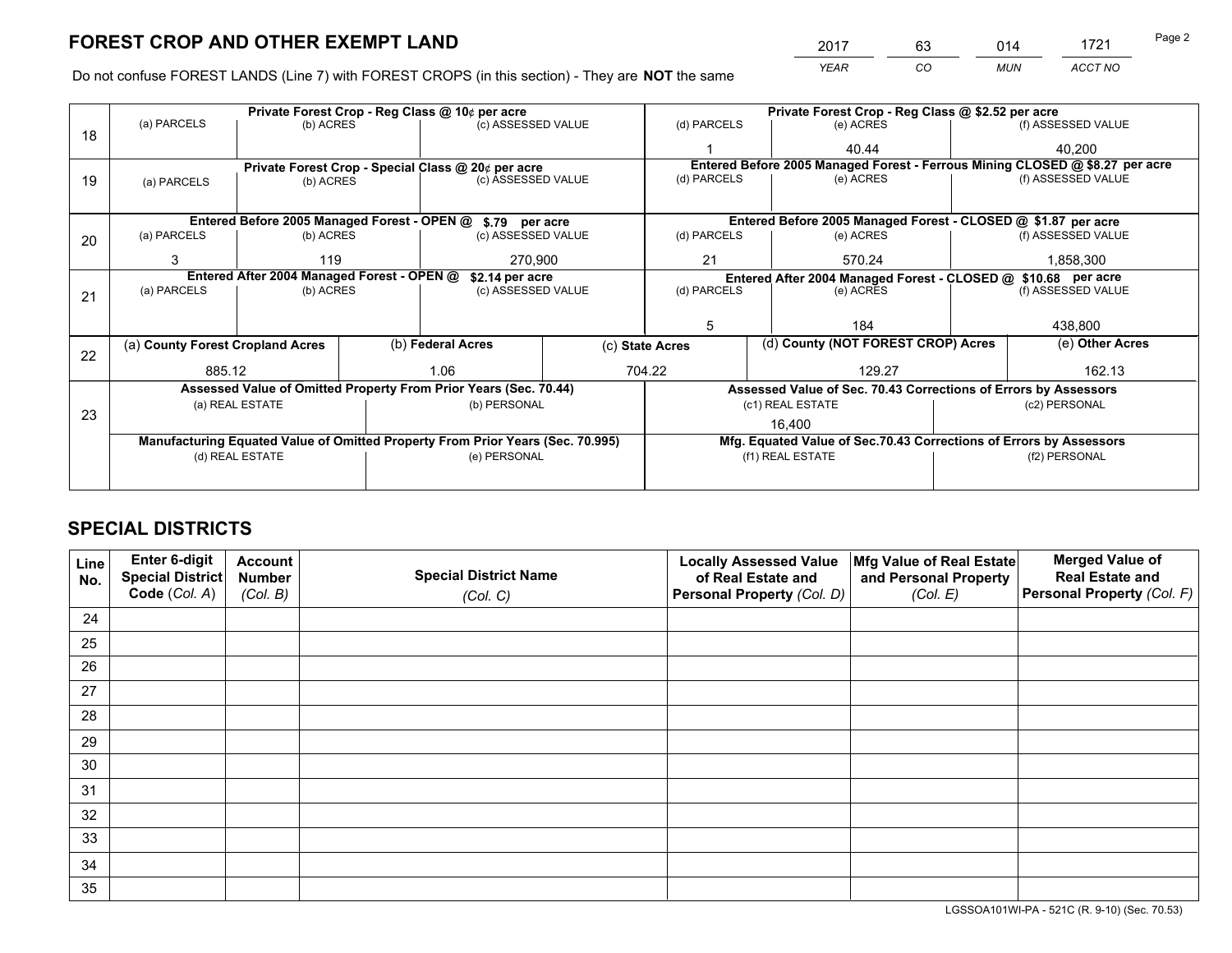| 2017 | 63 | )14        | 721     |
|------|----|------------|---------|
| YFAR | 20 | <b>MUN</b> | ACCT NO |

 $\overline{\phantom{a}}$ 

| Line<br>No.     | Enter 6-digit<br><b>School District</b><br>Code (Col. A) | <b>Account</b><br><b>Number</b><br>(Col. B) | <b>School District Name</b><br>(Col. C)                 | <b>Locally Assessed Value</b><br>of Real Estate and<br>Personal Property (Col. D) | Mfg Value of Real Estate<br>and Personal Property<br>(Col. E) | <b>Merged Value of</b><br><b>Real Estate and</b><br>Personal Property (Col. F) |  |  |  |  |
|-----------------|----------------------------------------------------------|---------------------------------------------|---------------------------------------------------------|-----------------------------------------------------------------------------------|---------------------------------------------------------------|--------------------------------------------------------------------------------|--|--|--|--|
|                 | A. SCHOOL DISTRICTS (K-8 and K-12)                       |                                             |                                                         |                                                                                   |                                                               |                                                                                |  |  |  |  |
| 36              | 631526                                                   | 0372                                        | SCH D OF NORTHLAND PINES (EAGLE RIVER)                  | 537,121,100                                                                       | 1,272,700                                                     | 538,393,800                                                                    |  |  |  |  |
| 37              |                                                          |                                             |                                                         |                                                                                   |                                                               |                                                                                |  |  |  |  |
| 38              |                                                          |                                             |                                                         |                                                                                   |                                                               |                                                                                |  |  |  |  |
| 39              |                                                          |                                             |                                                         |                                                                                   |                                                               |                                                                                |  |  |  |  |
| 40              |                                                          |                                             |                                                         |                                                                                   |                                                               |                                                                                |  |  |  |  |
| 41              |                                                          |                                             |                                                         |                                                                                   |                                                               |                                                                                |  |  |  |  |
| 42              |                                                          |                                             |                                                         |                                                                                   |                                                               |                                                                                |  |  |  |  |
| 43              |                                                          |                                             |                                                         |                                                                                   |                                                               |                                                                                |  |  |  |  |
| 44              |                                                          |                                             |                                                         |                                                                                   |                                                               |                                                                                |  |  |  |  |
| 45              |                                                          |                                             |                                                         |                                                                                   |                                                               |                                                                                |  |  |  |  |
| $\overline{46}$ |                                                          |                                             |                                                         |                                                                                   |                                                               |                                                                                |  |  |  |  |
| 47              |                                                          |                                             |                                                         |                                                                                   |                                                               |                                                                                |  |  |  |  |
| 48              |                                                          |                                             |                                                         |                                                                                   |                                                               |                                                                                |  |  |  |  |
| 49              |                                                          |                                             | TOTAL ASSESSED VALUE OF SCHOOL DISTRICTS (K-8 and K-12) |                                                                                   |                                                               |                                                                                |  |  |  |  |
| 50              | <b>B.</b><br><b>UNION HIGH SCHOOL DISTRICTS</b>          |                                             |                                                         | 537,121,100                                                                       | 1,272,700                                                     | 538,393,800                                                                    |  |  |  |  |
| 51              |                                                          |                                             |                                                         |                                                                                   |                                                               |                                                                                |  |  |  |  |
| 52              |                                                          |                                             |                                                         |                                                                                   |                                                               |                                                                                |  |  |  |  |
| 53              |                                                          |                                             |                                                         |                                                                                   |                                                               |                                                                                |  |  |  |  |
| 54              |                                                          |                                             |                                                         |                                                                                   |                                                               |                                                                                |  |  |  |  |
| 55              |                                                          |                                             | TOTAL ASSESSED VALUE OF UNION HIGH SCHOOLS              |                                                                                   |                                                               |                                                                                |  |  |  |  |
|                 | $C_{1}$<br><b>TECHNICAL COLLEGE DISTRICTS</b>            |                                             |                                                         |                                                                                   |                                                               |                                                                                |  |  |  |  |
| 56              | 001600                                                   | 0015                                        | NICOLET TECHNICAL COLLEGE<br><b>RHIN</b>                | 537,121,100                                                                       | 1,272,700                                                     | 538,393,800                                                                    |  |  |  |  |
| 57              |                                                          |                                             |                                                         |                                                                                   |                                                               |                                                                                |  |  |  |  |
| 58              |                                                          |                                             |                                                         |                                                                                   |                                                               |                                                                                |  |  |  |  |
| 59              |                                                          |                                             | TOTAL ASSESSED VALUE OF TECHNICAL COLLEGES              | 537,121,100                                                                       | 1,272,700                                                     | 538,393,800                                                                    |  |  |  |  |

 *I hereby certify, to the best of my knowledge and belief, this form is complete and correct.*

| Print name of preparer | Title                    |                | Date (MM/DD/CCYY) |
|------------------------|--------------------------|----------------|-------------------|
|                        |                          |                |                   |
| Signature of preparer  | Contact Telephone Number | E-mail address |                   |
|                        | $\overline{\phantom{0}}$ |                |                   |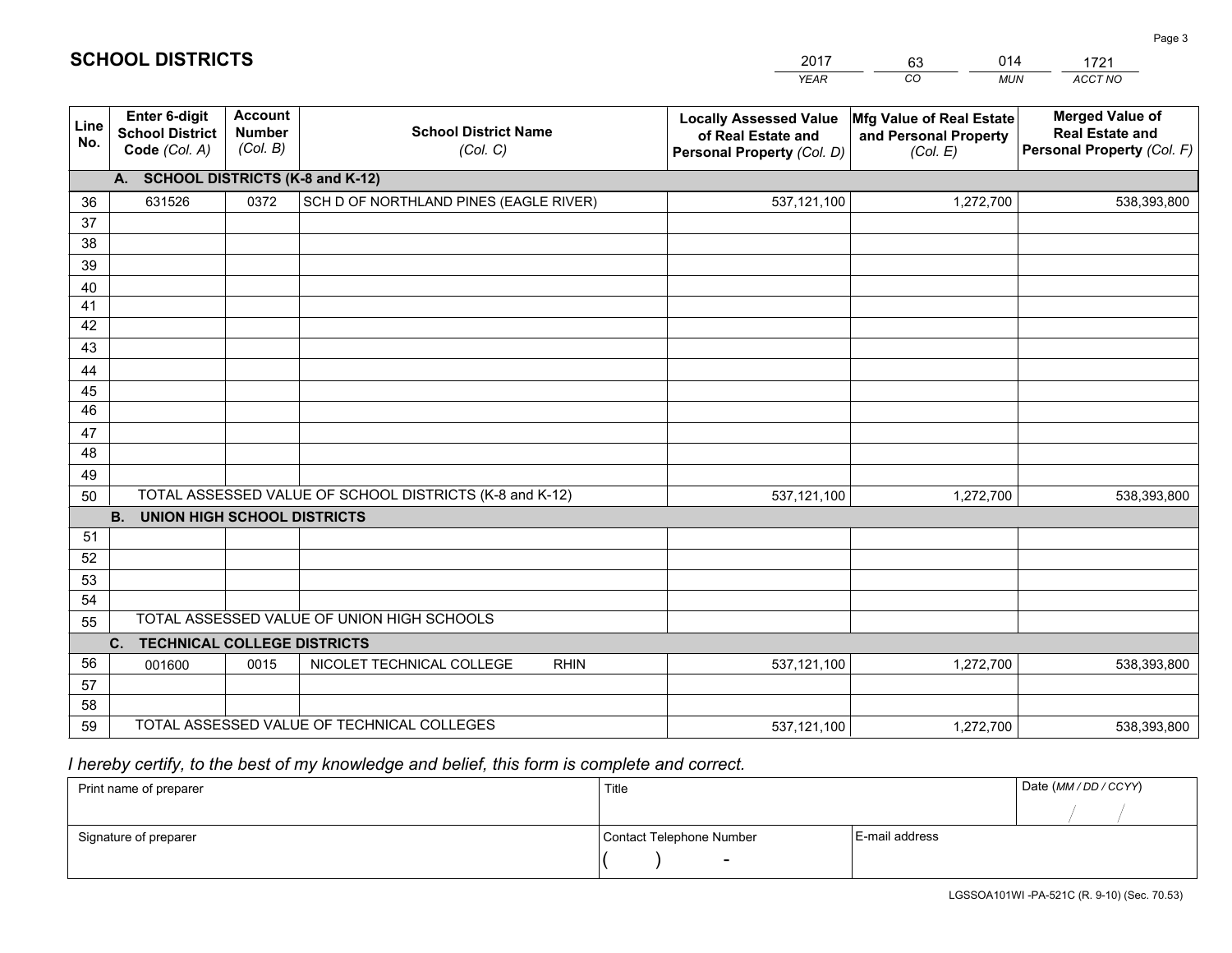## **HIGHLIGHTS**

- 1. Complete the Statement of Assessment after the Board of Review. Reflect any changes made there.
- 2. Use black ink to complete.
- 3. Line 16 must equal Line 50, Col D.
- 4. Line 55 must equal the total of K-8 schools listed on lines 36-49. Do not include K-12 schools in this comparision.
- 5. Line 59, Col. D must equal Line 16.
- 6. Special District, School District and Technical College District values must include both real estate and personal property. Examples of Special districts are: town sanitary districts, public inland lake protection and rehabilitation districts, and metropolitan sewerage districts.
- 7. DO NOT INCLUDE Manufacturing property values.DOR will print these values on the final SOA.

SHELLY SAUVOLA TOWN OF LINCOLN

TOWN OF LINCOLN

PO BOX 9

PO BOX 9

EAGLE RIVER, WI 54521 - 0009

EAGLE RIVER, WI 54521 - 0009

 8. Accuracy of this form is very important. The values reported directly affect the equalized value DOR calculates for school and special districts.

### **Page 1:**

 If not prefilled, enter the tax year,county and municipal code,municipal type, municipal name and county name on the top of form.

Check the Amended box, if filing an amended / corrected SOA.

 Report the parcel count, acres and assessed value of taxable general property, total parcel count, (real and personal), total acres, and values from final figures set by the Board of Review.

- A. Real Estate land and improvements (buildings, etc.) is reported on lines 1 8, total line 9.
- B. Personal Property is reported on lines 11 14, Column D, total line 15.
- C. To complete this report, use the computer produced summary of the assessment roll that shows these amounts.
- D. Use whole numbers only.
- E. Add each line across and each column down to verify entries.

### **Page 2:**

- A. Report Special Items (not subject to general property tax).
- 1. Private Forest Croplands and Managed Forest Lands are reported on lines 18,19, 20 and 21. Be sure to report assessed values **NOT** taxes.
- 2. You should have copies of the orders of entry, orders of withdrawal, etc., to update your assessment roll.
	- 3. Show hundredths of acres (e.g. 39.75).
- 4. Tax exempt lands are reported on line 22.
- 5. Omitted property and sec. 70.43, Wis. Stats., corrections of errors by assessor are reported on line 23. Report real estate and personal property separately. These should be for **prior years**, not something found on the current assessment roll after the board of review.
- B. Special District (Lines 24-35) Include the value of both real and personal property.
- The Department of Revenue (DOR) preprints much of the information regarding names and codes for schools, special districts,etc. If a district is not listed, enter the name and value only, DOR will enter the proper code.

# **Page 3 School Districts:**

Include the value of both real and personal property.

Report School District (regular, elementary, union high school, and technical college).

- 1. Regular (K-12) and Elementary (K-8) school values are reported on lines 36-49, total on line 50.
- 2. Union High School (UHS) (use only if elementary schools are listed on lines 36-49) are reported on lines 51-54. UHS total value (line 55) must equal to the total **elementary school** values reported on lines 36-49. Do notinclude K-12 schools in this comparison.
- 3. Technical College values are reported on lines 56-58, total on line 59.
- 4. Use the computer summary that shows these amounts to complete this report.

#### **This form is due the second Monday in June. File this report only after your Board of Review is complete.**

 *If you have questions: Return forms to:*

 Email: lgs@wisconsin.gov Wisconsin Department of RevenueCall:  $(608)$  266-2569 or  $(608)$  264-6892 Fax number: (608) 264-6887 PO Box 8971

Local Government Services Section 6-97 Madison WI 53708-8971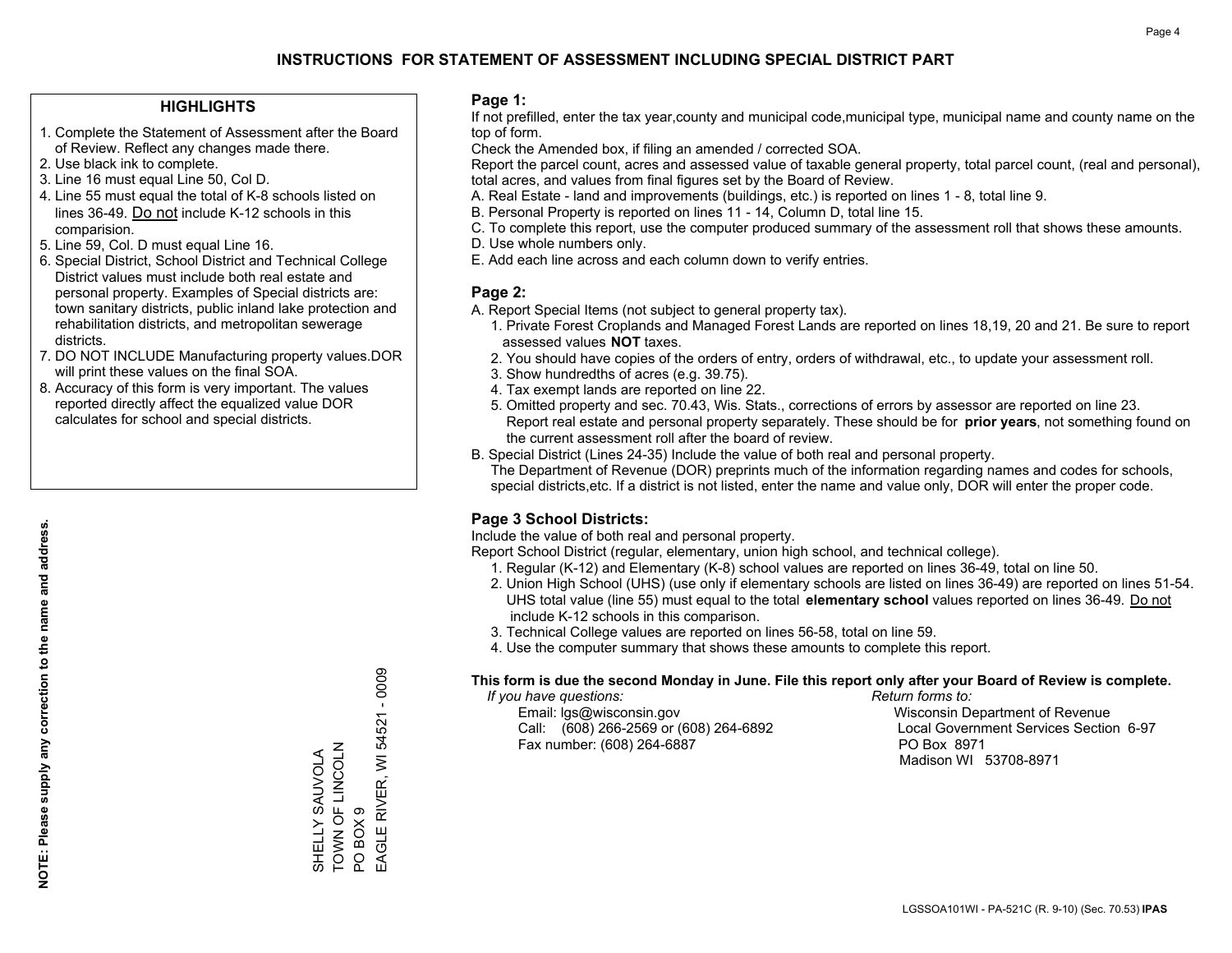**STATEMENT OF ASSESSMENT FOR 2017 FINAL - EQUATED**

|  | Page 1                             |
|--|------------------------------------|
|  | Check if this is an Amended Return |
|  |                                    |

|                | <b>FOR</b>                                                                                                                                                                                   | <b>TOWN OF</b><br>OF<br>Town - Village - City             | <b>MANITOWISH WATERS</b><br><b>Municipality Name</b> |                                                      | <b>VILAS COUNTY</b><br><b>County Name</b> |                                |                                        | <b>WHEN COMPLETING THIS DOCUMENT</b><br>DO NOT WRITE OVER X's OR IN SHADED AREAS |
|----------------|----------------------------------------------------------------------------------------------------------------------------------------------------------------------------------------------|-----------------------------------------------------------|------------------------------------------------------|------------------------------------------------------|-------------------------------------------|--------------------------------|----------------------------------------|----------------------------------------------------------------------------------|
| Line<br>No.    | <b>REAL ESTATE</b><br>(See Lines 18 - 22 for<br>other Real Estate)                                                                                                                           |                                                           |                                                      | PARCEL COUNT<br>TOTAL LAND IMPROVEMENTS NUMBERS ONLY |                                           | <b>VALUE OF</b><br><b>LAND</b> | <b>VALUE OF</b><br><b>IMPROVEMENTS</b> | TOTAL VALUE OF LAND<br>AND IMPROVEMENTS                                          |
|                |                                                                                                                                                                                              |                                                           | Col. A                                               | Col. B                                               | Col. C                                    | Col. D                         | Col. E                                 | Col. F                                                                           |
| $\mathbf{1}$   | <b>RESIDENTIAL - Class 1</b>                                                                                                                                                                 |                                                           | 1,713                                                | 1,107                                                | 3,497                                     | 281,680,100                    | 227,730,900                            | 509,411,000                                                                      |
| $\overline{2}$ |                                                                                                                                                                                              | <b>COMMERCIAL - Class 2</b>                               | 81                                                   | 61                                                   | 268                                       | 10,674,900                     | 17,035,100                             | 27,710,000                                                                       |
| 3              |                                                                                                                                                                                              | <b>MANUFACTURING - Class 3</b>                            |                                                      |                                                      | 13                                        | 99,300                         | 171,800                                | 271,100                                                                          |
| $\overline{4}$ |                                                                                                                                                                                              | <b>AGRICULTURAL - Class 4</b>                             | 24                                                   |                                                      | 851                                       | 183,500                        |                                        | 183,500                                                                          |
| 5              |                                                                                                                                                                                              | <b>UNDEVELOPED - Class 5</b>                              | 0                                                    |                                                      | 0                                         | 0                              |                                        | $\mathbf{0}$                                                                     |
| 6              | AGRICULTURAL FOREST - Class 5m                                                                                                                                                               |                                                           | $\Omega$                                             |                                                      | 0                                         | 0                              |                                        | $\Omega$                                                                         |
| $\overline{7}$ | FOREST LANDS - Class 6                                                                                                                                                                       |                                                           | 32                                                   |                                                      | 1,294                                     | 3,120,000                      |                                        | 3,120,000                                                                        |
| 8              |                                                                                                                                                                                              | OTHER - Class 7                                           | 9                                                    | 9                                                    | 452                                       | 345,800                        | 4,215,700                              | 4,561,500                                                                        |
| 9              |                                                                                                                                                                                              | <b>TOTAL - ALL COLUMNS</b>                                |                                                      | 1.860<br>1,178                                       |                                           | 296,103,600                    | 249,153,500                            | 545,257,100                                                                      |
| 10             |                                                                                                                                                                                              | NUMBER OF PERSONAL PROPERTY ACCOUNTS IN ROLL              |                                                      |                                                      | 79                                        | <b>LOCALLY ASSESSED</b>        | <b>MANUFACTURING</b>                   | <b>MERGED</b>                                                                    |
| 11             |                                                                                                                                                                                              | BOATS AND OTHER WATERCRAFT NOT EXEMPT - Code 1            |                                                      |                                                      |                                           | 0                              | $\Omega$                               | $\Omega$                                                                         |
| 12             |                                                                                                                                                                                              | MACHINERY, TOOLS AND PATTERNS - Code 2                    |                                                      |                                                      |                                           | $\Omega$                       | 7,800                                  | 7,800                                                                            |
| 13             |                                                                                                                                                                                              | FURNITURE, FIXTURES AND EQUIPMENT - Code 3                |                                                      |                                                      |                                           | 2,816,500                      | 600                                    | 2,817,100                                                                        |
| 14             |                                                                                                                                                                                              | ALL OTHER PERSONAL PROPERTY NOT EXEMPT - Codes 4A, 4B, 4C |                                                      |                                                      |                                           | 1,681,500                      | 9,900                                  | 1,691,400                                                                        |
| 15             | TOTAL OF PERSONAL PROPERTY NOT EXEMPT (Total of Lines 11-14)                                                                                                                                 |                                                           |                                                      |                                                      |                                           | 4,498,000                      | 18,300                                 | 4,516,300                                                                        |
| 16             | AGGREGATE ASSESSED VALUE OF ALL PROPERTY SUBJECT TO THE GENERAL PROPERTY TAX (Total of Lines 9F and 15F)<br>MUST EQUAL TOTAL VALUE OF THE SCHOOL DISTRICTS (K-12 PLUS K-8) - Line 50, Col. F |                                                           |                                                      |                                                      |                                           |                                | 549,773,400                            |                                                                                  |
| 17             | Name of Assessor<br><b>BOARD OF REVIEW</b><br>DATE OF FINAL ADJOURNMENT<br>07/12/2017<br><b>PAUL CARLSON</b>                                                                                 |                                                           |                                                      |                                                      |                                           |                                | Telephone #                            | (715) 686-7738                                                                   |

*CO*

*MUN*

*ACCT NO1722*

*<sup>63</sup> <sup>016</sup>*

REMARKS

The Assessment Ratio to be used in calculating the estimated Fair Market Value on tax bills for this tax district is 1.008679115<br>This ratio should be used to convert assessed values to "Calculate Equalized Values" in Step Commission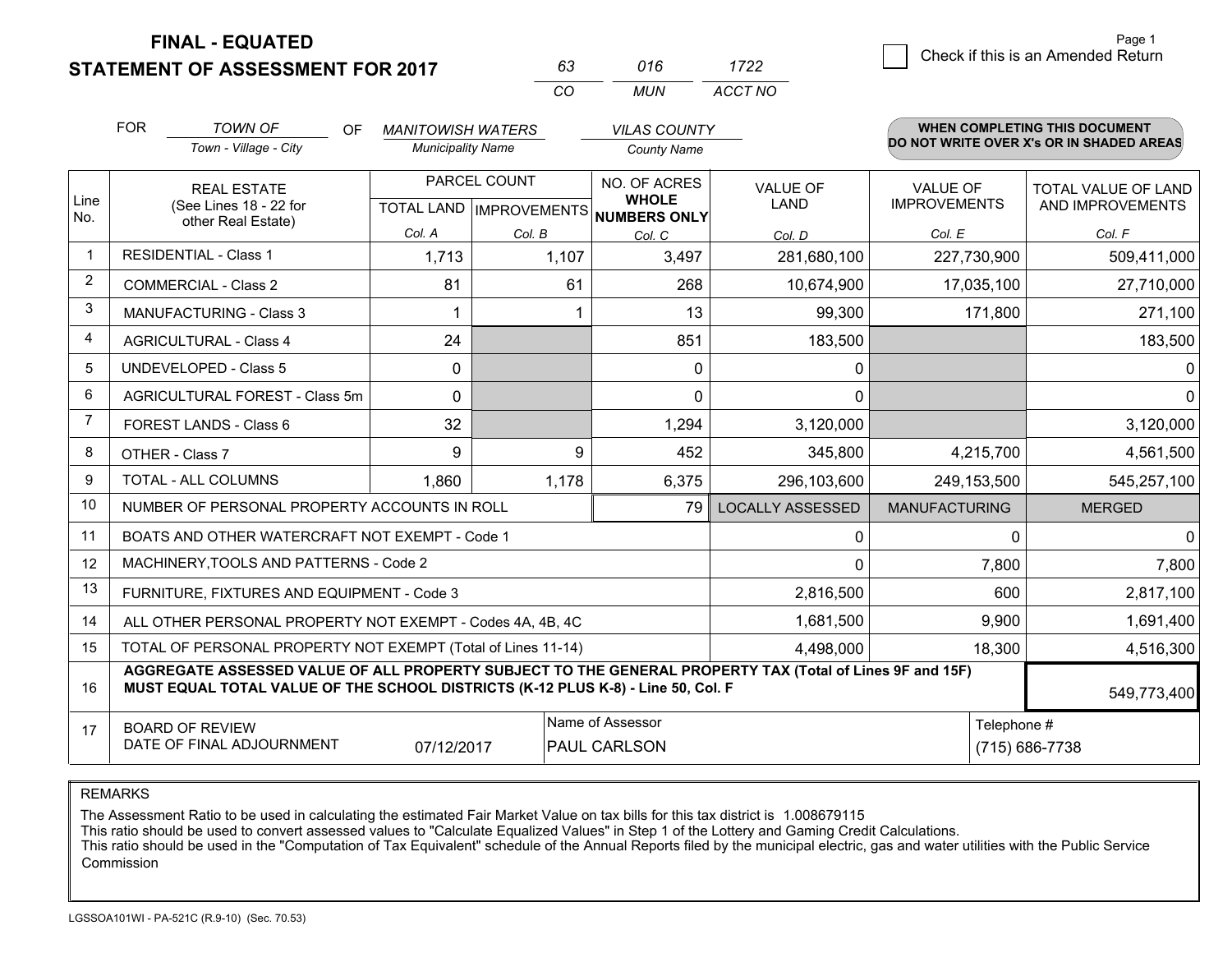*YEAR CO MUN ACCT NO* <sup>2017</sup> <sup>63</sup> <sup>016</sup> <sup>1722</sup> Page 2

Do not confuse FOREST LANDS (Line 7) with FOREST CROPS (in this section) - They are **NOT** the same

|    |                                                                                |                                            |  | Private Forest Crop - Reg Class @ 10¢ per acre                   | Private Forest Crop - Reg Class @ \$2.52 per acre |                                                                                           |                                                                              |                    |                    |  |
|----|--------------------------------------------------------------------------------|--------------------------------------------|--|------------------------------------------------------------------|---------------------------------------------------|-------------------------------------------------------------------------------------------|------------------------------------------------------------------------------|--------------------|--------------------|--|
| 18 | (a) PARCELS<br>(b) ACRES                                                       |                                            |  | (c) ASSESSED VALUE                                               |                                                   | (d) PARCELS                                                                               | (e) ACRES                                                                    |                    | (f) ASSESSED VALUE |  |
|    |                                                                                |                                            |  |                                                                  |                                                   |                                                                                           |                                                                              |                    |                    |  |
|    |                                                                                |                                            |  | Private Forest Crop - Special Class @ 20¢ per acre               |                                                   |                                                                                           | Entered Before 2005 Managed Forest - Ferrous Mining CLOSED @ \$8.27 per acre |                    |                    |  |
| 19 | (a) PARCELS                                                                    | (b) ACRES                                  |  | (c) ASSESSED VALUE                                               |                                                   | (d) PARCELS                                                                               | (e) ACRES                                                                    |                    | (f) ASSESSED VALUE |  |
|    |                                                                                |                                            |  |                                                                  |                                                   |                                                                                           |                                                                              |                    |                    |  |
|    |                                                                                |                                            |  | Entered Before 2005 Managed Forest - OPEN @ \$.79 per acre       |                                                   |                                                                                           | Entered Before 2005 Managed Forest - CLOSED @ \$1.87 per acre                |                    |                    |  |
| 20 | (a) PARCELS                                                                    | (b) ACRES                                  |  | (c) ASSESSED VALUE                                               |                                                   | (d) PARCELS                                                                               | (e) ACRES                                                                    |                    | (f) ASSESSED VALUE |  |
|    | Δ                                                                              | 87                                         |  |                                                                  |                                                   | 18                                                                                        | 380.4                                                                        |                    | 1,684,800          |  |
|    |                                                                                | Entered After 2004 Managed Forest - OPEN @ |  | 220,000                                                          |                                                   |                                                                                           |                                                                              |                    |                    |  |
|    | (a) PARCELS                                                                    | (b) ACRES                                  |  | \$2.14 per acre<br>(c) ASSESSED VALUE                            |                                                   | Entered After 2004 Managed Forest - CLOSED @ \$10.68 per acre<br>(d) PARCELS<br>(e) ACRES |                                                                              | (f) ASSESSED VALUE |                    |  |
| 21 |                                                                                |                                            |  |                                                                  |                                                   |                                                                                           |                                                                              |                    |                    |  |
|    |                                                                                |                                            |  |                                                                  |                                                   |                                                                                           |                                                                              |                    |                    |  |
|    |                                                                                |                                            |  |                                                                  |                                                   | 10                                                                                        | 105.78                                                                       |                    | 470,000            |  |
| 22 | (a) County Forest Cropland Acres                                               |                                            |  | (b) Federal Acres                                                |                                                   | (c) State Acres                                                                           | (d) County (NOT FOREST CROP) Acres                                           |                    | (e) Other Acres    |  |
|    |                                                                                |                                            |  |                                                                  |                                                   | 8,978.42                                                                                  |                                                                              |                    | 240.82             |  |
|    |                                                                                |                                            |  | Assessed Value of Omitted Property From Prior Years (Sec. 70.44) |                                                   |                                                                                           | Assessed Value of Sec. 70.43 Corrections of Errors by Assessors              |                    |                    |  |
|    |                                                                                | (a) REAL ESTATE                            |  | (b) PERSONAL                                                     |                                                   |                                                                                           | (c1) REAL ESTATE                                                             | (c2) PERSONAL      |                    |  |
| 23 |                                                                                |                                            |  |                                                                  |                                                   |                                                                                           |                                                                              |                    |                    |  |
|    | Manufacturing Equated Value of Omitted Property From Prior Years (Sec. 70.995) |                                            |  |                                                                  |                                                   |                                                                                           | Mfg. Equated Value of Sec.70.43 Corrections of Errors by Assessors           |                    |                    |  |
|    |                                                                                | (d) REAL ESTATE                            |  | (e) PERSONAL                                                     |                                                   | (f1) REAL ESTATE                                                                          |                                                                              | (f2) PERSONAL      |                    |  |
|    |                                                                                |                                            |  |                                                                  |                                                   |                                                                                           |                                                                              |                    |                    |  |
|    |                                                                                |                                            |  |                                                                  |                                                   |                                                                                           |                                                                              |                    |                    |  |

# **SPECIAL DISTRICTS**

| Line<br>No. | Enter 6-digit<br><b>Special District</b> | <b>Account</b><br><b>Number</b> | <b>Special District Name</b> | <b>Locally Assessed Value</b><br>of Real Estate and | Mfg Value of Real Estate<br>and Personal Property | <b>Merged Value of</b><br><b>Real Estate and</b> |
|-------------|------------------------------------------|---------------------------------|------------------------------|-----------------------------------------------------|---------------------------------------------------|--------------------------------------------------|
|             | Code (Col. A)                            | (Col. B)                        | (Col. C)                     | Personal Property (Col. D)                          | (Col. E)                                          | Personal Property (Col. F)                       |
| 24          |                                          |                                 |                              |                                                     |                                                   |                                                  |
| 25          |                                          |                                 |                              |                                                     |                                                   |                                                  |
| 26          |                                          |                                 |                              |                                                     |                                                   |                                                  |
| 27          |                                          |                                 |                              |                                                     |                                                   |                                                  |
| 28          |                                          |                                 |                              |                                                     |                                                   |                                                  |
| 29          |                                          |                                 |                              |                                                     |                                                   |                                                  |
| 30          |                                          |                                 |                              |                                                     |                                                   |                                                  |
| 31          |                                          |                                 |                              |                                                     |                                                   |                                                  |
| 32          |                                          |                                 |                              |                                                     |                                                   |                                                  |
| 33          |                                          |                                 |                              |                                                     |                                                   |                                                  |
| 34          |                                          |                                 |                              |                                                     |                                                   |                                                  |
| 35          |                                          |                                 |                              |                                                     |                                                   |                                                  |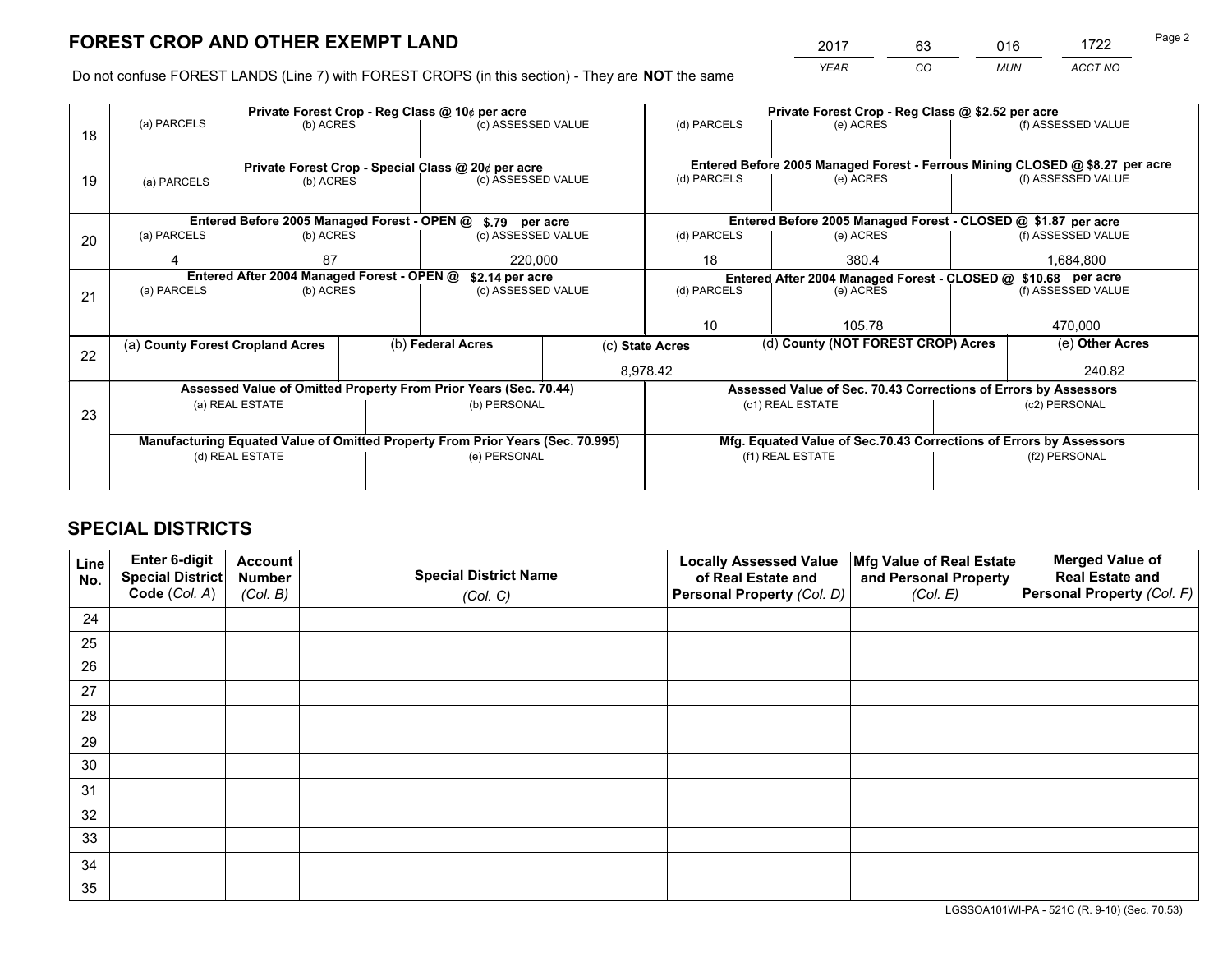|             |                                                          |                                             |                                                         | <b>YEAR</b>                                                                       | CO<br><b>MUN</b>                                              | ACCT NO                                                                        |
|-------------|----------------------------------------------------------|---------------------------------------------|---------------------------------------------------------|-----------------------------------------------------------------------------------|---------------------------------------------------------------|--------------------------------------------------------------------------------|
| Line<br>No. | Enter 6-digit<br><b>School District</b><br>Code (Col. A) | <b>Account</b><br><b>Number</b><br>(Col. B) | <b>School District Name</b><br>(Col. C)                 | <b>Locally Assessed Value</b><br>of Real Estate and<br>Personal Property (Col. D) | Mfg Value of Real Estate<br>and Personal Property<br>(Col. E) | <b>Merged Value of</b><br><b>Real Estate and</b><br>Personal Property (Col. F) |
|             | A. SCHOOL DISTRICTS (K-8 and K-12)                       |                                             |                                                         |                                                                                   |                                                               |                                                                                |
| 36          | 630616                                                   | 0371                                        | SCH D OF NORTH LAKELAND                                 | 549,484,000                                                                       | 289,400                                                       | 549,773,400                                                                    |
| 37          |                                                          |                                             |                                                         |                                                                                   |                                                               |                                                                                |
| 38          |                                                          |                                             |                                                         |                                                                                   |                                                               |                                                                                |
| 39          |                                                          |                                             |                                                         |                                                                                   |                                                               |                                                                                |
| 40          |                                                          |                                             |                                                         |                                                                                   |                                                               |                                                                                |
| 41<br>42    |                                                          |                                             |                                                         |                                                                                   |                                                               |                                                                                |
| 43          |                                                          |                                             |                                                         |                                                                                   |                                                               |                                                                                |
| 44          |                                                          |                                             |                                                         |                                                                                   |                                                               |                                                                                |
| 45          |                                                          |                                             |                                                         |                                                                                   |                                                               |                                                                                |
| 46          |                                                          |                                             |                                                         |                                                                                   |                                                               |                                                                                |
| 47          |                                                          |                                             |                                                         |                                                                                   |                                                               |                                                                                |
| 48          |                                                          |                                             |                                                         |                                                                                   |                                                               |                                                                                |
| 49          |                                                          |                                             |                                                         |                                                                                   |                                                               |                                                                                |
| 50          |                                                          |                                             | TOTAL ASSESSED VALUE OF SCHOOL DISTRICTS (K-8 and K-12) | 549,484,000                                                                       | 289,400                                                       | 549,773,400                                                                    |
|             | <b>B.</b><br><b>UNION HIGH SCHOOL DISTRICTS</b>          |                                             |                                                         |                                                                                   |                                                               |                                                                                |
| 51          | 433647                                                   | 0261                                        | UHS D OF LAKELAND UNION HIGH                            | 549,484,000                                                                       | 289,400                                                       | 549,773,400                                                                    |
| 52          |                                                          |                                             |                                                         |                                                                                   |                                                               |                                                                                |
| 53<br>54    |                                                          |                                             |                                                         |                                                                                   |                                                               |                                                                                |
| 55          |                                                          |                                             | TOTAL ASSESSED VALUE OF UNION HIGH SCHOOLS              | 549,484,000                                                                       | 289,400                                                       | 549,773,400                                                                    |
|             | C.<br><b>TECHNICAL COLLEGE DISTRICTS</b>                 |                                             |                                                         |                                                                                   |                                                               |                                                                                |
| 56          | 001600                                                   | 0015                                        | NICOLET TECHNICAL COLLEGE<br><b>RHIN</b>                | 549,484,000                                                                       | 289,400                                                       | 549,773,400                                                                    |
| 57          |                                                          |                                             |                                                         |                                                                                   |                                                               |                                                                                |
| 58          |                                                          |                                             |                                                         |                                                                                   |                                                               |                                                                                |
| 59          |                                                          |                                             | TOTAL ASSESSED VALUE OF TECHNICAL COLLEGES              | 549,484,000                                                                       | 289,400                                                       | 549,773,400                                                                    |

2017

63

016

# *I hereby certify, to the best of my knowledge and belief, this form is complete and correct.*

**SCHOOL DISTRICTS**

| Print name of preparer | Title                    |                | Date (MM / DD / CCYY) |
|------------------------|--------------------------|----------------|-----------------------|
|                        |                          |                |                       |
| Signature of preparer  | Contact Telephone Number | E-mail address |                       |
|                        | $\overline{\phantom{0}}$ |                |                       |

1722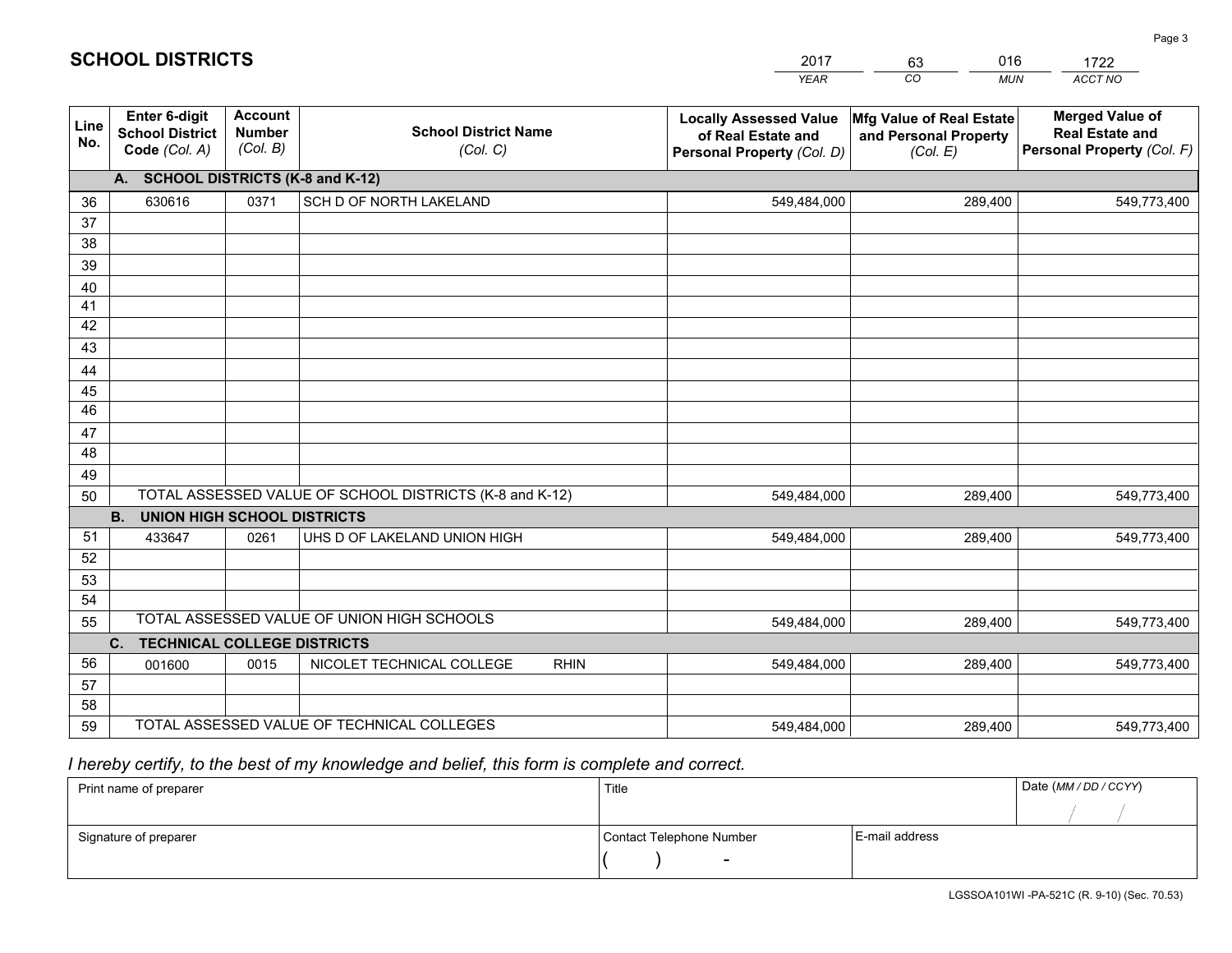## **HIGHLIGHTS**

- 1. Complete the Statement of Assessment after the Board of Review. Reflect any changes made there.
- 2. Use black ink to complete.
- 3. Line 16 must equal Line 50, Col D.
- 4. Line 55 must equal the total of K-8 schools listed on lines 36-49. Do not include K-12 schools in this comparision.
- 5. Line 59, Col. D must equal Line 16.
- 6. Special District, School District and Technical College District values must include both real estate and personal property. Examples of Special districts are: town sanitary districts, public inland lake protection and rehabilitation districts, and metropolitan sewerage districts.
- 7. DO NOT INCLUDE Manufacturing property values.DOR will print these values on the final SOA.

DANA HILBERT

DANA HILBERT

TOWN OF MANITOWISH WATERS

TOWN OF MANITOWISH WATERS

PO BOX 267

PO BOX 267

MANITOWISH WATERS, WI 54545 - 0267

**MANITOWISH WATERS,** 

 $-0267$ 

54545

 $\overline{\ge}$ 

 8. Accuracy of this form is very important. The values reported directly affect the equalized value DOR calculates for school and special districts.

### **Page 1:**

 If not prefilled, enter the tax year,county and municipal code,municipal type, municipal name and county name on the top of form.

Check the Amended box, if filing an amended / corrected SOA.

 Report the parcel count, acres and assessed value of taxable general property, total parcel count, (real and personal), total acres, and values from final figures set by the Board of Review.

- A. Real Estate land and improvements (buildings, etc.) is reported on lines 1 8, total line 9.
- B. Personal Property is reported on lines 11 14, Column D, total line 15.
- C. To complete this report, use the computer produced summary of the assessment roll that shows these amounts.
- D. Use whole numbers only.
- E. Add each line across and each column down to verify entries.

## **Page 2:**

- A. Report Special Items (not subject to general property tax).
- 1. Private Forest Croplands and Managed Forest Lands are reported on lines 18,19, 20 and 21. Be sure to report assessed values **NOT** taxes.
- 2. You should have copies of the orders of entry, orders of withdrawal, etc., to update your assessment roll.
	- 3. Show hundredths of acres (e.g. 39.75).
- 4. Tax exempt lands are reported on line 22.
- 5. Omitted property and sec. 70.43, Wis. Stats., corrections of errors by assessor are reported on line 23. Report real estate and personal property separately. These should be for **prior years**, not something found on the current assessment roll after the board of review.
- B. Special District (Lines 24-35) Include the value of both real and personal property.
- The Department of Revenue (DOR) preprints much of the information regarding names and codes for schools, special districts,etc. If a district is not listed, enter the name and value only, DOR will enter the proper code.

# **Page 3 School Districts:**

Include the value of both real and personal property.

Report School District (regular, elementary, union high school, and technical college).

- 1. Regular (K-12) and Elementary (K-8) school values are reported on lines 36-49, total on line 50.
- 2. Union High School (UHS) (use only if elementary schools are listed on lines 36-49) are reported on lines 51-54. UHS total value (line 55) must equal to the total **elementary school** values reported on lines 36-49. Do notinclude K-12 schools in this comparison.
- 3. Technical College values are reported on lines 56-58, total on line 59.
- 4. Use the computer summary that shows these amounts to complete this report.

#### **This form is due the second Monday in June. File this report only after your Board of Review is complete.**

 *If you have questions: Return forms to:*

 Email: lgs@wisconsin.gov Wisconsin Department of RevenueCall:  $(608)$  266-2569 or  $(608)$  264-6892 Fax number: (608) 264-6887 PO Box 8971

Local Government Services Section 6-97 Madison WI 53708-8971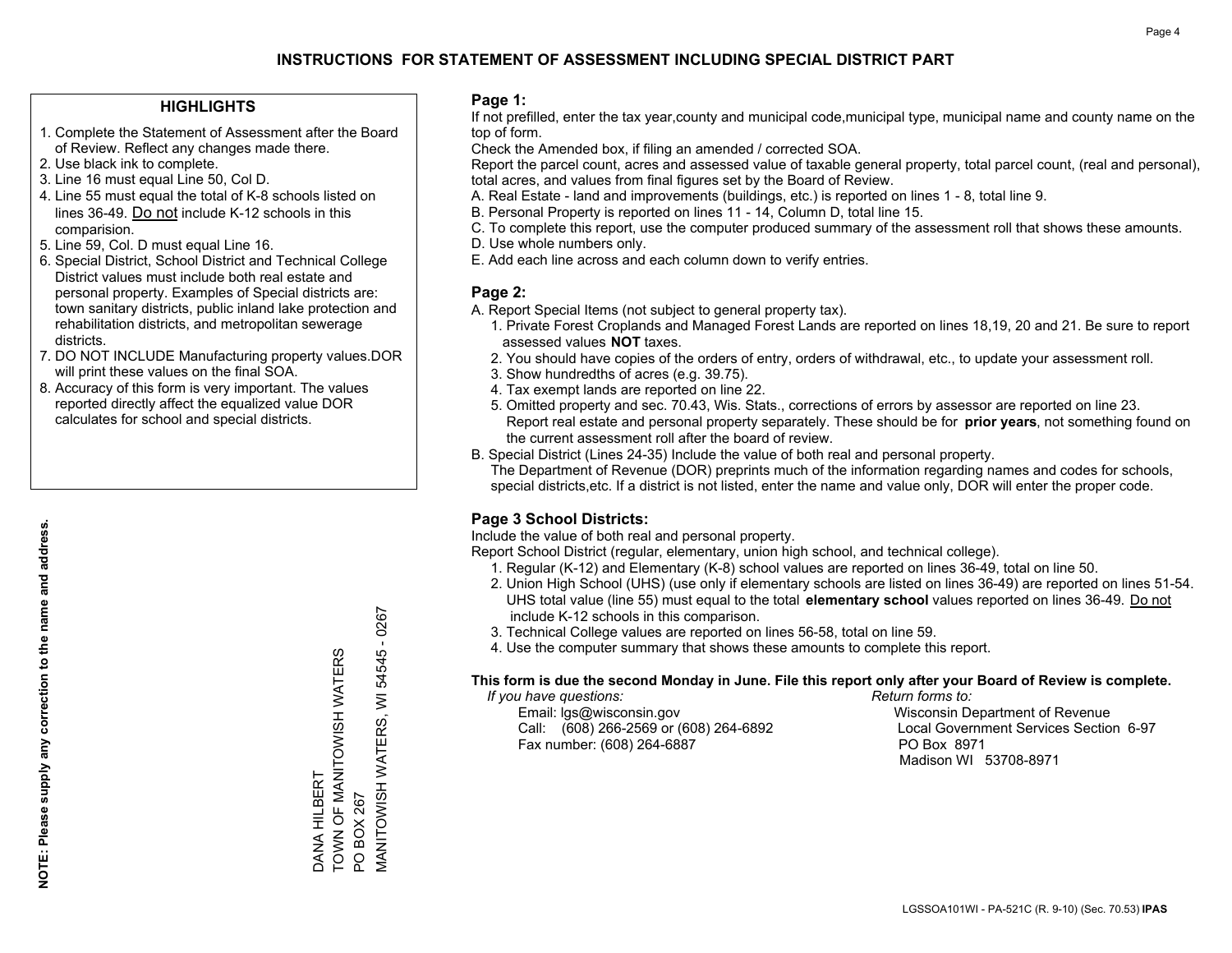**FINAL - EQUATED**

## **STATEMENT OF ASSESSMENT FOR 2017**

| 63 | 018 | 1723    |
|----|-----|---------|
| cо | MUN | ACCT NO |

|                | <b>FOR</b>                                                                                                                                          | <b>TOWN OF</b><br><b>OF</b><br>Town - Village - City                                                                                                                                         | <b>PHELPS</b><br><b>Municipality Name</b> |                 | <b>VILAS COUNTY</b><br><b>County Name</b> |                         |                       | <b>WHEN COMPLETING THIS DOCUMENT</b><br>DO NOT WRITE OVER X's OR IN SHADED AREAS |
|----------------|-----------------------------------------------------------------------------------------------------------------------------------------------------|----------------------------------------------------------------------------------------------------------------------------------------------------------------------------------------------|-------------------------------------------|-----------------|-------------------------------------------|-------------------------|-----------------------|----------------------------------------------------------------------------------|
| Line           |                                                                                                                                                     | <b>REAL ESTATE</b>                                                                                                                                                                           |                                           | PARCEL COUNT    | NO. OF ACRES<br><b>WHOLE</b>              | <b>VALUE OF</b>         | <b>VALUE OF</b>       | <b>TOTAL VALUE OF LAND</b>                                                       |
| No.            | (See Lines 18 - 22 for<br>other Real Estate)                                                                                                        |                                                                                                                                                                                              | Col. A                                    |                 | TOTAL LAND IMPROVEMENTS NUMBERS ONLY      | <b>LAND</b>             | <b>IMPROVEMENTS</b>   | AND IMPROVEMENTS                                                                 |
|                |                                                                                                                                                     | <b>RESIDENTIAL - Class 1</b>                                                                                                                                                                 | 2,448                                     | Col. B<br>1,700 | Col. C<br>2,804                           | Col. D<br>193,816,000   | Col. E<br>182,446,800 | Col. F<br>376,262,800                                                            |
| $\overline{2}$ |                                                                                                                                                     | <b>COMMERCIAL - Class 2</b>                                                                                                                                                                  | 52                                        | 42              | 157                                       | 4,965,000               | 8,698,800             | 13,663,800                                                                       |
| 3              |                                                                                                                                                     | <b>MANUFACTURING - Class 3</b>                                                                                                                                                               | $\overline{2}$                            | $\overline{2}$  | 14                                        | 98,800                  | 237,100               | 335,900                                                                          |
| 4              |                                                                                                                                                     | <b>AGRICULTURAL - Class 4</b>                                                                                                                                                                | 48                                        |                 | 776                                       | 152,800                 |                       | 152,800                                                                          |
| 5              | <b>UNDEVELOPED - Class 5</b>                                                                                                                        |                                                                                                                                                                                              | 155                                       |                 | 2,039                                     | 988,700                 |                       | 988,700                                                                          |
| 6              | AGRICULTURAL FOREST - Class 5m                                                                                                                      |                                                                                                                                                                                              | 21                                        |                 | 301                                       | 396,000                 |                       | 396,000                                                                          |
| $\overline{7}$ | FOREST LANDS - Class 6                                                                                                                              |                                                                                                                                                                                              | 376                                       |                 | 8,559                                     | 21,533,700              |                       | 21,533,700                                                                       |
| 8              |                                                                                                                                                     | OTHER - Class 7                                                                                                                                                                              | 9                                         | 9               | 9                                         | 145,000                 | 1,002,100             | 1,147,100                                                                        |
| 9              |                                                                                                                                                     | <b>TOTAL - ALL COLUMNS</b>                                                                                                                                                                   | 3,111                                     | 1,753           | 14,659                                    | 222,096,000             | 192,384,800           | 414,480,800                                                                      |
| 10             |                                                                                                                                                     | NUMBER OF PERSONAL PROPERTY ACCOUNTS IN ROLL                                                                                                                                                 |                                           |                 | 57                                        | <b>LOCALLY ASSESSED</b> | <b>MANUFACTURING</b>  | <b>MERGED</b>                                                                    |
| 11             |                                                                                                                                                     | BOATS AND OTHER WATERCRAFT NOT EXEMPT - Code 1                                                                                                                                               |                                           |                 |                                           | 68,000                  | $\Omega$              | 68,000                                                                           |
| 12             |                                                                                                                                                     | MACHINERY, TOOLS AND PATTERNS - Code 2                                                                                                                                                       |                                           |                 |                                           | 327,700                 | 45,700                | 373,400                                                                          |
| 13             |                                                                                                                                                     | FURNITURE, FIXTURES AND EQUIPMENT - Code 3                                                                                                                                                   |                                           |                 |                                           | 318,100                 | 100                   | 318,200                                                                          |
| 14             |                                                                                                                                                     | ALL OTHER PERSONAL PROPERTY NOT EXEMPT - Codes 4A, 4B, 4C                                                                                                                                    |                                           |                 |                                           | 248,300                 | 7,600                 | 255,900                                                                          |
| 15             |                                                                                                                                                     | TOTAL OF PERSONAL PROPERTY NOT EXEMPT (Total of Lines 11-14)                                                                                                                                 |                                           | 962,100         | 53,400                                    | 1,015,500               |                       |                                                                                  |
| 16             |                                                                                                                                                     | AGGREGATE ASSESSED VALUE OF ALL PROPERTY SUBJECT TO THE GENERAL PROPERTY TAX (Total of Lines 9F and 15F)<br>MUST EQUAL TOTAL VALUE OF THE SCHOOL DISTRICTS (K-12 PLUS K-8) - Line 50, Col. F |                                           |                 |                                           |                         |                       | 415,496,300                                                                      |
| 17             | Name of Assessor<br>Telephone #<br><b>BOARD OF REVIEW</b><br>DATE OF FINAL ADJOURNMENT<br><b>HOFFMAN APPRAISALS</b><br>(715) 536-6236<br>08/22/2017 |                                                                                                                                                                                              |                                           |                 |                                           |                         |                       |                                                                                  |

REMARKS

The Assessment Ratio to be used in calculating the estimated Fair Market Value on tax bills for this tax district is 1.07002887<br>This ratio should be used to convert assessed values to "Calculate Equalized Values" in Step 1 Commission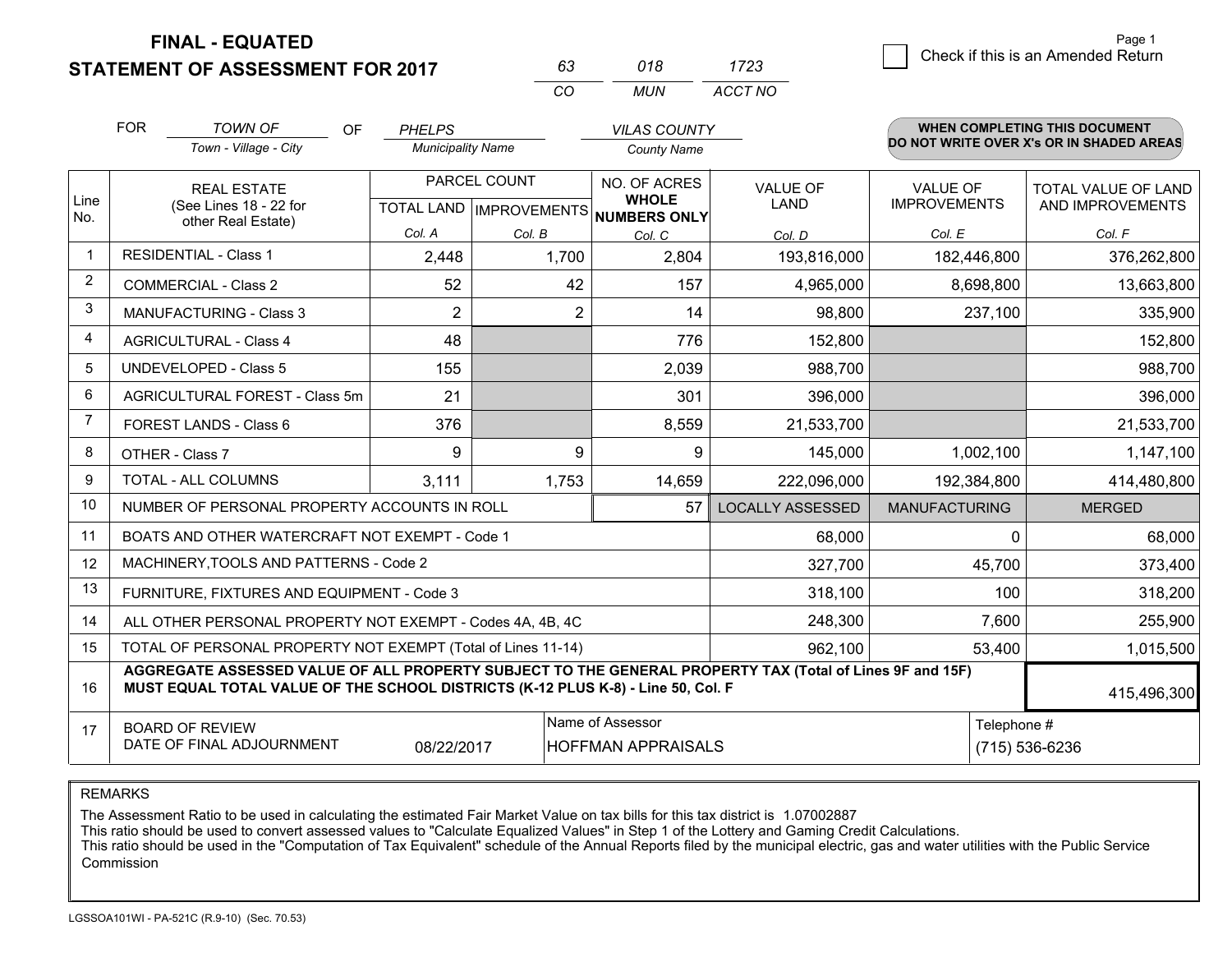*YEAR CO MUN ACCT NO* <sup>2017</sup> <sup>63</sup> <sup>018</sup> <sup>1723</sup>

Do not confuse FOREST LANDS (Line 7) with FOREST CROPS (in this section) - They are **NOT** the same

|    |                                                                                |                 |  | Private Forest Crop - Reg Class @ 10¢ per acre                   | Private Forest Crop - Reg Class @ \$2.52 per acre |                          |                                    |                                                                    |                    |                                                                              |  |
|----|--------------------------------------------------------------------------------|-----------------|--|------------------------------------------------------------------|---------------------------------------------------|--------------------------|------------------------------------|--------------------------------------------------------------------|--------------------|------------------------------------------------------------------------------|--|
| 18 | (a) PARCELS                                                                    | (b) ACRES       |  | (c) ASSESSED VALUE                                               |                                                   | (d) PARCELS              |                                    | (e) ACRES                                                          |                    | (f) ASSESSED VALUE                                                           |  |
|    |                                                                                |                 |  |                                                                  |                                                   |                          |                                    | 38.75                                                              |                    | 96,900                                                                       |  |
|    |                                                                                |                 |  | Private Forest Crop - Special Class @ 20¢ per acre               |                                                   |                          |                                    |                                                                    |                    | Entered Before 2005 Managed Forest - Ferrous Mining CLOSED @ \$8.27 per acre |  |
| 19 | (a) PARCELS                                                                    | (b) ACRES       |  | (c) ASSESSED VALUE                                               |                                                   | (d) PARCELS              |                                    | (e) ACRES                                                          |                    | (f) ASSESSED VALUE                                                           |  |
|    |                                                                                |                 |  |                                                                  |                                                   |                          |                                    |                                                                    |                    |                                                                              |  |
|    |                                                                                |                 |  | Entered Before 2005 Managed Forest - OPEN @ \$.79 per acre       |                                                   |                          |                                    | Entered Before 2005 Managed Forest - CLOSED @ \$1.87 per acre      |                    |                                                                              |  |
| 20 | (a) PARCELS                                                                    | (b) ACRES       |  | (c) ASSESSED VALUE                                               |                                                   | (d) PARCELS              |                                    | (e) ACRES                                                          |                    | (f) ASSESSED VALUE                                                           |  |
|    | 3                                                                              | 142.5           |  | 342,800                                                          |                                                   | 33                       |                                    | 1,181.3                                                            |                    | 3,367,900                                                                    |  |
|    | Entered After 2004 Managed Forest - OPEN @<br>\$2.14 per acre                  |                 |  |                                                                  |                                                   |                          |                                    | Entered After 2004 Managed Forest - CLOSED @ \$10.68 per acre      |                    |                                                                              |  |
| 21 | (a) PARCELS                                                                    | (b) ACRES       |  | (c) ASSESSED VALUE                                               |                                                   | (d) PARCELS<br>(e) ACRES |                                    |                                                                    | (f) ASSESSED VALUE |                                                                              |  |
|    |                                                                                |                 |  |                                                                  |                                                   |                          |                                    |                                                                    |                    |                                                                              |  |
|    |                                                                                | 142             |  | 315,000                                                          |                                                   | 30                       |                                    | 891.4                                                              |                    | 3,723,300                                                                    |  |
|    | (a) County Forest Cropland Acres                                               |                 |  | (b) Federal Acres                                                |                                                   | (c) State Acres          | (d) County (NOT FOREST CROP) Acres |                                                                    | (e) Other Acres    |                                                                              |  |
| 22 | 17.91                                                                          |                 |  | 36.439                                                           |                                                   | 308.03                   |                                    |                                                                    |                    | 237.19                                                                       |  |
|    |                                                                                |                 |  | Assessed Value of Omitted Property From Prior Years (Sec. 70.44) |                                                   |                          |                                    | Assessed Value of Sec. 70.43 Corrections of Errors by Assessors    |                    |                                                                              |  |
|    |                                                                                | (a) REAL ESTATE |  | (b) PERSONAL                                                     |                                                   |                          | (c1) REAL ESTATE                   |                                                                    |                    | (c2) PERSONAL                                                                |  |
| 23 |                                                                                |                 |  |                                                                  |                                                   |                          |                                    |                                                                    |                    |                                                                              |  |
|    | Manufacturing Equated Value of Omitted Property From Prior Years (Sec. 70.995) |                 |  |                                                                  |                                                   |                          |                                    | Mfg. Equated Value of Sec.70.43 Corrections of Errors by Assessors |                    |                                                                              |  |
|    | (d) REAL ESTATE                                                                |                 |  | (e) PERSONAL                                                     |                                                   | (f1) REAL ESTATE         |                                    | (f2) PERSONAL                                                      |                    |                                                                              |  |
|    |                                                                                |                 |  |                                                                  |                                                   |                          |                                    |                                                                    |                    |                                                                              |  |

# **SPECIAL DISTRICTS**

| Line<br>No. | <b>Enter 6-digit</b><br>Special District<br>Code (Col. A) | <b>Account</b><br><b>Number</b><br>(Col. B) | <b>Special District Name</b><br>(Col. C) | <b>Locally Assessed Value</b><br>of Real Estate and<br>Personal Property (Col. D) | Mfg Value of Real Estate<br>and Personal Property<br>(Col. E) | <b>Merged Value of</b><br><b>Real Estate and</b><br>Personal Property (Col. F) |
|-------------|-----------------------------------------------------------|---------------------------------------------|------------------------------------------|-----------------------------------------------------------------------------------|---------------------------------------------------------------|--------------------------------------------------------------------------------|
| 24          | 637030                                                    | 0396                                        | PHELPS SANITARY DISTRICT #1              | 59,269,400                                                                        | 320,900                                                       | 59,590,300                                                                     |
| 25          | 638060                                                    | 0401                                        | SPECTACLE LAKE PROT & REHAB DISTRICT     | 21,474,900                                                                        |                                                               | 21,474,900                                                                     |
| 26          | 638070                                                    | 0402                                        | KENTUCK LAKE PROT & REHAB DISTRICT       | 19,977,300                                                                        |                                                               | 19,977,300                                                                     |
| 27          | 638080                                                    | 0587                                        | LONG LAKE OF PHELPS LAKE DISTRICT        | 53,187,600                                                                        |                                                               | 53,187,600                                                                     |
| 28          |                                                           |                                             |                                          |                                                                                   |                                                               |                                                                                |
| 29          |                                                           |                                             |                                          |                                                                                   |                                                               |                                                                                |
| 30          |                                                           |                                             |                                          |                                                                                   |                                                               |                                                                                |
| 31          |                                                           |                                             |                                          |                                                                                   |                                                               |                                                                                |
| 32          |                                                           |                                             |                                          |                                                                                   |                                                               |                                                                                |
| 33          |                                                           |                                             |                                          |                                                                                   |                                                               |                                                                                |
| 34          |                                                           |                                             |                                          |                                                                                   |                                                               |                                                                                |
| 35          |                                                           |                                             |                                          |                                                                                   |                                                               |                                                                                |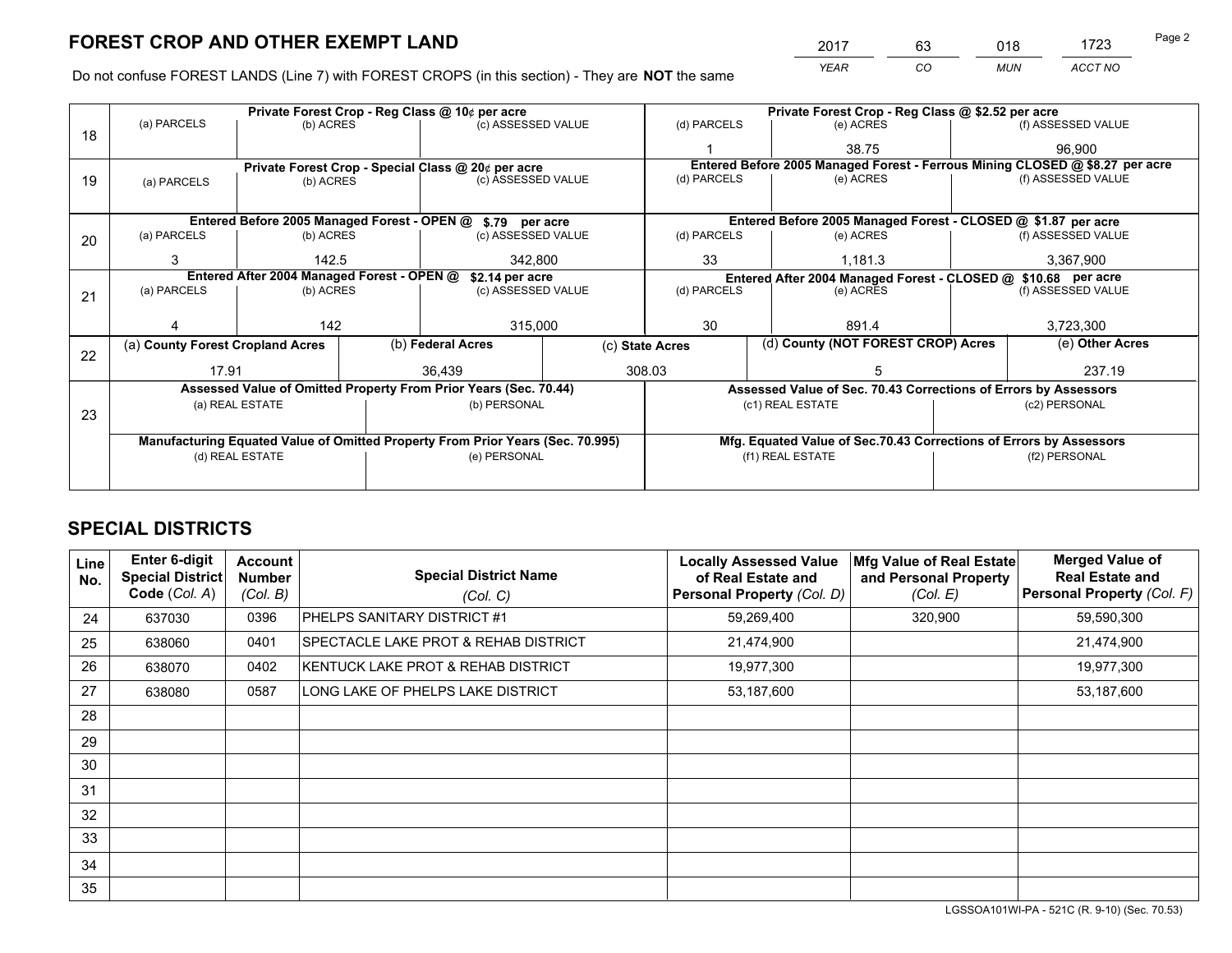|             |                                                                 |                                             |                                                         | <b>YEAR</b>                                                                       | CO<br><b>MUN</b>                                              | ACCT NO                                                                        |
|-------------|-----------------------------------------------------------------|---------------------------------------------|---------------------------------------------------------|-----------------------------------------------------------------------------------|---------------------------------------------------------------|--------------------------------------------------------------------------------|
| Line<br>No. | <b>Enter 6-digit</b><br><b>School District</b><br>Code (Col. A) | <b>Account</b><br><b>Number</b><br>(Col. B) | <b>School District Name</b><br>(Col. C)                 | <b>Locally Assessed Value</b><br>of Real Estate and<br>Personal Property (Col. D) | Mfg Value of Real Estate<br>and Personal Property<br>(Col. E) | <b>Merged Value of</b><br><b>Real Estate and</b><br>Personal Property (Col. F) |
|             | A. SCHOOL DISTRICTS (K-8 and K-12)                              |                                             |                                                         |                                                                                   |                                                               |                                                                                |
| 36          | 631526                                                          | 0372                                        | SCH D OF NORTHLAND PINES (EAGLE RIVER)                  | 577,600                                                                           |                                                               | 577,600                                                                        |
| 37          | 634330                                                          | 0374                                        | SCH D OF PHELPS                                         | 414,529,400                                                                       | 389,300                                                       | 414,918,700                                                                    |
| 38          |                                                                 |                                             |                                                         |                                                                                   |                                                               |                                                                                |
| 39          |                                                                 |                                             |                                                         |                                                                                   |                                                               |                                                                                |
| 40          |                                                                 |                                             |                                                         |                                                                                   |                                                               |                                                                                |
| 41          |                                                                 |                                             |                                                         |                                                                                   |                                                               |                                                                                |
| 42          |                                                                 |                                             |                                                         |                                                                                   |                                                               |                                                                                |
| 43          |                                                                 |                                             |                                                         |                                                                                   |                                                               |                                                                                |
| 44          |                                                                 |                                             |                                                         |                                                                                   |                                                               |                                                                                |
| 45<br>46    |                                                                 |                                             |                                                         |                                                                                   |                                                               |                                                                                |
| 47          |                                                                 |                                             |                                                         |                                                                                   |                                                               |                                                                                |
| 48          |                                                                 |                                             |                                                         |                                                                                   |                                                               |                                                                                |
| 49          |                                                                 |                                             |                                                         |                                                                                   |                                                               |                                                                                |
| 50          |                                                                 |                                             | TOTAL ASSESSED VALUE OF SCHOOL DISTRICTS (K-8 and K-12) | 415,107,000                                                                       | 389,300                                                       | 415,496,300                                                                    |
|             | <b>B.</b><br><b>UNION HIGH SCHOOL DISTRICTS</b>                 |                                             |                                                         |                                                                                   |                                                               |                                                                                |
| 51          |                                                                 |                                             |                                                         |                                                                                   |                                                               |                                                                                |
| 52          |                                                                 |                                             |                                                         |                                                                                   |                                                               |                                                                                |
| 53          |                                                                 |                                             |                                                         |                                                                                   |                                                               |                                                                                |
| 54          |                                                                 |                                             |                                                         |                                                                                   |                                                               |                                                                                |
| 55          |                                                                 |                                             | TOTAL ASSESSED VALUE OF UNION HIGH SCHOOLS              |                                                                                   |                                                               |                                                                                |
|             | C.<br><b>TECHNICAL COLLEGE DISTRICTS</b>                        |                                             |                                                         |                                                                                   |                                                               |                                                                                |
| 56          | 001600                                                          | 0015                                        | NICOLET TECHNICAL COLLEGE<br><b>RHIN</b>                | 415,107,000                                                                       | 389.300                                                       | 415,496,300                                                                    |
| 57          |                                                                 |                                             |                                                         |                                                                                   |                                                               |                                                                                |
| 58          |                                                                 |                                             |                                                         |                                                                                   |                                                               |                                                                                |
| 59          |                                                                 |                                             | TOTAL ASSESSED VALUE OF TECHNICAL COLLEGES              | 415,107,000                                                                       | 389,300                                                       | 415,496,300                                                                    |

2017

63

018

 *I hereby certify, to the best of my knowledge and belief, this form is complete and correct.*

**SCHOOL DISTRICTS**

| Print name of preparer | Title                    |                | Date (MM / DD / CCYY) |
|------------------------|--------------------------|----------------|-----------------------|
|                        |                          |                |                       |
| Signature of preparer  | Contact Telephone Number | E-mail address |                       |
|                        | $\sim$                   |                |                       |

1723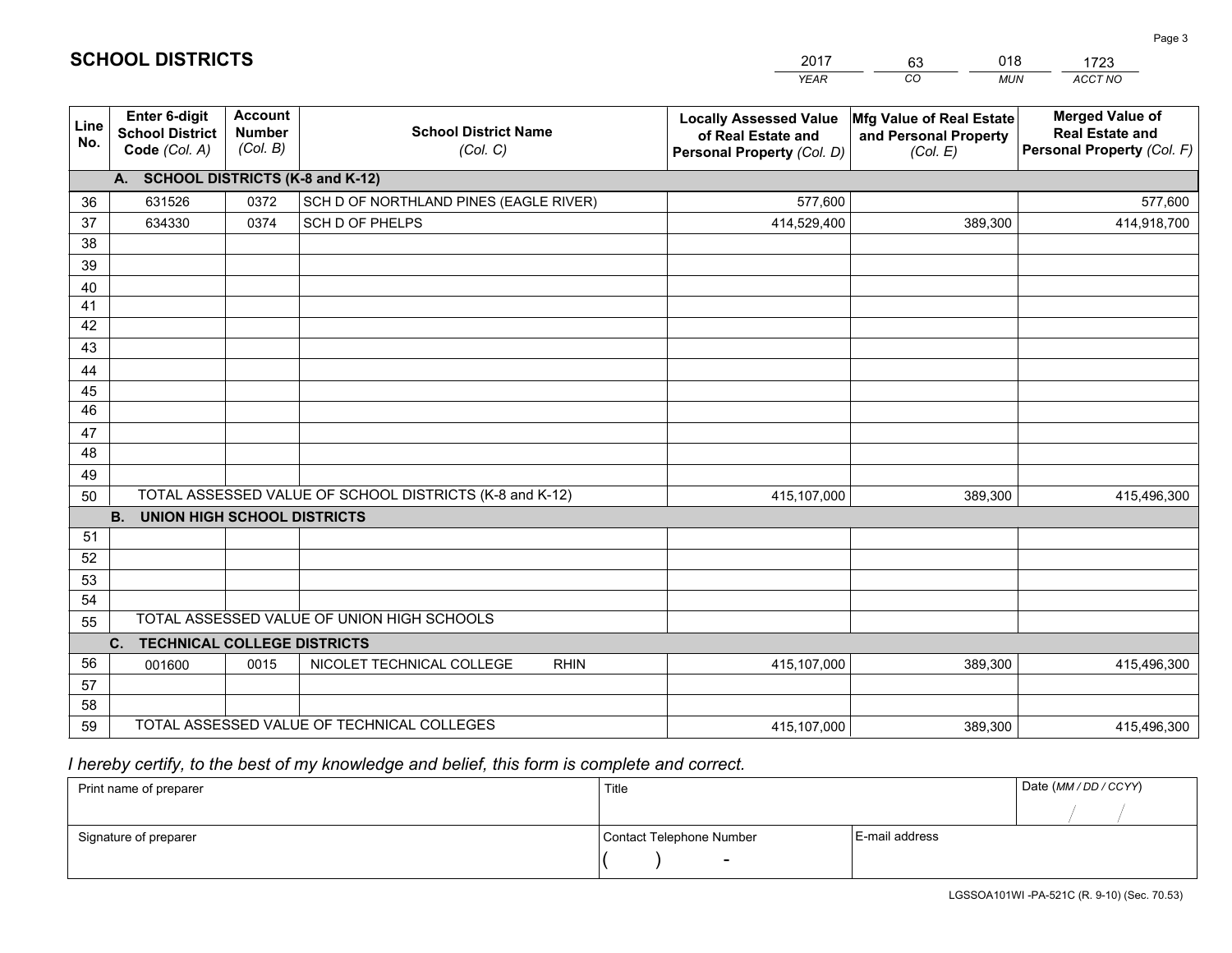## **HIGHLIGHTS**

- 1. Complete the Statement of Assessment after the Board of Review. Reflect any changes made there.
- 2. Use black ink to complete.
- 3. Line 16 must equal Line 50, Col D.
- 4. Line 55 must equal the total of K-8 schools listed on lines 36-49. Do not include K-12 schools in this comparision.
- 5. Line 59, Col. D must equal Line 16.
- 6. Special District, School District and Technical College District values must include both real estate and personal property. Examples of Special districts are: town sanitary districts, public inland lake protection and rehabilitation districts, and metropolitan sewerage districts.
- 7. DO NOT INCLUDE Manufacturing property values.DOR will print these values on the final SOA.

MARJORIE HILLER TOWN OF PHELPS

MARJORIE HILLER<br>TOWN OF PHELPS

PO BOX 91

POBOX91

PHELPS, WI 54554 - 0091

PHELPS, WI 54554

 $-0091$ 

 8. Accuracy of this form is very important. The values reported directly affect the equalized value DOR calculates for school and special districts.

### **Page 1:**

 If not prefilled, enter the tax year,county and municipal code,municipal type, municipal name and county name on the top of form.

Check the Amended box, if filing an amended / corrected SOA.

 Report the parcel count, acres and assessed value of taxable general property, total parcel count, (real and personal), total acres, and values from final figures set by the Board of Review.

- A. Real Estate land and improvements (buildings, etc.) is reported on lines 1 8, total line 9.
- B. Personal Property is reported on lines 11 14, Column D, total line 15.
- C. To complete this report, use the computer produced summary of the assessment roll that shows these amounts.
- D. Use whole numbers only.
- E. Add each line across and each column down to verify entries.

## **Page 2:**

- A. Report Special Items (not subject to general property tax).
- 1. Private Forest Croplands and Managed Forest Lands are reported on lines 18,19, 20 and 21. Be sure to report assessed values **NOT** taxes.
- 2. You should have copies of the orders of entry, orders of withdrawal, etc., to update your assessment roll.
	- 3. Show hundredths of acres (e.g. 39.75).
- 4. Tax exempt lands are reported on line 22.
- 5. Omitted property and sec. 70.43, Wis. Stats., corrections of errors by assessor are reported on line 23. Report real estate and personal property separately. These should be for **prior years**, not something found on the current assessment roll after the board of review.
- B. Special District (Lines 24-35) Include the value of both real and personal property.
- The Department of Revenue (DOR) preprints much of the information regarding names and codes for schools, special districts,etc. If a district is not listed, enter the name and value only, DOR will enter the proper code.

# **Page 3 School Districts:**

Include the value of both real and personal property.

Report School District (regular, elementary, union high school, and technical college).

- 1. Regular (K-12) and Elementary (K-8) school values are reported on lines 36-49, total on line 50.
- 2. Union High School (UHS) (use only if elementary schools are listed on lines 36-49) are reported on lines 51-54. UHS total value (line 55) must equal to the total **elementary school** values reported on lines 36-49. Do notinclude K-12 schools in this comparison.
- 3. Technical College values are reported on lines 56-58, total on line 59.
- 4. Use the computer summary that shows these amounts to complete this report.

#### **This form is due the second Monday in June. File this report only after your Board of Review is complete.**

 *If you have questions: Return forms to:*

 Email: lgs@wisconsin.gov Wisconsin Department of RevenueCall:  $(608)$  266-2569 or  $(608)$  264-6892 Fax number: (608) 264-6887 PO Box 8971

Local Government Services Section 6-97 Madison WI 53708-8971

**NOTE: Please supply any correction to the name and address.**

NOTE: Please supply any correction to the name and address.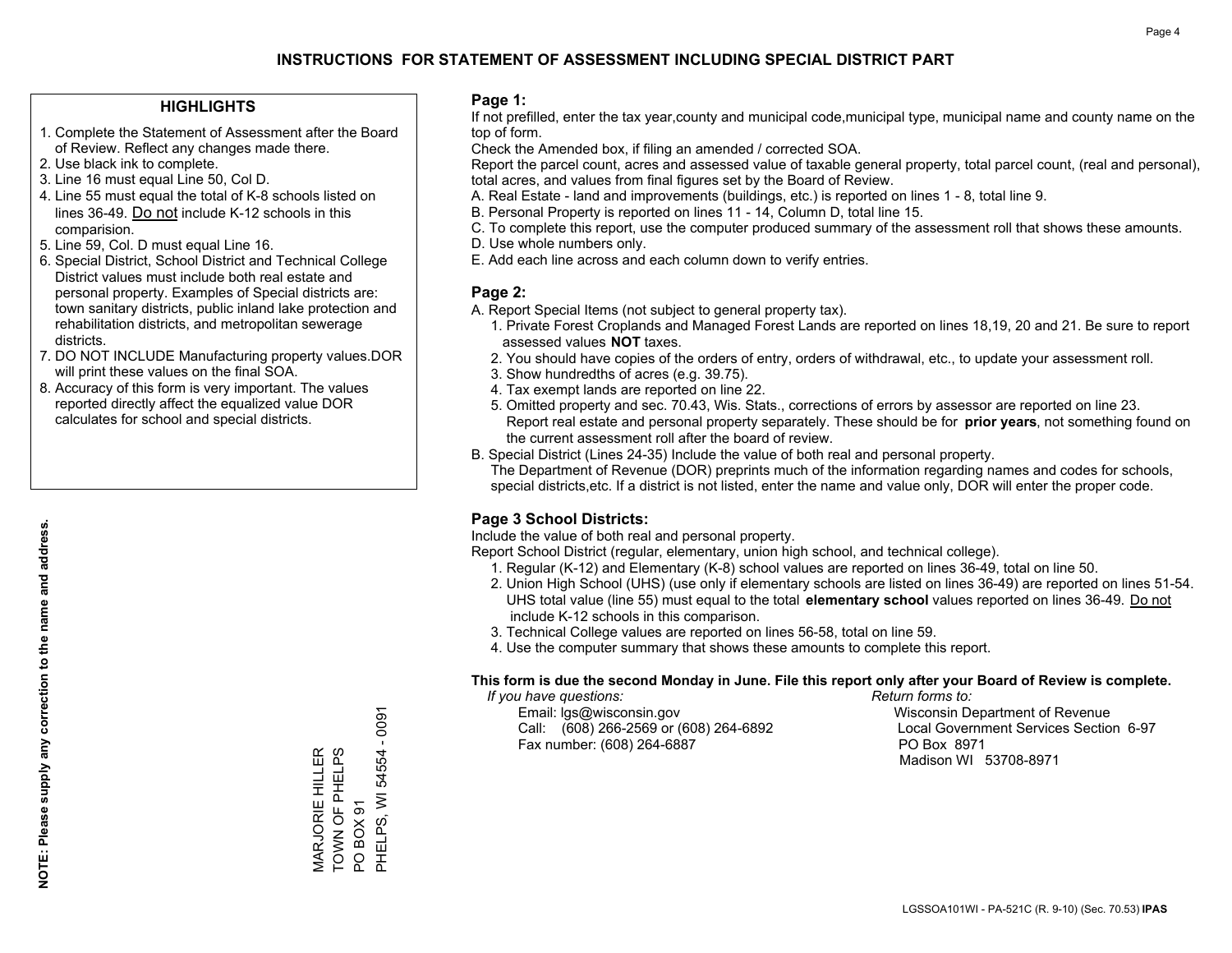**FINAL - EQUATED**

**STATEMENT OF ASSESSMENT FOR 2017** 

| $3-$ | 020 I | 1724    | .<br>Check if this is an Amended Return |
|------|-------|---------|-----------------------------------------|
| O    | MUN   | ACCT NO |                                         |

|                | <b>FOR</b>                     | <b>TOWN OF</b><br>OF<br>Town - Village - City                                                                                                                                                | <b>PLUM LAKE</b><br><b>Municipality Name</b> |                                           | <b>VILAS COUNTY</b><br><b>County Name</b>     |                         |                                        | <b>WHEN COMPLETING THIS DOCUMENT</b><br>DO NOT WRITE OVER X's OR IN SHADED AREAS |
|----------------|--------------------------------|----------------------------------------------------------------------------------------------------------------------------------------------------------------------------------------------|----------------------------------------------|-------------------------------------------|-----------------------------------------------|-------------------------|----------------------------------------|----------------------------------------------------------------------------------|
| Line           |                                | <b>REAL ESTATE</b><br>(See Lines 18 - 22 for                                                                                                                                                 |                                              | PARCEL COUNT<br>TOTAL LAND   IMPROVEMENTS | NO. OF ACRES<br><b>WHOLE</b>                  | <b>VALUE OF</b><br>LAND | <b>VALUE OF</b><br><b>IMPROVEMENTS</b> | <b>TOTAL VALUE OF LAND</b><br>AND IMPROVEMENTS                                   |
| No.            |                                | other Real Estate)                                                                                                                                                                           | Col. A                                       | Col. B                                    | NUMBERS ONLY<br>Col. C                        | Col. D                  | Col. E                                 | Col. F                                                                           |
| $\mathbf 1$    |                                | <b>RESIDENTIAL - Class 1</b>                                                                                                                                                                 | 1,204                                        | 814                                       | 2,677                                         | 127,191,750             | 94,299,000                             | 221,490,750                                                                      |
| $\overline{2}$ |                                | <b>COMMERCIAL - Class 2</b>                                                                                                                                                                  | 54                                           | 45                                        | 347                                           | 7,238,200               | 7,723,300                              | 14,961,500                                                                       |
| 3              |                                | <b>MANUFACTURING - Class 3</b>                                                                                                                                                               | $\Omega$                                     | 0                                         | $\Omega$                                      | 0                       | <sup>0</sup>                           | 0                                                                                |
| 4              |                                | <b>AGRICULTURAL - Class 4</b>                                                                                                                                                                | $\Omega$                                     |                                           | $\Omega$                                      | $\mathbf 0$             |                                        | $\Omega$                                                                         |
| 5              |                                | <b>UNDEVELOPED - Class 5</b>                                                                                                                                                                 | 139                                          |                                           | 1,038                                         | 524,800                 |                                        | 524,800                                                                          |
| 6              | AGRICULTURAL FOREST - Class 5m |                                                                                                                                                                                              | $\Omega$                                     |                                           | $\Omega$                                      | $\Omega$                |                                        | <sup>0</sup>                                                                     |
| 7              | FOREST LANDS - Class 6         |                                                                                                                                                                                              | 283                                          |                                           | 7,837                                         | 20,484,400              |                                        | 20,484,400                                                                       |
| 8              |                                | OTHER - Class 7                                                                                                                                                                              | $\Omega$                                     | $\Omega$                                  | $\Omega$                                      | $\Omega$                | $\Omega$                               |                                                                                  |
| 9              |                                | TOTAL - ALL COLUMNS                                                                                                                                                                          | 1,680                                        | 859                                       | 11,899                                        | 155,439,150             | 102,022,300                            | 257,461,450                                                                      |
| 10             |                                | NUMBER OF PERSONAL PROPERTY ACCOUNTS IN ROLL                                                                                                                                                 |                                              |                                           | 73                                            | LOCALLY ASSESSED        | <b>MANUFACTURING</b>                   | <b>MERGED</b>                                                                    |
| 11             |                                | BOATS AND OTHER WATERCRAFT NOT EXEMPT - Code 1                                                                                                                                               |                                              |                                           |                                               | 33,100                  | 0                                      | 33,100                                                                           |
| 12             |                                | MACHINERY, TOOLS AND PATTERNS - Code 2                                                                                                                                                       |                                              |                                           |                                               | 340,600                 | 0                                      | 340,600                                                                          |
| 13             |                                | FURNITURE, FIXTURES AND EQUIPMENT - Code 3                                                                                                                                                   |                                              |                                           |                                               | 256,200                 | 0                                      | 256,200                                                                          |
| 14             |                                | ALL OTHER PERSONAL PROPERTY NOT EXEMPT - Codes 4A, 4B, 4C                                                                                                                                    |                                              |                                           |                                               | 148,300                 | $\Omega$                               | 148,300                                                                          |
| 15             |                                | TOTAL OF PERSONAL PROPERTY NOT EXEMPT (Total of Lines 11-14)                                                                                                                                 |                                              |                                           |                                               | 778,200                 | 0                                      | 778,200                                                                          |
| 16             |                                | AGGREGATE ASSESSED VALUE OF ALL PROPERTY SUBJECT TO THE GENERAL PROPERTY TAX (Total of Lines 9F and 15F)<br>MUST EQUAL TOTAL VALUE OF THE SCHOOL DISTRICTS (K-12 PLUS K-8) - Line 50, Col. F |                                              |                                           |                                               |                         |                                        | 258,239,650                                                                      |
| 17             |                                | <b>BOARD OF REVIEW</b><br>DATE OF FINAL ADJOURNMENT                                                                                                                                          | 08/15/2017                                   |                                           | Name of Assessor<br><b>APPRAISAL SERVICES</b> |                         | Telephone #<br>(888) 820-6862          |                                                                                  |

*CO*

*<sup>63</sup> <sup>020</sup>*

REMARKS

The Assessment Ratio to be used in calculating the estimated Fair Market Value on tax bills for this tax district is 1.017818349<br>This ratio should be used to convert assessed values to "Calculate Equalized Values" in Step Commission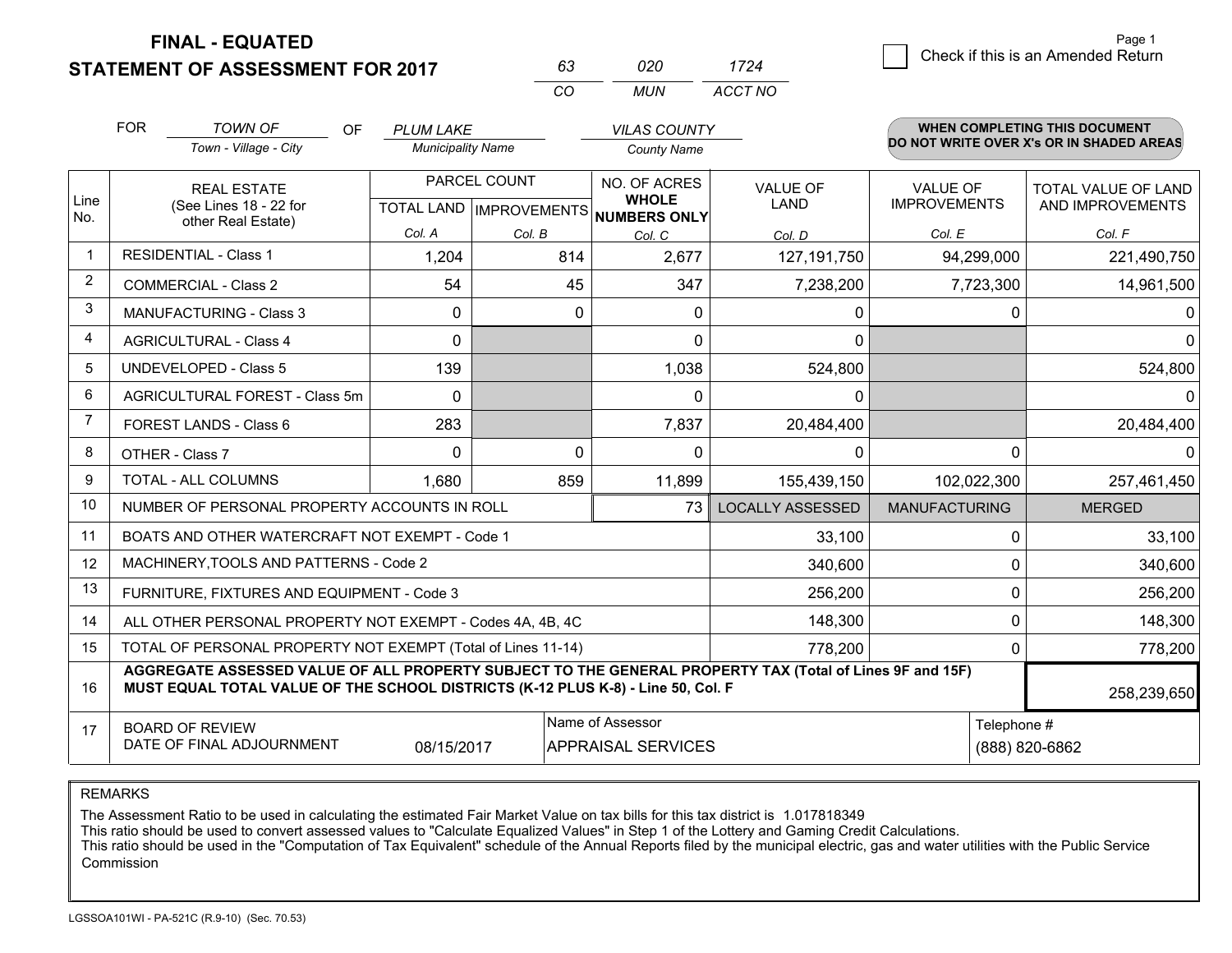*YEAR CO MUN ACCT NO* <sup>2017</sup> <sup>63</sup> <sup>020</sup> <sup>1724</sup>

Do not confuse FOREST LANDS (Line 7) with FOREST CROPS (in this section) - They are **NOT** the same

|                                                                                |                                 |                                                                |                                               |                                                                     | Private Forest Crop - Reg Class @ \$2.52 per acre                                                                                                                                                                                                                                                         |                                                               |           |                                                                      |                                                                                                                                                                                                                                                                                                                              |
|--------------------------------------------------------------------------------|---------------------------------|----------------------------------------------------------------|-----------------------------------------------|---------------------------------------------------------------------|-----------------------------------------------------------------------------------------------------------------------------------------------------------------------------------------------------------------------------------------------------------------------------------------------------------|---------------------------------------------------------------|-----------|----------------------------------------------------------------------|------------------------------------------------------------------------------------------------------------------------------------------------------------------------------------------------------------------------------------------------------------------------------------------------------------------------------|
|                                                                                |                                 |                                                                |                                               |                                                                     | (d) PARCELS                                                                                                                                                                                                                                                                                               |                                                               |           |                                                                      | (f) ASSESSED VALUE                                                                                                                                                                                                                                                                                                           |
|                                                                                |                                 |                                                                |                                               |                                                                     |                                                                                                                                                                                                                                                                                                           |                                                               |           |                                                                      |                                                                                                                                                                                                                                                                                                                              |
|                                                                                |                                 |                                                                |                                               |                                                                     |                                                                                                                                                                                                                                                                                                           |                                                               |           |                                                                      |                                                                                                                                                                                                                                                                                                                              |
| (a) PARCELS                                                                    | (c) ASSESSED VALUE<br>(b) ACRES |                                                                |                                               | (d) PARCELS                                                         |                                                                                                                                                                                                                                                                                                           |                                                               |           | (f) ASSESSED VALUE                                                   |                                                                                                                                                                                                                                                                                                                              |
|                                                                                |                                 |                                                                |                                               |                                                                     |                                                                                                                                                                                                                                                                                                           |                                                               |           |                                                                      |                                                                                                                                                                                                                                                                                                                              |
|                                                                                |                                 |                                                                |                                               |                                                                     |                                                                                                                                                                                                                                                                                                           |                                                               |           |                                                                      |                                                                                                                                                                                                                                                                                                                              |
| (a) PARCELS                                                                    |                                 |                                                                |                                               |                                                                     | (d) PARCELS                                                                                                                                                                                                                                                                                               |                                                               |           |                                                                      | (f) ASSESSED VALUE                                                                                                                                                                                                                                                                                                           |
| 19                                                                             | 601.27<br>1,484,000             |                                                                |                                               | 41<br>1.372.57                                                      |                                                                                                                                                                                                                                                                                                           |                                                               | 3,475,200 |                                                                      |                                                                                                                                                                                                                                                                                                                              |
| Entered After 2004 Managed Forest - OPEN @                                     |                                 |                                                                |                                               |                                                                     |                                                                                                                                                                                                                                                                                                           | Entered After 2004 Managed Forest - CLOSED @ \$10.68 per acre |           |                                                                      |                                                                                                                                                                                                                                                                                                                              |
| (a) PARCELS                                                                    |                                 |                                                                |                                               | (d) PARCELS                                                         |                                                                                                                                                                                                                                                                                                           |                                                               |           |                                                                      | (f) ASSESSED VALUE                                                                                                                                                                                                                                                                                                           |
|                                                                                |                                 |                                                                |                                               |                                                                     |                                                                                                                                                                                                                                                                                                           |                                                               |           |                                                                      |                                                                                                                                                                                                                                                                                                                              |
| 5                                                                              |                                 |                                                                | 286,900                                       |                                                                     | 28                                                                                                                                                                                                                                                                                                        | 952.39                                                        |           | 2,405,400                                                            |                                                                                                                                                                                                                                                                                                                              |
|                                                                                |                                 |                                                                |                                               |                                                                     |                                                                                                                                                                                                                                                                                                           |                                                               |           |                                                                      | (e) Other Acres                                                                                                                                                                                                                                                                                                              |
|                                                                                |                                 |                                                                |                                               |                                                                     | 17.89                                                                                                                                                                                                                                                                                                     |                                                               |           |                                                                      | 163.23                                                                                                                                                                                                                                                                                                                       |
|                                                                                |                                 |                                                                |                                               |                                                                     |                                                                                                                                                                                                                                                                                                           |                                                               |           |                                                                      |                                                                                                                                                                                                                                                                                                                              |
|                                                                                |                                 |                                                                |                                               |                                                                     |                                                                                                                                                                                                                                                                                                           |                                                               |           |                                                                      | (c2) PERSONAL                                                                                                                                                                                                                                                                                                                |
|                                                                                |                                 |                                                                |                                               |                                                                     |                                                                                                                                                                                                                                                                                                           |                                                               |           |                                                                      |                                                                                                                                                                                                                                                                                                                              |
| Manufacturing Equated Value of Omitted Property From Prior Years (Sec. 70.995) |                                 |                                                                |                                               |                                                                     |                                                                                                                                                                                                                                                                                                           |                                                               |           |                                                                      |                                                                                                                                                                                                                                                                                                                              |
| (d) REAL ESTATE                                                                |                                 |                                                                |                                               |                                                                     | (f1) REAL ESTATE                                                                                                                                                                                                                                                                                          |                                                               |           | (f2) PERSONAL                                                        |                                                                                                                                                                                                                                                                                                                              |
|                                                                                |                                 |                                                                |                                               |                                                                     |                                                                                                                                                                                                                                                                                                           |                                                               |           |                                                                      |                                                                                                                                                                                                                                                                                                                              |
|                                                                                | (a) PARCELS                     | (a) County Forest Cropland Acres<br>5,656.4<br>(a) REAL ESTATE | (b) ACRES<br>(b) ACRES<br>(b) ACRES<br>146.33 | Private Forest Crop - Reg Class @ 10¢ per acre<br>(b) Federal Acres | (c) ASSESSED VALUE<br>Private Forest Crop - Special Class @ 20¢ per acre<br>Entered Before 2005 Managed Forest - OPEN @ \$.79 per acre<br>(c) ASSESSED VALUE<br>\$2.14 per acre<br>(c) ASSESSED VALUE<br>Assessed Value of Omitted Property From Prior Years (Sec. 70.44)<br>(b) PERSONAL<br>(e) PERSONAL | (c) State Acres<br>35,065.23                                  |           | (e) ACRES<br>(e) ACRES<br>(e) ACRES<br>(e) ACRES<br>(c1) REAL ESTATE | Entered Before 2005 Managed Forest - Ferrous Mining CLOSED @ \$8.27 per acre<br>Entered Before 2005 Managed Forest - CLOSED @ \$1.87 per acre<br>(d) County (NOT FOREST CROP) Acres<br>Assessed Value of Sec. 70.43 Corrections of Errors by Assessors<br>Mfg. Equated Value of Sec.70.43 Corrections of Errors by Assessors |

# **SPECIAL DISTRICTS**

| Line<br>No. | Enter 6-digit<br><b>Special District</b> | <b>Account</b><br><b>Number</b> | <b>Special District Name</b> | <b>Locally Assessed Value</b><br>of Real Estate and | Mfg Value of Real Estate<br>and Personal Property | <b>Merged Value of</b><br><b>Real Estate and</b> |
|-------------|------------------------------------------|---------------------------------|------------------------------|-----------------------------------------------------|---------------------------------------------------|--------------------------------------------------|
|             | Code (Col. A)                            | (Col. B)                        | (Col. C)                     | Personal Property (Col. D)                          | (Col. E)                                          | Personal Property (Col. F)                       |
| 24          |                                          |                                 |                              |                                                     |                                                   |                                                  |
| 25          |                                          |                                 |                              |                                                     |                                                   |                                                  |
| 26          |                                          |                                 |                              |                                                     |                                                   |                                                  |
| 27          |                                          |                                 |                              |                                                     |                                                   |                                                  |
| 28          |                                          |                                 |                              |                                                     |                                                   |                                                  |
| 29          |                                          |                                 |                              |                                                     |                                                   |                                                  |
| 30          |                                          |                                 |                              |                                                     |                                                   |                                                  |
| 31          |                                          |                                 |                              |                                                     |                                                   |                                                  |
| 32          |                                          |                                 |                              |                                                     |                                                   |                                                  |
| 33          |                                          |                                 |                              |                                                     |                                                   |                                                  |
| 34          |                                          |                                 |                              |                                                     |                                                   |                                                  |
| 35          |                                          |                                 |                              |                                                     |                                                   |                                                  |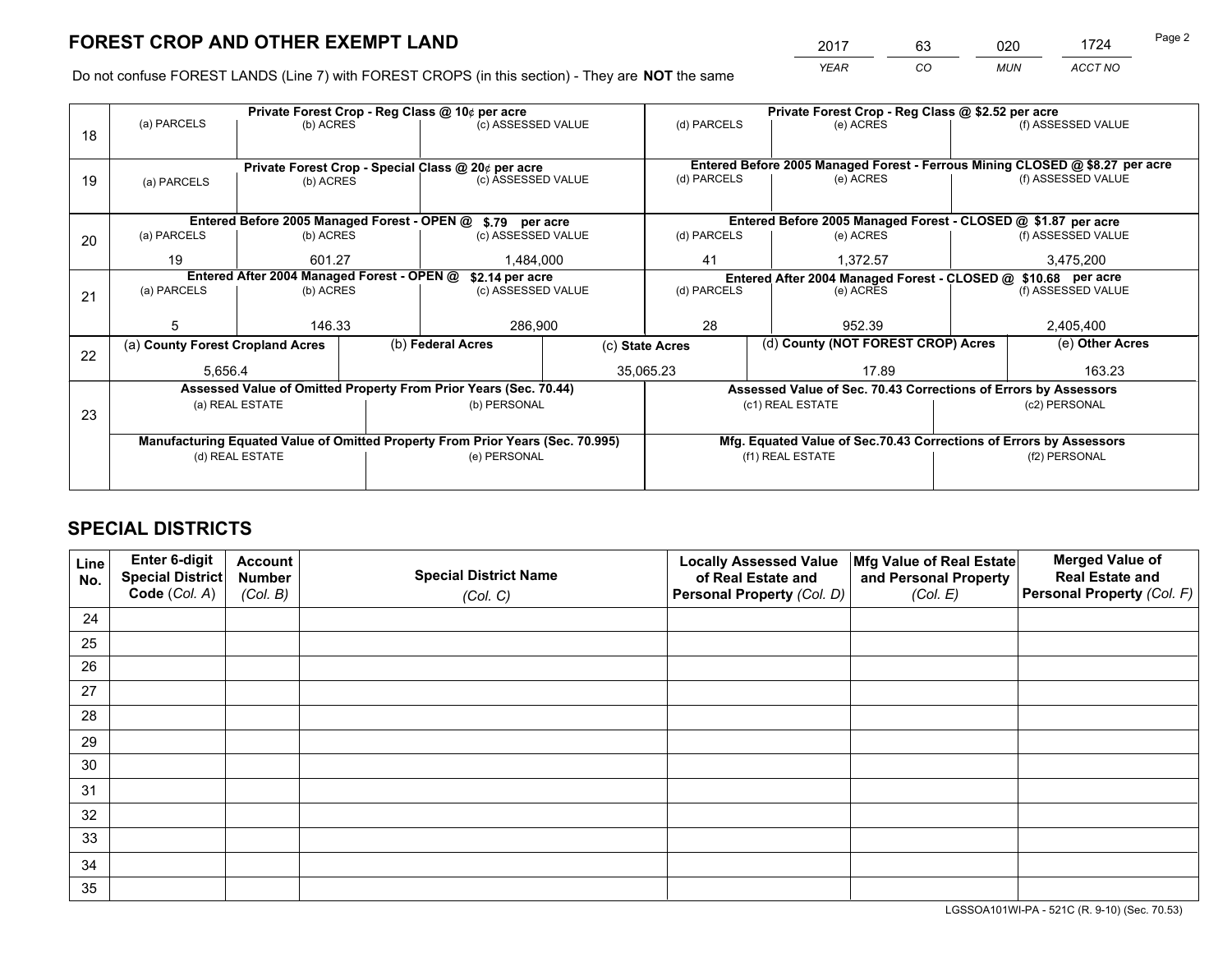|             | <b>SCHOOL DISTRICTS</b>                                         |                                      |                                         | 2017<br><b>YEAR</b>                                                               | 020<br>63<br>CO<br><b>MUN</b>                                 | 1724<br>ACCT NO                                                                       |
|-------------|-----------------------------------------------------------------|--------------------------------------|-----------------------------------------|-----------------------------------------------------------------------------------|---------------------------------------------------------------|---------------------------------------------------------------------------------------|
| Line<br>No. | <b>Enter 6-digit</b><br><b>School District</b><br>Code (Col. A) | Account<br><b>Number</b><br>(Col. B) | <b>School District Name</b><br>(Col. C) | <b>Locally Assessed Value</b><br>of Real Estate and<br>Personal Property (Col. D) | Mfg Value of Real Estate<br>and Personal Property<br>(Col. E) | <b>Merged Value of</b><br><b>Real Estate and</b><br><b>Personal Property (Col. F)</b> |
|             | A. SCHOOL DISTRICTS (K-8 and K-12)                              |                                      |                                         |                                                                                   |                                                               |                                                                                       |
| 36          | 631526                                                          | 0372                                 | SCH D OF NORTHLAND PINES (EAGLE RIVER)  | 258,239,650                                                                       |                                                               | 258,239,650                                                                           |
| 37          |                                                                 |                                      |                                         |                                                                                   |                                                               |                                                                                       |
| 38          |                                                                 |                                      |                                         |                                                                                   |                                                               |                                                                                       |
| 39          |                                                                 |                                      |                                         |                                                                                   |                                                               |                                                                                       |
| 40          |                                                                 |                                      |                                         |                                                                                   |                                                               |                                                                                       |

| 39 |                                                                                       |      |                                            |             |  |             |  |  |
|----|---------------------------------------------------------------------------------------|------|--------------------------------------------|-------------|--|-------------|--|--|
| 40 |                                                                                       |      |                                            |             |  |             |  |  |
| 41 |                                                                                       |      |                                            |             |  |             |  |  |
| 42 |                                                                                       |      |                                            |             |  |             |  |  |
| 43 |                                                                                       |      |                                            |             |  |             |  |  |
| 44 |                                                                                       |      |                                            |             |  |             |  |  |
| 45 |                                                                                       |      |                                            |             |  |             |  |  |
| 46 |                                                                                       |      |                                            |             |  |             |  |  |
| 47 |                                                                                       |      |                                            |             |  |             |  |  |
| 48 |                                                                                       |      |                                            |             |  |             |  |  |
| 49 |                                                                                       |      |                                            |             |  |             |  |  |
| 50 | TOTAL ASSESSED VALUE OF SCHOOL DISTRICTS (K-8 and K-12)<br>258,239,650<br>258,239,650 |      |                                            |             |  |             |  |  |
|    | <b>UNION HIGH SCHOOL DISTRICTS</b><br><b>B.</b>                                       |      |                                            |             |  |             |  |  |
| 51 |                                                                                       |      |                                            |             |  |             |  |  |
| 52 |                                                                                       |      |                                            |             |  |             |  |  |
| 53 |                                                                                       |      |                                            |             |  |             |  |  |
| 54 |                                                                                       |      |                                            |             |  |             |  |  |
| 55 |                                                                                       |      | TOTAL ASSESSED VALUE OF UNION HIGH SCHOOLS |             |  |             |  |  |
|    | TECHNICAL COLLEGE DISTRICTS<br>$C_{1}$                                                |      |                                            |             |  |             |  |  |
| 56 | 001600                                                                                | 0015 | NICOLET TECHNICAL COLLEGE<br><b>RHIN</b>   | 258,239,650 |  | 258,239,650 |  |  |
| 57 |                                                                                       |      |                                            |             |  |             |  |  |
| 58 |                                                                                       |      |                                            |             |  |             |  |  |
| 59 |                                                                                       |      | TOTAL ASSESSED VALUE OF TECHNICAL COLLEGES | 258,239,650 |  | 258,239,650 |  |  |

# *I hereby certify, to the best of my knowledge and belief, this form is complete and correct.*

| Print name of preparer | Title                    |                  | Date (MM / DD / CCYY) |
|------------------------|--------------------------|------------------|-----------------------|
|                        |                          |                  |                       |
| Signature of preparer  | Contact Telephone Number | l E-mail address |                       |
|                        | $\sim$                   |                  |                       |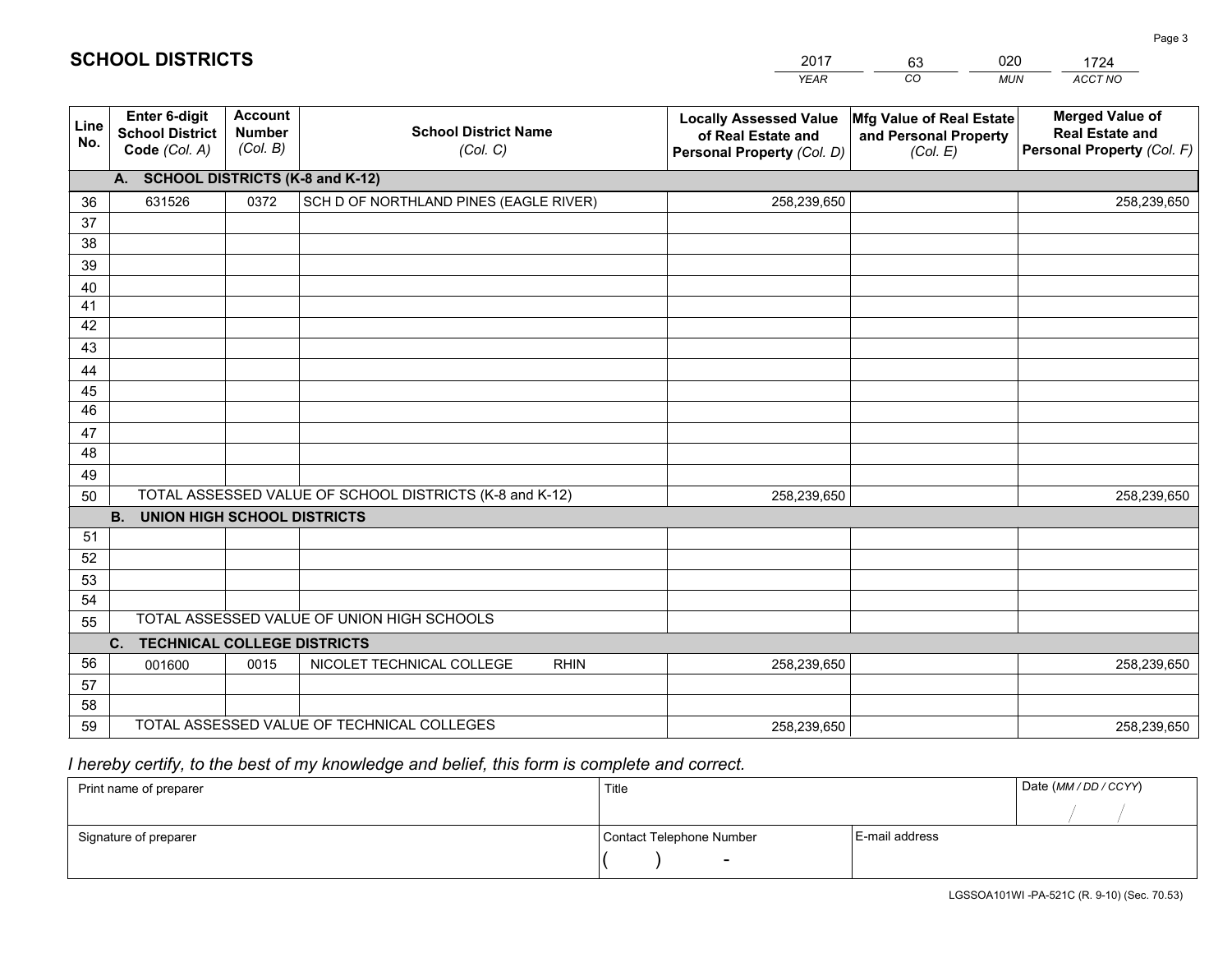## **HIGHLIGHTS**

- 1. Complete the Statement of Assessment after the Board of Review. Reflect any changes made there.
- 2. Use black ink to complete.
- 3. Line 16 must equal Line 50, Col D.
- 4. Line 55 must equal the total of K-8 schools listed on lines 36-49. Do not include K-12 schools in this comparision.
- 5. Line 59, Col. D must equal Line 16.
- 6. Special District, School District and Technical College District values must include both real estate and personal property. Examples of Special districts are: town sanitary districts, public inland lake protection and rehabilitation districts, and metropolitan sewerage districts.
- 7. DO NOT INCLUDE Manufacturing property values.DOR will print these values on the final SOA.

SHARON BROOKER TOWN OF PLUM LAKE

SHARON BROOKER<br>TOWN OF PLUM LAK

Щ

PO BOX 280

**PO BOX 280** 

SAYNER, WI 54560 - 0280

SAYNER, WI 54560 - 0280

 8. Accuracy of this form is very important. The values reported directly affect the equalized value DOR calculates for school and special districts.

### **Page 1:**

 If not prefilled, enter the tax year,county and municipal code,municipal type, municipal name and county name on the top of form.

Check the Amended box, if filing an amended / corrected SOA.

 Report the parcel count, acres and assessed value of taxable general property, total parcel count, (real and personal), total acres, and values from final figures set by the Board of Review.

- A. Real Estate land and improvements (buildings, etc.) is reported on lines 1 8, total line 9.
- B. Personal Property is reported on lines 11 14, Column D, total line 15.
- C. To complete this report, use the computer produced summary of the assessment roll that shows these amounts.
- D. Use whole numbers only.
- E. Add each line across and each column down to verify entries.

## **Page 2:**

- A. Report Special Items (not subject to general property tax).
- 1. Private Forest Croplands and Managed Forest Lands are reported on lines 18,19, 20 and 21. Be sure to report assessed values **NOT** taxes.
- 2. You should have copies of the orders of entry, orders of withdrawal, etc., to update your assessment roll.
	- 3. Show hundredths of acres (e.g. 39.75).
- 4. Tax exempt lands are reported on line 22.
- 5. Omitted property and sec. 70.43, Wis. Stats., corrections of errors by assessor are reported on line 23. Report real estate and personal property separately. These should be for **prior years**, not something found on the current assessment roll after the board of review.
- B. Special District (Lines 24-35) Include the value of both real and personal property.

 The Department of Revenue (DOR) preprints much of the information regarding names and codes for schools, special districts,etc. If a district is not listed, enter the name and value only, DOR will enter the proper code.

# **Page 3 School Districts:**

Include the value of both real and personal property.

Report School District (regular, elementary, union high school, and technical college).

- 1. Regular (K-12) and Elementary (K-8) school values are reported on lines 36-49, total on line 50.
- 2. Union High School (UHS) (use only if elementary schools are listed on lines 36-49) are reported on lines 51-54. UHS total value (line 55) must equal to the total **elementary school** values reported on lines 36-49. Do notinclude K-12 schools in this comparison.
- 3. Technical College values are reported on lines 56-58, total on line 59.
- 4. Use the computer summary that shows these amounts to complete this report.

#### **This form is due the second Monday in June. File this report only after your Board of Review is complete.**

 *If you have questions: Return forms to:*

 Email: lgs@wisconsin.gov Wisconsin Department of RevenueCall:  $(608)$  266-2569 or  $(608)$  264-6892 Fax number: (608) 264-6887 PO Box 8971

Local Government Services Section 6-97 Madison WI 53708-8971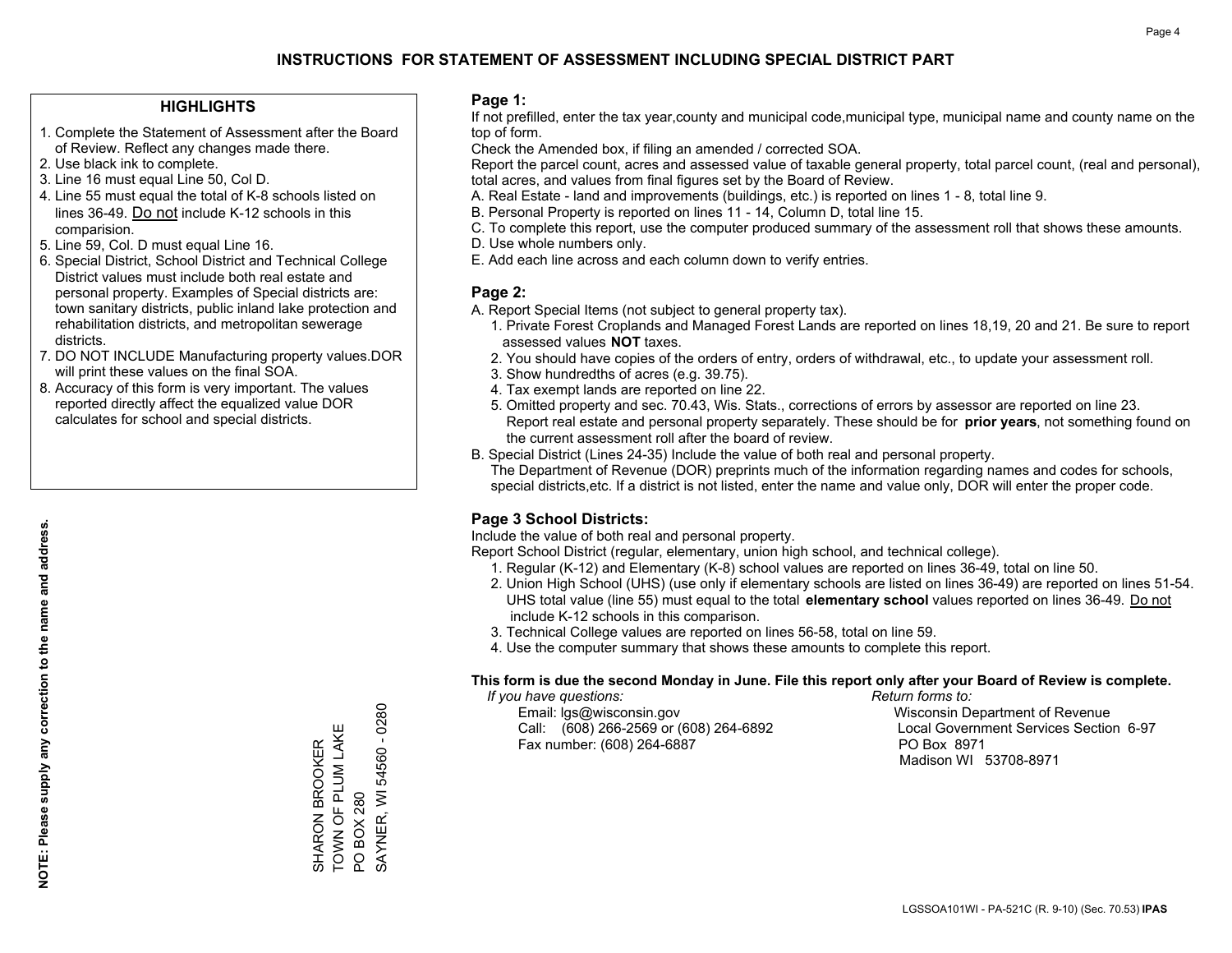**STATEMENT OF ASSESSMENT FOR 2017 FINAL - EQUATED**

|                | <b>FOR</b>                     | <b>TOWN OF</b><br><b>OF</b><br>Town - Village - City                                                                                                                                         | <b>PRESQUE ISLE</b><br><b>Municipality Name</b> |                                                   | <b>VILAS COUNTY</b><br><b>County Name</b>           |                         |                                 | <b>WHEN COMPLETING THIS DOCUMENT</b><br>DO NOT WRITE OVER X's OR IN SHADED AREAS |
|----------------|--------------------------------|----------------------------------------------------------------------------------------------------------------------------------------------------------------------------------------------|-------------------------------------------------|---------------------------------------------------|-----------------------------------------------------|-------------------------|---------------------------------|----------------------------------------------------------------------------------|
| Line<br>No.    |                                | <b>REAL ESTATE</b><br>(See Lines 18 - 22 for<br>other Real Estate)                                                                                                                           |                                                 | PARCEL COUNT<br><b>TOTAL LAND   IMPROVEMENTS </b> | NO. OF ACRES<br><b>WHOLE</b><br><b>NUMBERS ONLY</b> | <b>VALUE OF</b><br>LAND | VALUE OF<br><b>IMPROVEMENTS</b> | <b>TOTAL VALUE OF LAND</b><br>AND IMPROVEMENTS                                   |
|                |                                |                                                                                                                                                                                              | Col. A                                          | Col. B                                            | Col. C                                              | Col. D                  | Col. E                          | Col. F                                                                           |
| $\mathbf 1$    |                                | <b>RESIDENTIAL - Class 1</b>                                                                                                                                                                 | 2,563                                           | 1,445                                             | 19,153                                              | 398,517,400             | 240,131,900                     | 638,649,300                                                                      |
| $\overline{2}$ | <b>COMMERCIAL - Class 2</b>    |                                                                                                                                                                                              | 44                                              | 28                                                | 165                                                 | 3,612,700               | 5,772,800                       | 9,385,500                                                                        |
| 3              |                                | <b>MANUFACTURING - Class 3</b>                                                                                                                                                               | 0                                               | $\mathbf{0}$                                      | 0                                                   | 0                       | 0                               | 0                                                                                |
| 4              |                                | <b>AGRICULTURAL - Class 4</b>                                                                                                                                                                | 0                                               |                                                   | 0                                                   | 0                       |                                 | 0                                                                                |
| 5              | <b>UNDEVELOPED - Class 5</b>   |                                                                                                                                                                                              | 0                                               |                                                   | 0                                                   | 0                       |                                 | 0                                                                                |
| 6              | AGRICULTURAL FOREST - Class 5m |                                                                                                                                                                                              | 0                                               |                                                   | $\Omega$                                            | $\Omega$                |                                 | $\Omega$                                                                         |
| $\overline{7}$ | FOREST LANDS - Class 6         |                                                                                                                                                                                              | 86                                              |                                                   | 4,610                                               | 10,996,000              |                                 | 10,996,000                                                                       |
| 8              |                                | OTHER - Class 7                                                                                                                                                                              | $\mathbf{0}$                                    | $\Omega$                                          | $\Omega$                                            | 0                       | $\Omega$                        | ∩                                                                                |
| 9              |                                | TOTAL - ALL COLUMNS                                                                                                                                                                          | 2,693                                           | 1,473                                             | 23,928                                              | 413,126,100             | 245,904,700                     | 659,030,800                                                                      |
| 10             |                                | NUMBER OF PERSONAL PROPERTY ACCOUNTS IN ROLL                                                                                                                                                 |                                                 |                                                   | 32                                                  | <b>LOCALLY ASSESSED</b> | <b>MANUFACTURING</b>            | <b>MERGED</b>                                                                    |
| 11             |                                | BOATS AND OTHER WATERCRAFT NOT EXEMPT - Code 1                                                                                                                                               |                                                 |                                                   |                                                     | 0                       | 0                               | $\Omega$                                                                         |
| 12             |                                | MACHINERY, TOOLS AND PATTERNS - Code 2                                                                                                                                                       |                                                 |                                                   |                                                     | $\Omega$                | 0                               | $\Omega$                                                                         |
| 13             |                                | FURNITURE, FIXTURES AND EQUIPMENT - Code 3                                                                                                                                                   |                                                 |                                                   |                                                     | 510,000                 | 0                               | 510,000                                                                          |
| 14             |                                | ALL OTHER PERSONAL PROPERTY NOT EXEMPT - Codes 4A, 4B, 4C                                                                                                                                    |                                                 |                                                   |                                                     | 228,500                 | $\Omega$                        | 228,500                                                                          |
| 15             |                                | TOTAL OF PERSONAL PROPERTY NOT EXEMPT (Total of Lines 11-14)                                                                                                                                 |                                                 |                                                   |                                                     | 738,500                 | 0                               | 738,500                                                                          |
| 16             |                                | AGGREGATE ASSESSED VALUE OF ALL PROPERTY SUBJECT TO THE GENERAL PROPERTY TAX (Total of Lines 9F and 15F)<br>MUST EQUAL TOTAL VALUE OF THE SCHOOL DISTRICTS (K-12 PLUS K-8) - Line 50, Col. F |                                                 |                                                   |                                                     |                         |                                 | 659,769,300                                                                      |
| 17             |                                | <b>BOARD OF REVIEW</b><br>DATE OF FINAL ADJOURNMENT                                                                                                                                          | 11/14/2017                                      | Name of Assessor<br><b>PAUL CARLSON</b>           |                                                     | Telephone #             | (715) 686-7738                  |                                                                                  |

*CO*

*MUN*

*ACCT NO1725*

*<sup>63</sup> <sup>022</sup>*

REMARKS

The Assessment Ratio to be used in calculating the estimated Fair Market Value on tax bills for this tax district is 1.118092349<br>This ratio should be used to convert assessed values to "Calculate Equalized Values" in Step Commission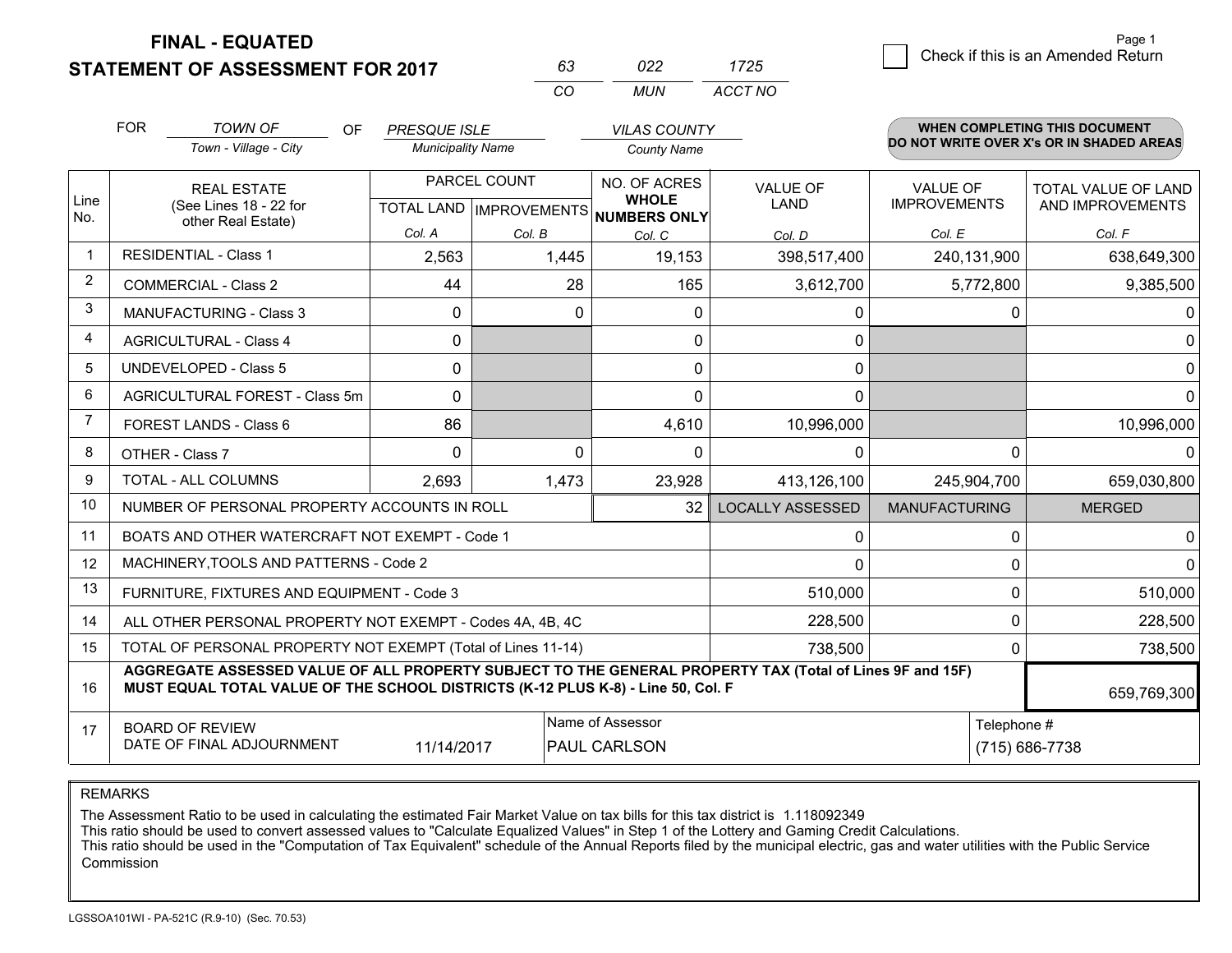*YEAR CO MUN ACCT NO* <sup>2017</sup> <sup>63</sup> <sup>022</sup> <sup>1725</sup>

Do not confuse FOREST LANDS (Line 7) with FOREST CROPS (in this section) - They are **NOT** the same

|    |                                                               |                                             |  | Private Forest Crop - Reg Class @ 10¢ per acre                                 |  |                          | Private Forest Crop - Reg Class @ \$2.52 per acre                            |               |                    |  |
|----|---------------------------------------------------------------|---------------------------------------------|--|--------------------------------------------------------------------------------|--|--------------------------|------------------------------------------------------------------------------|---------------|--------------------|--|
| 18 | (a) PARCELS                                                   | (b) ACRES                                   |  | (c) ASSESSED VALUE                                                             |  | (d) PARCELS              | (e) ACRES                                                                    |               | (f) ASSESSED VALUE |  |
|    | 28                                                            | 1,544.2                                     |  | 1,041,300                                                                      |  |                          |                                                                              |               |                    |  |
|    | Private Forest Crop - Special Class @ 20¢ per acre            |                                             |  |                                                                                |  |                          | Entered Before 2005 Managed Forest - Ferrous Mining CLOSED @ \$8.27 per acre |               |                    |  |
| 19 | (a) PARCELS                                                   | (b) ACRES                                   |  | (c) ASSESSED VALUE                                                             |  | (d) PARCELS              | (e) ACRES                                                                    |               | (f) ASSESSED VALUE |  |
|    |                                                               |                                             |  |                                                                                |  |                          |                                                                              |               |                    |  |
|    |                                                               | Entered Before 2005 Managed Forest - OPEN @ |  | \$.79 per acre                                                                 |  |                          | Entered Before 2005 Managed Forest - CLOSED @ \$1.87 per acre                |               |                    |  |
| 20 | (a) PARCELS                                                   | (b) ACRES                                   |  | (c) ASSESSED VALUE                                                             |  | (d) PARCELS              | (e) ACRES                                                                    |               | (f) ASSESSED VALUE |  |
|    | 5                                                             | 90                                          |  | 552,000                                                                        |  | 20                       | 553                                                                          |               | 4,301,200          |  |
|    | Entered After 2004 Managed Forest - OPEN @<br>\$2.14 per acre |                                             |  |                                                                                |  |                          | Entered After 2004 Managed Forest - CLOSED @ \$10.68 per acre                |               |                    |  |
| 21 | (a) PARCELS                                                   | (b) ACRES                                   |  | (c) ASSESSED VALUE                                                             |  | (d) PARCELS<br>(e) ACRES |                                                                              |               | (f) ASSESSED VALUE |  |
|    |                                                               |                                             |  |                                                                                |  |                          |                                                                              |               |                    |  |
|    | 11                                                            | 362.89                                      |  | 817,500                                                                        |  | 40<br>1,072.14           |                                                                              |               | 4,224,000          |  |
| 22 | (a) County Forest Cropland Acres                              |                                             |  | (b) Federal Acres<br>(c) State Acres                                           |  |                          | (d) County (NOT FOREST CROP) Acres                                           |               | (e) Other Acres    |  |
|    |                                                               |                                             |  | 1.5                                                                            |  | 8,390.54                 |                                                                              |               | 3,579.36           |  |
|    |                                                               |                                             |  | Assessed Value of Omitted Property From Prior Years (Sec. 70.44)               |  |                          | Assessed Value of Sec. 70.43 Corrections of Errors by Assessors              |               |                    |  |
|    |                                                               | (a) REAL ESTATE                             |  | (b) PERSONAL                                                                   |  |                          | (c1) REAL ESTATE                                                             |               | (c2) PERSONAL      |  |
| 23 |                                                               |                                             |  |                                                                                |  |                          |                                                                              |               |                    |  |
|    |                                                               |                                             |  | Manufacturing Equated Value of Omitted Property From Prior Years (Sec. 70.995) |  |                          | Mfg. Equated Value of Sec.70.43 Corrections of Errors by Assessors           |               |                    |  |
|    |                                                               | (d) REAL ESTATE                             |  | (e) PERSONAL                                                                   |  | (f1) REAL ESTATE         |                                                                              | (f2) PERSONAL |                    |  |
|    |                                                               |                                             |  |                                                                                |  |                          |                                                                              |               |                    |  |

# **SPECIAL DISTRICTS**

| Line<br>No. | Enter 6-digit<br><b>Special District</b> | <b>Account</b><br><b>Number</b> | <b>Special District Name</b> | <b>Locally Assessed Value</b><br>of Real Estate and | Mfg Value of Real Estate<br>and Personal Property | <b>Merged Value of</b><br><b>Real Estate and</b> |
|-------------|------------------------------------------|---------------------------------|------------------------------|-----------------------------------------------------|---------------------------------------------------|--------------------------------------------------|
|             | Code (Col. A)                            | (Col. B)                        | (Col. C)                     | Personal Property (Col. D)                          | (Col. E)                                          | Personal Property (Col. F)                       |
| 24          |                                          |                                 |                              |                                                     |                                                   |                                                  |
| 25          |                                          |                                 |                              |                                                     |                                                   |                                                  |
| 26          |                                          |                                 |                              |                                                     |                                                   |                                                  |
| 27          |                                          |                                 |                              |                                                     |                                                   |                                                  |
| 28          |                                          |                                 |                              |                                                     |                                                   |                                                  |
| 29          |                                          |                                 |                              |                                                     |                                                   |                                                  |
| 30          |                                          |                                 |                              |                                                     |                                                   |                                                  |
| 31          |                                          |                                 |                              |                                                     |                                                   |                                                  |
| 32          |                                          |                                 |                              |                                                     |                                                   |                                                  |
| 33          |                                          |                                 |                              |                                                     |                                                   |                                                  |
| 34          |                                          |                                 |                              |                                                     |                                                   |                                                  |
| 35          |                                          |                                 |                              |                                                     |                                                   |                                                  |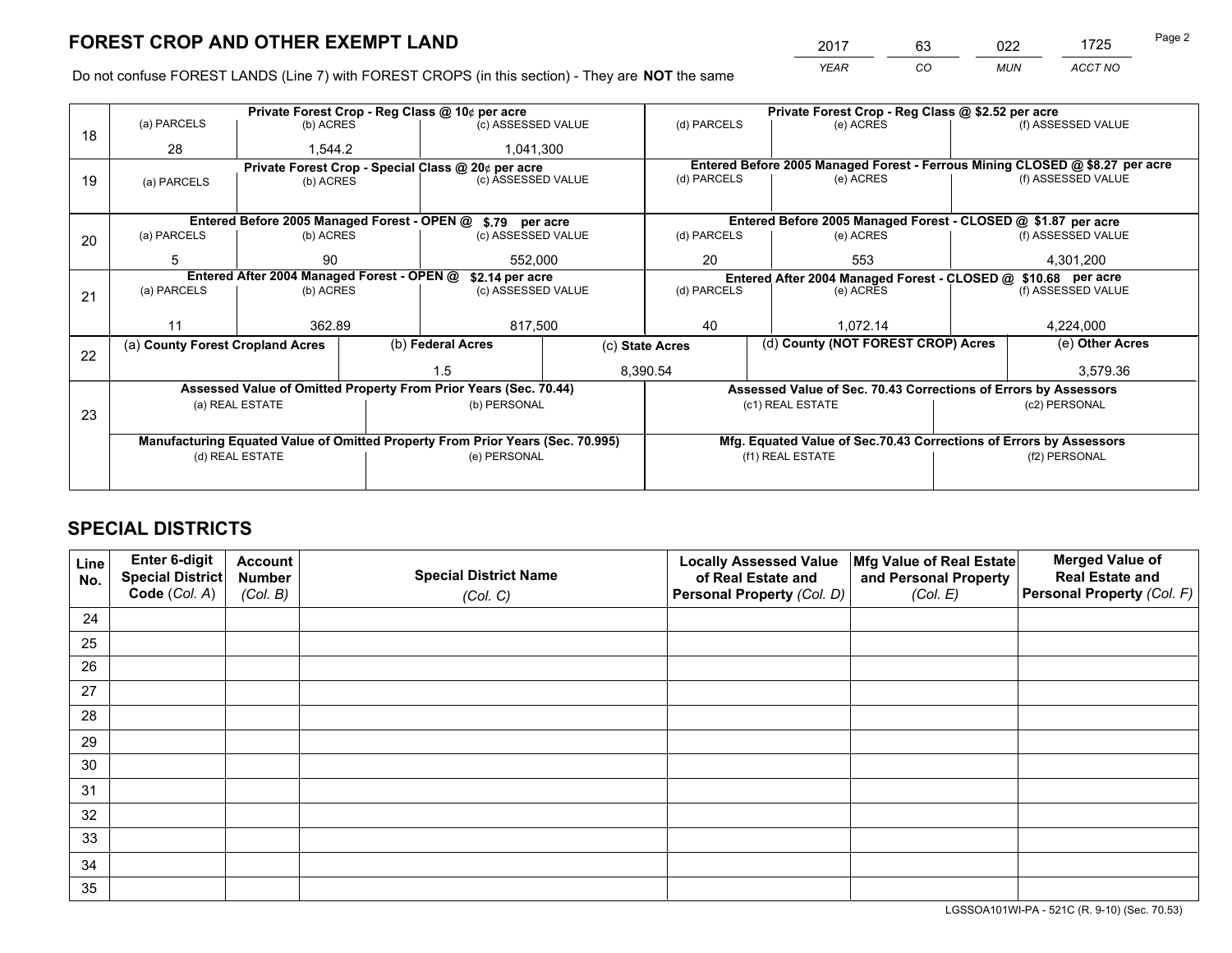|             |                                                          |                                             |                                                         | <b>YEAR</b>                                                                       | CO<br><b>MUN</b>                                              | ACCT NO                                                                        |
|-------------|----------------------------------------------------------|---------------------------------------------|---------------------------------------------------------|-----------------------------------------------------------------------------------|---------------------------------------------------------------|--------------------------------------------------------------------------------|
| Line<br>No. | Enter 6-digit<br><b>School District</b><br>Code (Col. A) | <b>Account</b><br><b>Number</b><br>(Col. B) | <b>School District Name</b><br>(Col. C)                 | <b>Locally Assessed Value</b><br>of Real Estate and<br>Personal Property (Col. D) | Mfg Value of Real Estate<br>and Personal Property<br>(Col. E) | <b>Merged Value of</b><br><b>Real Estate and</b><br>Personal Property (Col. F) |
|             | A. SCHOOL DISTRICTS (K-8 and K-12)                       |                                             |                                                         |                                                                                   |                                                               |                                                                                |
| 36          | 630616                                                   | 0371                                        | SCH D OF NORTH LAKELAND                                 | 659,769,300                                                                       |                                                               | 659,769,300                                                                    |
| 37          |                                                          |                                             |                                                         |                                                                                   |                                                               |                                                                                |
| 38          |                                                          |                                             |                                                         |                                                                                   |                                                               |                                                                                |
| 39          |                                                          |                                             |                                                         |                                                                                   |                                                               |                                                                                |
| 40          |                                                          |                                             |                                                         |                                                                                   |                                                               |                                                                                |
| 41<br>42    |                                                          |                                             |                                                         |                                                                                   |                                                               |                                                                                |
| 43          |                                                          |                                             |                                                         |                                                                                   |                                                               |                                                                                |
| 44          |                                                          |                                             |                                                         |                                                                                   |                                                               |                                                                                |
| 45          |                                                          |                                             |                                                         |                                                                                   |                                                               |                                                                                |
| 46          |                                                          |                                             |                                                         |                                                                                   |                                                               |                                                                                |
| 47          |                                                          |                                             |                                                         |                                                                                   |                                                               |                                                                                |
| 48          |                                                          |                                             |                                                         |                                                                                   |                                                               |                                                                                |
| 49          |                                                          |                                             |                                                         |                                                                                   |                                                               |                                                                                |
| 50          |                                                          |                                             | TOTAL ASSESSED VALUE OF SCHOOL DISTRICTS (K-8 and K-12) | 659,769,300                                                                       |                                                               | 659,769,300                                                                    |
|             | <b>B.</b><br><b>UNION HIGH SCHOOL DISTRICTS</b>          |                                             |                                                         |                                                                                   |                                                               |                                                                                |
| 51          | 433647                                                   | 0261                                        | UHS D OF LAKELAND UNION HIGH                            | 659,769,300                                                                       |                                                               | 659,769,300                                                                    |
| 52          |                                                          |                                             |                                                         |                                                                                   |                                                               |                                                                                |
| 53          |                                                          |                                             |                                                         |                                                                                   |                                                               |                                                                                |
| 54          |                                                          |                                             | TOTAL ASSESSED VALUE OF UNION HIGH SCHOOLS              |                                                                                   |                                                               |                                                                                |
| 55          |                                                          |                                             |                                                         | 659,769,300                                                                       |                                                               | 659,769,300                                                                    |
| 56          | C. TECHNICAL COLLEGE DISTRICTS                           | 0015                                        | NICOLET TECHNICAL COLLEGE<br><b>RHIN</b>                | 659,769,300                                                                       |                                                               |                                                                                |
| 57          | 001600                                                   |                                             |                                                         |                                                                                   |                                                               | 659,769,300                                                                    |
| 58          |                                                          |                                             |                                                         |                                                                                   |                                                               |                                                                                |
| 59          |                                                          |                                             | TOTAL ASSESSED VALUE OF TECHNICAL COLLEGES              | 659,769,300                                                                       |                                                               | 659,769,300                                                                    |

2017

63

022

 *I hereby certify, to the best of my knowledge and belief, this form is complete and correct.*

**SCHOOL DISTRICTS**

| Print name of preparer | Title                    | Date (MM / DD / CCYY) |  |
|------------------------|--------------------------|-----------------------|--|
|                        |                          |                       |  |
| Signature of preparer  | Contact Telephone Number | E-mail address        |  |
|                        | $\overline{\phantom{0}}$ |                       |  |

1725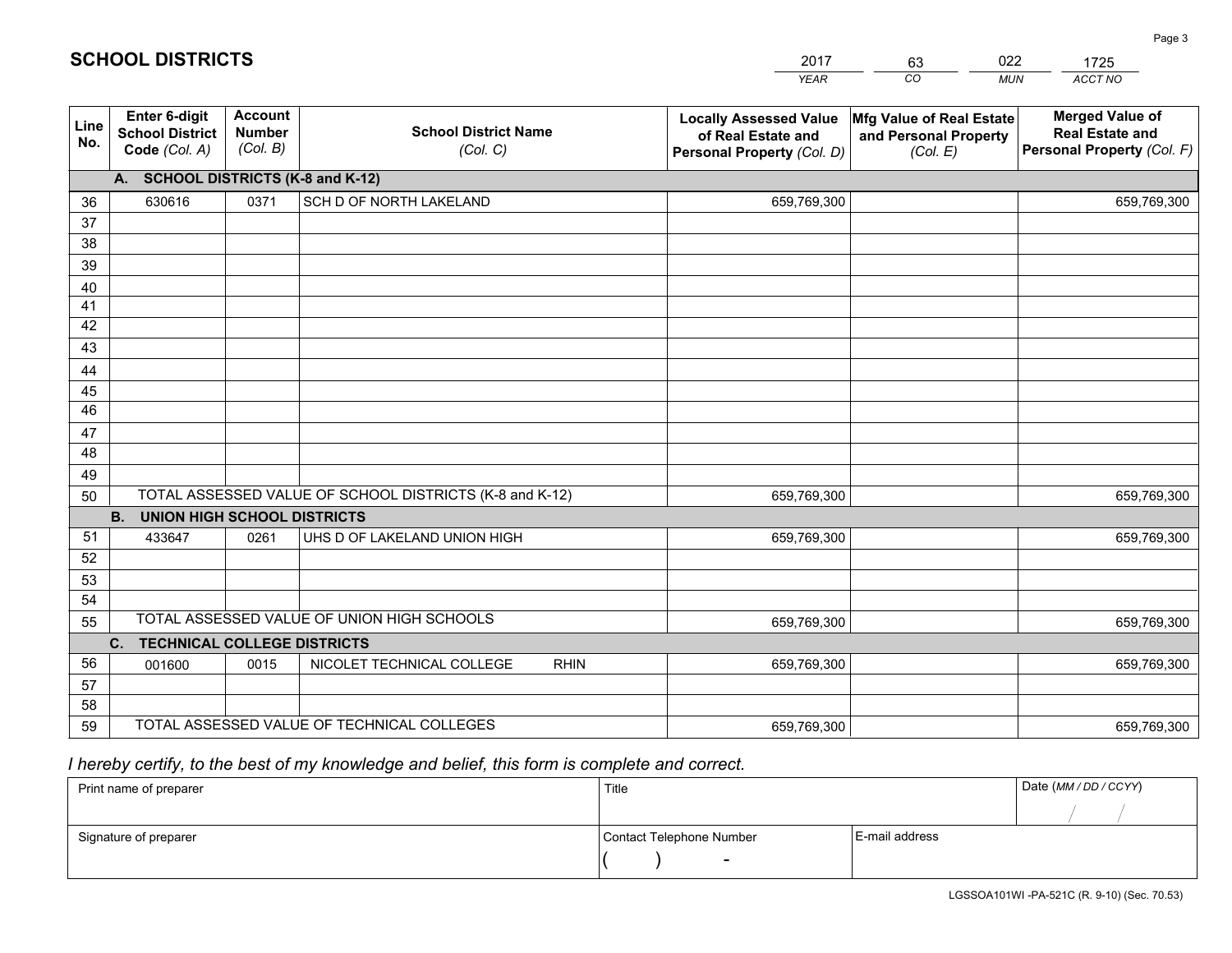### **HIGHLIGHTS**

- 1. Complete the Statement of Assessment after the Board of Review. Reflect any changes made there.
- 2. Use black ink to complete.
- 3. Line 16 must equal Line 50, Col D.
- 4. Line 55 must equal the total of K-8 schools listed on lines 36-49. Do not include K-12 schools in this comparision.
- 5. Line 59, Col. D must equal Line 16.
- 6. Special District, School District and Technical College District values must include both real estate and personal property. Examples of Special districts are: town sanitary districts, public inland lake protection and rehabilitation districts, and metropolitan sewerage districts.
- 7. DO NOT INCLUDE Manufacturing property values.DOR will print these values on the final SOA.

LORINE WALTERS

ORINE WALTERS

TOWN OF PRESQUE ISLE

TOWN OF PRESQUE ISL

Ш

PO BOX 130

PRESQUE ISLE, WI 54557 - 0130

PRESQUE ISLE, PO BOX 130

 $\overline{5}$ 

 $-0130$ 

54557

 8. Accuracy of this form is very important. The values reported directly affect the equalized value DOR calculates for school and special districts.

### **Page 1:**

 If not prefilled, enter the tax year,county and municipal code,municipal type, municipal name and county name on the top of form.

Check the Amended box, if filing an amended / corrected SOA.

 Report the parcel count, acres and assessed value of taxable general property, total parcel count, (real and personal), total acres, and values from final figures set by the Board of Review.

- A. Real Estate land and improvements (buildings, etc.) is reported on lines 1 8, total line 9.
- B. Personal Property is reported on lines 11 14, Column D, total line 15.
- C. To complete this report, use the computer produced summary of the assessment roll that shows these amounts.
- D. Use whole numbers only.
- E. Add each line across and each column down to verify entries.

### **Page 2:**

- A. Report Special Items (not subject to general property tax).
- 1. Private Forest Croplands and Managed Forest Lands are reported on lines 18,19, 20 and 21. Be sure to report assessed values **NOT** taxes.
- 2. You should have copies of the orders of entry, orders of withdrawal, etc., to update your assessment roll.
	- 3. Show hundredths of acres (e.g. 39.75).
- 4. Tax exempt lands are reported on line 22.
- 5. Omitted property and sec. 70.43, Wis. Stats., corrections of errors by assessor are reported on line 23. Report real estate and personal property separately. These should be for **prior years**, not something found on the current assessment roll after the board of review.
- B. Special District (Lines 24-35) Include the value of both real and personal property.
- The Department of Revenue (DOR) preprints much of the information regarding names and codes for schools, special districts,etc. If a district is not listed, enter the name and value only, DOR will enter the proper code.

# **Page 3 School Districts:**

Include the value of both real and personal property.

Report School District (regular, elementary, union high school, and technical college).

- 1. Regular (K-12) and Elementary (K-8) school values are reported on lines 36-49, total on line 50.
- 2. Union High School (UHS) (use only if elementary schools are listed on lines 36-49) are reported on lines 51-54. UHS total value (line 55) must equal to the total **elementary school** values reported on lines 36-49. Do notinclude K-12 schools in this comparison.
- 3. Technical College values are reported on lines 56-58, total on line 59.
- 4. Use the computer summary that shows these amounts to complete this report.

#### **This form is due the second Monday in June. File this report only after your Board of Review is complete.**

 *If you have questions: Return forms to:*

 Email: lgs@wisconsin.gov Wisconsin Department of RevenueCall:  $(608)$  266-2569 or  $(608)$  264-6892 Fax number: (608) 264-6887 PO Box 8971

Local Government Services Section 6-97 Madison WI 53708-8971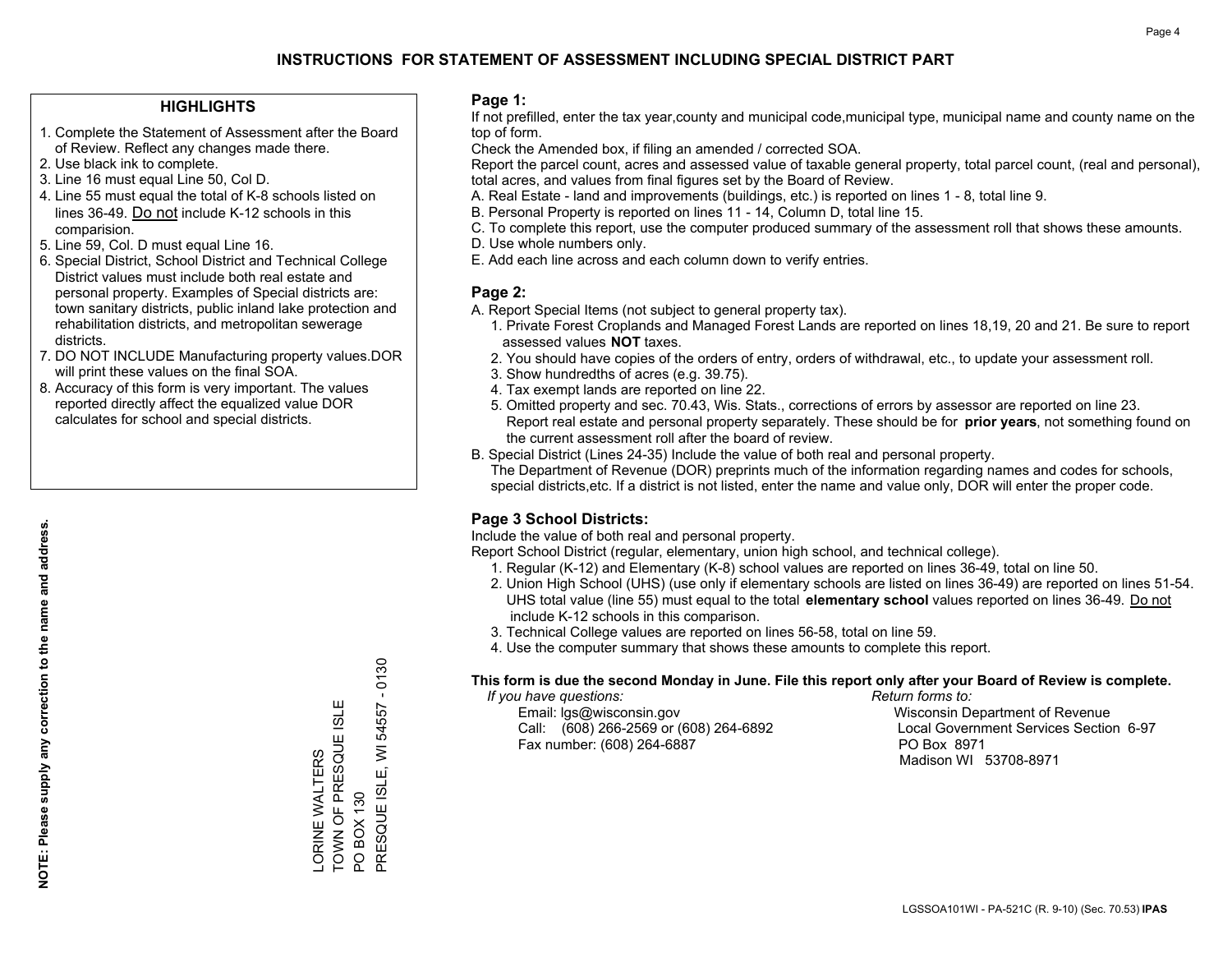**STATEMENT OF ASSESSMENT FOR 2017** 

**FINAL - EQUATED**

|                | <b>FOR</b>                                          | <b>TOWN OF</b><br>OF<br>Town - Village - City                                                                                                                                                | <b>SAINT GERMAIN</b><br><b>Municipality Name</b> |                                           | <b>VILAS COUNTY</b><br><b>County Name</b>                  |                         |                                        | <b>WHEN COMPLETING THIS DOCUMENT</b><br>DO NOT WRITE OVER X's OR IN SHADED AREAS |
|----------------|-----------------------------------------------------|----------------------------------------------------------------------------------------------------------------------------------------------------------------------------------------------|--------------------------------------------------|-------------------------------------------|------------------------------------------------------------|-------------------------|----------------------------------------|----------------------------------------------------------------------------------|
| Line<br>No.    |                                                     | <b>REAL ESTATE</b><br>(See Lines 18 - 22 for                                                                                                                                                 |                                                  | PARCEL COUNT<br>TOTAL LAND   IMPROVEMENTS | <b>NO. OF ACRES</b><br><b>WHOLE</b><br><b>NUMBERS ONLY</b> | <b>VALUE OF</b><br>LAND | <b>VALUE OF</b><br><b>IMPROVEMENTS</b> | <b>TOTAL VALUE OF LAND</b><br>AND IMPROVEMENTS                                   |
|                |                                                     | other Real Estate)                                                                                                                                                                           | Col. A                                           | Col. B                                    | Col. C                                                     | Col. D                  | Col. E                                 | Col. F                                                                           |
| -1             |                                                     | <b>RESIDENTIAL - Class 1</b>                                                                                                                                                                 | 3,695                                            | 2,384                                     | 6,961                                                      | 320,429,500             | 312,926,400                            | 633,355,900                                                                      |
| 2              | <b>COMMERCIAL - Class 2</b>                         |                                                                                                                                                                                              | 161                                              | 97                                        | 369                                                        | 13,475,700              | 24,624,300                             | 38,100,000                                                                       |
| 3              |                                                     | <b>MANUFACTURING - Class 3</b>                                                                                                                                                               | $\mathbf{0}$                                     | 0                                         | 0                                                          | 0                       | 0                                      | 0                                                                                |
| 4              |                                                     | <b>AGRICULTURAL - Class 4</b>                                                                                                                                                                | 0                                                |                                           | $\Omega$                                                   | $\mathbf{0}$            |                                        | $\Omega$                                                                         |
| 5              | <b>UNDEVELOPED - Class 5</b>                        |                                                                                                                                                                                              | $\mathbf{0}$                                     |                                           | 0                                                          | 0                       |                                        | $\mathbf{0}$                                                                     |
| 6              | AGRICULTURAL FOREST - Class 5m                      |                                                                                                                                                                                              | $\Omega$                                         |                                           | 0                                                          | $\Omega$                |                                        | $\Omega$                                                                         |
| $\overline{7}$ | <b>FOREST LANDS - Class 6</b>                       |                                                                                                                                                                                              | 34                                               |                                           | 1,276                                                      | 3,170,800               |                                        | 3,170,800                                                                        |
| 8              |                                                     | OTHER - Class 7                                                                                                                                                                              | 0                                                | $\Omega$                                  | $\Omega$                                                   | $\mathbf{0}$            | 0                                      | <sup>0</sup>                                                                     |
| 9              |                                                     | TOTAL - ALL COLUMNS                                                                                                                                                                          | 3,890                                            | 2,481                                     | 8,606                                                      | 337,076,000             | 337,550,700                            | 674,626,700                                                                      |
| 10             |                                                     | NUMBER OF PERSONAL PROPERTY ACCOUNTS IN ROLL                                                                                                                                                 |                                                  |                                           | 111                                                        | <b>LOCALLY ASSESSED</b> | <b>MANUFACTURING</b>                   | <b>MERGED</b>                                                                    |
| 11             |                                                     | BOATS AND OTHER WATERCRAFT NOT EXEMPT - Code 1                                                                                                                                               |                                                  |                                           |                                                            | $\mathbf{0}$            | 0                                      | $\mathbf{0}$                                                                     |
| 12             |                                                     | MACHINERY, TOOLS AND PATTERNS - Code 2                                                                                                                                                       |                                                  |                                           |                                                            | $\Omega$                | 0                                      | $\Omega$                                                                         |
| 13             |                                                     | FURNITURE, FIXTURES AND EQUIPMENT - Code 3                                                                                                                                                   |                                                  |                                           |                                                            | 2,266,600               | 0                                      | 2,266,600                                                                        |
| 14             |                                                     | ALL OTHER PERSONAL PROPERTY NOT EXEMPT - Codes 4A, 4B, 4C                                                                                                                                    |                                                  |                                           |                                                            | 2,597,500               | 0                                      | 2,597,500                                                                        |
| 15             |                                                     | TOTAL OF PERSONAL PROPERTY NOT EXEMPT (Total of Lines 11-14)                                                                                                                                 |                                                  |                                           |                                                            | 4,864,100               | $\Omega$                               | 4,864,100                                                                        |
| 16             |                                                     | AGGREGATE ASSESSED VALUE OF ALL PROPERTY SUBJECT TO THE GENERAL PROPERTY TAX (Total of Lines 9F and 15F)<br>MUST EQUAL TOTAL VALUE OF THE SCHOOL DISTRICTS (K-12 PLUS K-8) - Line 50, Col. F |                                                  |                                           |                                                            |                         |                                        | 679,490,800                                                                      |
| 17             | <b>BOARD OF REVIEW</b><br>DATE OF FINAL ADJOURNMENT | Telephone #<br>(715) 686-7738                                                                                                                                                                |                                                  |                                           |                                                            |                         |                                        |                                                                                  |

*CO*

*MUN*

*ACCT NO1726*

*<sup>63</sup> <sup>024</sup>*

REMARKS

The Assessment Ratio to be used in calculating the estimated Fair Market Value on tax bills for this tax district is 1.083625786<br>This ratio should be used to convert assessed values to "Calculate Equalized Values" in Step Commission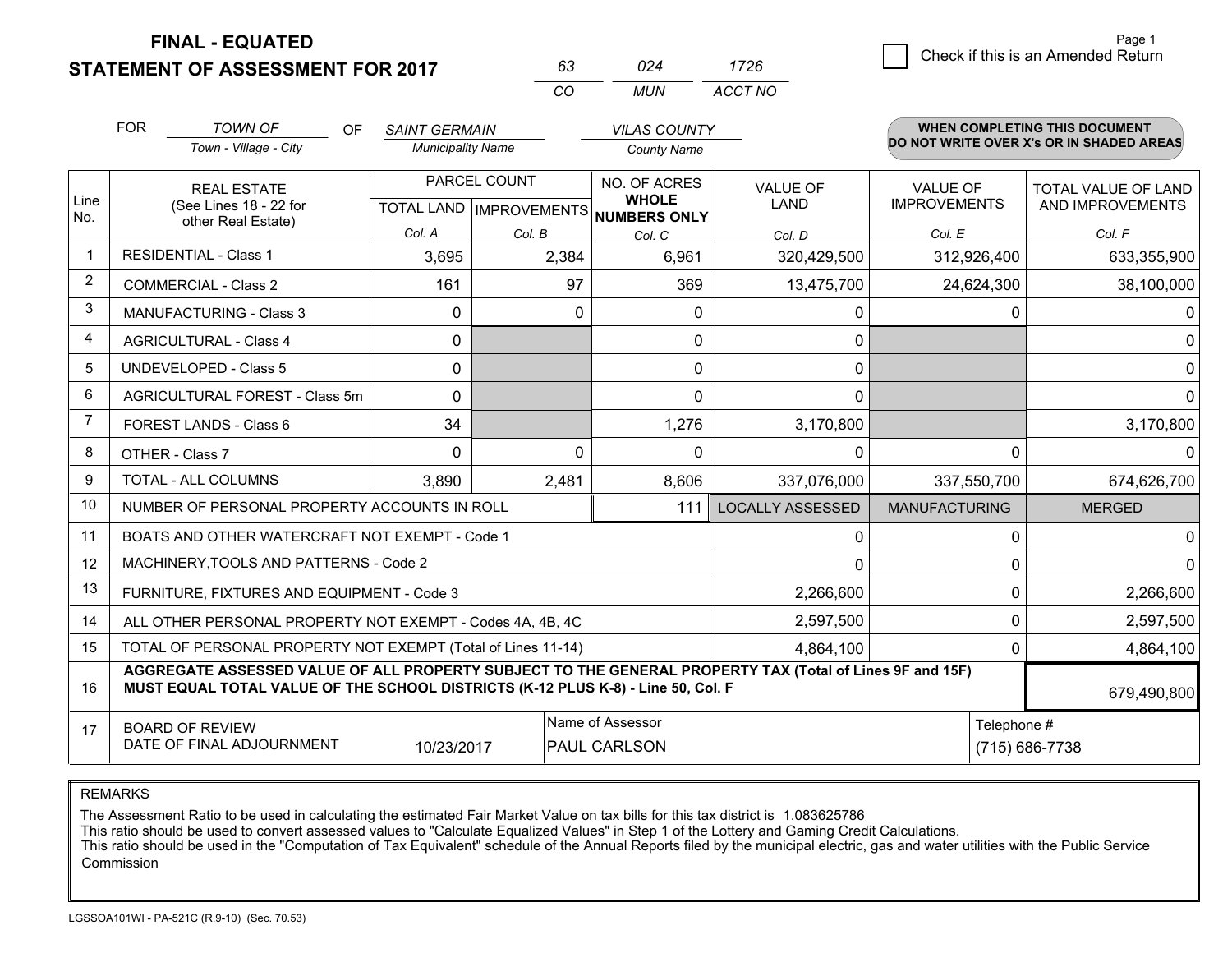*YEAR CO MUN ACCT NO* <sup>2017</sup> <sup>63</sup> <sup>024</sup> <sup>1726</sup>

Do not confuse FOREST LANDS (Line 7) with FOREST CROPS (in this section) - They are **NOT** the same

|    |                                                               |                                 |  | Private Forest Crop - Reg Class @ 10¢ per acre                                 |                 |                  |                                                               | Private Forest Crop - Reg Class @ \$2.52 per acre                  |                    |                                                                              |
|----|---------------------------------------------------------------|---------------------------------|--|--------------------------------------------------------------------------------|-----------------|------------------|---------------------------------------------------------------|--------------------------------------------------------------------|--------------------|------------------------------------------------------------------------------|
| 18 | (a) PARCELS                                                   | (b) ACRES                       |  | (c) ASSESSED VALUE                                                             |                 | (d) PARCELS      |                                                               | (e) ACRES                                                          |                    | (f) ASSESSED VALUE                                                           |
|    | 3                                                             | 120                             |  | 247,500                                                                        |                 |                  |                                                               |                                                                    |                    |                                                                              |
|    |                                                               |                                 |  | Private Forest Crop - Special Class @ 20¢ per acre                             |                 |                  |                                                               |                                                                    |                    | Entered Before 2005 Managed Forest - Ferrous Mining CLOSED @ \$8.27 per acre |
| 19 | (a) PARCELS                                                   | (c) ASSESSED VALUE<br>(b) ACRES |  |                                                                                | (d) PARCELS     |                  | (e) ACRES                                                     |                                                                    | (f) ASSESSED VALUE |                                                                              |
|    |                                                               |                                 |  |                                                                                |                 |                  |                                                               |                                                                    |                    |                                                                              |
|    |                                                               |                                 |  | Entered Before 2005 Managed Forest - OPEN @ \$.79 per acre                     |                 |                  |                                                               | Entered Before 2005 Managed Forest - CLOSED @ \$1.87 per acre      |                    |                                                                              |
| 20 | (a) PARCELS                                                   | (b) ACRES                       |  | (c) ASSESSED VALUE                                                             |                 | (d) PARCELS      |                                                               | (e) ACRES                                                          |                    | (f) ASSESSED VALUE                                                           |
|    |                                                               |                                 |  |                                                                                |                 | 26               |                                                               | 697.68                                                             |                    | 2,695,200                                                                    |
|    | Entered After 2004 Managed Forest - OPEN @<br>\$2.14 per acre |                                 |  |                                                                                |                 |                  | Entered After 2004 Managed Forest - CLOSED @ \$10.68 per acre |                                                                    |                    |                                                                              |
| 21 | (a) PARCELS                                                   | (b) ACRES                       |  | (c) ASSESSED VALUE                                                             |                 | (d) PARCELS      |                                                               | (e) ACRES                                                          |                    | (f) ASSESSED VALUE                                                           |
|    |                                                               |                                 |  |                                                                                |                 |                  |                                                               |                                                                    |                    |                                                                              |
|    |                                                               | 32                              |  | 78.400                                                                         |                 | 28               |                                                               | 870.37                                                             |                    | 5,803,200                                                                    |
|    | (a) County Forest Cropland Acres                              |                                 |  | (b) Federal Acres                                                              | (c) State Acres |                  |                                                               | (d) County (NOT FOREST CROP) Acres                                 |                    | (e) Other Acres                                                              |
| 22 |                                                               |                                 |  |                                                                                |                 | 9,336.17         |                                                               | 119.65                                                             |                    | 991.62                                                                       |
|    |                                                               |                                 |  | Assessed Value of Omitted Property From Prior Years (Sec. 70.44)               |                 |                  |                                                               | Assessed Value of Sec. 70.43 Corrections of Errors by Assessors    |                    |                                                                              |
|    |                                                               | (a) REAL ESTATE                 |  | (b) PERSONAL                                                                   |                 |                  | (c1) REAL ESTATE                                              |                                                                    |                    | (c2) PERSONAL                                                                |
| 23 |                                                               |                                 |  |                                                                                |                 |                  |                                                               |                                                                    |                    |                                                                              |
|    |                                                               |                                 |  | Manufacturing Equated Value of Omitted Property From Prior Years (Sec. 70.995) |                 |                  |                                                               | Mfg. Equated Value of Sec.70.43 Corrections of Errors by Assessors |                    |                                                                              |
|    |                                                               | (d) REAL ESTATE                 |  | (e) PERSONAL                                                                   |                 | (f1) REAL ESTATE |                                                               |                                                                    | (f2) PERSONAL      |                                                                              |
|    |                                                               |                                 |  |                                                                                |                 |                  |                                                               |                                                                    |                    |                                                                              |

# **SPECIAL DISTRICTS**

| <b>Line</b><br>No. | <b>Enter 6-digit</b><br><b>Special District</b><br>Code (Col. A) | <b>Account</b><br><b>Number</b><br>(Col. B) | <b>Special District Name</b><br>(Col. C)    | <b>Locally Assessed Value</b><br>of Real Estate and<br>Personal Property (Col. D) | Mfg Value of Real Estate<br>and Personal Property<br>(Col. E) | <b>Merged Value of</b><br><b>Real Estate and</b><br>Personal Property (Col. F) |
|--------------------|------------------------------------------------------------------|---------------------------------------------|---------------------------------------------|-----------------------------------------------------------------------------------|---------------------------------------------------------------|--------------------------------------------------------------------------------|
| 24                 | 638030                                                           | 0398                                        | LITTLE ST GERMAIN LAKE PRO & REHAB DISTRICT | 173,445,400                                                                       |                                                               | 173,445,400                                                                    |
| 25                 | 638040                                                           | 0399                                        | ALMA MOON LAKE PRO & REHAB DISTRICT         | 26,238,300                                                                        |                                                               | 26,238,300                                                                     |
| 26                 | 638050                                                           | 0400                                        | <b>STELLA LAKE DISTRICT</b>                 | 2,422,500                                                                         |                                                               | 2,422,500                                                                      |
| 27                 | 638090                                                           | 0591                                        | <b>BIG ST. GERMAIN LAKE AREA DISTRICT</b>   | 174,271,300                                                                       |                                                               | 174,271,300                                                                    |
| 28                 | 638100                                                           | 0598                                        | LOST LAKE PROTECTION & REHABILITATION DIST  | 54,643,700                                                                        |                                                               | 54,643,700                                                                     |
| 29                 |                                                                  |                                             |                                             |                                                                                   |                                                               |                                                                                |
| 30                 |                                                                  |                                             |                                             |                                                                                   |                                                               |                                                                                |
| 31                 |                                                                  |                                             |                                             |                                                                                   |                                                               |                                                                                |
| 32                 |                                                                  |                                             |                                             |                                                                                   |                                                               |                                                                                |
| 33                 |                                                                  |                                             |                                             |                                                                                   |                                                               |                                                                                |
| 34                 |                                                                  |                                             |                                             |                                                                                   |                                                               |                                                                                |
| 35                 |                                                                  |                                             |                                             |                                                                                   |                                                               |                                                                                |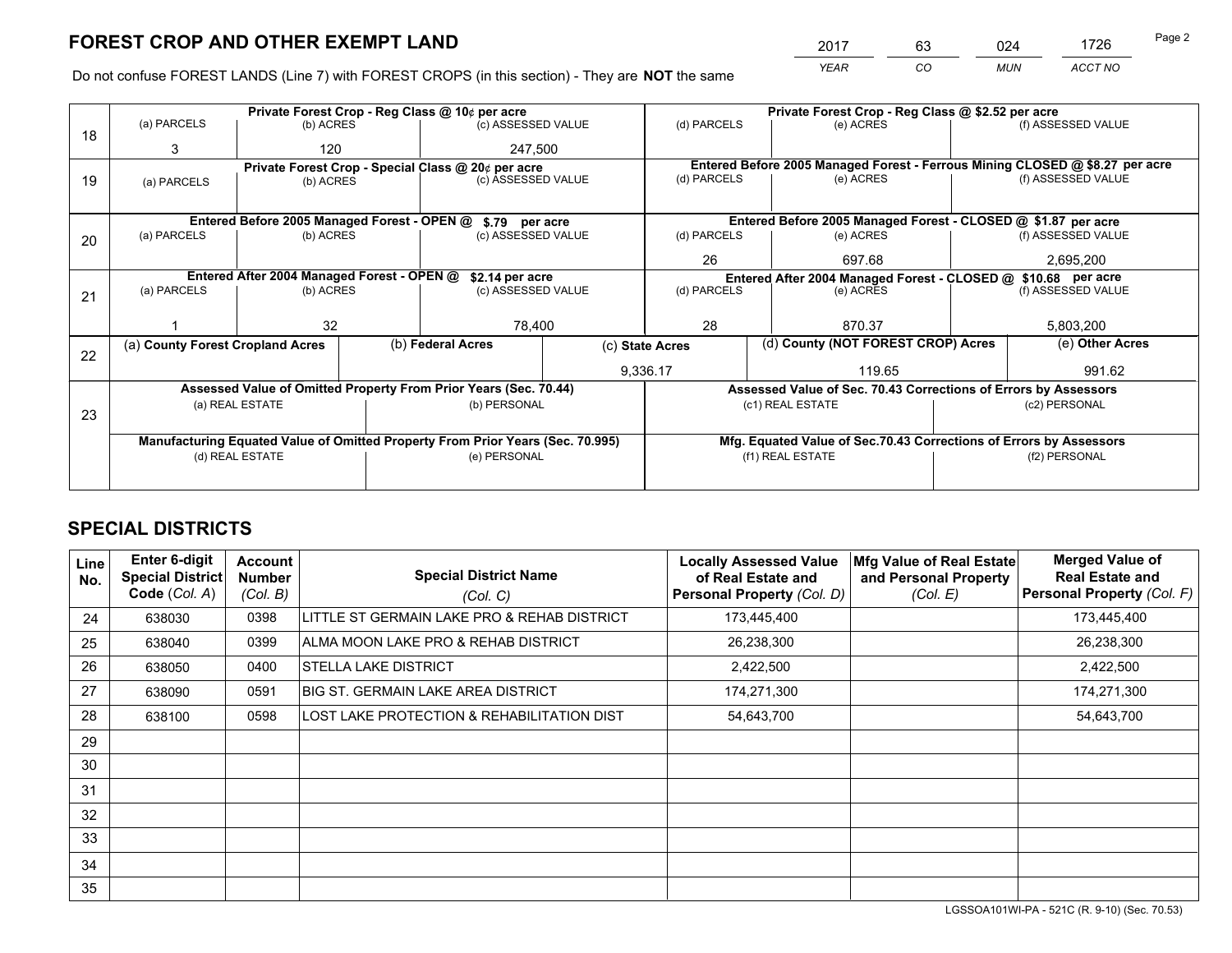|             | <b>SCHOOL DISTRICTS</b>                                         |                               |                                         | 2017<br><b>YEAR</b>                                                               | 024<br>63<br>CO<br><b>MUN</b>                                 | 1726<br>ACCT NO                                                                       |
|-------------|-----------------------------------------------------------------|-------------------------------|-----------------------------------------|-----------------------------------------------------------------------------------|---------------------------------------------------------------|---------------------------------------------------------------------------------------|
| Line<br>No. | <b>Enter 6-digit</b><br><b>School District</b><br>Code (Col. A) | Account<br>Number<br>(Col. B) | <b>School District Name</b><br>(Col, C) | <b>Locally Assessed Value</b><br>of Real Estate and<br>Personal Property (Col. D) | Mfg Value of Real Estate<br>and Personal Property<br>(Col. E) | <b>Merged Value of</b><br><b>Real Estate and</b><br><b>Personal Property (Col. F)</b> |
|             | A. SCHOOL DISTRICTS (K-8 and K-12)                              |                               |                                         |                                                                                   |                                                               |                                                                                       |
| 36          | 631526                                                          | 0372                          | SCH D OF NORTHLAND PINES (EAGLE RIVER)  | 679,490,800                                                                       |                                                               | 679,490,800                                                                           |
| 37          |                                                                 |                               |                                         |                                                                                   |                                                               |                                                                                       |
| 38          |                                                                 |                               |                                         |                                                                                   |                                                               |                                                                                       |
| $\sim$      |                                                                 |                               |                                         |                                                                                   |                                                               |                                                                                       |

| 36 | 631526                                          | 0372 | SCH D OF NORTHLAND PINES (EAGLE RIVER)                  | 679,490,800 | 679,490,800 |  |  |  |
|----|-------------------------------------------------|------|---------------------------------------------------------|-------------|-------------|--|--|--|
| 37 |                                                 |      |                                                         |             |             |  |  |  |
| 38 |                                                 |      |                                                         |             |             |  |  |  |
| 39 |                                                 |      |                                                         |             |             |  |  |  |
| 40 |                                                 |      |                                                         |             |             |  |  |  |
| 41 |                                                 |      |                                                         |             |             |  |  |  |
| 42 |                                                 |      |                                                         |             |             |  |  |  |
| 43 |                                                 |      |                                                         |             |             |  |  |  |
| 44 |                                                 |      |                                                         |             |             |  |  |  |
| 45 |                                                 |      |                                                         |             |             |  |  |  |
| 46 |                                                 |      |                                                         |             |             |  |  |  |
| 47 |                                                 |      |                                                         |             |             |  |  |  |
| 48 |                                                 |      |                                                         |             |             |  |  |  |
| 49 |                                                 |      |                                                         |             |             |  |  |  |
| 50 |                                                 |      | TOTAL ASSESSED VALUE OF SCHOOL DISTRICTS (K-8 and K-12) | 679,490,800 | 679,490,800 |  |  |  |
|    | <b>B.</b><br><b>UNION HIGH SCHOOL DISTRICTS</b> |      |                                                         |             |             |  |  |  |
| 51 |                                                 |      |                                                         |             |             |  |  |  |
| 52 |                                                 |      |                                                         |             |             |  |  |  |
| 53 |                                                 |      |                                                         |             |             |  |  |  |
| 54 |                                                 |      |                                                         |             |             |  |  |  |
| 55 |                                                 |      | TOTAL ASSESSED VALUE OF UNION HIGH SCHOOLS              |             |             |  |  |  |
|    | TECHNICAL COLLEGE DISTRICTS<br>$C_{1}$          |      |                                                         |             |             |  |  |  |
| 56 | 001600                                          | 0015 | NICOLET TECHNICAL COLLEGE<br><b>RHIN</b>                | 679,490,800 | 679,490,800 |  |  |  |
| 57 |                                                 |      |                                                         |             |             |  |  |  |
| 58 |                                                 |      |                                                         |             |             |  |  |  |
| 59 |                                                 |      | TOTAL ASSESSED VALUE OF TECHNICAL COLLEGES              | 679,490,800 | 679,490,800 |  |  |  |

# *I hereby certify, to the best of my knowledge and belief, this form is complete and correct.*

| Print name of preparer | Title                    |                | Date (MM / DD / CCYY) |  |
|------------------------|--------------------------|----------------|-----------------------|--|
|                        |                          |                |                       |  |
| Signature of preparer  | Contact Telephone Number | E-mail address |                       |  |
|                        | $\sim$                   |                |                       |  |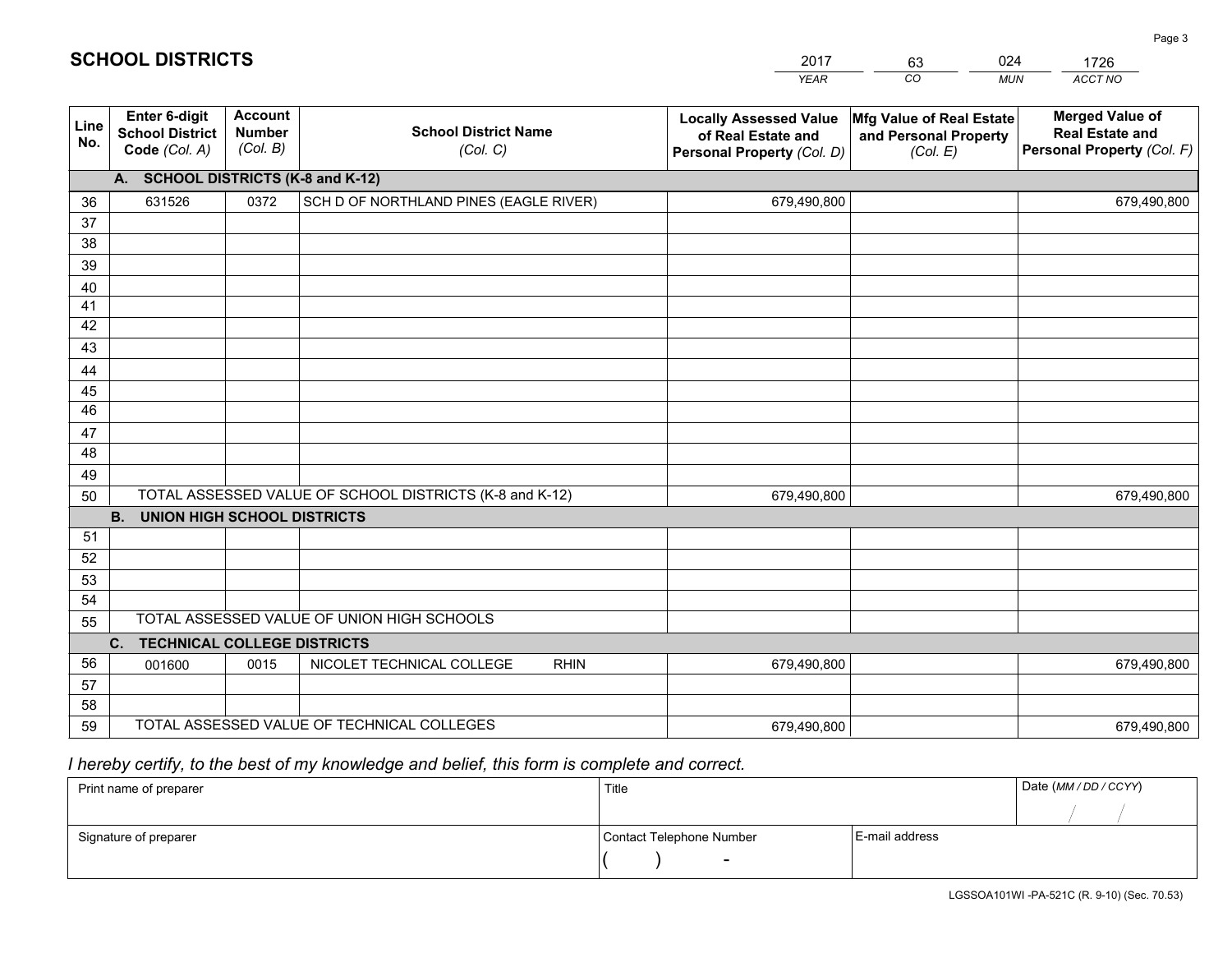## **HIGHLIGHTS**

- 1. Complete the Statement of Assessment after the Board of Review. Reflect any changes made there.
- 2. Use black ink to complete.
- 3. Line 16 must equal Line 50, Col D.
- 4. Line 55 must equal the total of K-8 schools listed on lines 36-49. Do not include K-12 schools in this comparision.
- 5. Line 59, Col. D must equal Line 16.
- 6. Special District, School District and Technical College District values must include both real estate and personal property. Examples of Special districts are: town sanitary districts, public inland lake protection and rehabilitation districts, and metropolitan sewerage districts.
- 7. DO NOT INCLUDE Manufacturing property values.DOR will print these values on the final SOA.

THOMAS MARTENS

TOWN OF SAINT GERMAIN

TOWN OF SAINT GERMAIN *THOMAS MARTENS* 

PO BOX 7

 $\overline{Q}$  $\overline{5}$ 

BOX 7

ST GERMAIN, WI 54558 - 0007

GERMAIN, WI 54558 - 0007

 8. Accuracy of this form is very important. The values reported directly affect the equalized value DOR calculates for school and special districts.

### **Page 1:**

 If not prefilled, enter the tax year,county and municipal code,municipal type, municipal name and county name on the top of form.

Check the Amended box, if filing an amended / corrected SOA.

 Report the parcel count, acres and assessed value of taxable general property, total parcel count, (real and personal), total acres, and values from final figures set by the Board of Review.

- A. Real Estate land and improvements (buildings, etc.) is reported on lines 1 8, total line 9.
- B. Personal Property is reported on lines 11 14, Column D, total line 15.
- C. To complete this report, use the computer produced summary of the assessment roll that shows these amounts.
- D. Use whole numbers only.
- E. Add each line across and each column down to verify entries.

## **Page 2:**

- A. Report Special Items (not subject to general property tax).
- 1. Private Forest Croplands and Managed Forest Lands are reported on lines 18,19, 20 and 21. Be sure to report assessed values **NOT** taxes.
- 2. You should have copies of the orders of entry, orders of withdrawal, etc., to update your assessment roll.
	- 3. Show hundredths of acres (e.g. 39.75).
- 4. Tax exempt lands are reported on line 22.
- 5. Omitted property and sec. 70.43, Wis. Stats., corrections of errors by assessor are reported on line 23. Report real estate and personal property separately. These should be for **prior years**, not something found on the current assessment roll after the board of review.
- B. Special District (Lines 24-35) Include the value of both real and personal property.

 The Department of Revenue (DOR) preprints much of the information regarding names and codes for schools, special districts,etc. If a district is not listed, enter the name and value only, DOR will enter the proper code.

# **Page 3 School Districts:**

Include the value of both real and personal property.

Report School District (regular, elementary, union high school, and technical college).

- 1. Regular (K-12) and Elementary (K-8) school values are reported on lines 36-49, total on line 50.
- 2. Union High School (UHS) (use only if elementary schools are listed on lines 36-49) are reported on lines 51-54. UHS total value (line 55) must equal to the total **elementary school** values reported on lines 36-49. Do notinclude K-12 schools in this comparison.
- 3. Technical College values are reported on lines 56-58, total on line 59.
- 4. Use the computer summary that shows these amounts to complete this report.

#### **This form is due the second Monday in June. File this report only after your Board of Review is complete.**

 *If you have questions: Return forms to:*

 Email: lgs@wisconsin.gov Wisconsin Department of RevenueCall:  $(608)$  266-2569 or  $(608)$  264-6892 Fax number: (608) 264-6887 PO Box 8971

Local Government Services Section 6-97 Madison WI 53708-8971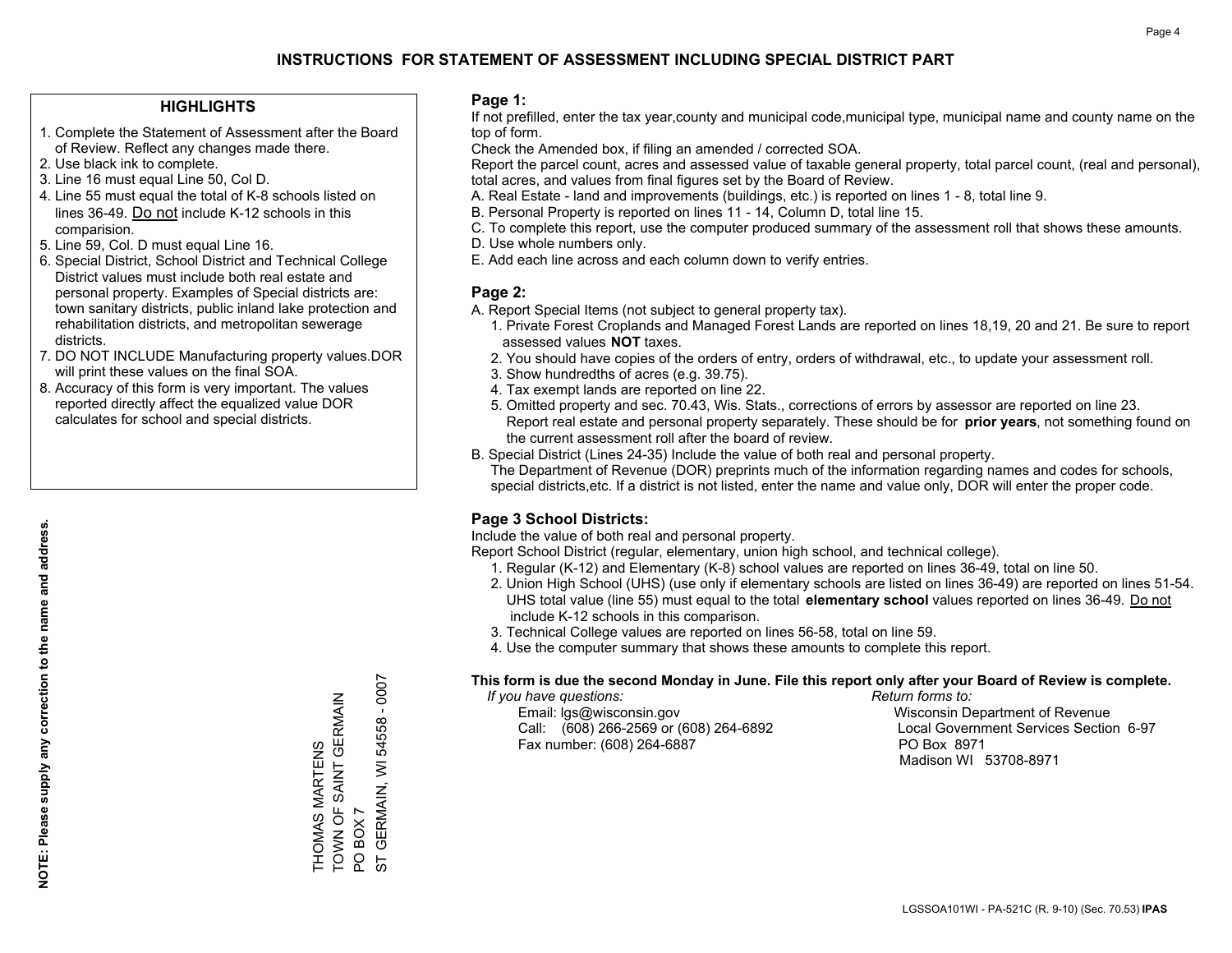**FINAL - EQUATED**

**STATEMENT OF ASSESSMENT FOR 2017** 

| 63 | 026 | 1727    |
|----|-----|---------|
| cо | MUN | ACCT NO |

|             | <b>FOR</b>                                                                                                                                                                                   | <b>TOWN OF</b><br>OF                                         | <b>WASHINGTON</b>        |                                                          | <b>VILAS COUNTY</b>       |                         |                      | WHEN COMPLETING THIS DOCUMENT<br>DO NOT WRITE OVER X's OR IN SHADED AREAS |  |
|-------------|----------------------------------------------------------------------------------------------------------------------------------------------------------------------------------------------|--------------------------------------------------------------|--------------------------|----------------------------------------------------------|---------------------------|-------------------------|----------------------|---------------------------------------------------------------------------|--|
|             |                                                                                                                                                                                              | Town - Village - City                                        | <b>Municipality Name</b> |                                                          | <b>County Name</b>        |                         |                      |                                                                           |  |
|             |                                                                                                                                                                                              | <b>REAL ESTATE</b>                                           |                          | PARCEL COUNT                                             | NO. OF ACRES              | <b>VALUE OF</b>         | <b>VALUE OF</b>      | TOTAL VALUE OF LAND                                                       |  |
| Line<br>No. | (See Lines 18 - 22 for<br>other Real Estate)                                                                                                                                                 |                                                              |                          | <b>WHOLE</b><br>TOTAL LAND   IMPROVEMENTS   NUMBERS ONLY | <b>LAND</b>               | <b>IMPROVEMENTS</b>     | AND IMPROVEMENTS     |                                                                           |  |
|             |                                                                                                                                                                                              |                                                              | Col. A                   | Col. B                                                   | Col. C                    | Col. D                  | Col. E               | Col. F                                                                    |  |
|             |                                                                                                                                                                                              | <b>RESIDENTIAL - Class 1</b>                                 | 2,623                    | 2,026                                                    | 4,034                     | 241,004,400             | 224,318,800          | 465,323,200                                                               |  |
| 2           | <b>COMMERCIAL - Class 2</b>                                                                                                                                                                  |                                                              | 34                       | 34                                                       | 147                       | 5,723,000               | 8,567,200            | 14,290,200                                                                |  |
| 3           |                                                                                                                                                                                              | <b>MANUFACTURING - Class 3</b>                               | 0                        | 0                                                        | $\Omega$                  | 0                       |                      | $\mathbf{0}$<br>0                                                         |  |
| 4           |                                                                                                                                                                                              | <b>AGRICULTURAL - Class 4</b>                                | 47                       |                                                          | 1,042                     | 159,900                 |                      | 159,900                                                                   |  |
| 5           |                                                                                                                                                                                              | <b>UNDEVELOPED - Class 5</b>                                 | 134                      |                                                          | 1,514                     | 611,000                 |                      | 611,000                                                                   |  |
| 6           |                                                                                                                                                                                              | AGRICULTURAL FOREST - Class 5m                               | 27                       |                                                          | 505                       | 762,600                 |                      | 762,600                                                                   |  |
| 7           |                                                                                                                                                                                              | FOREST LANDS - Class 6                                       | 241                      |                                                          | 5,090                     | 11,852,200              |                      | 11,852,200                                                                |  |
| 8           |                                                                                                                                                                                              | OTHER - Class 7                                              | $\Omega$                 | $\Omega$                                                 | $\Omega$                  | $\Omega$                |                      | $\Omega$<br>$\Omega$                                                      |  |
| 9           |                                                                                                                                                                                              | TOTAL - ALL COLUMNS                                          | 3,106                    | 2,060                                                    | 12,332                    | 260,113,100             | 232,886,000          | 492,999,100                                                               |  |
| 10          |                                                                                                                                                                                              | NUMBER OF PERSONAL PROPERTY ACCOUNTS IN ROLL                 |                          |                                                          | 77                        | <b>LOCALLY ASSESSED</b> | <b>MANUFACTURING</b> | <b>MERGED</b>                                                             |  |
| 11          |                                                                                                                                                                                              | BOATS AND OTHER WATERCRAFT NOT EXEMPT - Code 1               |                          |                                                          |                           | 150,000                 |                      | 150,000<br>$\Omega$                                                       |  |
| 12          |                                                                                                                                                                                              | MACHINERY, TOOLS AND PATTERNS - Code 2                       |                          |                                                          |                           | 195,600                 |                      | 195,600<br>$\Omega$                                                       |  |
| 13          |                                                                                                                                                                                              | FURNITURE, FIXTURES AND EQUIPMENT - Code 3                   |                          |                                                          |                           | 282,200                 |                      | $\Omega$<br>282,200                                                       |  |
| 14          |                                                                                                                                                                                              | ALL OTHER PERSONAL PROPERTY NOT EXEMPT - Codes 4A, 4B, 4C    |                          |                                                          |                           | 1,314,800               |                      | 0<br>1,314,800                                                            |  |
| 15          |                                                                                                                                                                                              | TOTAL OF PERSONAL PROPERTY NOT EXEMPT (Total of Lines 11-14) |                          |                                                          |                           | 1,942,600               |                      | 1,942,600<br>$\Omega$                                                     |  |
| 16          | AGGREGATE ASSESSED VALUE OF ALL PROPERTY SUBJECT TO THE GENERAL PROPERTY TAX (Total of Lines 9F and 15F)<br>MUST EQUAL TOTAL VALUE OF THE SCHOOL DISTRICTS (K-12 PLUS K-8) - Line 50, Col. F |                                                              |                          |                                                          |                           |                         |                      |                                                                           |  |
| 17          |                                                                                                                                                                                              | <b>BOARD OF REVIEW</b>                                       |                          |                                                          | Name of Assessor          |                         |                      | Telephone #                                                               |  |
|             |                                                                                                                                                                                              | DATE OF FINAL ADJOURNMENT                                    | 08/02/2017               |                                                          | <b>HOFFMAN APPRAISALS</b> |                         | (715) 536-6236       |                                                                           |  |

REMARKS

The Assessment Ratio to be used in calculating the estimated Fair Market Value on tax bills for this tax district is .97036661

This ratio should be used to convert assessed values to "Calculate Equalized Values" in Step 1 of the Lottery and Gaming Credit Calculations.<br>This ratio should be used in the "Computation of Tax Equivalent" schedule of the Commission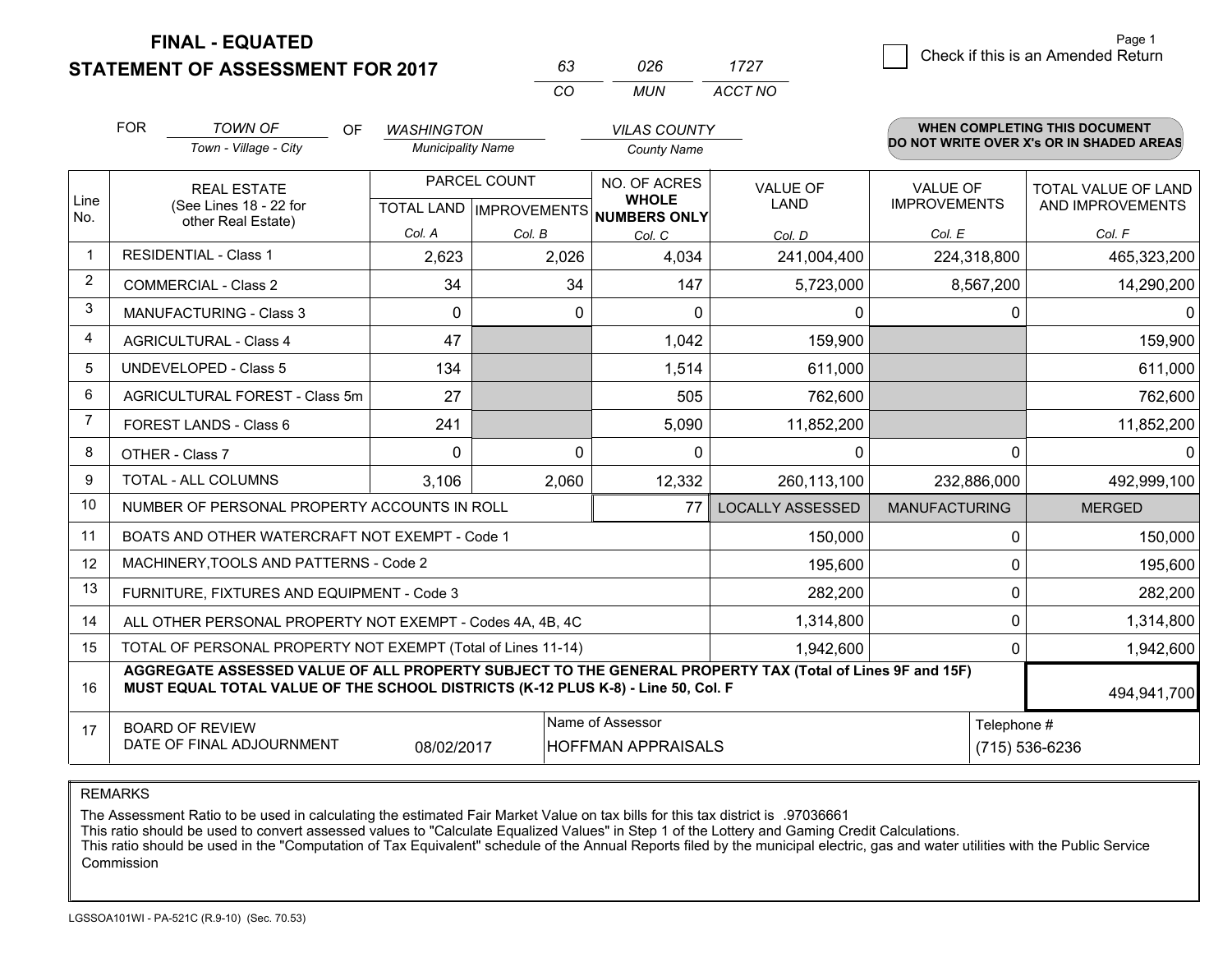*YEAR CO MUN ACCT NO* <sup>2017</sup> <sup>63</sup> <sup>026</sup> <sup>1727</sup> Page 2

Do not confuse FOREST LANDS (Line 7) with FOREST CROPS (in this section) - They are **NOT** the same

|    |                                                                                |                 |  | Private Forest Crop - Reg Class @ 10¢ per acre                   |        | Private Forest Crop - Reg Class @ \$2.52 per acre |                                    |                                                                              |               |                    |  |
|----|--------------------------------------------------------------------------------|-----------------|--|------------------------------------------------------------------|--------|---------------------------------------------------|------------------------------------|------------------------------------------------------------------------------|---------------|--------------------|--|
| 18 | (a) PARCELS                                                                    | (b) ACRES       |  | (c) ASSESSED VALUE                                               |        | (d) PARCELS                                       |                                    | (e) ACRES                                                                    |               | (f) ASSESSED VALUE |  |
|    |                                                                                |                 |  |                                                                  |        |                                                   |                                    | 282                                                                          |               | 631,000            |  |
|    | Private Forest Crop - Special Class @ 20¢ per acre                             |                 |  |                                                                  |        |                                                   |                                    | Entered Before 2005 Managed Forest - Ferrous Mining CLOSED @ \$8.27 per acre |               |                    |  |
| 19 | (b) ACRES<br>(a) PARCELS                                                       |                 |  | (c) ASSESSED VALUE                                               |        | (d) PARCELS                                       |                                    | (e) ACRES                                                                    |               | (f) ASSESSED VALUE |  |
|    |                                                                                |                 |  |                                                                  |        |                                                   |                                    |                                                                              |               |                    |  |
|    |                                                                                |                 |  | Entered Before 2005 Managed Forest - OPEN @ \$.79 per acre       |        |                                                   |                                    | Entered Before 2005 Managed Forest - CLOSED @ \$1.87 per acre                |               |                    |  |
| 20 | (a) PARCELS                                                                    | (b) ACRES       |  | (c) ASSESSED VALUE                                               |        | (d) PARCELS                                       |                                    | (e) ACRES                                                                    |               | (f) ASSESSED VALUE |  |
|    |                                                                                | 74              |  | 222,000                                                          |        | 19                                                |                                    | 507.29                                                                       |               | 2,499,300          |  |
|    | Entered After 2004 Managed Forest - OPEN @<br>\$2.14 per acre                  |                 |  |                                                                  |        |                                                   |                                    | Entered After 2004 Managed Forest - CLOSED @ \$10.68 per acre                |               |                    |  |
| 21 | (a) PARCELS                                                                    | (b) ACRES       |  | (c) ASSESSED VALUE                                               |        | (d) PARCELS                                       |                                    | (e) ACRES                                                                    |               | (f) ASSESSED VALUE |  |
|    |                                                                                |                 |  |                                                                  |        |                                                   |                                    |                                                                              |               |                    |  |
|    | 9                                                                              | 268.13          |  | 2,194,100                                                        |        | 9<br>277.53                                       |                                    |                                                                              | 711,100       |                    |  |
|    | (a) County Forest Cropland Acres                                               |                 |  | (b) Federal Acres                                                |        | (c) State Acres                                   | (d) County (NOT FOREST CROP) Acres |                                                                              |               | (e) Other Acres    |  |
| 22 | 74.48                                                                          |                 |  | 9.210.99                                                         | 498.23 |                                                   |                                    | 44.3                                                                         |               | 1,468.52           |  |
|    |                                                                                |                 |  | Assessed Value of Omitted Property From Prior Years (Sec. 70.44) |        |                                                   |                                    | Assessed Value of Sec. 70.43 Corrections of Errors by Assessors              |               |                    |  |
|    |                                                                                | (a) REAL ESTATE |  | (b) PERSONAL                                                     |        |                                                   |                                    | (c1) REAL ESTATE                                                             |               | (c2) PERSONAL      |  |
| 23 |                                                                                |                 |  |                                                                  |        |                                                   |                                    |                                                                              |               |                    |  |
|    | Manufacturing Equated Value of Omitted Property From Prior Years (Sec. 70.995) |                 |  |                                                                  |        |                                                   |                                    | Mfg. Equated Value of Sec.70.43 Corrections of Errors by Assessors           |               |                    |  |
|    |                                                                                | (d) REAL ESTATE |  | (e) PERSONAL                                                     |        | (f1) REAL ESTATE                                  |                                    |                                                                              | (f2) PERSONAL |                    |  |
|    |                                                                                |                 |  |                                                                  |        |                                                   |                                    |                                                                              |               |                    |  |

# **SPECIAL DISTRICTS**

| Line<br>No. | Enter 6-digit<br><b>Account</b><br><b>Special District Name</b><br>Special District<br><b>Number</b><br>Code (Col. A) |          | <b>Locally Assessed Value</b><br>Mfg Value of Real Estate<br>of Real Estate and<br>and Personal Property |                            | <b>Merged Value of</b><br><b>Real Estate and</b><br>Personal Property (Col. F) |  |
|-------------|-----------------------------------------------------------------------------------------------------------------------|----------|----------------------------------------------------------------------------------------------------------|----------------------------|--------------------------------------------------------------------------------|--|
|             |                                                                                                                       | (Col. B) | (Col. C)                                                                                                 | Personal Property (Col. D) | (Col. E)                                                                       |  |
| 24          |                                                                                                                       |          |                                                                                                          |                            |                                                                                |  |
| 25          |                                                                                                                       |          |                                                                                                          |                            |                                                                                |  |
| 26          |                                                                                                                       |          |                                                                                                          |                            |                                                                                |  |
| 27          |                                                                                                                       |          |                                                                                                          |                            |                                                                                |  |
| 28          |                                                                                                                       |          |                                                                                                          |                            |                                                                                |  |
| 29          |                                                                                                                       |          |                                                                                                          |                            |                                                                                |  |
| 30          |                                                                                                                       |          |                                                                                                          |                            |                                                                                |  |
| 31          |                                                                                                                       |          |                                                                                                          |                            |                                                                                |  |
| 32          |                                                                                                                       |          |                                                                                                          |                            |                                                                                |  |
| 33          |                                                                                                                       |          |                                                                                                          |                            |                                                                                |  |
| 34          |                                                                                                                       |          |                                                                                                          |                            |                                                                                |  |
| 35          |                                                                                                                       |          |                                                                                                          |                            |                                                                                |  |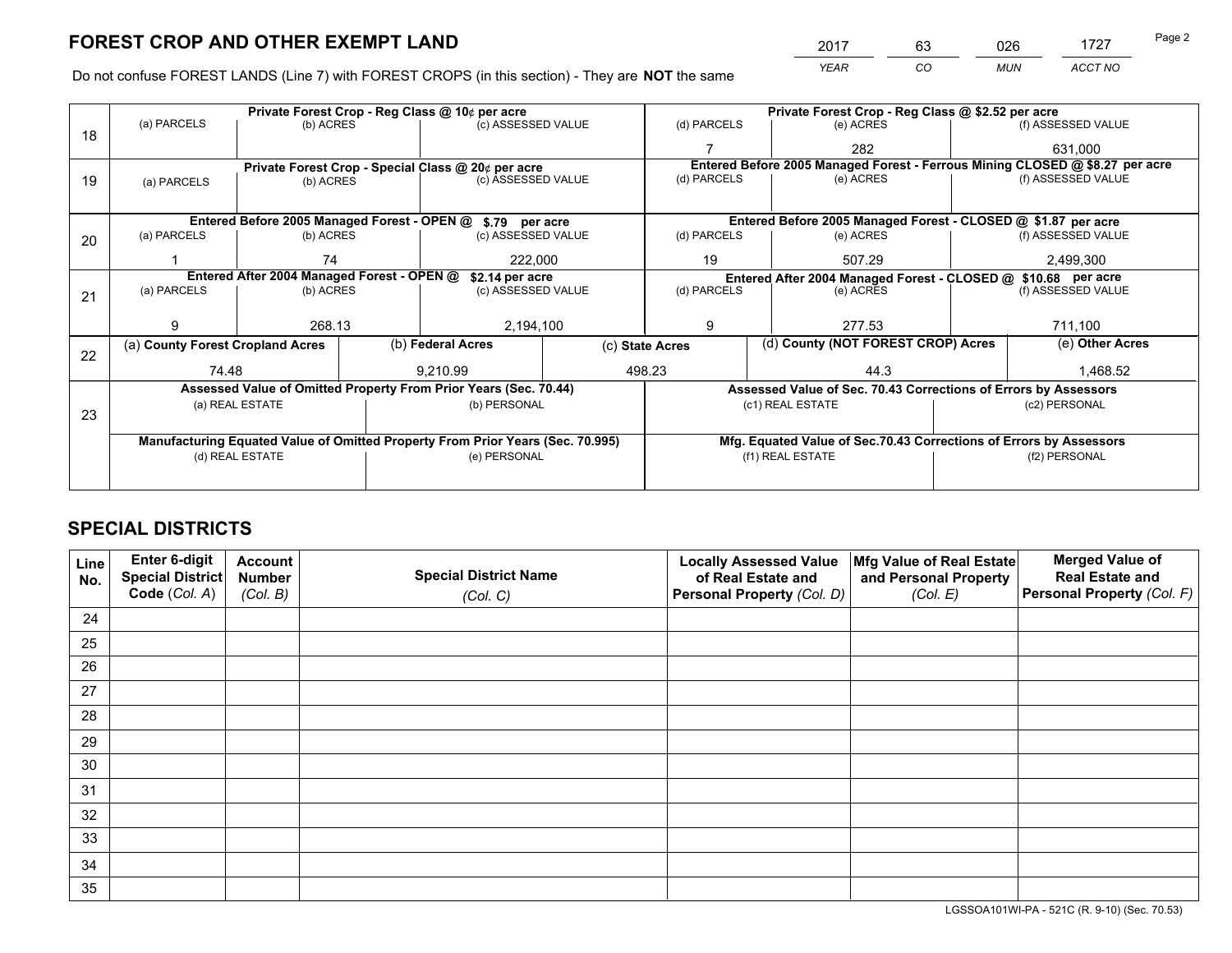|             | <b>SCHOOL DISTRICTS</b>                                         |                                      |                                         | 2017<br><b>YEAR</b>                                                               | 026<br>63<br>CO<br><b>MUN</b>                                 | 1727<br>ACCT NO                                                                       |
|-------------|-----------------------------------------------------------------|--------------------------------------|-----------------------------------------|-----------------------------------------------------------------------------------|---------------------------------------------------------------|---------------------------------------------------------------------------------------|
| Line<br>No. | <b>Enter 6-digit</b><br><b>School District</b><br>Code (Col. A) | Account<br><b>Number</b><br>(Col. B) | <b>School District Name</b><br>(Col. C) | <b>Locally Assessed Value</b><br>of Real Estate and<br>Personal Property (Col. D) | Mfg Value of Real Estate<br>and Personal Property<br>(Col. E) | <b>Merged Value of</b><br><b>Real Estate and</b><br><b>Personal Property (Col. F)</b> |
|             | А.                                                              |                                      | <b>SCHOOL DISTRICTS (K-8 and K-12)</b>  |                                                                                   |                                                               |                                                                                       |
| 36          | 631526                                                          | 0372                                 | SCH D OF NORTHLAND PINES (EAGLE RIVER)  | 494,941,700                                                                       |                                                               | 494,941,700                                                                           |
| 37          |                                                                 |                                      |                                         |                                                                                   |                                                               |                                                                                       |
| 38          |                                                                 |                                      |                                         |                                                                                   |                                                               |                                                                                       |
| 39          |                                                                 |                                      |                                         |                                                                                   |                                                               |                                                                                       |
| 40          |                                                                 |                                      |                                         |                                                                                   |                                                               |                                                                                       |

| 39 |                                                                          |      |                                                         |             |             |  |             |  |  |  |  |  |
|----|--------------------------------------------------------------------------|------|---------------------------------------------------------|-------------|-------------|--|-------------|--|--|--|--|--|
| 40 |                                                                          |      |                                                         |             |             |  |             |  |  |  |  |  |
| 41 |                                                                          |      |                                                         |             |             |  |             |  |  |  |  |  |
| 42 |                                                                          |      |                                                         |             |             |  |             |  |  |  |  |  |
| 43 |                                                                          |      |                                                         |             |             |  |             |  |  |  |  |  |
| 44 |                                                                          |      |                                                         |             |             |  |             |  |  |  |  |  |
| 45 |                                                                          |      |                                                         |             |             |  |             |  |  |  |  |  |
| 46 |                                                                          |      |                                                         |             |             |  |             |  |  |  |  |  |
| 47 |                                                                          |      |                                                         |             |             |  |             |  |  |  |  |  |
| 48 |                                                                          |      |                                                         |             |             |  |             |  |  |  |  |  |
| 49 |                                                                          |      |                                                         |             |             |  |             |  |  |  |  |  |
| 50 |                                                                          |      | TOTAL ASSESSED VALUE OF SCHOOL DISTRICTS (K-8 and K-12) |             | 494,941,700 |  | 494,941,700 |  |  |  |  |  |
|    | <b>UNION HIGH SCHOOL DISTRICTS</b><br><b>B.</b>                          |      |                                                         |             |             |  |             |  |  |  |  |  |
| 51 |                                                                          |      |                                                         |             |             |  |             |  |  |  |  |  |
| 52 |                                                                          |      |                                                         |             |             |  |             |  |  |  |  |  |
| 53 |                                                                          |      |                                                         |             |             |  |             |  |  |  |  |  |
| 54 |                                                                          |      |                                                         |             |             |  |             |  |  |  |  |  |
| 55 | TOTAL ASSESSED VALUE OF UNION HIGH SCHOOLS                               |      |                                                         |             |             |  |             |  |  |  |  |  |
|    | TECHNICAL COLLEGE DISTRICTS<br>$C_{1}$                                   |      |                                                         |             |             |  |             |  |  |  |  |  |
| 56 | 001600                                                                   | 0015 | NICOLET TECHNICAL COLLEGE                               | <b>RHIN</b> | 494,941,700 |  | 494,941,700 |  |  |  |  |  |
| 57 |                                                                          |      |                                                         |             |             |  |             |  |  |  |  |  |
| 58 |                                                                          |      |                                                         |             |             |  |             |  |  |  |  |  |
| 59 | TOTAL ASSESSED VALUE OF TECHNICAL COLLEGES<br>494,941,700<br>494,941,700 |      |                                                         |             |             |  |             |  |  |  |  |  |

# *I hereby certify, to the best of my knowledge and belief, this form is complete and correct.*

| Print name of preparer | Title                    |                | Date (MM / DD / CCYY) |
|------------------------|--------------------------|----------------|-----------------------|
|                        |                          |                |                       |
| Signature of preparer  | Contact Telephone Number | E-mail address |                       |
|                        | $\overline{\phantom{0}}$ |                |                       |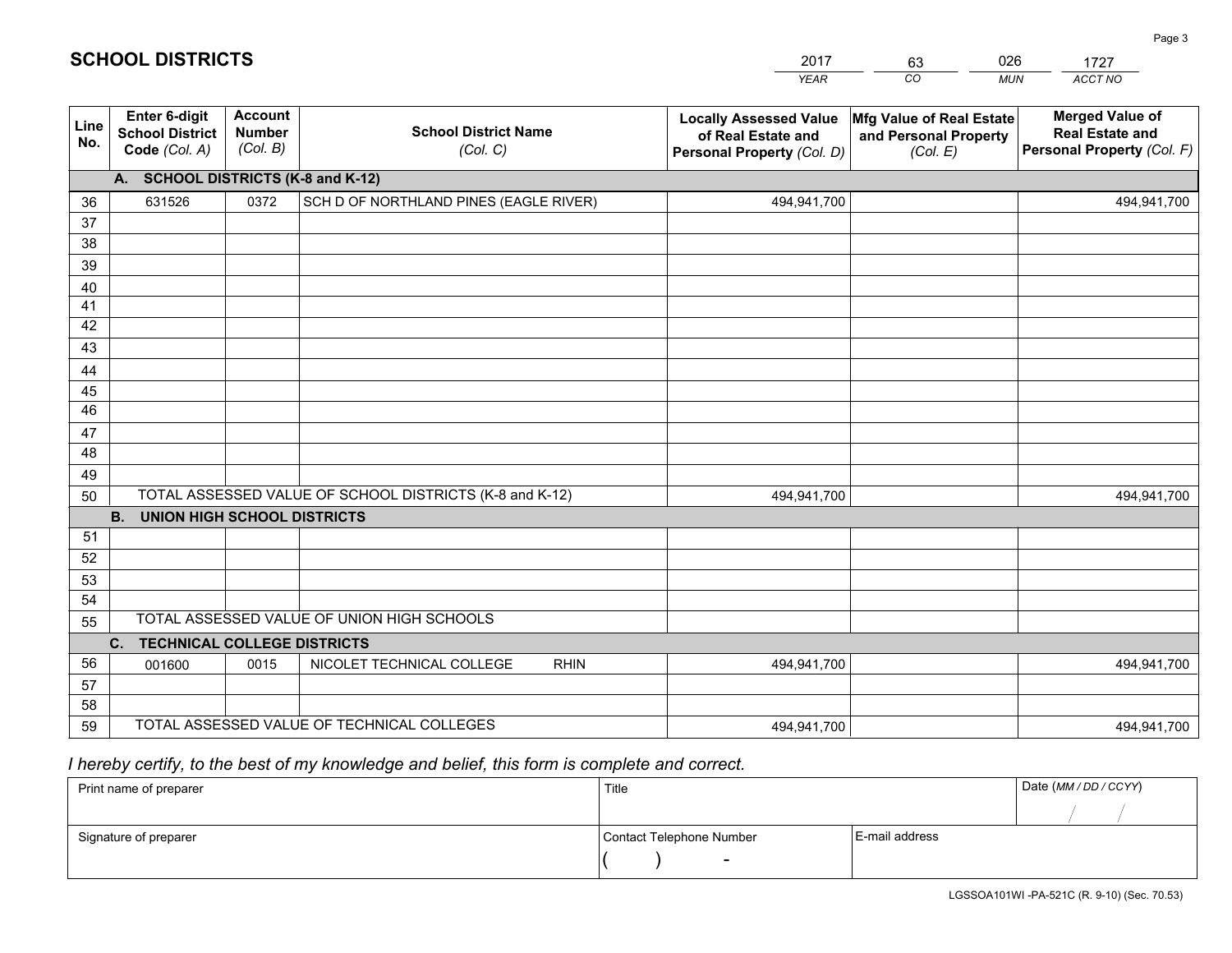## **HIGHLIGHTS**

- 1. Complete the Statement of Assessment after the Board of Review. Reflect any changes made there.
- 2. Use black ink to complete.
- 3. Line 16 must equal Line 50, Col D.
- 4. Line 55 must equal the total of K-8 schools listed on lines 36-49. Do not include K-12 schools in this comparision.
- 5. Line 59, Col. D must equal Line 16.
- 6. Special District, School District and Technical College District values must include both real estate and personal property. Examples of Special districts are: town sanitary districts, public inland lake protection and rehabilitation districts, and metropolitan sewerage districts.
- 7. DO NOT INCLUDE Manufacturing property values.DOR will print these values on the final SOA.
- 8. Accuracy of this form is very important. The values reported directly affect the equalized value DOR calculates for school and special districts.

### **Page 1:**

 If not prefilled, enter the tax year,county and municipal code,municipal type, municipal name and county name on the top of form.

Check the Amended box, if filing an amended / corrected SOA.

 Report the parcel count, acres and assessed value of taxable general property, total parcel count, (real and personal), total acres, and values from final figures set by the Board of Review.

- A. Real Estate land and improvements (buildings, etc.) is reported on lines 1 8, total line 9.
- B. Personal Property is reported on lines 11 14, Column D, total line 15.
- C. To complete this report, use the computer produced summary of the assessment roll that shows these amounts.
- D. Use whole numbers only.
- E. Add each line across and each column down to verify entries.

### **Page 2:**

- A. Report Special Items (not subject to general property tax).
- 1. Private Forest Croplands and Managed Forest Lands are reported on lines 18,19, 20 and 21. Be sure to report assessed values **NOT** taxes.
- 2. You should have copies of the orders of entry, orders of withdrawal, etc., to update your assessment roll.
	- 3. Show hundredths of acres (e.g. 39.75).
- 4. Tax exempt lands are reported on line 22.
- 5. Omitted property and sec. 70.43, Wis. Stats., corrections of errors by assessor are reported on line 23. Report real estate and personal property separately. These should be for **prior years**, not something found on the current assessment roll after the board of review.
- B. Special District (Lines 24-35) Include the value of both real and personal property.
- The Department of Revenue (DOR) preprints much of the information regarding names and codes for schools, special districts,etc. If a district is not listed, enter the name and value only, DOR will enter the proper code.

# **Page 3 School Districts:**

Include the value of both real and personal property.

Report School District (regular, elementary, union high school, and technical college).

- 1. Regular (K-12) and Elementary (K-8) school values are reported on lines 36-49, total on line 50.
- 2. Union High School (UHS) (use only if elementary schools are listed on lines 36-49) are reported on lines 51-54. UHS total value (line 55) must equal to the total **elementary school** values reported on lines 36-49. Do notinclude K-12 schools in this comparison.
- 3. Technical College values are reported on lines 56-58, total on line 59.
- 4. Use the computer summary that shows these amounts to complete this report.

#### **This form is due the second Monday in June. File this report only after your Board of Review is complete.**

 *If you have questions: Return forms to:*

 Email: lgs@wisconsin.gov Wisconsin Department of RevenueCall:  $(608)$  266-2569 or  $(608)$  264-6892 Fax number: (608) 264-6887 PO Box 8971

Local Government Services Section 6-97 Madison WI 53708-8971

EAGLE RIVER, WI 54521 - 8845 MICHELE SANBORN<br>TOWN OF WASHINGTON<br>2160 PINEWOOD DR TOWN OF WASHINGTON EAGLE RIVER, WI 54521 2160 PINEWOOD DR MICHELE SANBORN

 $-8845$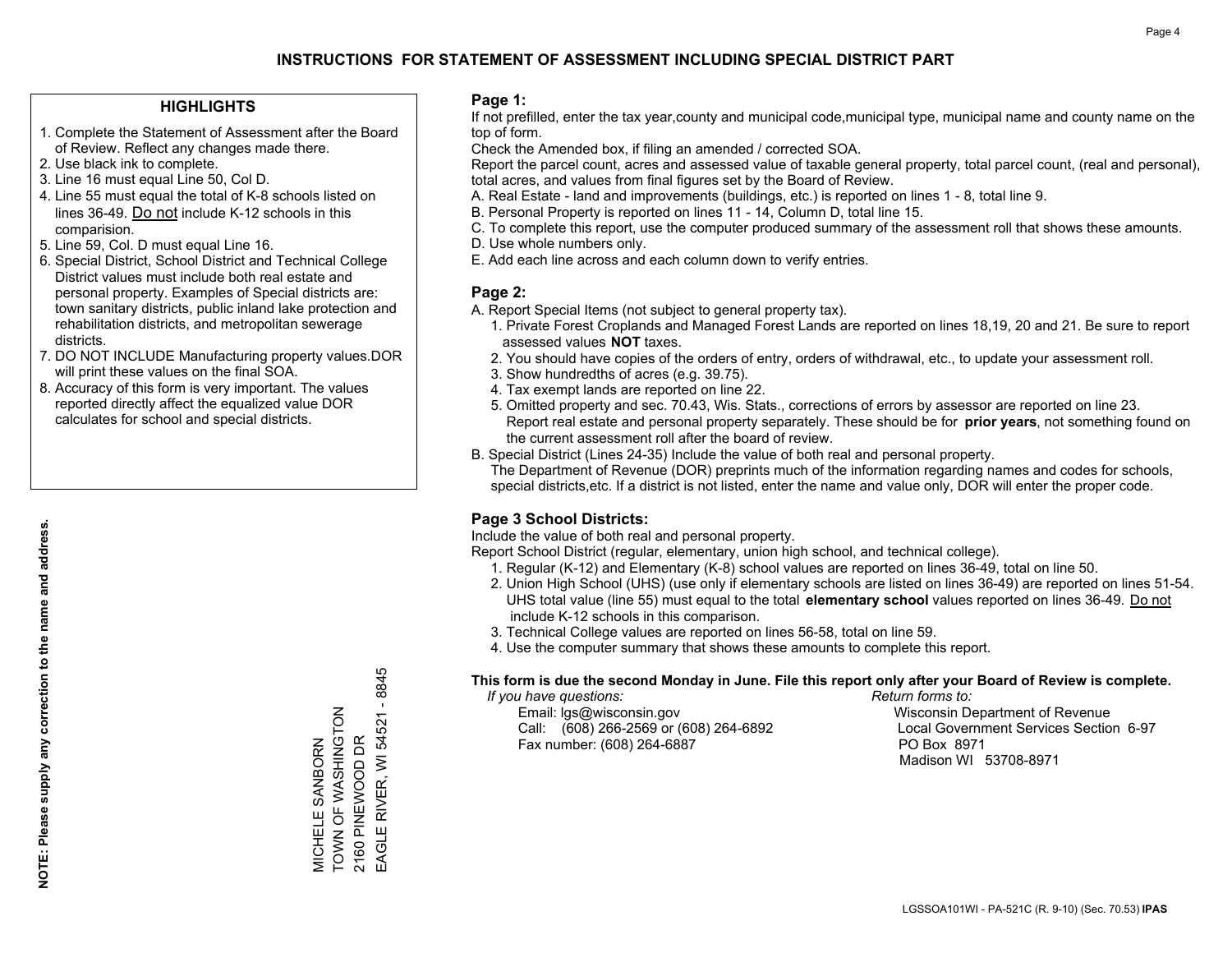**STATEMENT OF ASSESSMENT FOR 2017 FINAL - EQUATED**

 $\overline{\mathcal{B}}$  Check if this is an Amended Return Page 1

|                | <b>FOR</b>                                                         | <b>TOWN OF</b><br>OF<br>Town - Village - City                                                                                                                                                | <b>WINCHESTER</b><br><b>Municipality Name</b> |              | <b>VILAS COUNTY</b><br><b>County Name</b>                            |                                |                                        |              | <b>WHEN COMPLETING THIS DOCUMENT</b><br>DO NOT WRITE OVER X's OR IN SHADED AREAS |
|----------------|--------------------------------------------------------------------|----------------------------------------------------------------------------------------------------------------------------------------------------------------------------------------------|-----------------------------------------------|--------------|----------------------------------------------------------------------|--------------------------------|----------------------------------------|--------------|----------------------------------------------------------------------------------|
| Line<br>No.    | <b>REAL ESTATE</b><br>(See Lines 18 - 22 for<br>other Real Estate) |                                                                                                                                                                                              |                                               | PARCEL COUNT | NO. OF ACRES<br><b>WHOLE</b><br>TOTAL LAND IMPROVEMENTS NUMBERS ONLY | <b>VALUE OF</b><br><b>LAND</b> | <b>VALUE OF</b><br><b>IMPROVEMENTS</b> |              | <b>TOTAL VALUE OF LAND</b><br>AND IMPROVEMENTS                                   |
|                |                                                                    |                                                                                                                                                                                              | Col. A                                        | Col. B       | Col. C                                                               | Col. D                         | Col. E                                 |              | Col. F                                                                           |
| $\mathbf 1$    | RESIDENTIAL - Class 1                                              |                                                                                                                                                                                              | 1,630                                         | 928          | 6,408                                                                | 136,950,600                    | 119,997,900                            |              | 256,948,500                                                                      |
| $\overline{2}$ |                                                                    | <b>COMMERCIAL - Class 2</b>                                                                                                                                                                  | 18                                            | 12           | 49                                                                   | 709,500                        | 1,765,500                              |              | 2,475,000                                                                        |
| 3              |                                                                    | <b>MANUFACTURING - Class 3</b>                                                                                                                                                               | $\Omega$                                      | $\Omega$     | 0                                                                    | 0                              |                                        | $\mathbf{0}$ | 0                                                                                |
| 4              |                                                                    | <b>AGRICULTURAL - Class 4</b>                                                                                                                                                                | 0                                             |              | 0                                                                    | 0                              |                                        |              | $\mathbf{0}$                                                                     |
| 5              |                                                                    | <b>UNDEVELOPED - Class 5</b>                                                                                                                                                                 | $\Omega$                                      |              | 0                                                                    | 0                              |                                        |              | $\mathbf{0}$                                                                     |
| 6              |                                                                    | AGRICULTURAL FOREST - Class 5m                                                                                                                                                               | $\Omega$                                      |              | 0                                                                    | $\Omega$                       |                                        |              | $\Omega$                                                                         |
| 7              |                                                                    | FOREST LANDS - Class 6                                                                                                                                                                       | 196                                           |              | 9,379                                                                | 16,972,700                     |                                        |              | 16,972,700                                                                       |
| 8              | OTHER - Class 7                                                    |                                                                                                                                                                                              | $\Omega$                                      | $\mathbf 0$  | $\Omega$                                                             | 0                              |                                        | $\Omega$     | $\Omega$                                                                         |
| 9              |                                                                    | TOTAL - ALL COLUMNS                                                                                                                                                                          | 1,844                                         | 940          | 15,836                                                               | 154,632,800                    | 121,763,400                            |              | 276,396,200                                                                      |
| 10             |                                                                    | NUMBER OF PERSONAL PROPERTY ACCOUNTS IN ROLL                                                                                                                                                 |                                               |              | 12                                                                   | <b>LOCALLY ASSESSED</b>        | <b>MANUFACTURING</b>                   |              | <b>MERGED</b>                                                                    |
| 11             |                                                                    | BOATS AND OTHER WATERCRAFT NOT EXEMPT - Code 1                                                                                                                                               |                                               |              |                                                                      | 0                              |                                        | 0            | 0                                                                                |
| 12             |                                                                    | MACHINERY, TOOLS AND PATTERNS - Code 2                                                                                                                                                       |                                               |              |                                                                      | $\Omega$                       |                                        | $\Omega$     | $\Omega$                                                                         |
| 13             |                                                                    | FURNITURE, FIXTURES AND EQUIPMENT - Code 3                                                                                                                                                   |                                               |              |                                                                      | 231,600                        |                                        | $\Omega$     | 231,600                                                                          |
| 14             |                                                                    | ALL OTHER PERSONAL PROPERTY NOT EXEMPT - Codes 4A, 4B, 4C                                                                                                                                    |                                               |              |                                                                      | $\Omega$                       |                                        | $\Omega$     | $\Omega$                                                                         |
| 15             |                                                                    | TOTAL OF PERSONAL PROPERTY NOT EXEMPT (Total of Lines 11-14)                                                                                                                                 |                                               |              |                                                                      | 231,600                        | $\Omega$                               |              | 231,600                                                                          |
| 16             |                                                                    | AGGREGATE ASSESSED VALUE OF ALL PROPERTY SUBJECT TO THE GENERAL PROPERTY TAX (Total of Lines 9F and 15F)<br>MUST EQUAL TOTAL VALUE OF THE SCHOOL DISTRICTS (K-12 PLUS K-8) - Line 50, Col. F |                                               |              |                                                                      |                                |                                        |              | 276,627,800                                                                      |
| 17             | <b>BOARD OF REVIEW</b>                                             | DATE OF FINAL ADJOURNMENT                                                                                                                                                                    | 06/28/2017                                    |              | Name of Assessor<br><b>PAUL CARLSON</b>                              | Telephone #<br>(715) 686-7738  |                                        |              |                                                                                  |

*MUN*

*ACCT NO1728*

*<sup>63</sup> <sup>028</sup>*

*CO*

REMARKS

The Assessment Ratio to be used in calculating the estimated Fair Market Value on tax bills for this tax district is .979077247<br>This ratio should be used to convert assessed values to "Calculate Equalized Values" in Step 1 Commission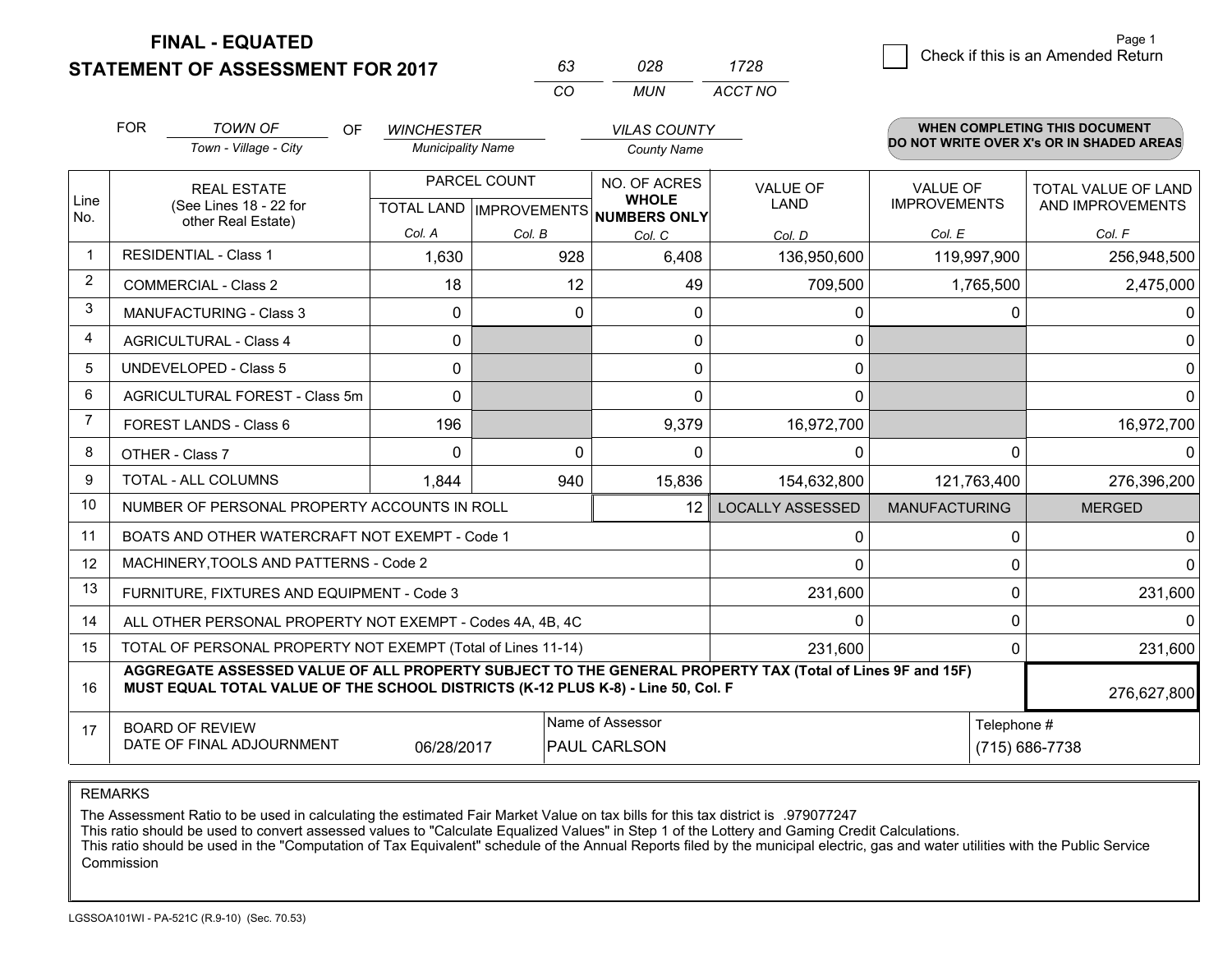*YEAR CO MUN ACCT NO* <sup>2017</sup> <sup>63</sup> <sup>028</sup> <sup>1728</sup>

Do not confuse FOREST LANDS (Line 7) with FOREST CROPS (in this section) - They are **NOT** the same

|    |                                                                                |                                                                  | Private Forest Crop - Reg Class @ 10¢ per acre |                    |                                                                              | Private Forest Crop - Reg Class @ \$2.52 per acre     |                                                               |                                                                    |       |                    |
|----|--------------------------------------------------------------------------------|------------------------------------------------------------------|------------------------------------------------|--------------------|------------------------------------------------------------------------------|-------------------------------------------------------|---------------------------------------------------------------|--------------------------------------------------------------------|-------|--------------------|
| 18 | (a) PARCELS                                                                    | (b) ACRES                                                        |                                                | (c) ASSESSED VALUE |                                                                              | (d) PARCELS                                           |                                                               | (e) ACRES                                                          |       | (f) ASSESSED VALUE |
|    |                                                                                |                                                                  |                                                |                    |                                                                              |                                                       |                                                               | 681.54                                                             |       | 852,000            |
|    |                                                                                | Private Forest Crop - Special Class @ 20¢ per acre               |                                                |                    | Entered Before 2005 Managed Forest - Ferrous Mining CLOSED @ \$8.27 per acre |                                                       |                                                               |                                                                    |       |                    |
| 19 | (a) PARCELS                                                                    | (b) ACRES                                                        |                                                | (c) ASSESSED VALUE |                                                                              | (d) PARCELS                                           |                                                               | (e) ACRES                                                          |       | (f) ASSESSED VALUE |
|    |                                                                                |                                                                  |                                                |                    |                                                                              |                                                       |                                                               |                                                                    |       |                    |
|    |                                                                                | Entered Before 2005 Managed Forest - OPEN @ \$.79 per acre       |                                                |                    |                                                                              |                                                       |                                                               | Entered Before 2005 Managed Forest - CLOSED @ \$1.87 per acre      |       |                    |
| 20 | (a) PARCELS                                                                    | (b) ACRES                                                        |                                                | (c) ASSESSED VALUE |                                                                              | (d) PARCELS                                           |                                                               | (e) ACRES                                                          |       | (f) ASSESSED VALUE |
|    | 111                                                                            | 4.291.67                                                         |                                                | 5,433,700          |                                                                              | 31                                                    |                                                               | 1,062.07                                                           |       | 1,667,000          |
|    | Entered After 2004 Managed Forest - OPEN @<br>\$2.14 per acre                  |                                                                  |                                                |                    |                                                                              |                                                       | Entered After 2004 Managed Forest - CLOSED @ \$10.68 per acre |                                                                    |       |                    |
| 21 | (a) PARCELS                                                                    | (b) ACRES                                                        |                                                | (c) ASSESSED VALUE |                                                                              | (d) PARCELS                                           |                                                               | (e) ACRES                                                          |       | (f) ASSESSED VALUE |
|    |                                                                                |                                                                  |                                                |                    |                                                                              |                                                       |                                                               |                                                                    |       |                    |
|    | 8                                                                              | 246.48                                                           |                                                | 430,000            |                                                                              | 24                                                    |                                                               | 488.53                                                             |       | 1,835,900          |
|    | (a) County Forest Cropland Acres                                               |                                                                  | (b) Federal Acres                              |                    |                                                                              | (d) County (NOT FOREST CROP) Acres<br>(c) State Acres |                                                               |                                                                    |       | (e) Other Acres    |
| 22 |                                                                                |                                                                  | .21                                            |                    |                                                                              | 7,102.2<br>13.6                                       |                                                               |                                                                    | 206.6 |                    |
|    |                                                                                |                                                                  |                                                |                    |                                                                              |                                                       |                                                               |                                                                    |       |                    |
|    |                                                                                | Assessed Value of Omitted Property From Prior Years (Sec. 70.44) |                                                |                    |                                                                              |                                                       |                                                               | Assessed Value of Sec. 70.43 Corrections of Errors by Assessors    |       |                    |
| 23 |                                                                                | (a) REAL ESTATE                                                  |                                                | (b) PERSONAL       |                                                                              |                                                       |                                                               | (c1) REAL ESTATE                                                   |       | (c2) PERSONAL      |
|    |                                                                                |                                                                  |                                                |                    |                                                                              |                                                       |                                                               |                                                                    |       |                    |
|    | Manufacturing Equated Value of Omitted Property From Prior Years (Sec. 70.995) |                                                                  |                                                |                    |                                                                              |                                                       |                                                               | Mfg. Equated Value of Sec.70.43 Corrections of Errors by Assessors |       |                    |
|    | (d) REAL ESTATE                                                                |                                                                  | (e) PERSONAL                                   |                    |                                                                              |                                                       | (f1) REAL ESTATE                                              | (f2) PERSONAL                                                      |       |                    |
|    |                                                                                |                                                                  |                                                |                    |                                                                              |                                                       |                                                               |                                                                    |       |                    |

# **SPECIAL DISTRICTS**

| Line<br>No. | Enter 6-digit<br><b>Account</b><br><b>Special District Name</b><br>Special District<br><b>Number</b><br>Code (Col. A) |          | <b>Locally Assessed Value</b><br>Mfg Value of Real Estate<br>of Real Estate and<br>and Personal Property |                            | <b>Merged Value of</b><br><b>Real Estate and</b><br>Personal Property (Col. F) |  |
|-------------|-----------------------------------------------------------------------------------------------------------------------|----------|----------------------------------------------------------------------------------------------------------|----------------------------|--------------------------------------------------------------------------------|--|
|             |                                                                                                                       | (Col. B) | (Col. C)                                                                                                 | Personal Property (Col. D) | (Col. E)                                                                       |  |
| 24          |                                                                                                                       |          |                                                                                                          |                            |                                                                                |  |
| 25          |                                                                                                                       |          |                                                                                                          |                            |                                                                                |  |
| 26          |                                                                                                                       |          |                                                                                                          |                            |                                                                                |  |
| 27          |                                                                                                                       |          |                                                                                                          |                            |                                                                                |  |
| 28          |                                                                                                                       |          |                                                                                                          |                            |                                                                                |  |
| 29          |                                                                                                                       |          |                                                                                                          |                            |                                                                                |  |
| 30          |                                                                                                                       |          |                                                                                                          |                            |                                                                                |  |
| 31          |                                                                                                                       |          |                                                                                                          |                            |                                                                                |  |
| 32          |                                                                                                                       |          |                                                                                                          |                            |                                                                                |  |
| 33          |                                                                                                                       |          |                                                                                                          |                            |                                                                                |  |
| 34          |                                                                                                                       |          |                                                                                                          |                            |                                                                                |  |
| 35          |                                                                                                                       |          |                                                                                                          |                            |                                                                                |  |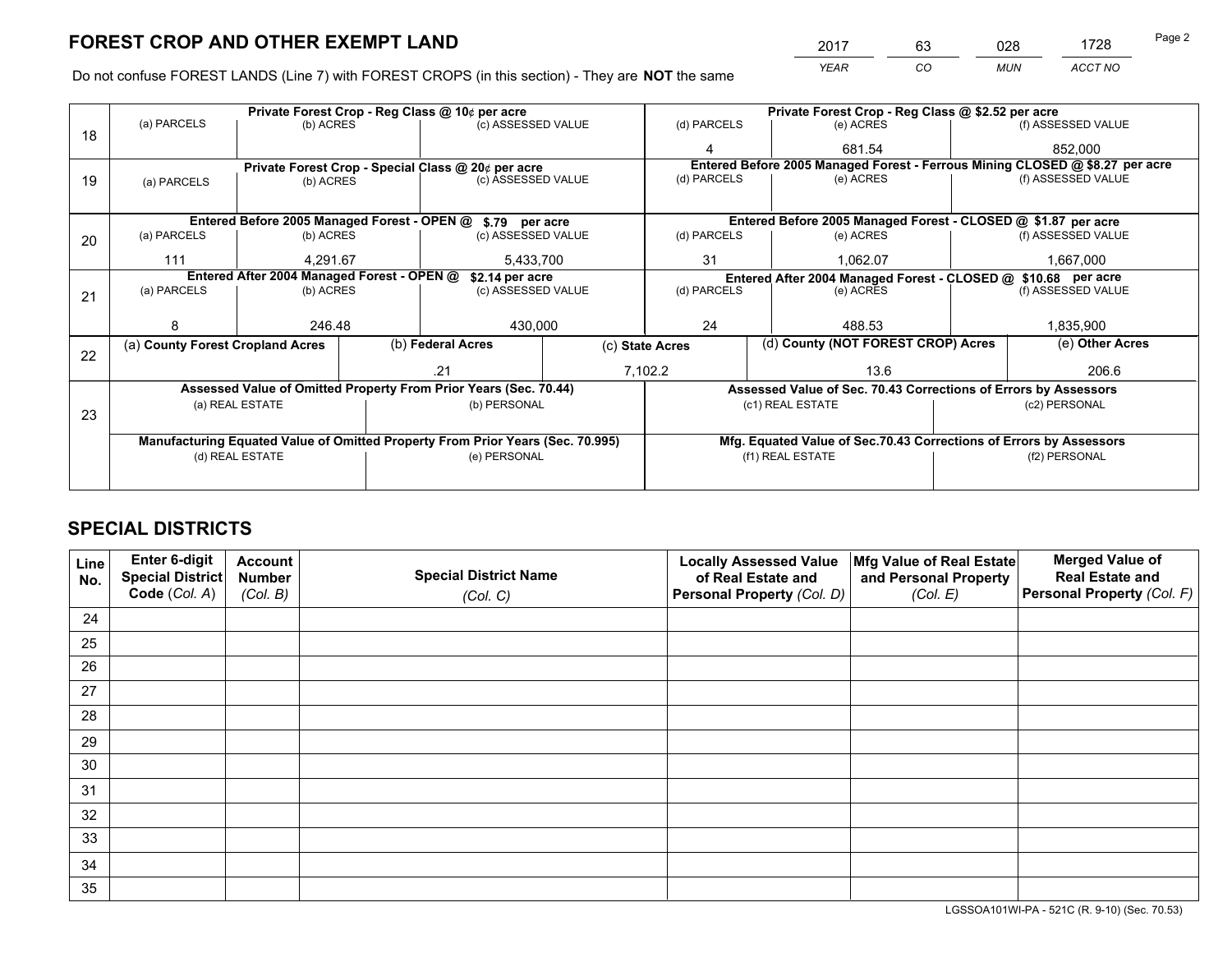|             |                                                          |                                             |                                                         | <b>YEAR</b>                                                                       | CO<br><b>MUN</b>                                              | ACCT NO                                                                        |
|-------------|----------------------------------------------------------|---------------------------------------------|---------------------------------------------------------|-----------------------------------------------------------------------------------|---------------------------------------------------------------|--------------------------------------------------------------------------------|
| Line<br>No. | Enter 6-digit<br><b>School District</b><br>Code (Col. A) | <b>Account</b><br><b>Number</b><br>(Col. B) | <b>School District Name</b><br>(Col. C)                 | <b>Locally Assessed Value</b><br>of Real Estate and<br>Personal Property (Col. D) | Mfg Value of Real Estate<br>and Personal Property<br>(Col. E) | <b>Merged Value of</b><br><b>Real Estate and</b><br>Personal Property (Col. F) |
|             | A. SCHOOL DISTRICTS (K-8 and K-12)                       |                                             |                                                         |                                                                                   |                                                               |                                                                                |
| 36          | 630616                                                   | 0371                                        | SCH D OF NORTH LAKELAND                                 | 276,627,800                                                                       |                                                               | 276,627,800                                                                    |
| 37          |                                                          |                                             |                                                         |                                                                                   |                                                               |                                                                                |
| 38          |                                                          |                                             |                                                         |                                                                                   |                                                               |                                                                                |
| 39          |                                                          |                                             |                                                         |                                                                                   |                                                               |                                                                                |
| 40          |                                                          |                                             |                                                         |                                                                                   |                                                               |                                                                                |
| 41<br>42    |                                                          |                                             |                                                         |                                                                                   |                                                               |                                                                                |
| 43          |                                                          |                                             |                                                         |                                                                                   |                                                               |                                                                                |
| 44          |                                                          |                                             |                                                         |                                                                                   |                                                               |                                                                                |
| 45          |                                                          |                                             |                                                         |                                                                                   |                                                               |                                                                                |
| 46          |                                                          |                                             |                                                         |                                                                                   |                                                               |                                                                                |
| 47          |                                                          |                                             |                                                         |                                                                                   |                                                               |                                                                                |
| 48          |                                                          |                                             |                                                         |                                                                                   |                                                               |                                                                                |
| 49          |                                                          |                                             |                                                         |                                                                                   |                                                               |                                                                                |
| 50          |                                                          |                                             | TOTAL ASSESSED VALUE OF SCHOOL DISTRICTS (K-8 and K-12) | 276,627,800                                                                       |                                                               | 276,627,800                                                                    |
|             | <b>B.</b><br><b>UNION HIGH SCHOOL DISTRICTS</b>          |                                             |                                                         |                                                                                   |                                                               |                                                                                |
| 51          | 433647                                                   | 0261                                        | UHS D OF LAKELAND UNION HIGH                            | 276,627,800                                                                       |                                                               | 276,627,800                                                                    |
| 52          |                                                          |                                             |                                                         |                                                                                   |                                                               |                                                                                |
| 53          |                                                          |                                             |                                                         |                                                                                   |                                                               |                                                                                |
| 54          |                                                          |                                             | TOTAL ASSESSED VALUE OF UNION HIGH SCHOOLS              |                                                                                   |                                                               |                                                                                |
| 55          |                                                          |                                             |                                                         | 276,627,800                                                                       |                                                               | 276,627,800                                                                    |
|             | C. TECHNICAL COLLEGE DISTRICTS                           |                                             |                                                         |                                                                                   |                                                               |                                                                                |
| 56          | 001600                                                   | 0015                                        | NICOLET TECHNICAL COLLEGE<br><b>RHIN</b>                | 276,627,800                                                                       |                                                               | 276,627,800                                                                    |
| 57<br>58    |                                                          |                                             |                                                         |                                                                                   |                                                               |                                                                                |
| 59          |                                                          |                                             | TOTAL ASSESSED VALUE OF TECHNICAL COLLEGES              | 276,627,800                                                                       |                                                               | 276,627,800                                                                    |

2017

63

028

# *I hereby certify, to the best of my knowledge and belief, this form is complete and correct.*

**SCHOOL DISTRICTS**

| Print name of preparer | Title                    | Date (MM / DD / CCYY) |  |
|------------------------|--------------------------|-----------------------|--|
|                        |                          |                       |  |
| Signature of preparer  | Contact Telephone Number | E-mail address        |  |
|                        | $\sim$                   |                       |  |

1728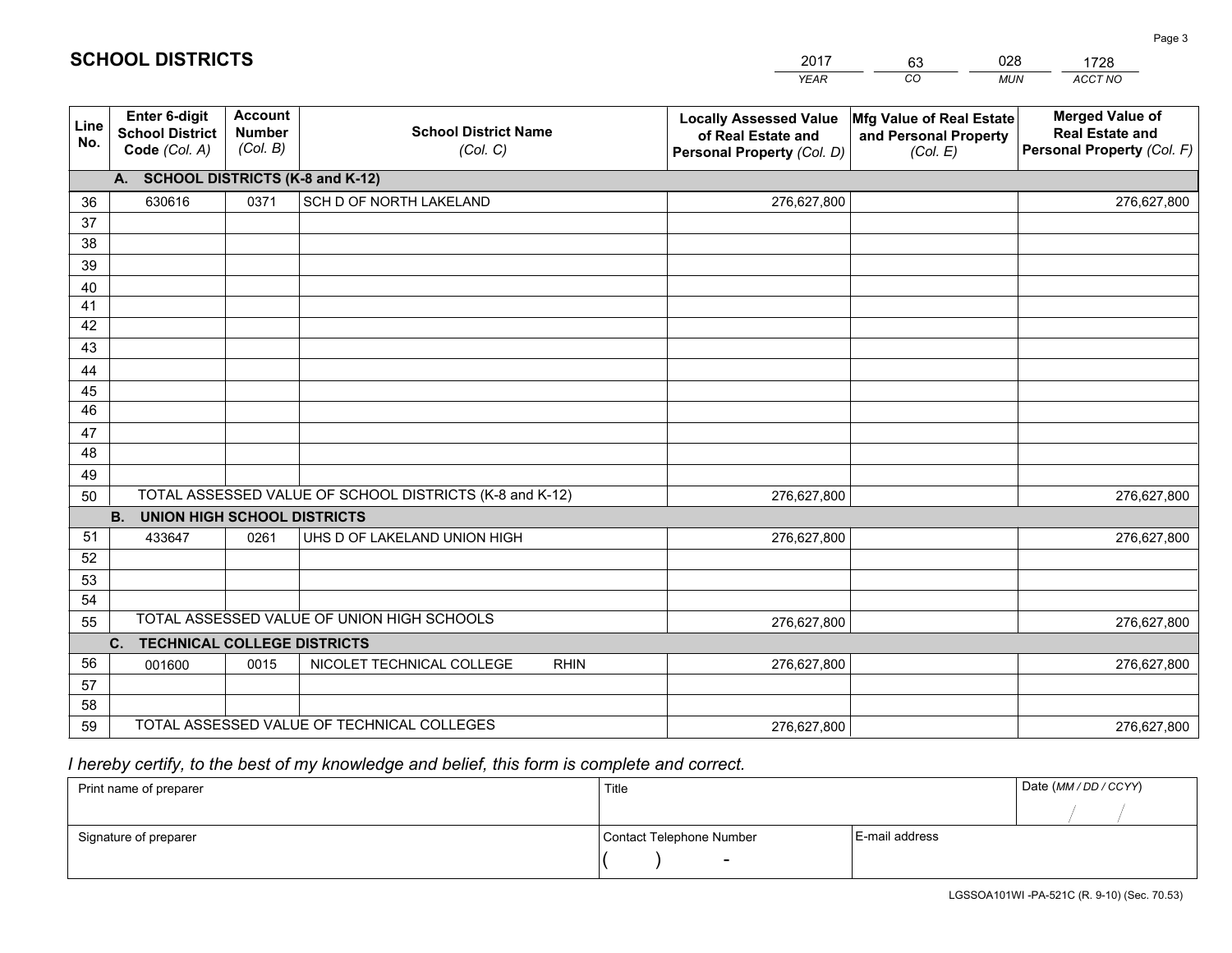## **HIGHLIGHTS**

- 1. Complete the Statement of Assessment after the Board of Review. Reflect any changes made there.
- 2. Use black ink to complete.
- 3. Line 16 must equal Line 50, Col D.
- 4. Line 55 must equal the total of K-8 schools listed on lines 36-49. Do not include K-12 schools in this comparision.
- 5. Line 59, Col. D must equal Line 16.
- 6. Special District, School District and Technical College District values must include both real estate and personal property. Examples of Special districts are: town sanitary districts, public inland lake protection and rehabilitation districts, and metropolitan sewerage districts.
- 7. DO NOT INCLUDE Manufacturing property values.DOR will print these values on the final SOA.

CYNTHIA GUZMAN TOWN OF WINCHESTER

CYNTHIA GUZMAN<br>TOWN OF WINCHESTER

7728 CTH W

7728 CTH W

WINCHESTER, WI 54557

**NINCHESTER, WI 54557** 

 8. Accuracy of this form is very important. The values reported directly affect the equalized value DOR calculates for school and special districts.

### **Page 1:**

 If not prefilled, enter the tax year,county and municipal code,municipal type, municipal name and county name on the top of form.

Check the Amended box, if filing an amended / corrected SOA.

 Report the parcel count, acres and assessed value of taxable general property, total parcel count, (real and personal), total acres, and values from final figures set by the Board of Review.

- A. Real Estate land and improvements (buildings, etc.) is reported on lines 1 8, total line 9.
- B. Personal Property is reported on lines 11 14, Column D, total line 15.
- C. To complete this report, use the computer produced summary of the assessment roll that shows these amounts.
- D. Use whole numbers only.
- E. Add each line across and each column down to verify entries.

## **Page 2:**

- A. Report Special Items (not subject to general property tax).
- 1. Private Forest Croplands and Managed Forest Lands are reported on lines 18,19, 20 and 21. Be sure to report assessed values **NOT** taxes.
- 2. You should have copies of the orders of entry, orders of withdrawal, etc., to update your assessment roll.
	- 3. Show hundredths of acres (e.g. 39.75).
- 4. Tax exempt lands are reported on line 22.
- 5. Omitted property and sec. 70.43, Wis. Stats., corrections of errors by assessor are reported on line 23. Report real estate and personal property separately. These should be for **prior years**, not something found on the current assessment roll after the board of review.
- B. Special District (Lines 24-35) Include the value of both real and personal property.
- The Department of Revenue (DOR) preprints much of the information regarding names and codes for schools, special districts,etc. If a district is not listed, enter the name and value only, DOR will enter the proper code.

# **Page 3 School Districts:**

Include the value of both real and personal property.

Report School District (regular, elementary, union high school, and technical college).

- 1. Regular (K-12) and Elementary (K-8) school values are reported on lines 36-49, total on line 50.
- 2. Union High School (UHS) (use only if elementary schools are listed on lines 36-49) are reported on lines 51-54. UHS total value (line 55) must equal to the total **elementary school** values reported on lines 36-49. Do notinclude K-12 schools in this comparison.
- 3. Technical College values are reported on lines 56-58, total on line 59.
- 4. Use the computer summary that shows these amounts to complete this report.

#### **This form is due the second Monday in June. File this report only after your Board of Review is complete.**

 *If you have questions: Return forms to:*

 Email: lgs@wisconsin.gov Wisconsin Department of RevenueCall:  $(608)$  266-2569 or  $(608)$  264-6892 Fax number: (608) 264-6887 PO Box 8971

Local Government Services Section 6-97 Madison WI 53708-8971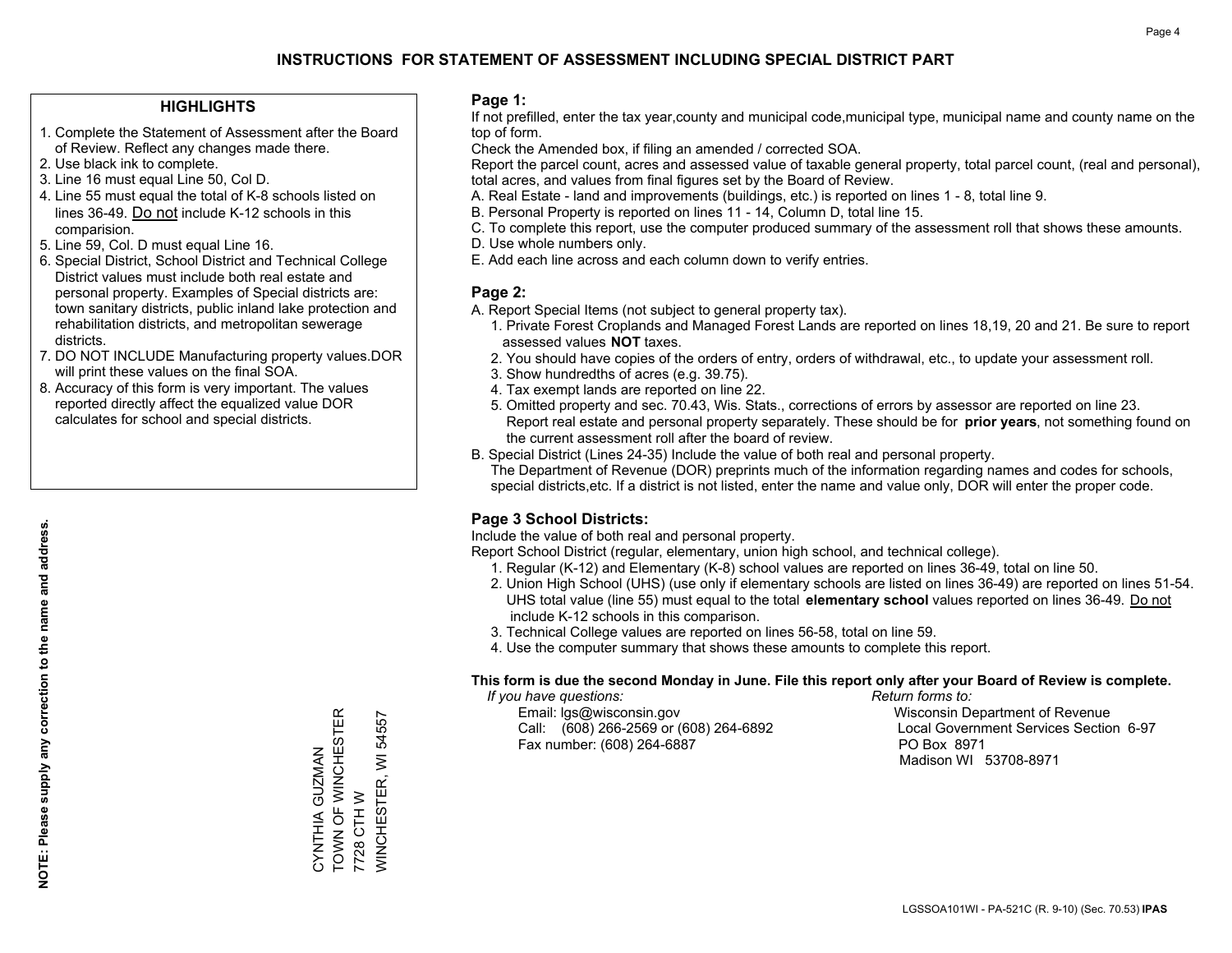**FINAL - EQUATED**

# **STATEMENT OF ASSESSMENT FOR 2017**

|          | 221 | 1729    |
|----------|-----|---------|
| $\cdots$ | MUN | ACCT NO |

|                | <b>FOR</b><br>CITY OF                                                                                                                                                                        | <b>OF</b> | <b>EAGLE RIVER</b>       |          | <b>VILAS COUNTY</b>                                      |                         |                      | WHEN COMPLETING THIS DOCUMENT<br>DO NOT WRITE OVER X's OR IN SHADED AREAS |
|----------------|----------------------------------------------------------------------------------------------------------------------------------------------------------------------------------------------|-----------|--------------------------|----------|----------------------------------------------------------|-------------------------|----------------------|---------------------------------------------------------------------------|
|                | Town - Village - City                                                                                                                                                                        |           | <b>Municipality Name</b> |          | <b>County Name</b>                                       |                         |                      |                                                                           |
|                | <b>REAL ESTATE</b>                                                                                                                                                                           |           | PARCEL COUNT             |          | NO. OF ACRES                                             | VALUE OF                | <b>VALUE OF</b>      | <b>TOTAL VALUE OF LAND</b>                                                |
| Line<br>No.    | (See Lines 18 - 22 for<br>other Real Estate)                                                                                                                                                 |           |                          |          | <b>WHOLE</b><br>TOTAL LAND   IMPROVEMENTS   NUMBERS ONLY | <b>LAND</b>             | <b>IMPROVEMENTS</b>  | AND IMPROVEMENTS                                                          |
|                |                                                                                                                                                                                              |           | Col. A                   | Col. B   | Col. C                                                   | Col. D                  | Col. E               | Col. F                                                                    |
| -1             | <b>RESIDENTIAL - Class 1</b>                                                                                                                                                                 |           | 742                      | 609      | 335                                                      | 22,443,500              | 54,416,800           | 76,860,300                                                                |
| 2              | <b>COMMERCIAL - Class 2</b>                                                                                                                                                                  |           | 325                      | 261      | 435                                                      | 28,633,200              | 66,912,900           | 95,546,100                                                                |
| 3              | MANUFACTURING - Class 3                                                                                                                                                                      |           | 6                        | 6        | 18                                                       | 459,000                 | 2,413,400            | 2,872,400                                                                 |
| 4              | <b>AGRICULTURAL - Class 4</b>                                                                                                                                                                |           | $\mathbf{0}$             |          | $\mathbf{0}$                                             | 0                       |                      | 0                                                                         |
| 5              | <b>UNDEVELOPED - Class 5</b>                                                                                                                                                                 |           | 0                        |          | 0                                                        | 0                       |                      | 0                                                                         |
| 6              | AGRICULTURAL FOREST - Class 5m                                                                                                                                                               |           | 0                        |          | 0                                                        | $\mathbf 0$             |                      | 0                                                                         |
| $\overline{7}$ | FOREST LANDS - Class 6                                                                                                                                                                       |           | 0                        |          | 0                                                        | 0                       |                      | 0                                                                         |
| 8              | OTHER - Class 7                                                                                                                                                                              |           | $\Omega$                 | $\Omega$ | $\Omega$                                                 | $\Omega$                | 0                    | $\Omega$                                                                  |
| 9              | TOTAL - ALL COLUMNS<br>1,073                                                                                                                                                                 |           |                          | 876      | 788                                                      | 51,535,700              | 123,743,100          | 175,278,800                                                               |
| 10             | NUMBER OF PERSONAL PROPERTY ACCOUNTS IN ROLL                                                                                                                                                 |           |                          |          | 372                                                      | <b>LOCALLY ASSESSED</b> | <b>MANUFACTURING</b> | <b>MERGED</b>                                                             |
| 11             | BOATS AND OTHER WATERCRAFT NOT EXEMPT - Code 1<br>6,500                                                                                                                                      |           |                          |          |                                                          |                         |                      | 6,500<br>$\Omega$                                                         |
| 12             | MACHINERY, TOOLS AND PATTERNS - Code 2                                                                                                                                                       |           |                          |          |                                                          | 2,200,000               | 102,600              | 2,302,600                                                                 |
| 13             | FURNITURE, FIXTURES AND EQUIPMENT - Code 3<br>5,811,200                                                                                                                                      |           |                          |          |                                                          |                         | 43,500               | 5,854,700                                                                 |
| 14             | 4,160,600<br>235,700<br>ALL OTHER PERSONAL PROPERTY NOT EXEMPT - Codes 4A, 4B, 4C                                                                                                            |           |                          |          |                                                          |                         |                      | 4,396,300                                                                 |
| 15             | TOTAL OF PERSONAL PROPERTY NOT EXEMPT (Total of Lines 11-14)<br>12,178,300                                                                                                                   |           |                          |          |                                                          |                         | 381,800              | 12,560,100                                                                |
| 16             | AGGREGATE ASSESSED VALUE OF ALL PROPERTY SUBJECT TO THE GENERAL PROPERTY TAX (Total of Lines 9F and 15F)<br>MUST EQUAL TOTAL VALUE OF THE SCHOOL DISTRICTS (K-12 PLUS K-8) - Line 50, Col. F |           |                          |          |                                                          |                         | 187,838,900          |                                                                           |
| 17             | <b>BOARD OF REVIEW</b>                                                                                                                                                                       |           |                          |          | Name of Assessor                                         |                         | Telephone #          |                                                                           |
|                | DATE OF FINAL ADJOURNMENT<br><b>ASSOCIATED APPRAISALS</b><br>(888) 457-4720<br>05/09/2017                                                                                                    |           |                          |          |                                                          |                         |                      |                                                                           |

REMARKS

The Assessment Ratio to be used in calculating the estimated Fair Market Value on tax bills for this tax district is 1.003442212<br>This ratio should be used to convert assessed values to "Calculate Equalized Values" in Step Commission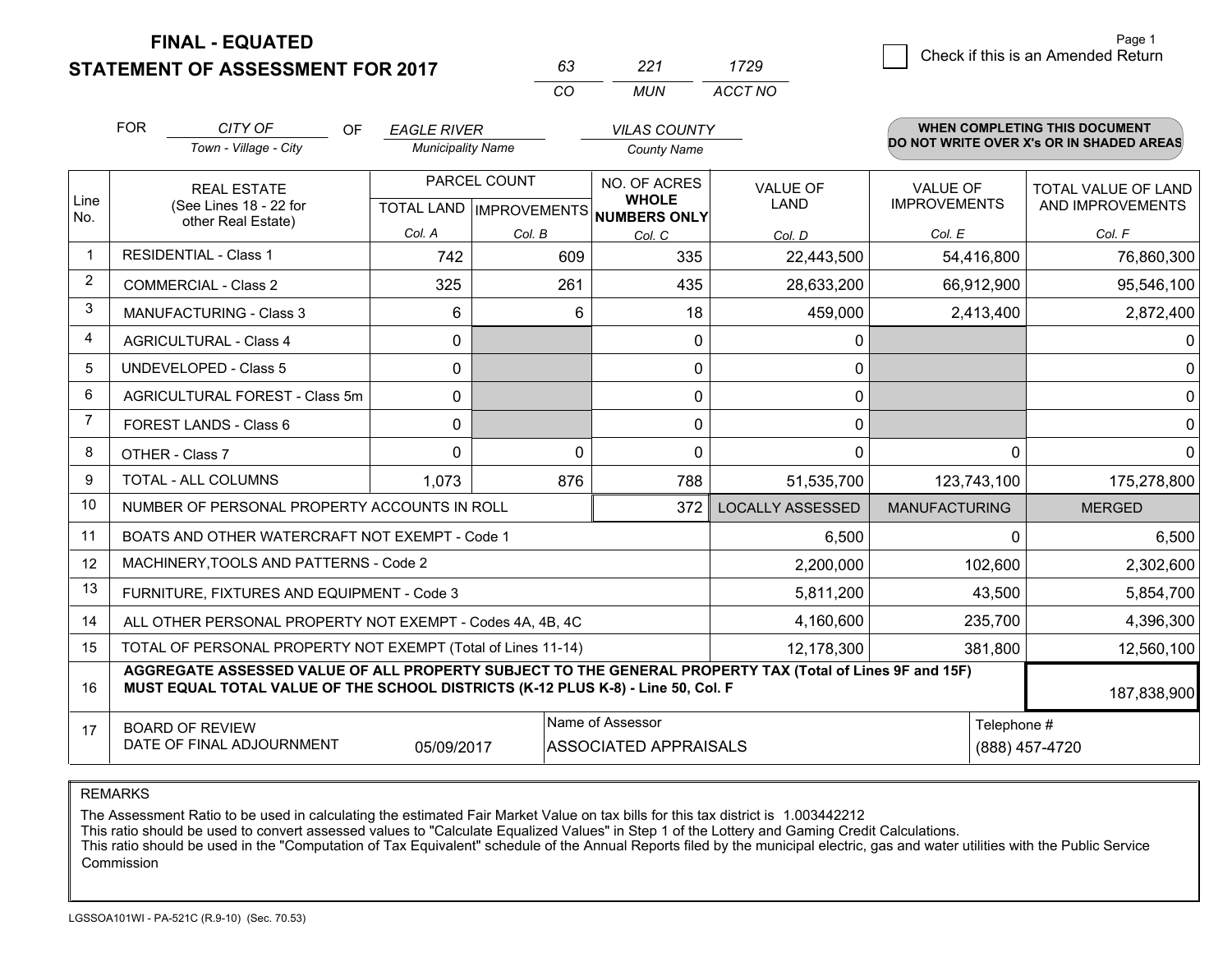*YEAR CO MUN ACCT NO* <sup>2017</sup> <sup>63</sup> <sup>221</sup> <sup>1729</sup> Page 2

Do not confuse FOREST LANDS (Line 7) with FOREST CROPS (in this section) - They are **NOT** the same

|                                                                                | Private Forest Crop - Reg Class @ 10¢ per acre                   |                                             |  |                    |                                                                              |                                                                 | Private Forest Crop - Reg Class @ \$2.52 per acre             |                    |                    |               |  |
|--------------------------------------------------------------------------------|------------------------------------------------------------------|---------------------------------------------|--|--------------------|------------------------------------------------------------------------------|-----------------------------------------------------------------|---------------------------------------------------------------|--------------------|--------------------|---------------|--|
| 18                                                                             | (a) PARCELS                                                      | (b) ACRES                                   |  | (c) ASSESSED VALUE |                                                                              | (d) PARCELS                                                     | (e) ACRES                                                     |                    | (f) ASSESSED VALUE |               |  |
|                                                                                |                                                                  |                                             |  |                    |                                                                              |                                                                 |                                                               |                    |                    |               |  |
|                                                                                | Private Forest Crop - Special Class @ 20¢ per acre               |                                             |  |                    | Entered Before 2005 Managed Forest - Ferrous Mining CLOSED @ \$8.27 per acre |                                                                 |                                                               |                    |                    |               |  |
| 19                                                                             | (a) PARCELS                                                      | (b) ACRES                                   |  | (c) ASSESSED VALUE |                                                                              | (d) PARCELS                                                     | (e) ACRES                                                     |                    | (f) ASSESSED VALUE |               |  |
|                                                                                |                                                                  |                                             |  |                    |                                                                              |                                                                 |                                                               |                    |                    |               |  |
|                                                                                |                                                                  | Entered Before 2005 Managed Forest - OPEN @ |  | \$.79 per acre     |                                                                              |                                                                 | Entered Before 2005 Managed Forest - CLOSED @ \$1.87 per acre |                    |                    |               |  |
| 20                                                                             | (a) PARCELS                                                      | (b) ACRES                                   |  | (c) ASSESSED VALUE |                                                                              | (d) PARCELS                                                     | (e) ACRES                                                     |                    | (f) ASSESSED VALUE |               |  |
|                                                                                |                                                                  |                                             |  |                    |                                                                              |                                                                 |                                                               |                    |                    |               |  |
|                                                                                | Entered After 2004 Managed Forest - OPEN @<br>\$2.14 per acre    |                                             |  |                    |                                                                              | Entered After 2004 Managed Forest - CLOSED @ \$10.68 per acre   |                                                               |                    |                    |               |  |
| 21                                                                             | (a) PARCELS                                                      | (b) ACRES                                   |  | (c) ASSESSED VALUE |                                                                              | (d) PARCELS<br>(e) ACRES                                        |                                                               | (f) ASSESSED VALUE |                    |               |  |
|                                                                                |                                                                  |                                             |  |                    |                                                                              |                                                                 |                                                               |                    |                    |               |  |
|                                                                                |                                                                  |                                             |  |                    |                                                                              |                                                                 |                                                               |                    |                    |               |  |
| 22                                                                             | (a) County Forest Cropland Acres                                 |                                             |  | (b) Federal Acres  |                                                                              | (c) State Acres                                                 | (d) County (NOT FOREST CROP) Acres                            |                    | (e) Other Acres    |               |  |
|                                                                                |                                                                  |                                             |  | 3.02               |                                                                              | 3.36                                                            | 40.23                                                         |                    | 242.58             |               |  |
|                                                                                | Assessed Value of Omitted Property From Prior Years (Sec. 70.44) |                                             |  |                    |                                                                              | Assessed Value of Sec. 70.43 Corrections of Errors by Assessors |                                                               |                    |                    |               |  |
| 23                                                                             |                                                                  | (a) REAL ESTATE                             |  | (b) PERSONAL       |                                                                              | (c1) REAL ESTATE                                                |                                                               |                    |                    | (c2) PERSONAL |  |
|                                                                                |                                                                  |                                             |  |                    |                                                                              |                                                                 |                                                               |                    |                    |               |  |
| Manufacturing Equated Value of Omitted Property From Prior Years (Sec. 70.995) |                                                                  |                                             |  |                    | Mfg. Equated Value of Sec.70.43 Corrections of Errors by Assessors           |                                                                 |                                                               |                    |                    |               |  |
|                                                                                |                                                                  | (d) REAL ESTATE                             |  | (e) PERSONAL       |                                                                              |                                                                 | (f1) REAL ESTATE                                              |                    | (f2) PERSONAL      |               |  |
|                                                                                |                                                                  | 146,500                                     |  |                    |                                                                              |                                                                 |                                                               |                    |                    |               |  |

# **SPECIAL DISTRICTS**

| Line<br>No. | Enter 6-digit<br>Special District<br>Code (Col. A) | <b>Account</b><br><b>Number</b> | <b>Special District Name</b> | <b>Locally Assessed Value</b><br>of Real Estate and | Mfg Value of Real Estate<br>and Personal Property | <b>Merged Value of</b><br><b>Real Estate and</b><br>Personal Property (Col. F) |
|-------------|----------------------------------------------------|---------------------------------|------------------------------|-----------------------------------------------------|---------------------------------------------------|--------------------------------------------------------------------------------|
|             |                                                    | (Col. B)                        | (Col. C)                     | Personal Property (Col. D)                          | (Col. E)                                          |                                                                                |
| 24          |                                                    |                                 |                              |                                                     |                                                   |                                                                                |
| 25          |                                                    |                                 |                              |                                                     |                                                   |                                                                                |
| 26          |                                                    |                                 |                              |                                                     |                                                   |                                                                                |
| 27          |                                                    |                                 |                              |                                                     |                                                   |                                                                                |
| 28          |                                                    |                                 |                              |                                                     |                                                   |                                                                                |
| 29          |                                                    |                                 |                              |                                                     |                                                   |                                                                                |
| 30          |                                                    |                                 |                              |                                                     |                                                   |                                                                                |
| 31          |                                                    |                                 |                              |                                                     |                                                   |                                                                                |
| 32          |                                                    |                                 |                              |                                                     |                                                   |                                                                                |
| 33          |                                                    |                                 |                              |                                                     |                                                   |                                                                                |
| 34          |                                                    |                                 |                              |                                                     |                                                   |                                                                                |
| 35          |                                                    |                                 |                              |                                                     |                                                   |                                                                                |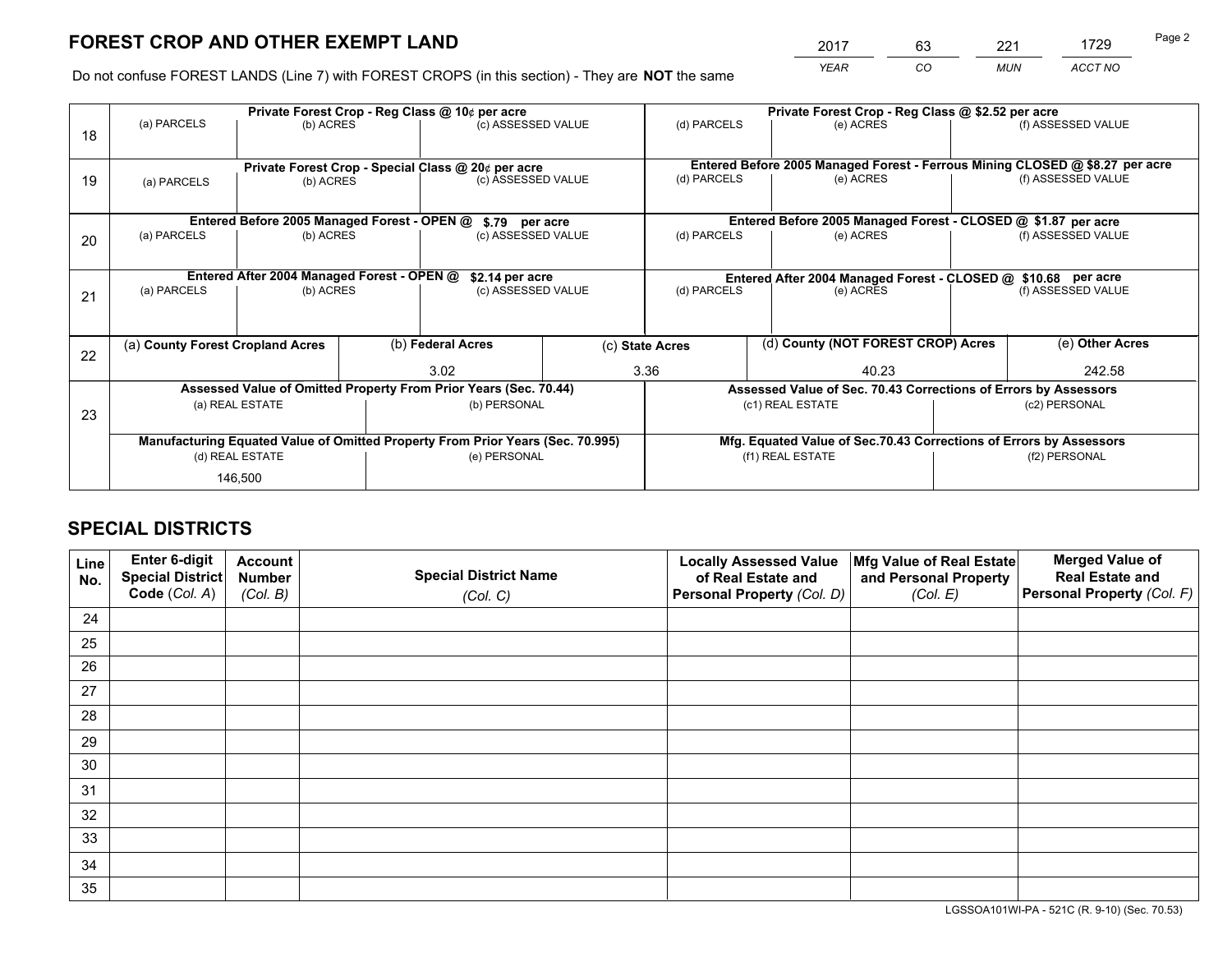| 2017        |
|-------------|
| <b>YEAR</b> |

*CO*  $\frac{63}{22}$ *MUN*  221*ACCT NO*  1729

| Line<br>No. | Enter 6-digit<br><b>School District</b><br>Code (Col. A) | <b>Account</b><br><b>Number</b><br>(Col. B) | <b>School District Name</b><br>(Col. C)                 | <b>Locally Assessed Value</b><br>of Real Estate and<br>Personal Property (Col. D) | Mfg Value of Real Estate<br>and Personal Property<br>(Col. E) | <b>Merged Value of</b><br><b>Real Estate and</b><br>Personal Property (Col. F) |  |  |  |
|-------------|----------------------------------------------------------|---------------------------------------------|---------------------------------------------------------|-----------------------------------------------------------------------------------|---------------------------------------------------------------|--------------------------------------------------------------------------------|--|--|--|
|             | A. SCHOOL DISTRICTS (K-8 and K-12)                       |                                             |                                                         |                                                                                   |                                                               |                                                                                |  |  |  |
| 36          | 631526                                                   | 0372                                        | SCH D OF NORTHLAND PINES (EAGLE RIVER)                  | 184,584,700                                                                       | 3,254,200                                                     | 187,838,900                                                                    |  |  |  |
| 37          |                                                          |                                             |                                                         |                                                                                   |                                                               |                                                                                |  |  |  |
| 38          |                                                          |                                             |                                                         |                                                                                   |                                                               |                                                                                |  |  |  |
| 39          |                                                          |                                             |                                                         |                                                                                   |                                                               |                                                                                |  |  |  |
| 40          |                                                          |                                             |                                                         |                                                                                   |                                                               |                                                                                |  |  |  |
| 41          |                                                          |                                             |                                                         |                                                                                   |                                                               |                                                                                |  |  |  |
| 42          |                                                          |                                             |                                                         |                                                                                   |                                                               |                                                                                |  |  |  |
| 43          |                                                          |                                             |                                                         |                                                                                   |                                                               |                                                                                |  |  |  |
| 44          |                                                          |                                             |                                                         |                                                                                   |                                                               |                                                                                |  |  |  |
| 45          |                                                          |                                             |                                                         |                                                                                   |                                                               |                                                                                |  |  |  |
| 46          |                                                          |                                             |                                                         |                                                                                   |                                                               |                                                                                |  |  |  |
| 47          |                                                          |                                             |                                                         |                                                                                   |                                                               |                                                                                |  |  |  |
| 48          |                                                          |                                             |                                                         |                                                                                   |                                                               |                                                                                |  |  |  |
| 49          |                                                          |                                             |                                                         |                                                                                   |                                                               |                                                                                |  |  |  |
| 50          |                                                          |                                             | TOTAL ASSESSED VALUE OF SCHOOL DISTRICTS (K-8 and K-12) | 184,584,700                                                                       | 3,254,200                                                     | 187,838,900                                                                    |  |  |  |
|             | <b>B.</b><br><b>UNION HIGH SCHOOL DISTRICTS</b>          |                                             |                                                         |                                                                                   |                                                               |                                                                                |  |  |  |
| 51          |                                                          |                                             |                                                         |                                                                                   |                                                               |                                                                                |  |  |  |
| 52          |                                                          |                                             |                                                         |                                                                                   |                                                               |                                                                                |  |  |  |
| 53          |                                                          |                                             |                                                         |                                                                                   |                                                               |                                                                                |  |  |  |
| 54          |                                                          |                                             | TOTAL ASSESSED VALUE OF UNION HIGH SCHOOLS              |                                                                                   |                                                               |                                                                                |  |  |  |
| 55          |                                                          |                                             |                                                         |                                                                                   |                                                               |                                                                                |  |  |  |
|             | C.<br><b>TECHNICAL COLLEGE DISTRICTS</b>                 |                                             |                                                         |                                                                                   |                                                               |                                                                                |  |  |  |
| 56          | 001600                                                   | 0015                                        | NICOLET TECHNICAL COLLEGE<br><b>RHIN</b>                | 184,584,700                                                                       | 3,254,200                                                     | 187,838,900                                                                    |  |  |  |
| 57<br>58    |                                                          |                                             |                                                         |                                                                                   |                                                               |                                                                                |  |  |  |
| 59          |                                                          |                                             | TOTAL ASSESSED VALUE OF TECHNICAL COLLEGES              |                                                                                   |                                                               |                                                                                |  |  |  |
|             |                                                          |                                             |                                                         | 184,584,700                                                                       | 3,254,200                                                     | 187,838,900                                                                    |  |  |  |

 *I hereby certify, to the best of my knowledge and belief, this form is complete and correct.*

**SCHOOL DISTRICTS**

| Print name of preparer | Title                    |                | Date (MM/DD/CCYY) |
|------------------------|--------------------------|----------------|-------------------|
|                        |                          |                |                   |
| Signature of preparer  | Contact Telephone Number | E-mail address |                   |
|                        | $\overline{\phantom{0}}$ |                |                   |